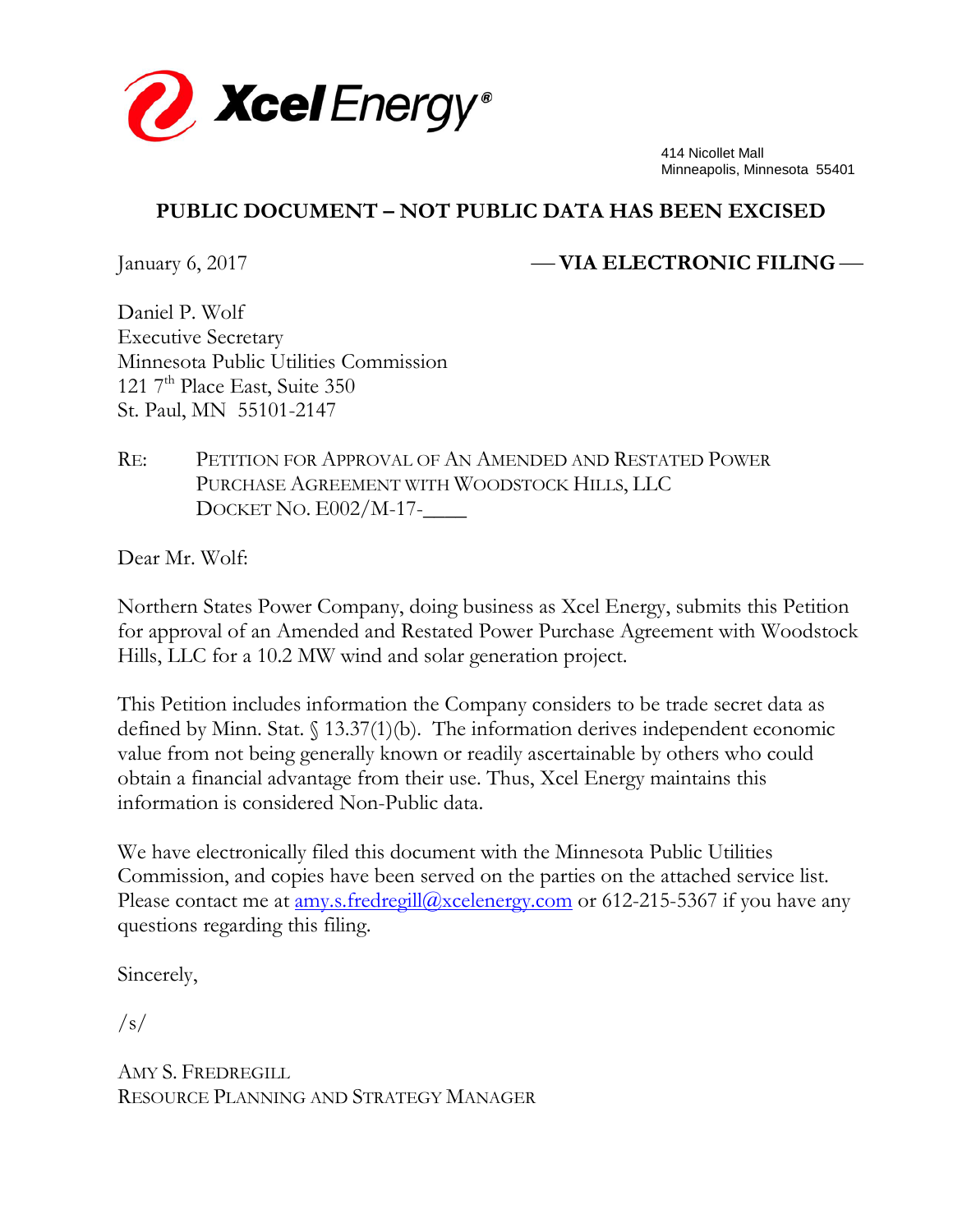#### STATE OF MINNESOTA BEFORE THE MINNESOTA PUBLIC UTILITIES COMMISSION

| Beverly Jones Heydinger |
|-------------------------|
| Nancy Lange             |
| Dan Lipschultz          |
| John Tuma               |
| Matt Schuerger          |

Chair Commissioner Commissioner Commissioner Commissioner

IN THE MATTER OF THE PETITION OF NORTHERN STATES POWER COMPANY FOR APPROVAL OF AN AMENDED AND RESTATED POWER PURCHASE AGREEMENT WITH WOODSTOCK HILLS, LLC

DOCKET NO. E002/M-17-\_\_\_

**PETITION**

### **INTRODUCTION**

Northern States Power Company, doing business as Xcel Energy, submits this Petition to the Minnesota Public Utilities Commission for approval of an Amended and Restated Power Purchase Agreement (PPA) with Woodstock Hills, LLC for the purpose of repowering a 10.2 MW wind generation facility that was approved in 1997 by the Commission.<sup>[1](#page-1-0)</sup>

The Woodstock Hills repowering project will demonstrate an innovative hybrid technology that integrates 9.2 MW of wind generation and 1.0 MW of solar generation. The project will be located in the same area as the initial wind farm in Pipestone County in southwestern Minnesota.

Woodstock Hills is one of several early wind farms that may be facing an uncertain future. [2](#page-1-1) Given the challenges early wind and other renewable energy projects are facing today, such as operation and maintenance (O&M) and fuel costs, the Company anticipates that other projects may come forward in the near term with various repowering or restructuring proposals crafted to help ensure their long-term viability. Thus, the Company may need to develop a set of guidelines to review and determine

<span id="page-1-0"></span>1 *In the Matter of a Request for Approval by Northern States Power Company of a Power Purchase Agreement with Woodstock Wind Farm, LLC.* Docket No. E002/M-97-1580. ORDER AGREEING WITH AND ADOPTING THE

<span id="page-1-1"></span>RECOMMENDATIONS OF THE DEPARTMENT OF PUBLIC SERVICE. December 10, 1997.<br><sup>2</sup> There are about a dozen existing wind PPAs with a front-end loaded pricing schedule similar to Woodstock Hills. Also, approximately 20 existing wind PPAs have a levelized price for the remaining balance of their contract tem that is equal to, or less than, Woodstock Hills.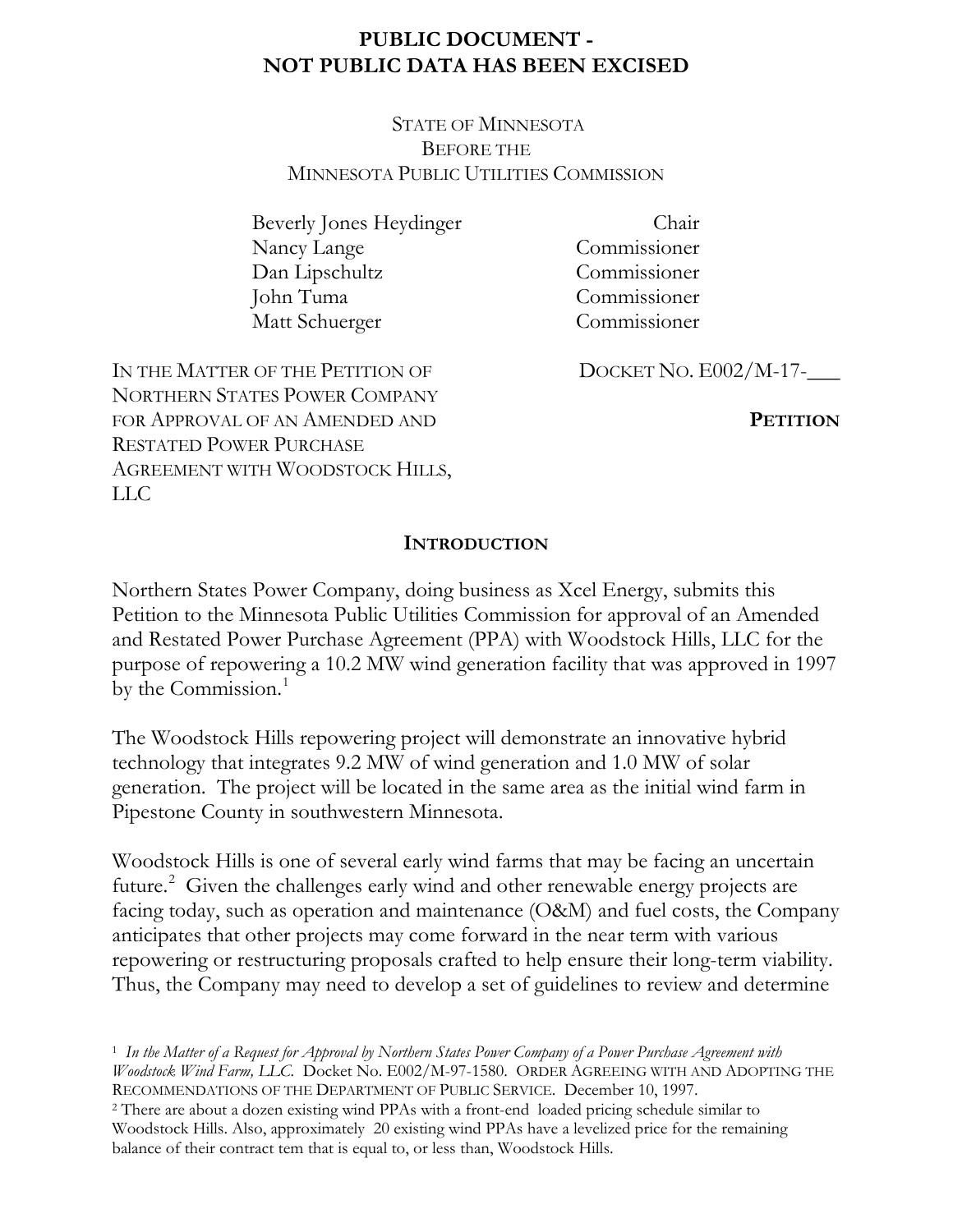whether such proposals are in the public interest and benefit customers. When developed, we will provide our guidelines to the Commission, the Department of Commerce and other stakeholders for review and feedback.

The Company believes that the Woodstock Hills repowering proposal is prudent for the following reasons:

- The project provides an opportunity to further evaluate the integration of wind and solar generation on our transmission system;
- The project will be able to use its existing substation and interconnection infrastructure, thereby reducing capital costs;
- The blended pricing structure that provides the same price for the wind and solar generation from the project results in a solar price substantially below recent offers from other solar energy developers; and
- The repowering proposal will help ensure the continued operation of the project for the extended term of the PPA.

If approved by the Commission, the Company will own the wind and solar energy RECs generated by the Woodstock Hills project. The Company requests that the Commission approve our costs incurred under the Woodstock Hills PPA as prudent and reasonable. We will count the output towards our wind and solar renewable energy requirements under Minn. Stat. §216B.1691 (Renewable Energy Objectives and Solar Energy Standard).

Minn. Stat. §216B.1645, subds. 1 and 2, provide that upon Commission approval of a PPA to satisfy the renewable energy standards and objectives set forth in Minn. Stat. §216B.1691, the utility who has entered into the PPA shall be allowed to recover the costs incurred over the duration of the approved contract through a rate schedule using an automatic adjustment of charges. If our Petition is approved by the Commission, the Company will include the costs of the Woodstock Hills PPA in its existing Fuel Clause Rider once the facility is constructed and begins to generate renewable energy.

## **I. SUMMARY OF FILING**

A one-paragraph summary is attached to this filing pursuant to Minn. R. 7829.1300, subp. 1.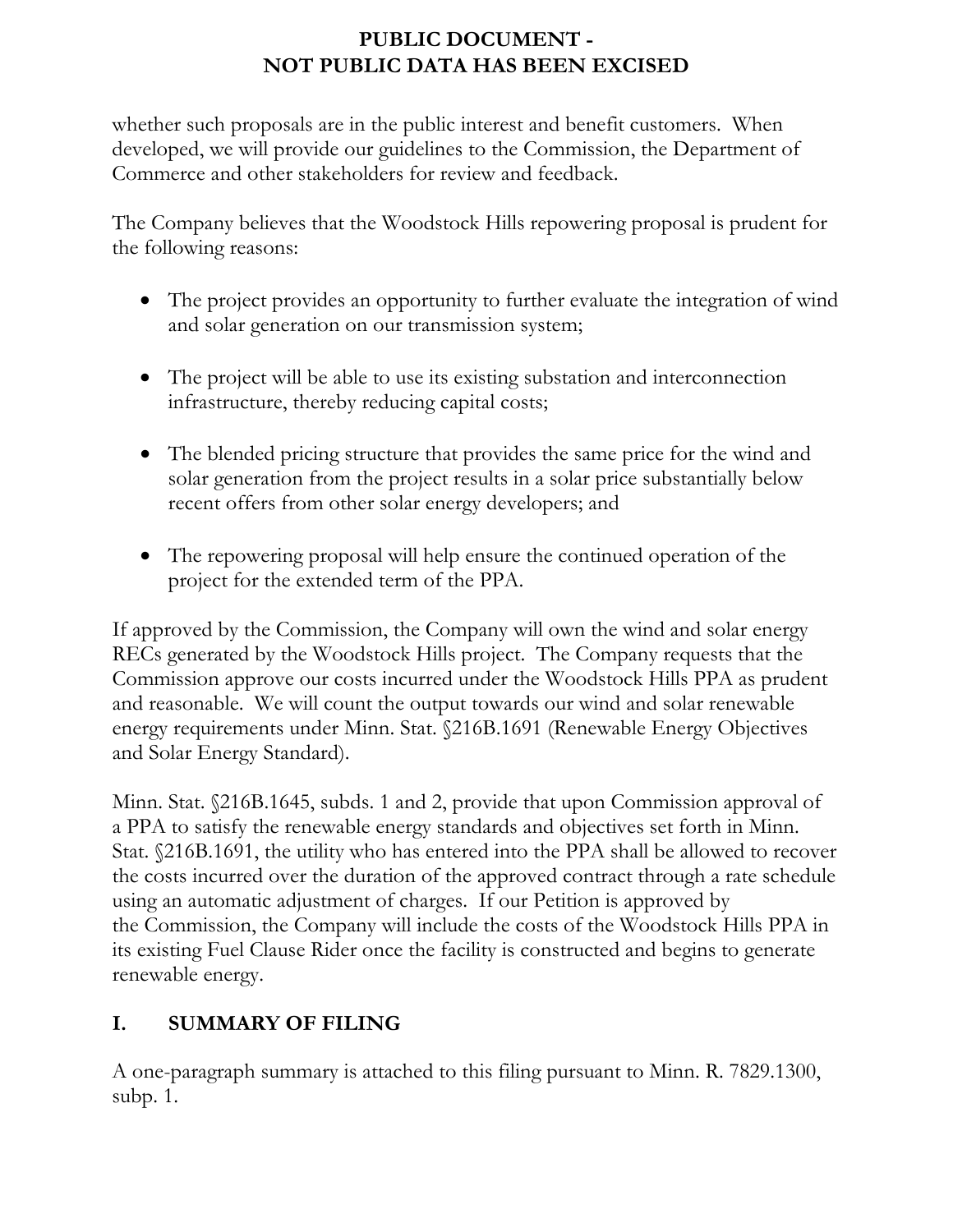### **II. SERVICE ON OTHER PARTIES**

Pursuant to Minn. R. 7829.1300, subp. 2, the Company has served a copy of this filing on the Office of the Attorney General – Antitrust and Utilities Division. A summary of the filing has been served on all parties on the enclosed service list.

### **III. GENERAL FILING INFORMATION**

Pursuant to Minn. R. 7829.1300, subp. 3, the Company provides the following information.

### **A. Name, Address, and Telephone Number of Utility**

Northern States Power Company 414 Nicollet Mall Minneapolis, MN 55401 (612) 330-5500

### **B. Name, Address, and Telephone Number of Utility Attorney**

Ryan Long Principal Attorney Xcel Energy 414 Nicollet Mall –  $401, 9<sup>th</sup>$  Floor Minneapolis, MN 55401 (612) 215-4659

### **C. Date of Filing**

Xcel Energy submits this Petition on January 6, 2017. No change in rates will occur until construction of the project and acceptable delivery of energy under the project begins, which is estimated to be by September 30, 2017*.*

### **D. Statute Controlling Schedule for Processing the Filing**

The Agreement is the result of negotiations established as a result of Minn. Stat. §216B.1645.

### **E. Utility Employee Responsible for Filing**

Amy S. Fredregill Manager, Resource Planning and Strategy Xcel Energy 414 Nicollet Mall – 401,  $7<sup>th</sup>$  Floor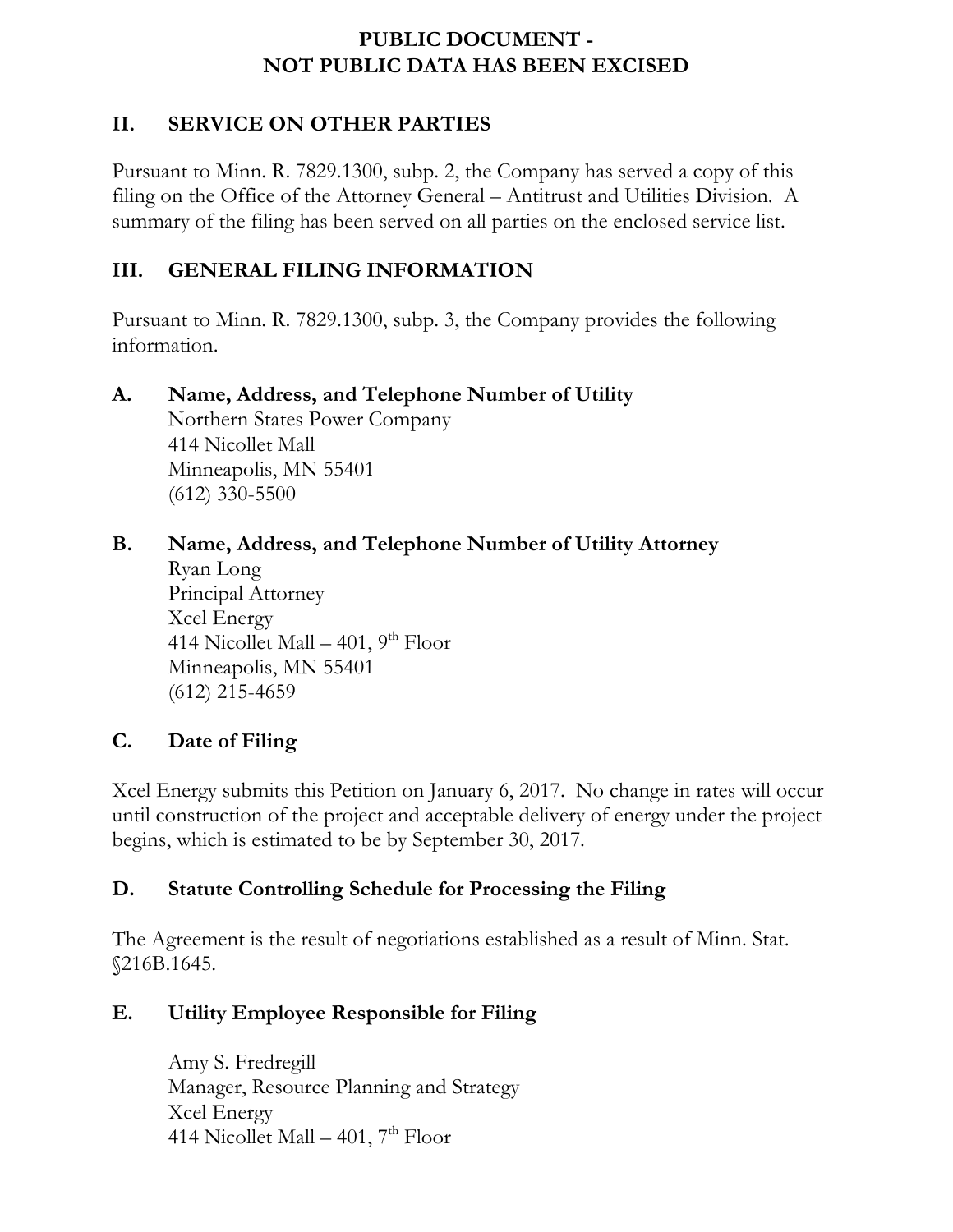Minneapolis, MN 55401 (612) 215-5367

## **IV. MISCELLANEOUS INFORMATION**

Pursuant to Minn. R. 7829.0700, the Company requests that the following persons be placed on the Commission's official service list for this proceeding:

| Ryan Long                                      | Carl J. Cronin                      |
|------------------------------------------------|-------------------------------------|
| Principal Attorney                             | Regulatory Administrator            |
| Xcel Energy                                    | <b>Xcel Energy</b>                  |
| 414 Nicollet Mall – 401, 9 <sup>th</sup> floor | 414 Nicollet Mall- 401, $7th$ Floor |
| Minneapolis, MN 55401                          | Minneapolis, MN 55401               |
| ryan.j.long@xcelenergy.com                     | regulatory.records@xcelenergy.com   |

Any information requests in this proceeding should be submitted to Mr. Cronin at the Regulatory Records e-mail address above.

### **V. THE PPA IS REASONABLE, IS IN THE PUBLIC INTEREST AND PROTECTS THE INTERESTS OF XCEL ENERGY CUSTOMERS**

The Woodstock Hills repowering proposal is in the public interest, reasonable and protects the interests of customers in several ways:

### *1. The Project is Reasonable*

- The project will improve the efficiency of existing energy infrastructure by colocating wind and solar facilities;
- The proposed price for solar energy is substantially below the pricing reflected in recent offers from other solar energy developers; and
- Use of the existing transmission interconnection eliminates the need for any upgrade and associated costs
	- *2. The Project is in the Public Interest*
- Repowering allows the Company to continue to include the project as a component of our renewable generation portfolio that serves the long-term, best interests of our customers;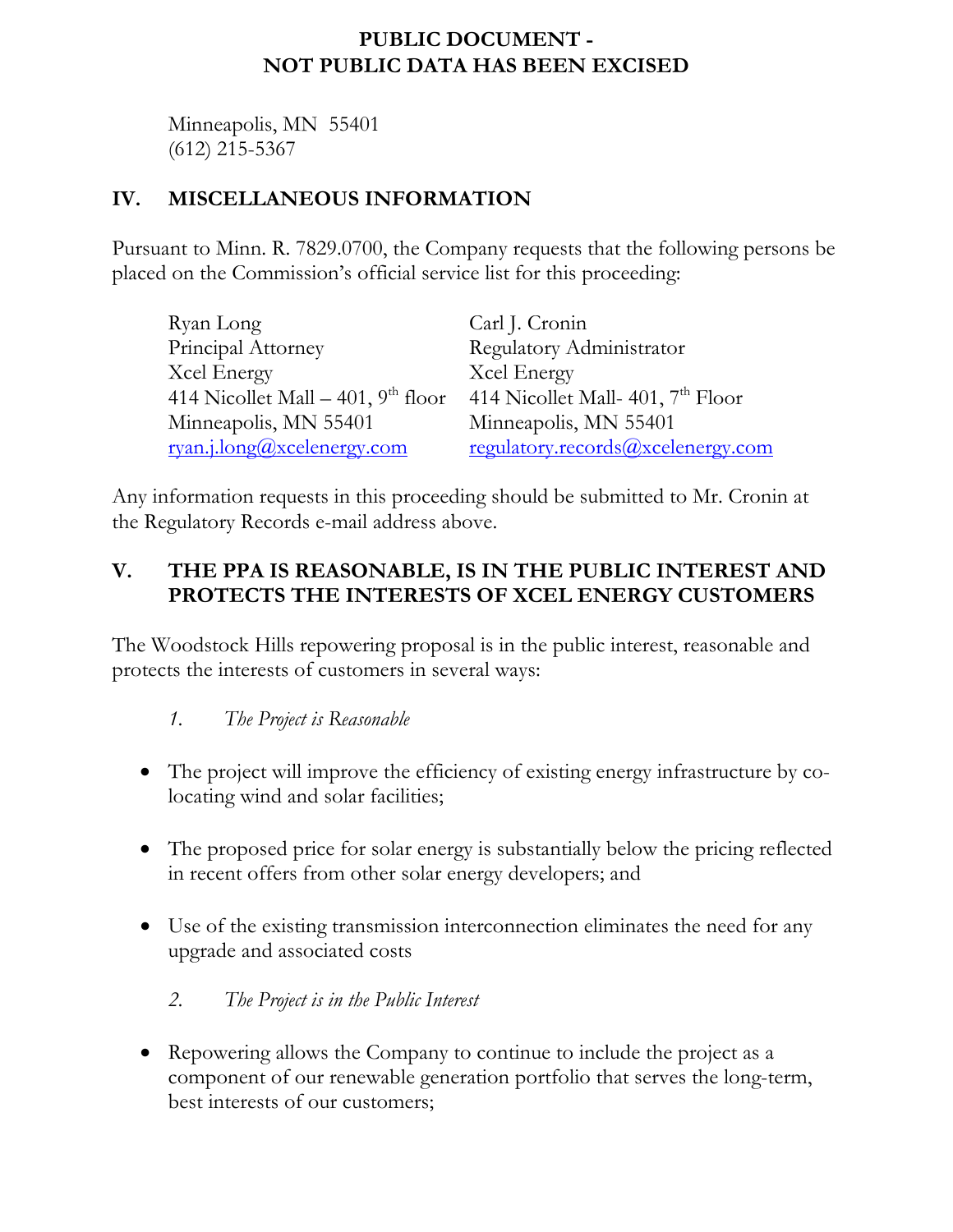- The proposal will increase the production of solar energy in Minnesota;
- The original project was designed as a small wind development to promote local benefits, and Juhl Energy has indicated nearly all the decommissioning and new construction dollars will benefit local Minnesota contractors;
- The project will demonstrate a new technology that should help reduce capital costs through the use of a single converter for both wind and solar generation; and
- More than two-thirds of the solar production from Woodstock Hills will occur during peak hours, which should help mitigate the cost of purchasing on-peak energy.

### *3. Customers are Protected*

• The Restated and Amended PPA has been structured to protect the interests of customers through several safeguards contained in the agreement between the Company and other parties. These include specific milestone dates, default provisions, establishment of a security fund, and insurance requirements.

### **VI. DESCRIPTION AND PURPOSE OF FILING**

Xcel Energy seeks approval of an Amended and Restated Power Purchase Agreement with Woodstock Hills, LLC, which we provide as Attachment A to this Petition. We note that certain provisions of the PPA are Non-Public and have been redacted in the Public version of this Petition.

We propose to recover the costs of this project pursuant to Minn. Stat.  $\&216B.1645$ through the Fuel Cost Charge of the Fuel Clause Rider, consistent with the recovery method for wind generation projects that satisfy the legislative requirements of Minn. Stat. §216B.1691 subd. 2.<sup>[3](#page-5-0)</sup>

This section of our Petition provides the following:

- Background information regarding the Woodstock Hills project;
- Overview of the Woodstock Hills proposal;
- Summary of relevant terms of the PPA; and
- Proposed use of Fuel Clause Rider to recover the cost of purchases.

<span id="page-5-0"></span><sup>3</sup> Except for those proposed in the Windsource program (Docket No. E002/M-01-1479).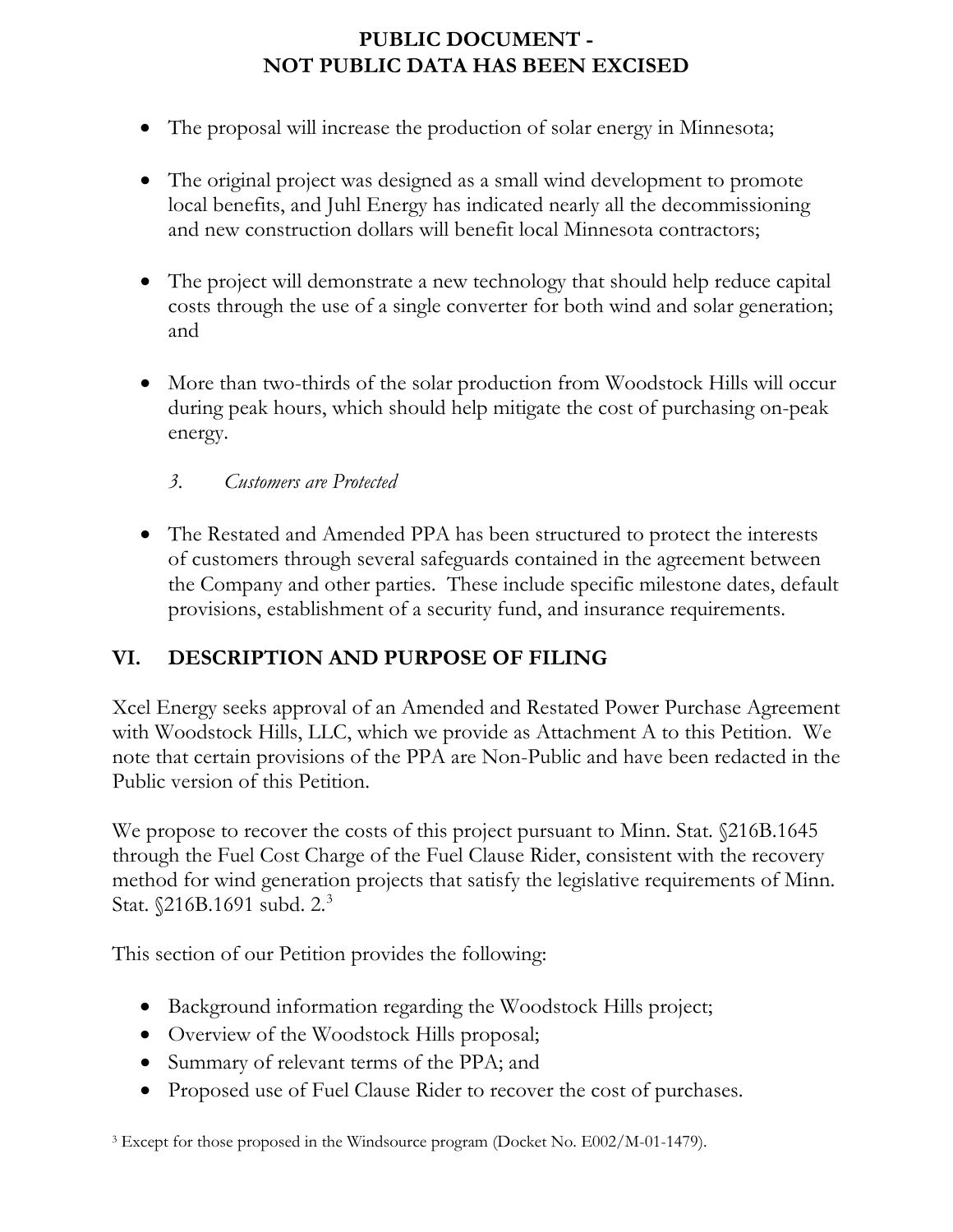### **A. Background**

The Woodstock Wind Farm was initially developed as 10.2 MW wind facility consisting of 17 V44 first generation wind turbines. It was interconnected by a 69 kV line to a 10.2 MW substation. The PPA between the Company and Juhl Energy was approved by the Commission for a term of 30 years from the date the project achieved commercial operation. The PPA expires in 2034. The project was developed to help meet the requirement in the 1994 Prairie Island dry cask storage legislation that the Company construct or purchase 425 MW of wind capacity. The PPA gave ownership of the project RECs to the developer for the first 10 years of the project. The PPA also provided for a declining energy payment rate, at least in part based on the assumption that REC values would substantially increase over time.

In the summer of 2015, Juhl Energy informed the Company that the project would likely face financial insolvency in the near future due to higher than anticipated operation and maintenance (O&M) costs and lower than anticipated REC prices. The Company indicated it would not be able to support a price adjustment unless Juhl Energy brought forward a proposal that provided added value for our customers.

In September 2015, Juhl Energy submitted a concept proposal for a rebuild of the Woodstock Hills project utilizing a unique wind and solar hybrid technology, although the proposal did not include pricing detail. The Company indicated an interest in the concept subject to receiving a specific pricing proposal.

In November 2015, Juhl Energy submitted an innovative, hybrid pricing proposal for the rebuild project that provided up-front capital savings as well as lower O&M expenses. The Company indicated the proposed PPA pricing needed further refinement.

In April 2016, Juhl Energy submitted a revised proposal with decreased pricing that the Company determined had merit. Given the improved pricing and the appeal of further local renewable energy development, the Company entered into contract negotiations with Juhl Energy.

In August 2016, parties were able to reach agreement on an Amended and Restated PPA that offers benefits for Juhl Energy, the Company, and most importantly, for our customers. As indicated earlier in this Petition, the revised proposal will demonstrate the use of innovative technology which will help lower the cost of solar generation, allow the Company to further understand the system interaction between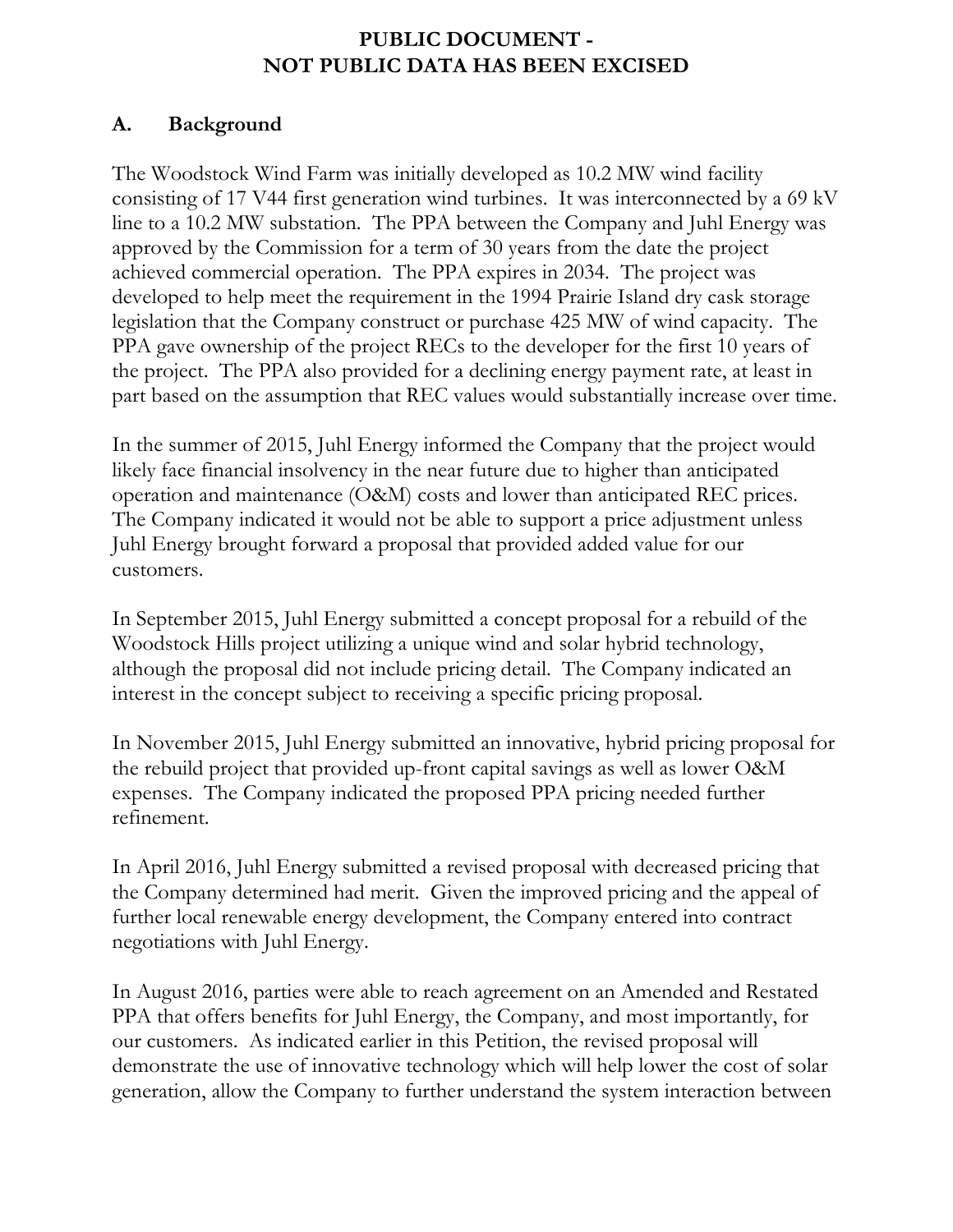wind and solar generation during peak periods of demand, and restore the project to a positive financial condition.

On October 20, 2016, the final terms and conditions of the PPA were agreed upon, and the PPA was executed by Juhl Energy and the Company. Subsequently, the Company was notified by Juhl Energy that the Woodstock Hills hybrid project had been sold to Consolidated Edison. The Company was not given advance notice of the ownership change but can confirm that the change of control does not alter the terms and conditions of the PPA.

### **B. Project Overview**

Woodstock Hills is a 10.2 MW repowering project located in Pipestone County in southwestern Minnesota. The project is owned and operated by Woodstock Hills, LLC. Woodstock Hills will consist of 9.2 MW of wind from four new, large rotor General Electric (GE) 2.3 MW wind turbines and 1 MW of solar panels to be connected to the wind turbines. The facility is expected to produce approximately **[PROTECTED DATA BEGINS:**

### **PROTECTED DATA ENDS]**.

Woodstock Hills will use new GE wind integrated solar energy (WISE) hybrid technology. As such, the 1 MW of solar panels will be connected to the wind turbines and will feed energy into the wind turbines prior to interconnection of the project to the transmission system. Control technology is employed to ensure that simultaneous wind and solar production does not exceed the 10.2 MW capacity of the interconnection.

GE estimates that two-thirds of the time a wind turbine's converter is under-utilized, depending on wind speeds. The WISE technology used in conjunction with the Woodstock Hills project will tap into the excess converter capacity and thereby achieve capital cost savings.

Woodstock Hills on March 16, 2016 submitted an Appendix 1 request to the Midcontinent Independent System Operator (MISO) for a modification to its existing generator interconnection agreement (GIA). Woodstock Hills anticipates receiving approval of its amended GIA in early 2017.

The repowering project will replace the 17 600 kW Vestas V-44 turbines with four GE 2.3 MW turbines, and will add a 1 MW fixed tilt high performance solar photovoltaic array using two GE 500 kW (DC) photovoltaic solar plants consisting of crystalline silicone modules.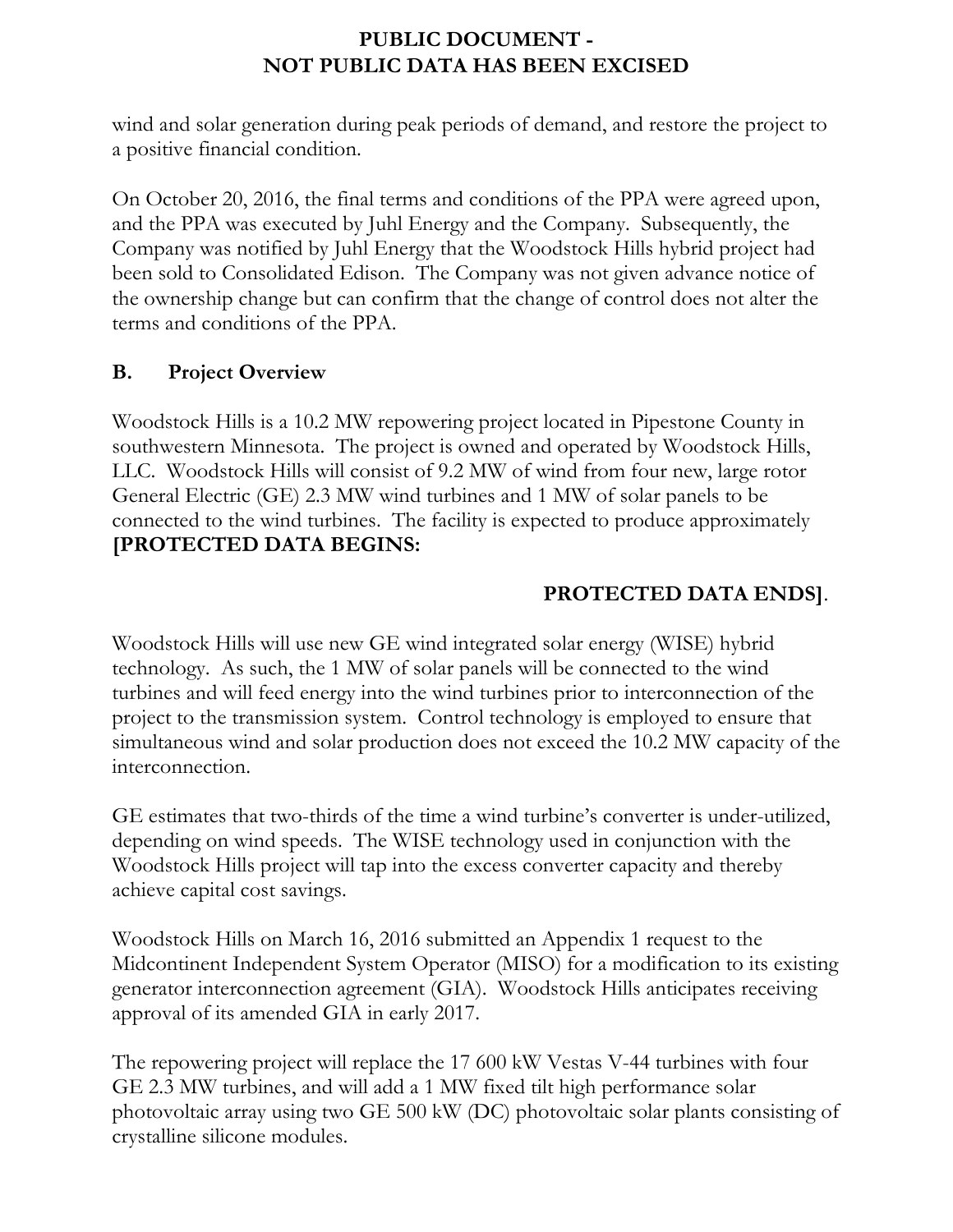The four new GE wind turbines will produce about 50 percent more energy than the original 17 wind turbines and, consequently, about 50 percent more RECs. Xcel Energy will own all RECs associated with the Woodstock Hills repowering project.

Farm land currently occupied by the 17 turbines will be rehabilitated for agricultural production.

### **C. Terms of the Transaction**

*1. Purchase Price*

Xcel Energy will purchase the entire output of the project over the 25-year contract term. The PPA price **[PROTECTED DATA BEGINS:** 

**ROTECTED DATA ENDS]**. Energy production prior to the Commercial Operation Date (COD) will be purchased by Xcel Energy at a rate of **[PROTECTED DATA BEGINS: PROTECTED DATA ENDS]**.

*2. Commercial Operation Date*

The proposed COD for the project is September 30, 2017. A COD extended beyond this date for reasons other than Force Majeure, Event of Default by the Company, or delay attributable to the Company, is considered an Event of Default on the part of Woodstock Hills.

*3. Term*

The original 30 year PPA is scheduled to terminate in 2034. The new, restated PPA expires in 2042 based on a 25 year term and a 2017 COD. Thus, the new, restated PPA extends the project by eight years.

*4. Security*

To mitigate performance risks, the PPA includes a security provision in the amount of **[PROTECTED DATA BEGINS: PROTECTED DATA ENDS]** from which Xcel Energy may draw. The security fund will be established beginning 90 days following Commission approval, and can be fully funded through one of three methods: (1) by letter of credit; (2) through an escrow account of the entire amount; or (3) by escrow account with deposits being built-up until the agreed-to amount is reached. As is typical with security funds, the Seller must replenish the fund within a short period of time for any draws.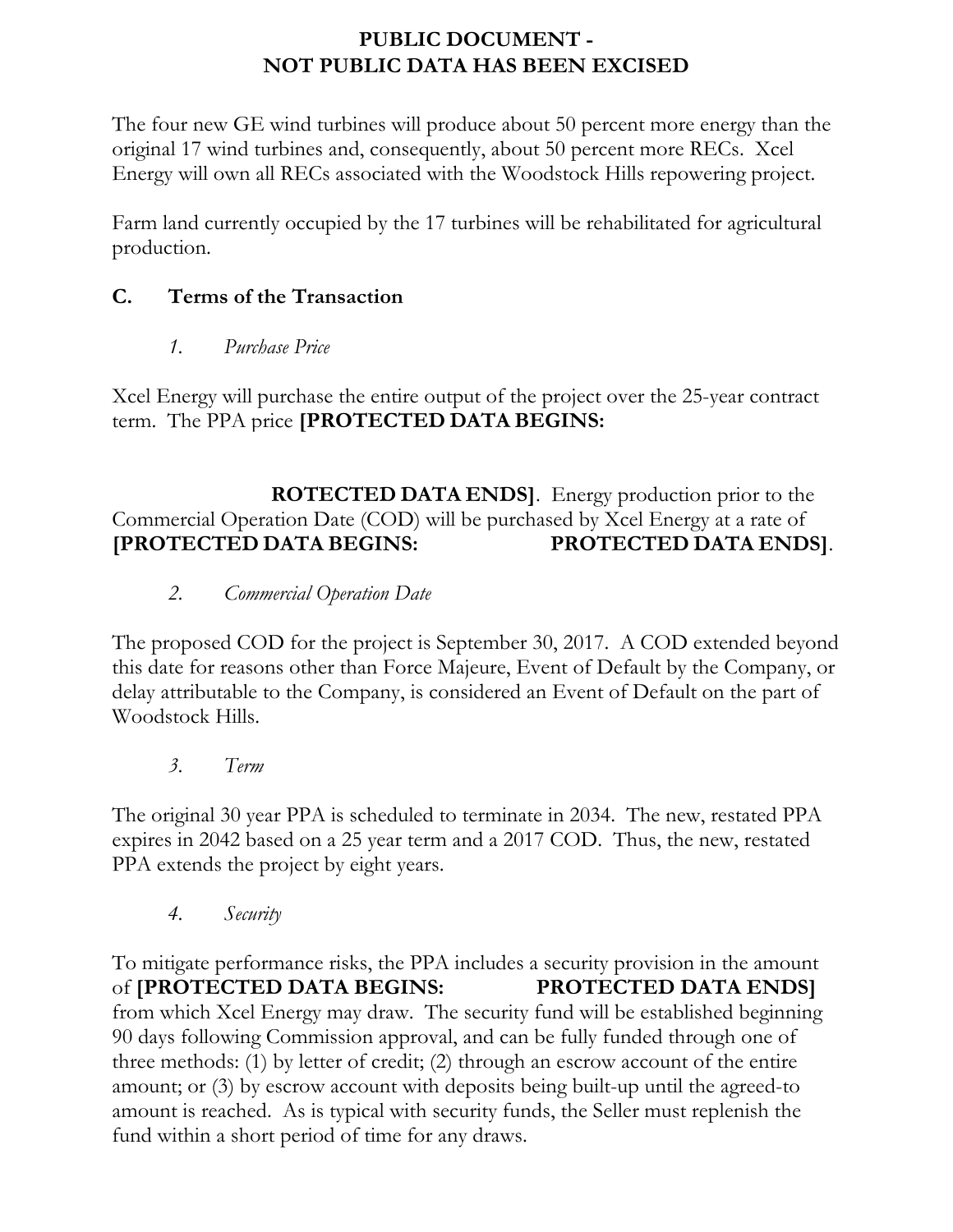#### *5. Transmission and Curtailment*

The PPA includes provisions under which the Company will pay for transmissionrelated curtailment due to lack of available transmission capacity, lack of transmission service, and low load conditions requiring curtailment for system stability or transmission loading relief implemented under the Open Access Transmission Tariff (OATT). We estimate the curtailment risk for this project will be minimal. In the event any wind curtailment occurs, the incremental cost above the energy purchase cost would be approximately **[PROTECTED DATA BEGINS: PROTECTED DATA ENDS]**.

### *6. Other Terms and Conditions*

The Agreement contains numerous other terms and conditions typical in a PPA that involves construction of new resources. These include representations of each party about their ability to enter into the transaction; force majeure provisions; dispute resolution; listing of responsibilities; and provisions relating to defaults and similar issues. This Agreement with Woodstock Hills contains similar, although not identical, provisions to other wind PPAs previously reviewed and approved by the Commission. Consequently, we have not provided a term-by-term review of this Agreement to other previously-submitted PPAs. We are open to provide any additional analysis that the Commission, the Department of Commerce, or the Office of the Attorney General – Antitrust and Utilities Division believes would be helpful to facilitate review of the Agreement.

### **D. Proposed Use of Fuel Clause Riders to Recover the Cost of the Purchases**

The Company intends to count this purchase toward the legislative requirements of Minn. Stat. §216B.1691 subd. 2, and upon PPA approval, costs incurred in connection with this Agreement will be recoverable consistent with Minn. Stat. §216B.1645. As with other Company wind generation purchases, costs for this purchase are priced entirely on an energy basis. Consistent with the purchases from other wind projects, we seek approval to recover these costs pursuant to Minn. Stat. §216B.1645 through the Fuel Cost Charge of the Fuel Clause Rider. This recovery method is the same as that set forth in other PPA agreements for wind generation projects that satisfy the legislative requirements of Minn. Stat. §216B.1691 subd. 2.[4](#page-9-0)

<span id="page-9-0"></span><sup>4</sup> Except for those proposed in the Windsource program (Docket No. E002/M-01-1479).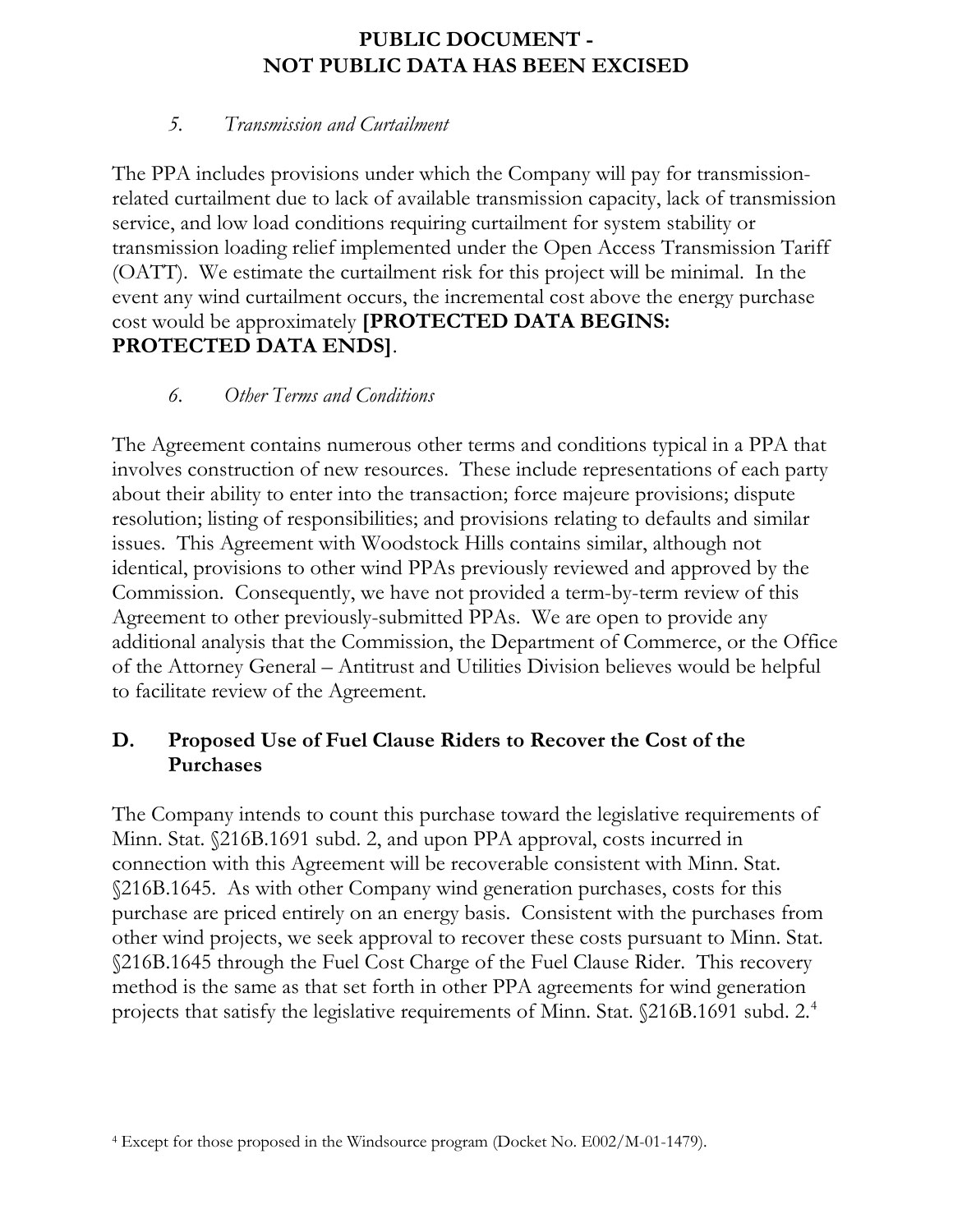#### **E. Company Tariff Implications**

Changes to the Company's tariffs are not necessary. Additionally, the Company's existing Fuel Clause Rider tariff provides for recovery of the costs of the energy as described in Section D above.

### **VII. EFFECT OF PROJECT ON XCEL ENERGY REVENUE**

The PPA is expected to result in energy expenditures of approximately **[PROTECTED DATA BEGINS: PROTECTED DATA ENDS]** over the 25 year term starting with the COD of the project. Pursuant to Minn. Stat. §216B.1645, the Minnesota portion of these energy costs will be recovered through the Fuel Cost Charge of the Fuel Clause Rider.

No net increase in revenue to Xcel Energy will result from this transaction, as the Minnesota costs of the power purchase will equal the Minnesota revenue collected.

### **CONCLUSION**

Xcel Energy respectfully requests the Commission to (1) approve the PPA with Woodstock Hills; (2) determine that its terms and prices are reasonable and in the best interests of our customers; (3) determine this Agreement to be subject to ongoing prudence review though the Annual Automatic Adjustment of Charges Report process; and (4) find that the Company may recover from Minnesota retail customers through the Company's fuel clause rider (Minn. Stat. §216B.1645) the Minnesota jurisdictional portion of the amounts incurred by the Company during the full term of this Agreement.

Dated: January 6, 2017

Northern States Power Company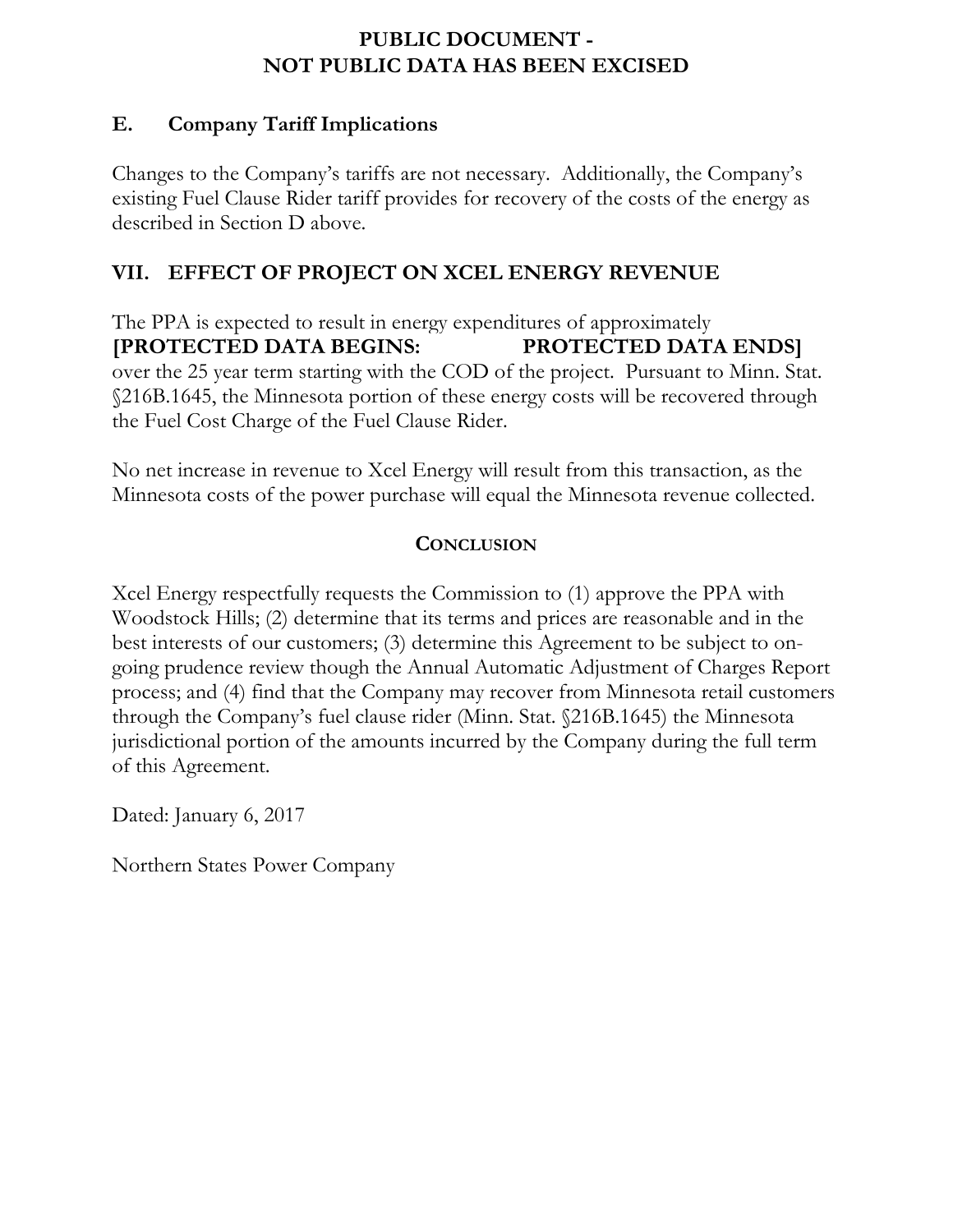### STATE OF MINNESOTA BEFORE THE MINNESOTA PUBLIC UTILITIES COMMISSION

| Beverly Jones Heydinger |
|-------------------------|
| Nancy Lange             |
| Dan Lipschultz          |
| John Tuma               |
| Matthew Schuerger       |

Chair Commissioner Commissioner Commissioner Commissioner

IN THE MATTER OF THE PETITION OF NORTHERN STATES POWER COMPANY FOR APPROVAL OF AN AMENDED AND RESTATED POWER PURCHASE AGREEMENT WITH WOODSTOCK HILLS, LLC

DOCKET NO. E002/M-17-\_\_\_

**PETITION**

### **SUMMARY OF FILING**

Please take notice that on January 6, 2017, Northern States Power Company, doing business as Xcel Energy, filed with the Minnesota Public Utilities Commission a Petition for approval of a Power Purchase Agreement with Woodstock Hills, LLC to purchase 10.2 MW of wind and solar energy for a term of 25 years.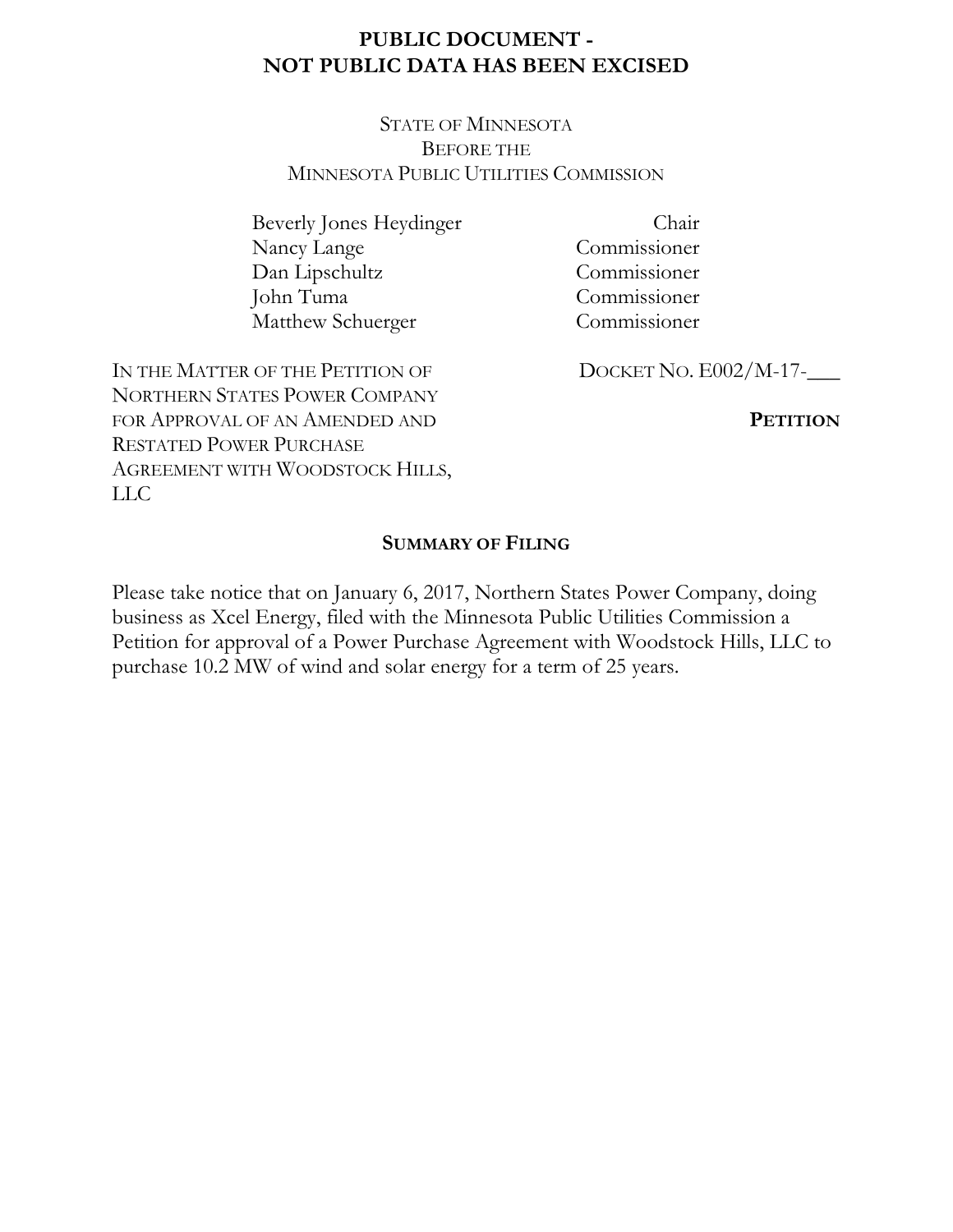**Docket No. E002/M-17-\_\_\_\_ Attachment A Page 1 of 92**

# **AMENDED AND RESTATED WIND GENERATION PURCHASE AGREEMENT**

**BETWEEN**

# **NORTHERN STATES POWER COMPANY OF MINNESOTA, A MINNESOTA CORPORATION**

**AND**

**WOODSTOCK HILLS, LLC** 



**- [October \_\_, 2016] -**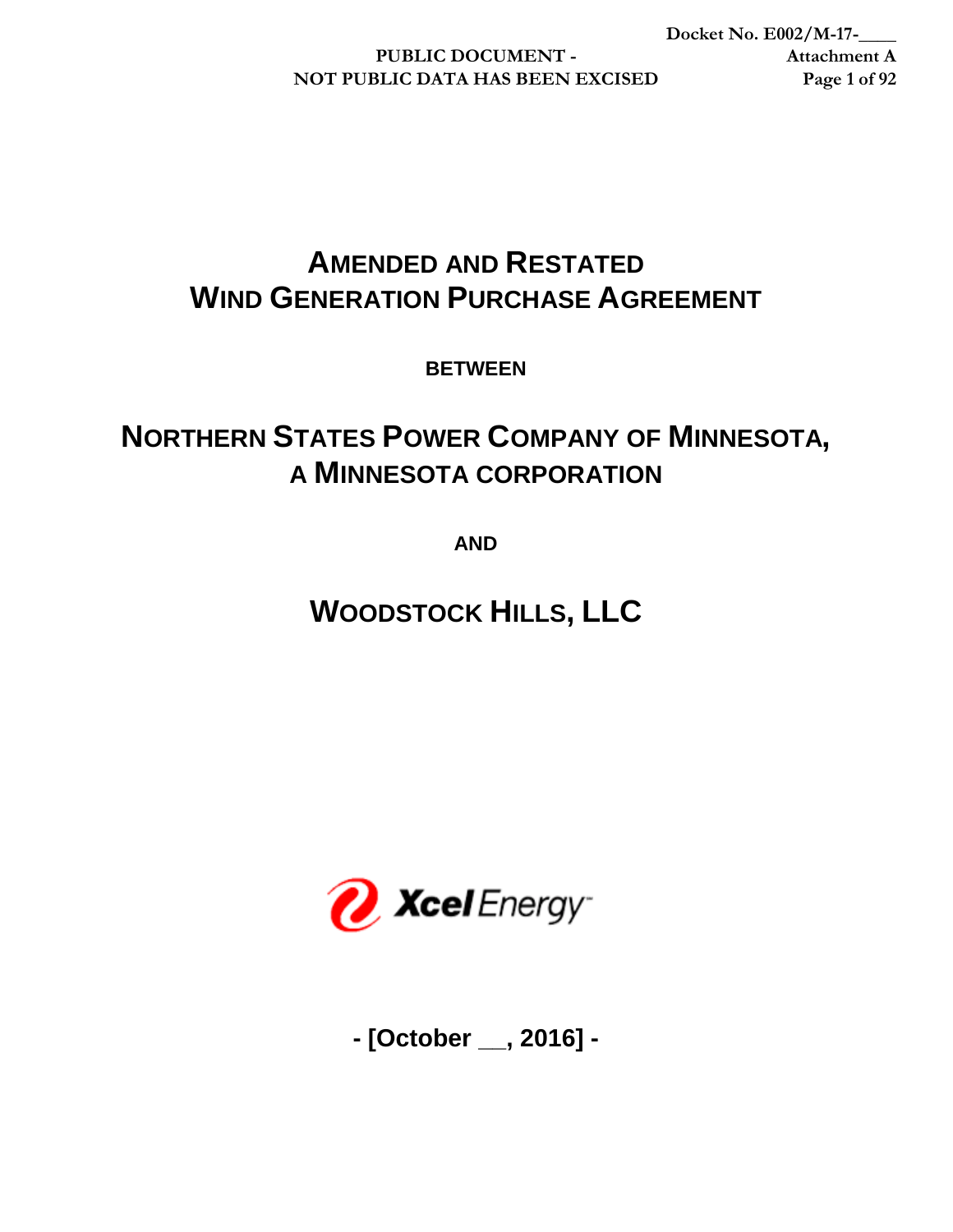Docket No. E002/M-17-Attachment A Page 2 of 92

### **TABLE OF CONTENTS**

| Article 1 - | <b>PAGE</b> |
|-------------|-------------|
| 1.1         |             |
| 1.2         |             |
| 1.3         |             |
| 1.4         |             |
| 1.5         |             |
| Article 2 - |             |
| Article 3 - |             |
| 3.1         |             |
| 3.2         |             |
| Article 4 - |             |
| 4.1         |             |
| 4.2         |             |
| 4.3         |             |
| 4.4         |             |
| 4.5         |             |
| 4.6         |             |
| 4.7         |             |
| Article 5 - |             |
| 5.1         |             |
| 5.2         |             |
| 5.3         |             |
| Article 6 - |             |
| 6.1         |             |
| 6.2         |             |
| Article 7 - |             |
| 7.1         |             |
| 7.2         |             |
| 7.3         |             |
| 7.4         |             |
| Article 8 - |             |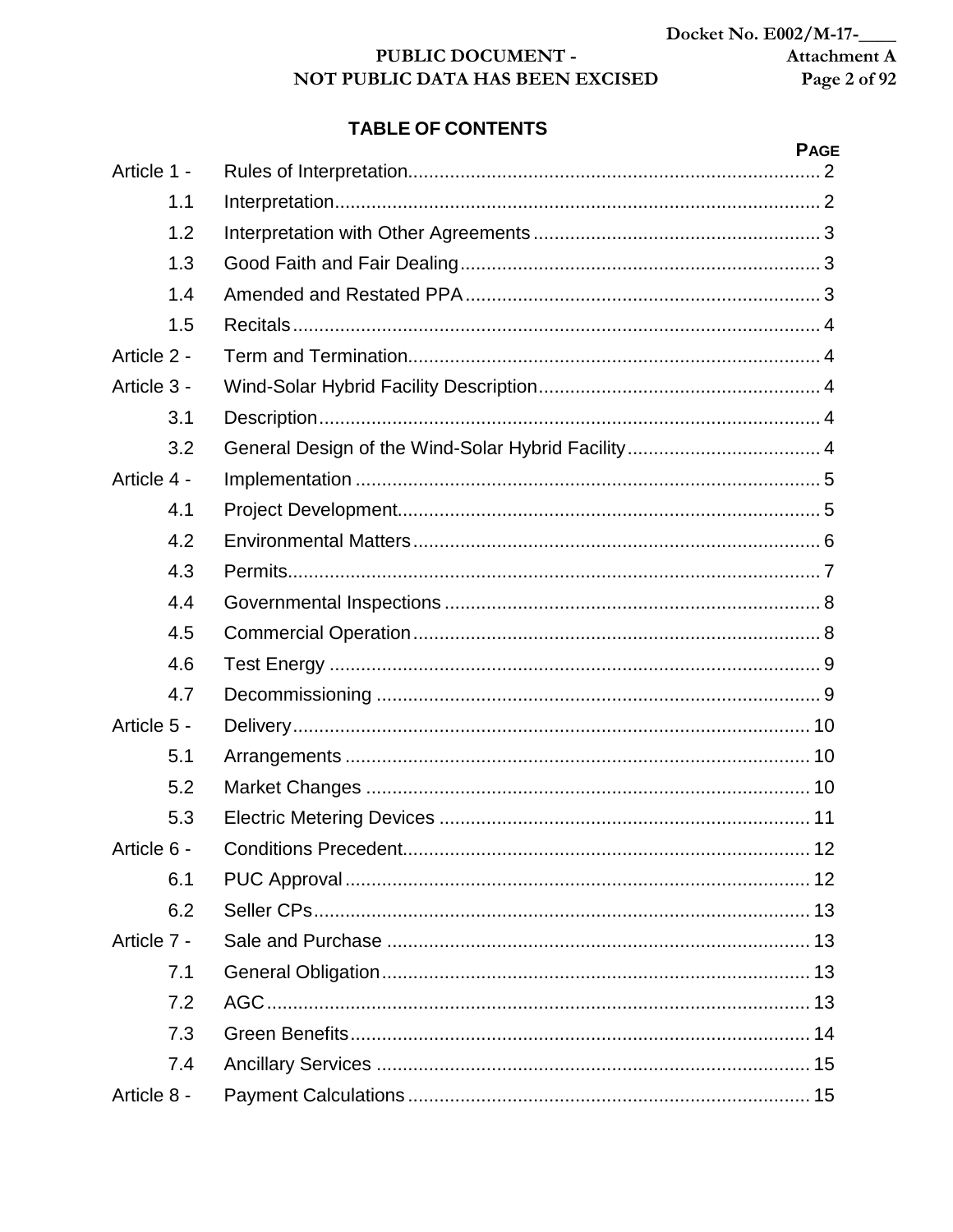| 8.1          |                            |
|--------------|----------------------------|
| 8.2          |                            |
| 8.3          |                            |
| Article 9 -  |                            |
| 9.1          |                            |
| 9.2          |                            |
| 9.3          |                            |
| Article 10 - |                            |
| 10.1         |                            |
| 10.2         |                            |
| 10.3         |                            |
| 10.4         |                            |
| 10.5         |                            |
| 10.6         |                            |
| 10.7         |                            |
| Article 11 - |                            |
| 11.1         |                            |
| 11.2         |                            |
| 11.3         |                            |
| 11.4         |                            |
| 11.5         |                            |
| 11.6         |                            |
| Article 12 - | Default and Remedies<br>26 |
| 12.1         |                            |
| 12.2         |                            |
| 12.3         |                            |
| 12.4         |                            |
| 12.5         |                            |
| 12.6         |                            |
| 12.7         |                            |
| 12.8         |                            |
| Article 13 - |                            |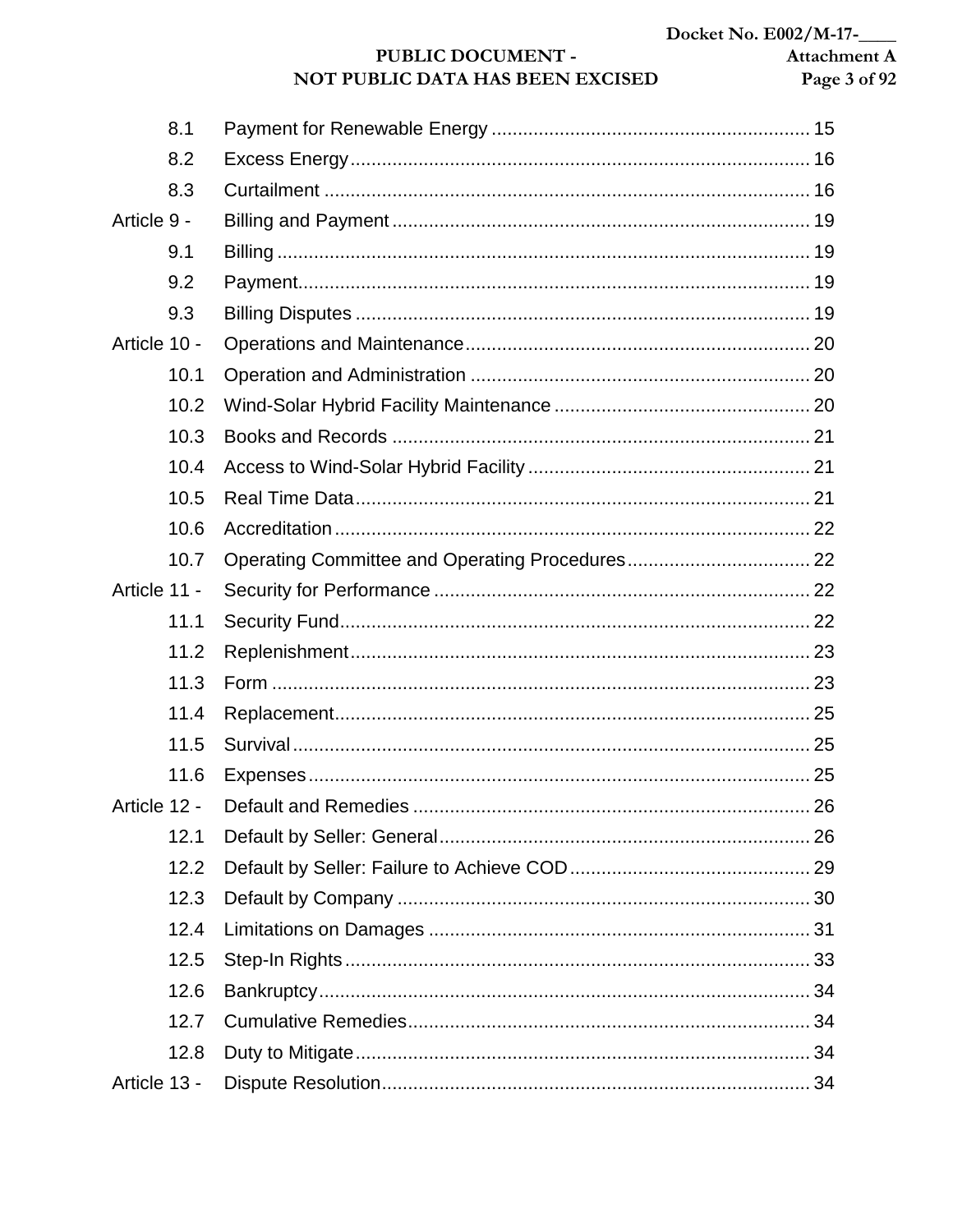| 13.1         |                                                       |    |
|--------------|-------------------------------------------------------|----|
| 13.2         |                                                       |    |
| 13.3         |                                                       |    |
| 13.4         |                                                       |    |
| 13.5         |                                                       |    |
| 13.6         |                                                       |    |
| Article 14 - |                                                       |    |
| 14.1         |                                                       |    |
| 14.2         |                                                       |    |
| 14.3         |                                                       |    |
| Article 15 - |                                                       |    |
| Article 16 - |                                                       |    |
| 16.1         |                                                       |    |
| 16.2         |                                                       |    |
| 16.3         |                                                       |    |
| 16.4         |                                                       |    |
| 16.5         |                                                       |    |
| Article 17 - |                                                       |    |
| 17.1         |                                                       |    |
| 17.2         |                                                       |    |
| 17.3         |                                                       |    |
| 17.4         |                                                       |    |
|              |                                                       | 41 |
| Article 18 - |                                                       |    |
| 18.1         | Accommodation of Wind-Solar Hybrid Facility Lender 41 |    |
| 18.2         |                                                       |    |
| Article 19 - |                                                       |    |
| 19.1         |                                                       |    |
| 19.2         |                                                       |    |
| 19.3         |                                                       |    |
| Article 20 - |                                                       |    |
| 20.1         |                                                       |    |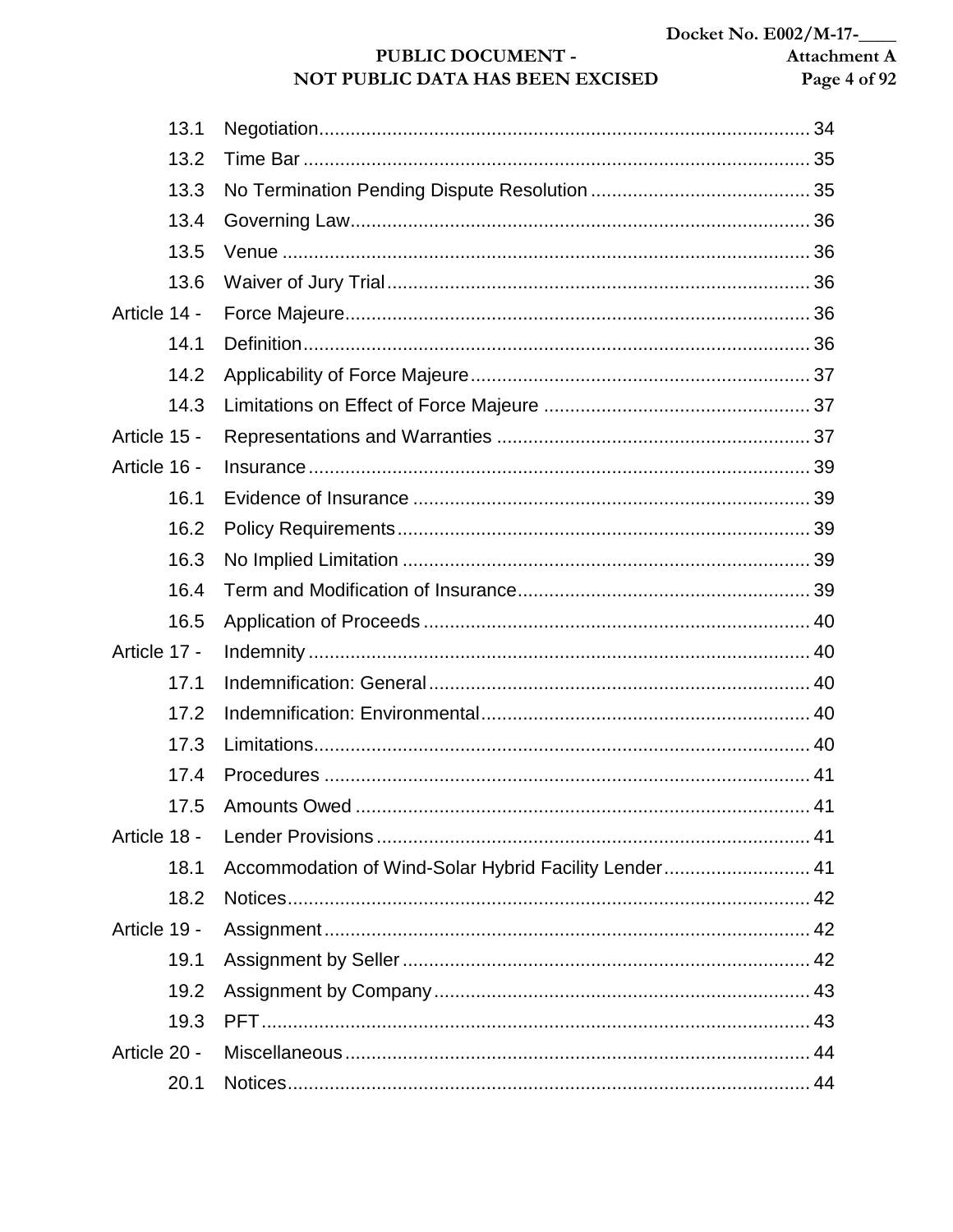| 20.2 |  |
|------|--|
| 20.3 |  |
| 20.4 |  |
| 20.5 |  |
| 20.6 |  |
| 20.7 |  |
| 20.8 |  |
| 20.9 |  |
|      |  |
|      |  |
|      |  |
|      |  |
|      |  |
|      |  |
|      |  |
|      |  |
|      |  |

### EXHIBIT A DEFINITIONS

- EXHIBIT B CONSTRUCTION MILESTONES
- EXHIBIT C FACILITY DESCRIPTION AND SITE MAPS
- EXHIBIT D NOTICES AND CONTACT INFORMATION
- EXHIBIT E INSURANCE COVERAGE
- EXHIBIT F SELLER'S NEEDED PERMITS
- EXHIBIT G FORM OF LETTER OF CREDIT
- EXHIBIT H FORM OF GUARANTY
- EXHIBIT I AGC PROTOCOLS; DATA COLLECTION; TECHNICAL SPECS
- EXHIBIT J ENERGY PAYMENT RATE; COMMITTED ENERGY
- EXHIBIT K LENDER CONSENT PROVISIONS
- EXHIBIT L PSA PROVISIONS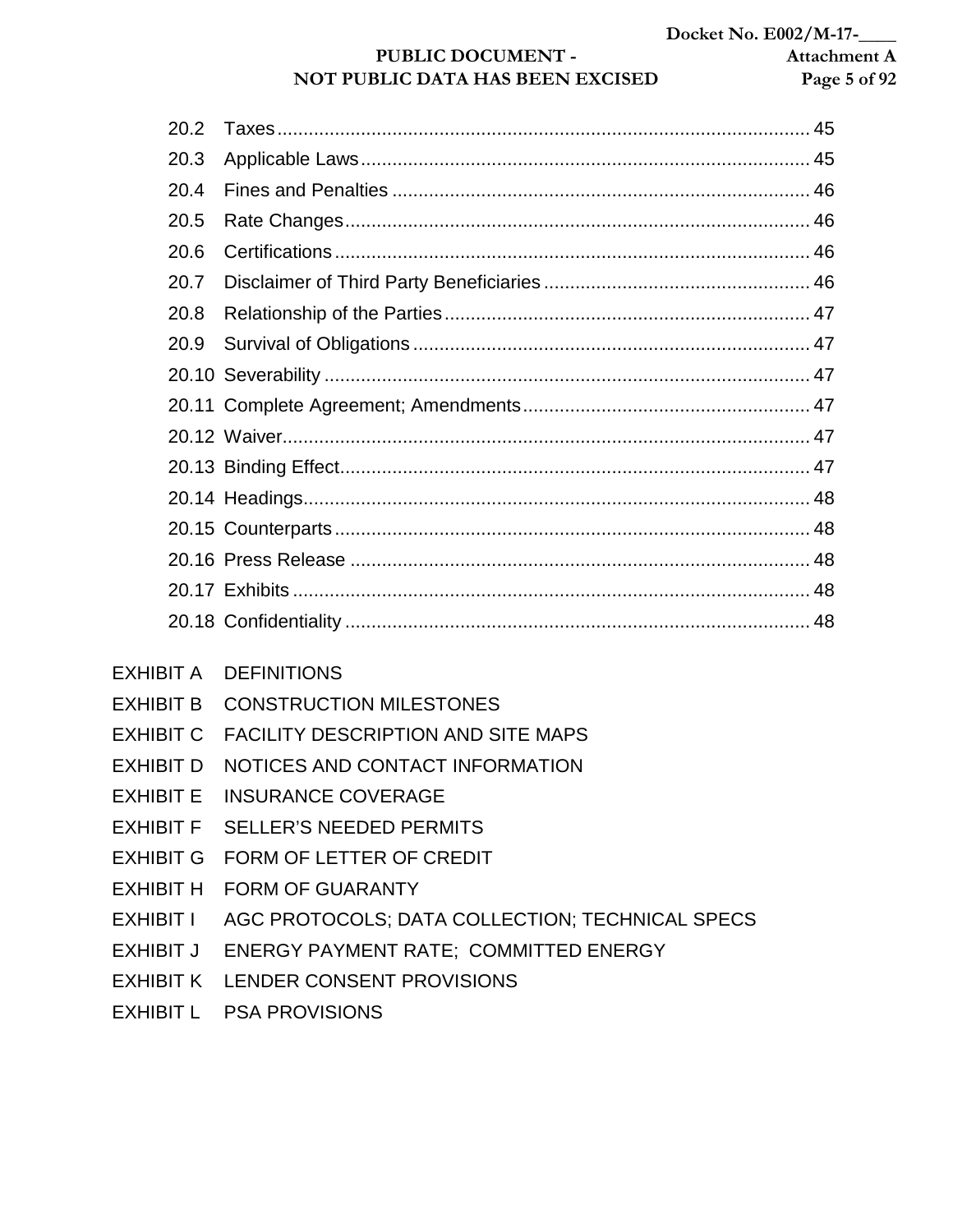**Docket No. E002/M-17-\_\_\_\_ Attachment A Page 6 of 92**

#### **AMENDED AND RESTATED WIND GENERATION PURCHASE AGREEMENT BETWEEN Northern States Power Company of Minnesota AND WOODSTOCK HILLS, LLC**

This Amended and Restated Wind Generation Purchase Agreement (this "PPA" or this "Agreement") is made as of this  $\begin{bmatrix} 1 \\ 1 \end{bmatrix}$  day of October 2016], by and between (i) **Northern States Power Company**, a Minnesota corporation, with a principal place of business at 1800 Larimer Street, Denver, CO 80202 ("Company"), and (ii) **Woodstock Hills, LLC,** a Minnesota limited liability company with a principal place of business at 1502 17<sup>th</sup> St. SE Pipestone, MN 56164 ("Seller"). Company and Seller are hereinafter referred to individually as a "Party" and collectively as the "Parties."

WHEREAS the Parties entered into the original Wind Generation Purchase Agreement between Northern States Power Company and Woodstock Hills, LLC, as successor to Woodstock Wind Farm, LLC under the Power Purchase Agreement dated September 19, 1997, as amended by Amendment No. 1 to Power Purchase Agreement dated September 9, 1998 (the "Original Agreement" or "Original PPA"); and

WHEREAS the original PPA was for the sale and purchase of wind generation from Seller's 10.2 MW wind-energy generating facility consisting of seventeen (17) Vestas V44 Wind Turbines, installed in 1999 on 60m towers that each have a nameplate rating of 600kW and appurtenant equipment (the "Plant"), located east of Pipestone, Minnesota and interconnected into the regional electric system at the Point of Interconnection; and

WHEREAS under the original PPA, Seller retained all environmental attributes associated with generation from the Plant and Seller desires to turn such attributes over to NSP at no additional cost as part of this PPA; and

WHEREAS, the original PPA is currently scheduled to terminate in 2034 and the pricing for Net Energy under the original PPA is insufficient to sustain operations of the Plant for that remaining Term; and

WHEREAS, Seller intends to repower the Plant and retain the 10.2 MW interconnection, by removing the existing seventeen (17) Wind Turbines, restoring the appurtenant land not otherwise used in the repowering to its former agricultural use, and replacing the existing 17 turbines with four (4) new, large rotor GE 2.3 MW Wind Turbines and 1 MW of fixed-tilt high performance solar panels ("Solar PV System") that will generate and inject energy through the Wind Turbines as further defined as the "Wind-Solar Hybrid Facility" pursuant to this PPA; and

WHEREAS, the Wind-Solar Hybrid System is a new and innovative technology under which (i) the four Wind Turbines (10.2 MW) are interconnected at the Point of Interconnection in a substantially similar manner to the existing Plant without additional cost to NSP under the PPA, (ii) the 1 MW of solar panels are connected to the Wind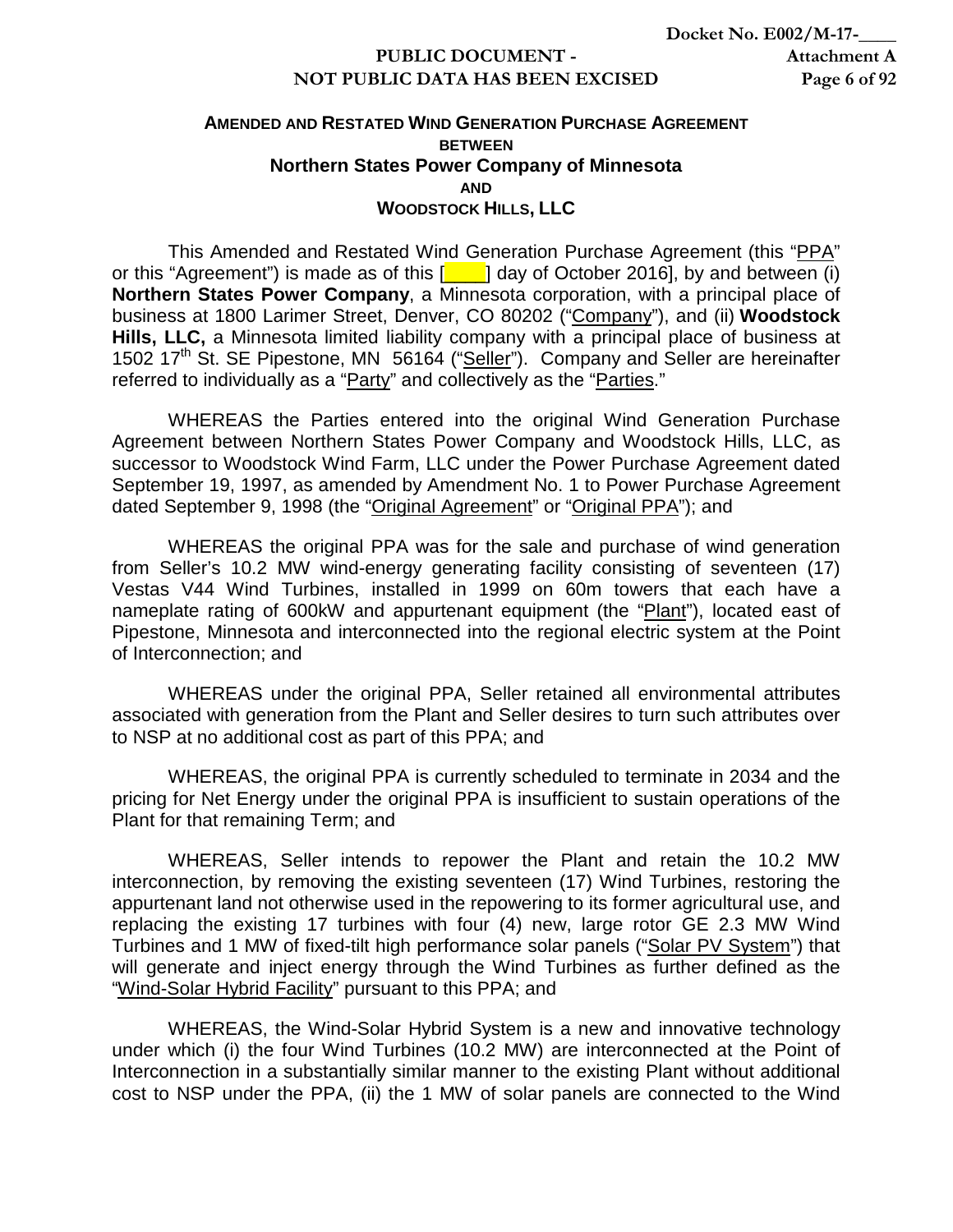Turbines (feeding energy into the Wind Turbines prior to interconnection of the Plant to the Transmission Facilities), and (iii) control technology is employed to ensure that the 10.2 MW capacity of the interconnection is not exceeded; and

WHEREAS, the chosen technology for the Wind-Solar Hybrid Facility is intended to increase (i) the net capacity factor, and (ii) energy production during peak hours (through the solar panels which often produce more energy during peak hours when Wind Turbines produce less energy), while not increasing the Nameplate Capacity of the Plant and not requiring a new or expanded interconnection; and

WHEREAS Seller desires to develop, design, construct, interconnect, own, operate and maintain the Wind-Solar Hybrid Facility as defined herein; and

WHEREAS, in order to successfully implement the Wind-Solar Hybrid System, Seller will incur costs of approximately **[TRADE SECRET BEGINS: TRADE SECRET ENDS**] and requires a stable revenue stream through 2041 in order to justify that investment; and

WHEREAS Seller desires to sell and deliver, and Company desires to accept and receive, certain products and services generated and delivered from the Wind-Solar Hybrid Facility to the Point of Delivery at the prices and on the terms and conditions set forth in this PPA.

NOW THEREFORE, in consideration of the mutual covenants herein contained, the sufficiency and adequacy of which are hereby acknowledged, the Parties agree to the following:

#### **Article 1 - Rules of Interpretation**

#### 1.1 Interpretation.

(A) Capitalized terms listed in this PPA shall have the meanings set forth in Exhibit A - Definitions or as otherwise defined in this PPA, whether in the singular or the plural or in the present or past tense. Words not otherwise defined in this PPA shall (i) have meanings as commonly used in the English language, (ii) be given their generally accepted meaning consistent with Good Utility Practice, and (iii) be given their well-known and generally accepted technical or trade meanings.

(B) The following rules of interpretation shall apply: (1) The masculine shall include the feminine and neuter; (2) references to "Articles," "Sections" or "Exhibits" shall be to articles, sections, or exhibits of this PPA except as the context may otherwise require; (3) all Exhibits are incorporated into this PPA (*provided, however,*  that in the event of a conflict with the terms of this PPA, the PPA shall control); and (4) use of the words "include" or "including" or similar words shall be interpreted as "include without limitation" or "including, without limitation."

(C) This PPA was negotiated and prepared by both Parties with the advice and participation of counsel. None of the provisions hereof shall be construed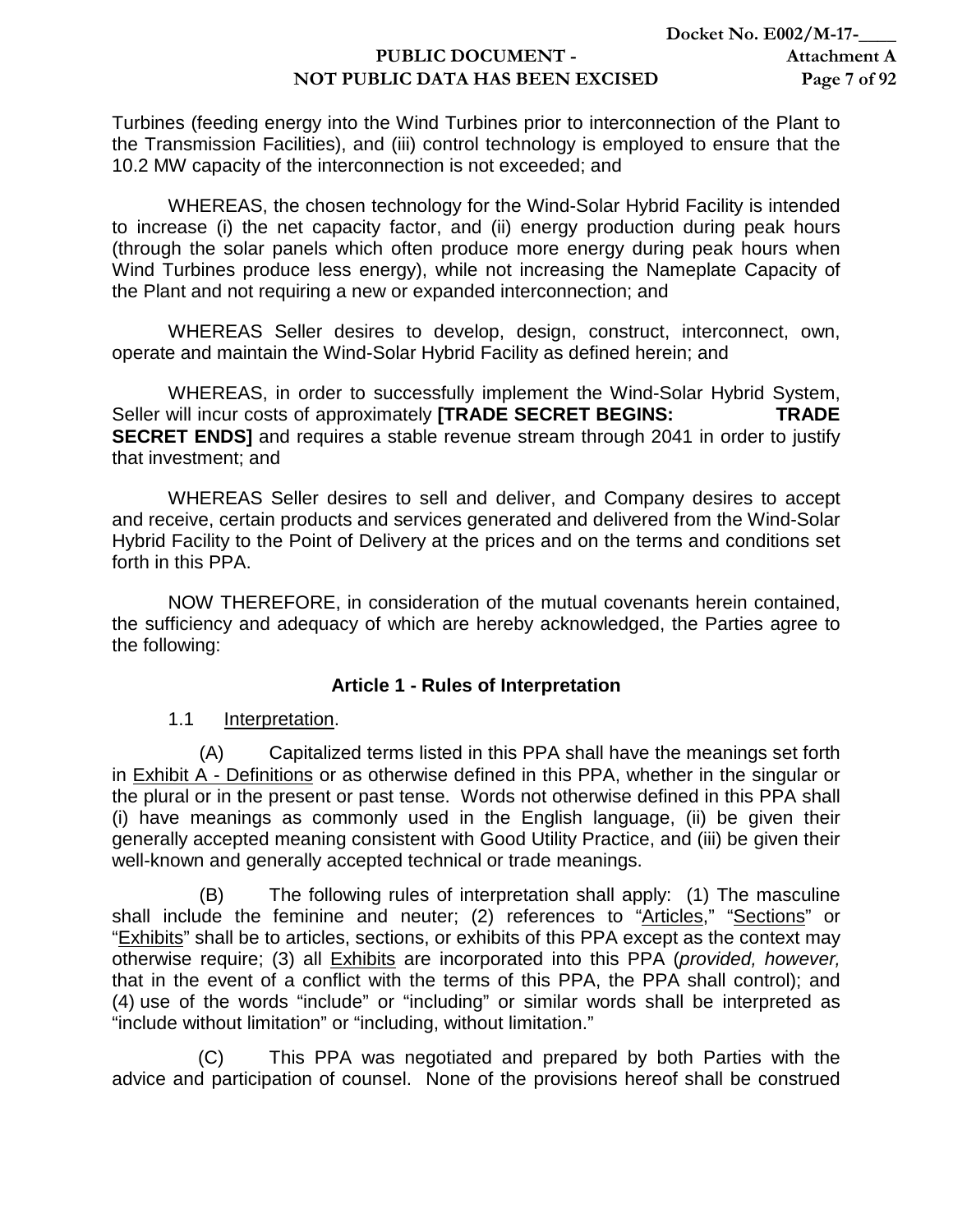**Docket No. E002/M-17-\_\_\_\_ Attachment A Page 8 of 92**

against one Party on the ground that such Party is the author of this PPA or any part hereof.

#### 1.2 Interpretation with Other Agreements.

(A) The parties acknowledge Seller currently has an Interconnection Agreement whereby it is authorized to deliver 10.2 MW of power into the transmission system. This PPA does not, by itself, provide Seller authorization to interconnect the Wind-Solar Hybrid Facility or inject power into the Transmission Authority's System. Seller has or shall contract for interconnection services in accordance with the applicable Transmission Tariff. Seller acknowledges the Interconnection Agreement is/will be a separate contract and that (i) this PPA is not binding on the Transmission Authority, (ii) this PPA does not create any rights between Seller and the Transmission Authority, and (iii) the Interconnection Agreement does not modify the Parties' rights and obligations under this PPA. The applicable Transmission Authority shall be deemed to be a separate and unaffiliated contracting party for purposes of this PPA, regardless whether such Transmission Authority is Company, an Affiliate of Company or an independent administrator acting on behalf of the Company.

(B) This PPA does not provide for the supply of retail power for purposes of operating the Wind-Solar Hybrid Facility, including start-up, shut-down, oil heating, equipment adjustment, HVAC or any other purpose ("House Power"). Seller shall contract with the utility providing House Power to the Site (the "Local Provider") for the supply of House Power. Seller acknowledges that (i) Seller must obtain House Power independently, (ii) this PPA is not binding on the Local Provider, (iii) this PPA does not create any rights between Seller and the Local Provider, and (iv) Seller's contract for House Power does not affect the Parties' rights and obligations under this PPA. For purposes of this PPA, the Local Provider shall be deemed to be a separate and unaffiliated contracting party regardless whether the Local Provider is Company or an Affiliate of Company; *provided* that, if (and only if) the Local Provider is Company or an Affiliate of Company, Seller may obtain House Power by self-generating and netting such self-generation from the Renewable Energy provided to Company unless prohibited by Applicable Law.

1.3 Good Faith and Fair Dealing. The Parties shall act reasonably and in accordance with the principles of good faith and fair dealing in the performance of this PPA. Unless expressly provided otherwise in this PPA, (a) when this PPA specifically references the consent, approval, or similar action by a Party, such consent or approval shall not be unreasonably withheld, conditioned or delayed, and (b) wherever this PPA specifically gives a Party a right to determine, require, specify or take similar action with respect to a matter, such determination, requirement, specification or similar action shall be Commercially Reasonable.

#### 1.4 Amended and Restated PPA.

(A) Prior to Commercial Operation of the Wind-Solar Hybrid Facility, Company and Seller shall continue to perform the original PPA in accordance with its terms.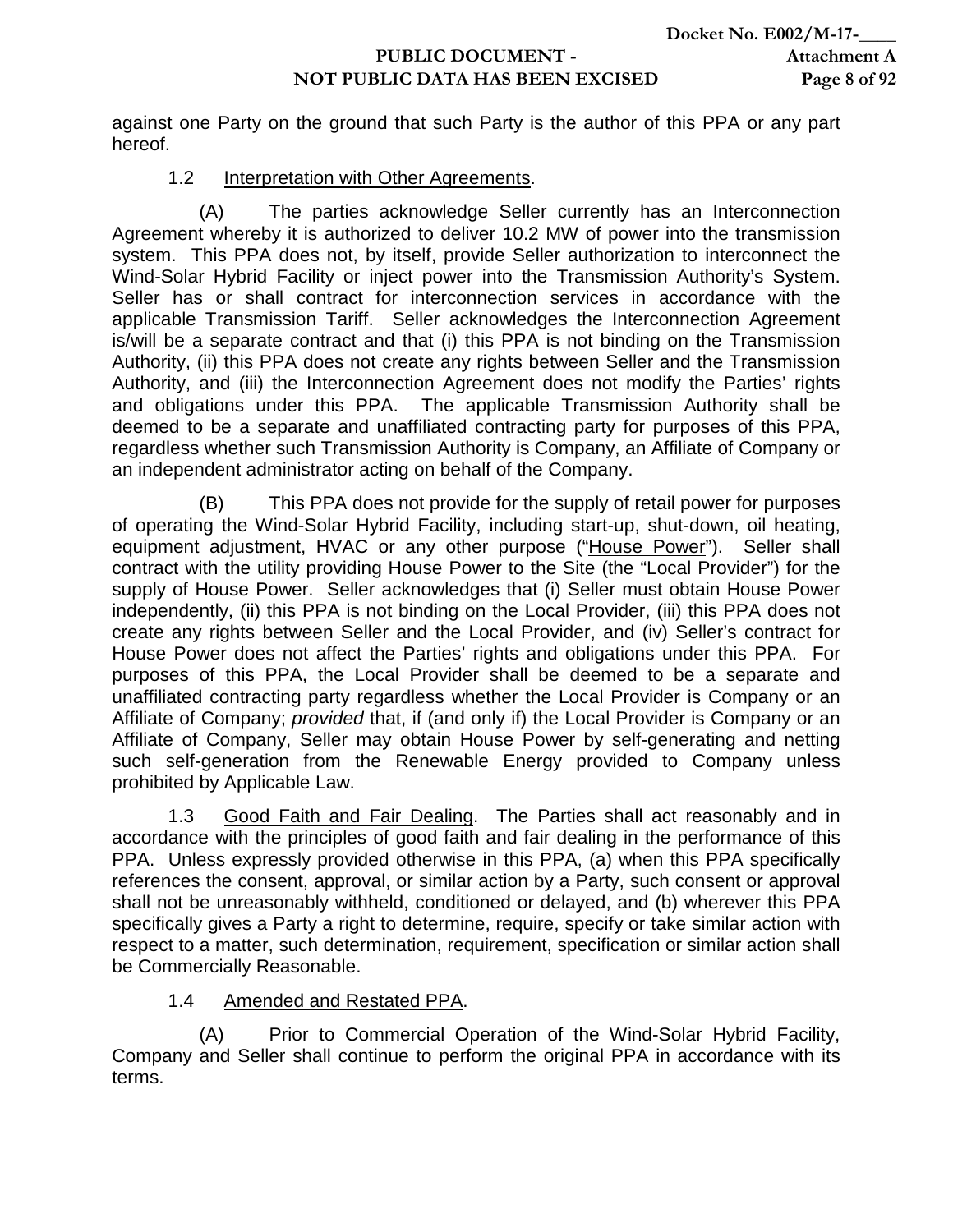(B) Upon receipt of PUC Approval of this Amended and Restated PPA, this PPA shall be in force and effect in accordance with its terms.

1. From PUC Approval until the original Plant ceases production as contemplated by Section 4. hereof, the original PPA shall continue in force and effect during the construction of the Wind-Solar Hybrid Facility.

2. Seller and NSP shall continue to perform under the original PPA in accordance with its terms and unaffected by this Agreement for all purposes until production and delivery from the Plant ceases as part of the Construction Milestones for the Wind-Solar Hybrid System.

3. To the extent of a conflict between the original PPA and this PPA, the terms and conditions of the original PPA shall take precedence prior to Construction Milestone for the Plant to cease production and delivery of Net Energy, and this PPA shall take precedence from and after such date.

(C) Upon Commercial Operation of the Wind-Solar Hybrid Facility, the original PPA shall be terminated and superseded by this PPA in all respects and shall be of no further force or effect.

1.5 Recitals. The Parties recognize and agree that the recitals to this PPA constitute integral terms to the Agreement and are hereby incorporated by reference into the Agreement.

#### **Article 2 - Term and Termination**

This PPA shall become effective as of the date of its execution, and shall remain in full force and effect until the 11:59 pm on the earlier of (i) the last Day of the calendar month during which the 24<sup>th</sup> anniversary of the Commercial Operation Date occurs, or (ii) December 31, 2041 (the "Scheduled Termination Date"), subject to early termination as provided in this PPA. Applicable provisions of this PPA shall continue in effect after termination to the extent necessary to (i) provide for final billings, payments and adjustments, (ii) enforce or complete the duties, obligations or responsibilities of the Parties (including under Section 12.1(B), Section 12.2(C), Section 12.3(B)-(C), Article 13 and Article 17 below), and (iii) address any remedies or indemnifications arising prior to termination.

#### **Article 3 - Wind-Solar Hybrid Facility Description**

3.1 Description. Seller shall construct, interconnect, own, operate, and maintain the Wind-Solar Hybrid Facility, as further described in Exhibit C - Wind-Solar Hybrid Facility Description. A scaled map that identifies the Site, the location of the Wind-Solar Hybrid Facility, the Interconnection Point and Interconnection Facilities, the Point of Delivery, and other important facilities, is included in Exhibit C - Wind-Solar Hybrid Facility Description.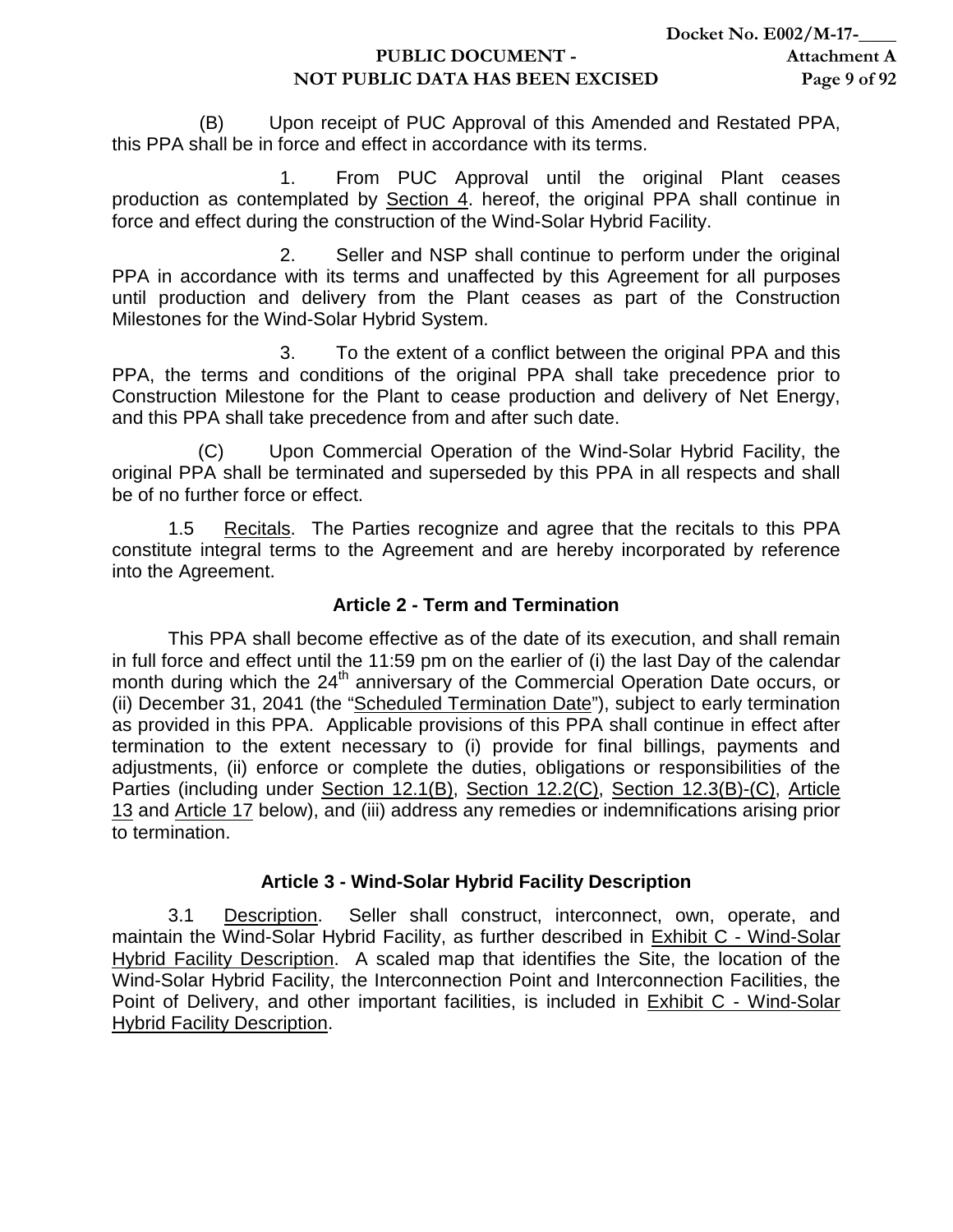#### 3.2 General Design of the Wind-Solar Hybrid Facility.

(A) Seller shall design, construct, operate and maintain the Wind-Solar Hybrid Facility according to Good Utility Practices and the Interconnection Agreement.

(B) The Wind-Solar Hybrid Facility shall include all equipment specified in Exhibit C - Wind-Solar Hybrid Facility Description and otherwise necessary to fulfill Seller's obligations under this PPA, including all equipment necessary (i) to meet the requirements of Exhibit I - Operating Standards, and (ii) to interconnect successfully with the Transmission Authority's System for the delivery of Renewable Energy to the Point of Delivery.

(C) The Nameplate Capacity of the Wind-Solar Hybrid Facility shall be 10.2 MW. Seller shall certify to Company the final actual Nameplate Capacity of the Wind-Solar Hybrid Facility promptly following COD. The construction of four (4) new GE 2.3MW turbines and one (1) MW AC of fixed-tilt solar panels will be designed to keep the combined installed on site generation Nameplate Capacity of Solar PV System and Wind Turbines to 10.2 MW and represent the sum total Nameplate Capacity of the repower project.

#### **Article 4 - Implementation**

#### 4.1 Project Development*.*

(A) Seller shall enter into and perform at its expense all contracts required for (i) decommissioning the original Plant, (ii) the engineering, procurement, construction, acquisition, manufacture, delivery and installation of the Wind-Solar Hybrid Facility, and (iii) the generation and delivery of Renewable Energy from the Wind-Solar Hybrid Facility to the Point of Delivery (generally, the "Construction Contracts") with qualified and experienced contractors. Upon written request by Company, Seller shall provide copies of any or all Construction Contracts to Company. All Construction Contracts obtained by Company shall be deemed Confidential Information subject to Section 20.18 below.

(B) In its efforts to achieve COD, Seller shall use Commercially Reasonable Efforts to achieve the milestones set forth in Exhibit  $B -$  Construction Milestones, and shall notify Company promptly following achievement of each such milestone.

(C) Prior to the Commercial Operation Date, Seller shall (i) submit monthly progress reports to Company in a form agreed by the Parties, advising Company of the current status of each Construction Milestone, any significant developments or delays (along with an action plan for making up delays), and Seller's best estimate of the Commercial Operation Date; (ii) provide copies of reports submitted to the Wind-Solar Hybrid Facility Lender relating to status, progress and development of the project, and (iii) invite Company to participate in monthly meetings to discuss the progress reports, answer questions, and assess the schedule. Seller shall make all relevant counterparties under the Construction Contracts available to Company, upon request, in order to keep Company fully informed on the status of development.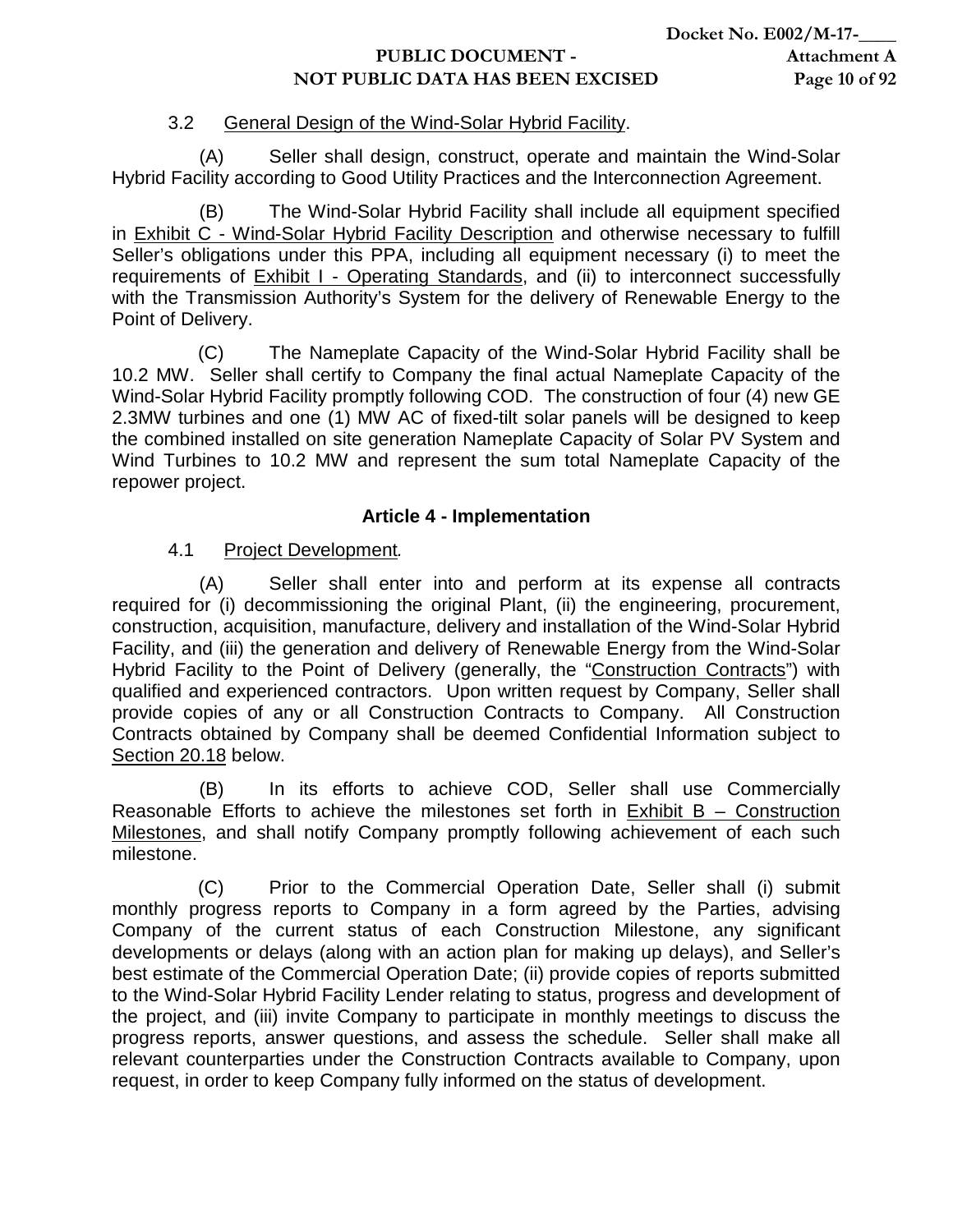(D) Upon request, Company shall have the right to monitor the construction, start-up, testing, and operation of the Wind-Solar Hybrid Facility at the Site to verify compliance with this PPA, *provided, however,* that Company shall comply with all of Seller's applicable safety and health rules and requirements.

(E) Neither Company's review of Construction Contracts and Seller's reports, nor its discussions with Seller and its contractors, nor its monitoring of development and construction the Wind-Solar Hybrid Facility, shall be construed as endorsement by Company of the design, engineering, construction or testing thereof nor as any express or implied warranty as to the performance, safety, durability, or reliability of the Wind-Solar Hybrid Facility.

#### 4.2 Environmental Matters*.*

(A) No later than 60 Days following PUC Approval, Seller shall complete and provide to Company a comprehensive independent "Phase I" environmental investigation of the Site or its equivalent (including associated raw data, if requested by Company) that encompasses both decommissioning of the Plant and construction of the Wind-Solar Hybrid Facility. Seller shall notify Company promptly (i) if (and to what extent) any Environmental Contamination on the Site will preclude or interfere with Seller's ability to perform its obligations under this PPA, and (ii) Seller's plan for remediation thereof that would allow Seller to perform this PPA as and when due. The Phase I report delivered to Company under this paragraph shall be deemed Confidential Information for purposes of Section 20.18.

(B) Throughout the Term, Seller promptly shall

1. disclose to Company and remediate any Environmental Contamination identified at the Site;

2. provide to Company copies of any further environmental assessments or investigations of the Site (including associated raw data, if requested by Company); and

3. disclose to Company the existence of any enforcement, legal, or regulatory action or proceeding relating to any alleged presence of Environmental Contamination and/or the alleged violation of any Applicable Law related to the protection of endangered, migratory or other protected species.

(C) For purposes hereof:

1. "Environmental Contamination" means the introduction or presence of Hazardous Materials at such levels, quantities or location, or of such form or character, that (i) requires remediation under Applicable Law, (ii) present a material risk that the Site will not be available or usable for the purposes contemplated by this PPA, and/or (iii) will preclude or interfere with Seller's ability to perform its obligations under this PPA as and when due.

2. "Hazardous Materials" means any substance, material, gas, or particulate matter that is regulated by any Governmental Authority as an environmental pollutant or dangerous to public health, public welfare, or the natural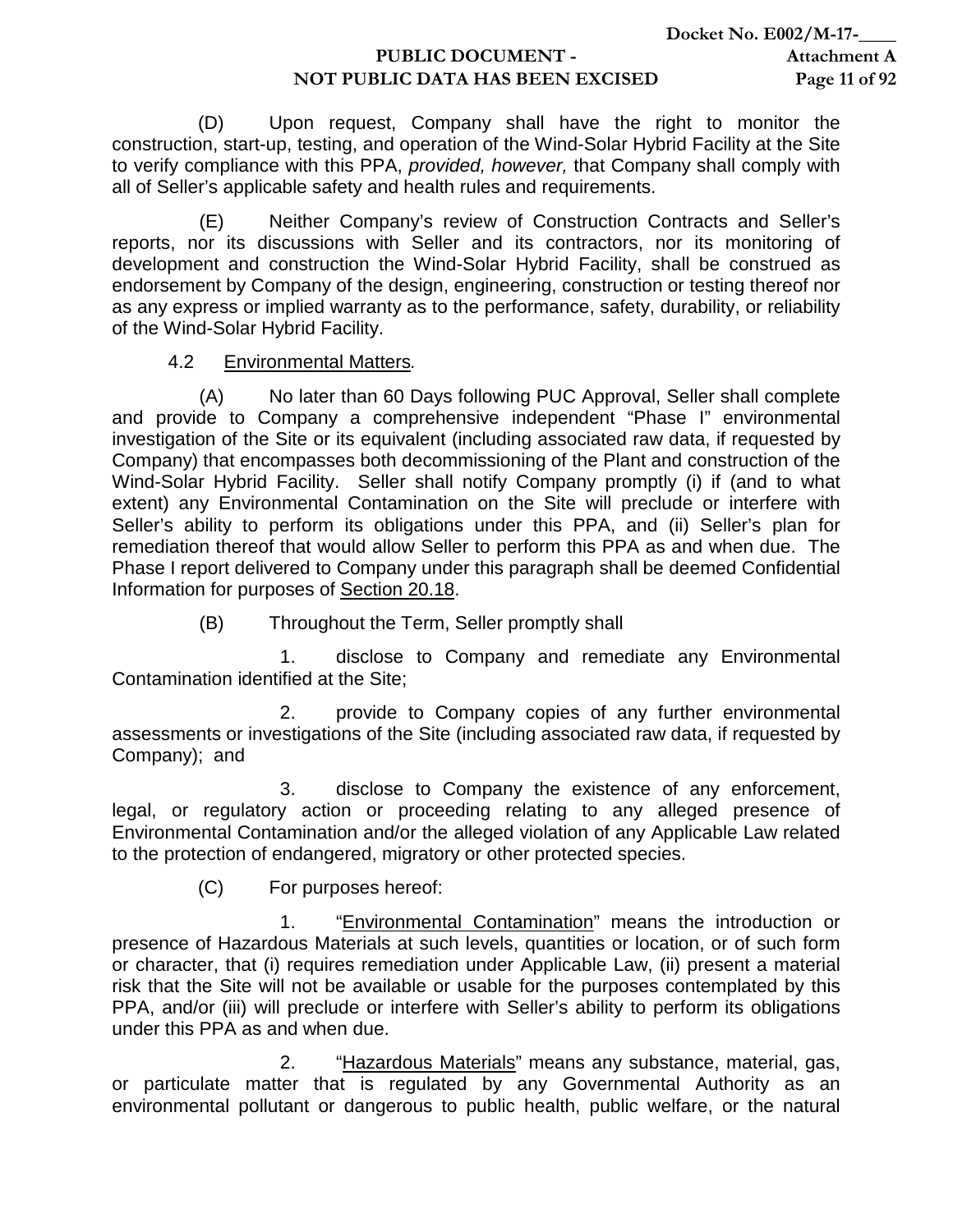environment (including protection of non-human forms of life, land, water, groundwater, and air), including any material or substance that is (i) defined as "toxic," "polluting," "hazardous waste," "hazardous material," "hazardous substance," "extremely hazardous waste," "solid waste" or "restricted hazardous waste" under any provision of local, state, or federal law; (ii) petroleum, including any fraction, derivative or additive; (iii) asbestos; (iv) polychlorinated biphenyls; (v) radioactive material; (vi) designated as a "hazardous substance" pursuant to the Clean Water Act, 33 U.S.C. §1251 *et seq.* (33 U.S.C. §1251); (vii) defined as a "hazardous waste" pursuant to the Resource Conservation and Recovery Act, 42 U.S.C. §6901 *et seq.* (42 U.S.C. §6901); (viii) defined as a "hazardous substance" pursuant to the Comprehensive Environmental Response, Compensation, and Liability Act, 42 U.S.C. §9601 *et seq.* (42 U.S.C. §9601); (ix) defined as a "chemical substance" under the Toxic Substances Control Act, 15 U.S.C. §2601 *et seq.* (15 U.S.C. §2601); or (x) defined as a pesticide under the Federal Insecticide, Fungicide, and Rodenticide Act, 7 U.S.C. §136 *et seq.* (7 U.S.C. §136).

4.3 Permits*.*

(A) Seller shall obtain and pay for all Permits necessary or advisable under Good Utility Practice for the decommissioning of the Plant, the construction, ownership, operation and maintenance of the Wind-Solar Hybrid Facility and the generation and delivery of the output from the Wind-Solar Hybrid Facility to Company. Seller shall keep Company informed as to the status of its permitting efforts and shall provide Company the reasonable opportunity to review and comment on major applications for draft and final Permits. Seller shall promptly inform Company of (i) any Permits which Seller is unable to obtain, that are delayed, limited, suspended, terminated or otherwise constrained, along with a statement of whether and to what extent this circumstance may limit or preclude Seller's ability to perform under this PPA, and (ii) Seller's plan to overcome such issue(s) to allow Seller to perform this PPA as and when due. Company shall have the right to inspect and obtain copies of all Permits held by Seller.

(B) Seller represents and warrants to Company that, except for those Permits identified in Exhibit F - Seller's Needed Permits (each of which Seller anticipates will be obtained by Seller in the ordinary course of business), all Permits and other actions required or recommended by applicable Governmental Authorities to authorize Seller's execution, delivery and performance of this PPA (including "takings" permits with respect to protected species) have been duly obtained and are in full force and effect.

(C) Throughout the Term, Seller promptly shall disclose to Company the existence of any enforcement, legal, or regulatory action or proceeding relating to the alleged violation of any Permit held by Seller, which proceeding (if successful) could materially interfere with Seller's performance of this PPA.

(D) For purposes hereof, "Permits" means all applicable construction, land use, air quality, emissions control, environmental, protected species, and other permits, licenses and approvals from any Governmental Authority for construction,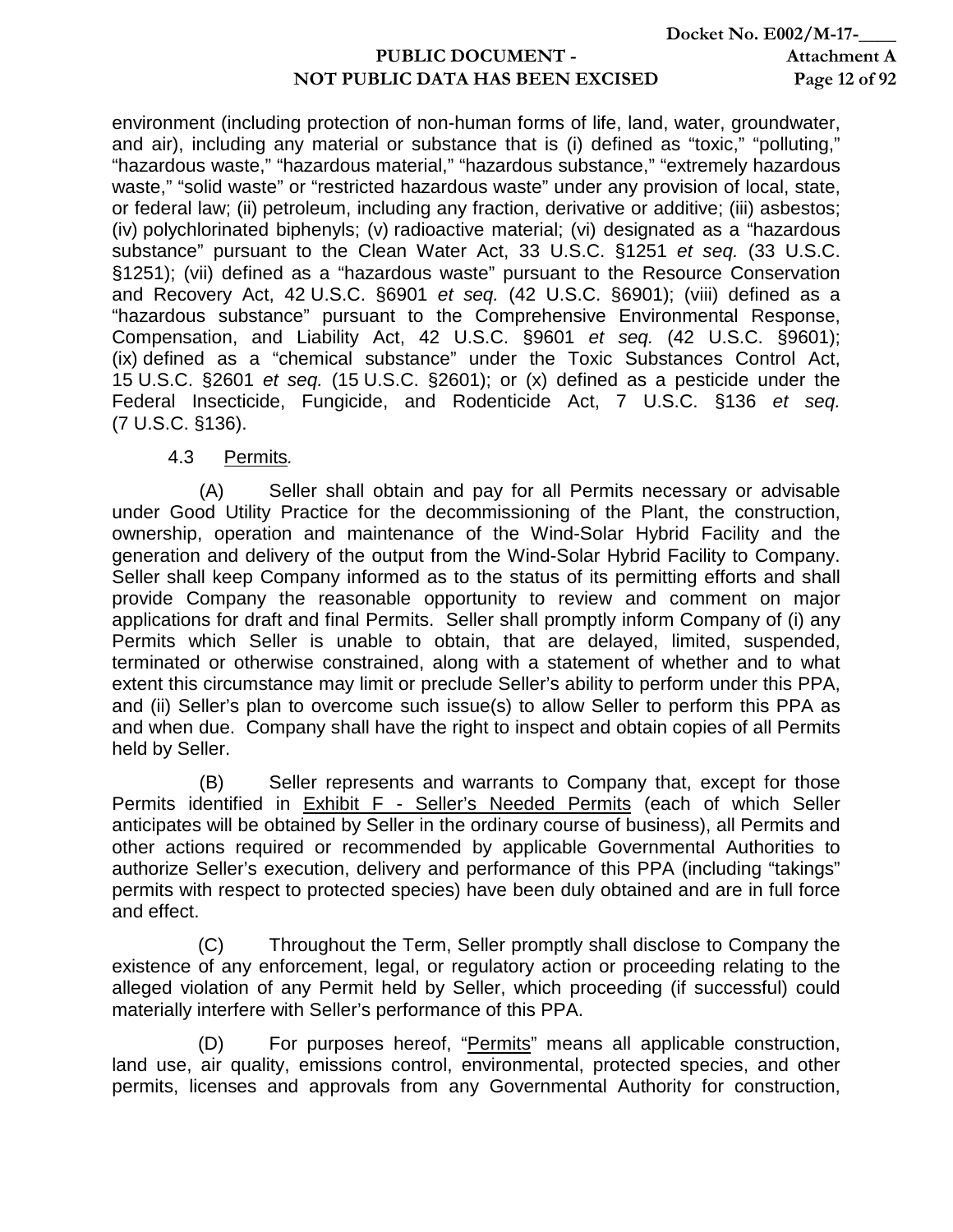ownership, operation and maintenance of the Wind-Solar Hybrid Facility and the generation and delivery of Renewable Energy therefrom.

4.4 Governmental Inspections*.* Seller shall notify Company (i) sufficiently in advance of any known upcoming significant inspections by any Governmental Authority relating to the Wind-Solar Hybrid Facility, to allow Company the opportunity to attend, and (ii) promptly after any unscheduled or impromptu inspection with a description of the nature and outcome of such inspection.

#### 4.5 Commercial Operation.

(A) Seller shall remove the Plant from service on or about July 1, 2017 and shall cease making deliveries to Company under the original PPA. Seller shall provide Notice to Company at least 10 Business Days prior to removing the Plant from Service. Upon removing the Plant from Service, Seller shall be relieved of its obligations under the original PPA to generate and deliver Net Energy to Company from the Plant. Seller shall cause COD of the Wind-Solar Hybrid System to occur no later than September 30, 2017 (the "Target COD"). Company shall not be obligated to accept and establish a Commercial Operation Date earlier than May 31, 2017.

(B) Seller shall notify Company of the date on which Seller believes the Wind-Solar Hybrid Facility has achieved Commercial Operation (a "COD Notice"). A COD Notice shall include all necessary supporting documentation of the satisfaction or occurrence of all COD Conditions. Company shall have 10 Business Days to review a COD Notice and raise any Commercially Reasonable objection to Seller's satisfaction of any of the COD Conditions, *provided, however*, that Seller's COD Notice shall be deemed accepted by Company if Company fails to object within such time period. Seller may notify Company of completion of one or more COD Conditions on an individual and incremental basis prior to COD, *provided, however,* that Company shall in all cases have up to 10 Business Days to review and object to each such notice.

(C) For purposes hereof:

1. the "Commercial Operation Date" or "COD" means 12:01 am on the Day following the date on which Company receives Seller's COD Notice, without valid objection thereto by Company; and

2. the "COD Conditions" are:

(a) an officer of Seller, authorized to bind Seller and who is familiar with the Wind-Solar Hybrid Facility, has provided written confirmation that (1) all necessary and material Permits have been obtained and are in full force and effect, (2) Seller is in compliance with this PPA in all material respects, (3) Seller has made all necessary arrangements to obtain and pay the Local Provider for House Power, and (4) the Wind-Solar Hybrid Facility is available to commence normal operations in accordance with Seller's operating agreements, Construction Contracts, and applicable manufacturers' warranties;

(b) Seller has proven to Company's reasonable satisfaction that (1) Seller and the Transmission Authority have executed the Interconnection Agreement,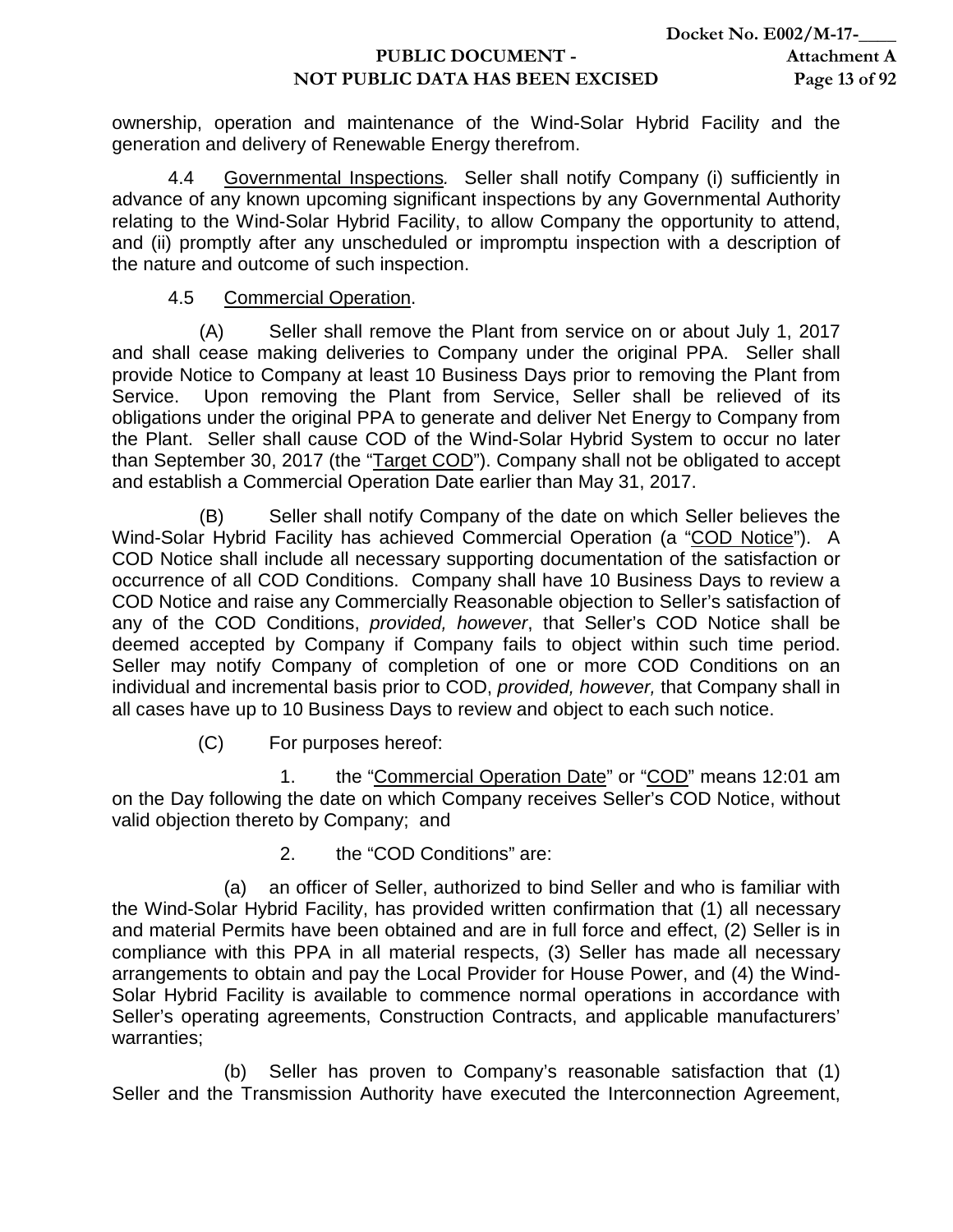and Seller is in compliance with all requirements of the Interconnection Agreement and has received no notice of breach thereof from the Transmission Authority, (2) the Wind-Solar Hybrid Facility is interconnected to the Transmission Authority's System, has been fully tested, has achieved initial synchronization, and has been successfully operated at a generation level acceptable to the Transmission Authority, without experiencing any abnormal or unsafe operating conditions on any interconnected system, and (3) Seller has made all other arrangements necessary to deliver Renewable Energy from the Wind-Solar Hybrid Facility to the Point of Delivery during the Term;

(c) Seller has obtained and provided to Company an independent registered professional engineer's certification stating that the Wind-Solar Hybrid Facility has been completed in all material respects, except for "punch list" items that do not have a Material Adverse Effect on the ability of the Wind-Solar Hybrid Facility to operate for its intended purpose;

(d) Seller has demonstrated the reliability of the Wind-Solar Hybrid Facility's communications systems and AGC interface with Company's EMCC, and the capability of the Wind-Solar Hybrid Facility to receive and respond to signals from Company's SCADA System; and

(e) All four Wind Turbines and the associated 1 MW of solar panels comprising the Wind-Solar Hybrid System necessary to generate and deliver Renewable Energy to the Point of Delivery, have been installed and become operable.

(D) For purposes hereof, the first "Commercial Operation Year" shall mean the period starting at 12:01 a.m. on the Commercial Operation Date and ending at 11:59 pm on the last Day of the calendar month in which the first anniversary of COD occurs, and each successive "Commercial Operation Year" shall mean the 12 month period following the prior Commercial Operation Year.

4.6 Test Energy.

(A) It is acknowledged Seller has an existing agreement for interconnection with the Transmission Authority. Seller shall provide Company and Transmission Authority with a turbine substitution study pertaining to the Wind-Solar Hybrid Facility registered with the Transmission Authority for inclusion in any generation modeling maintained by the Transmission Authority, sufficiently in advance to allow the Wind-Solar Hybrid Facility to be registered in such model as required. Company shall cooperate reasonably to assist in the registration of the Wind-Solar Hybrid Facility to allow generation of Test Energy.

(B) Seller shall coordinate the production and delivery of Test Energy with Company, with not less than seven Business Days' prior Notice, or such other Commercially Reasonable prior Notice as Company may reasonably request.

(C) For purposes hereof, "Test Energy" means Renewable Energy generated by the Wind-Solar Hybrid Facility prior to COD, required to satisfy the COD Conditions.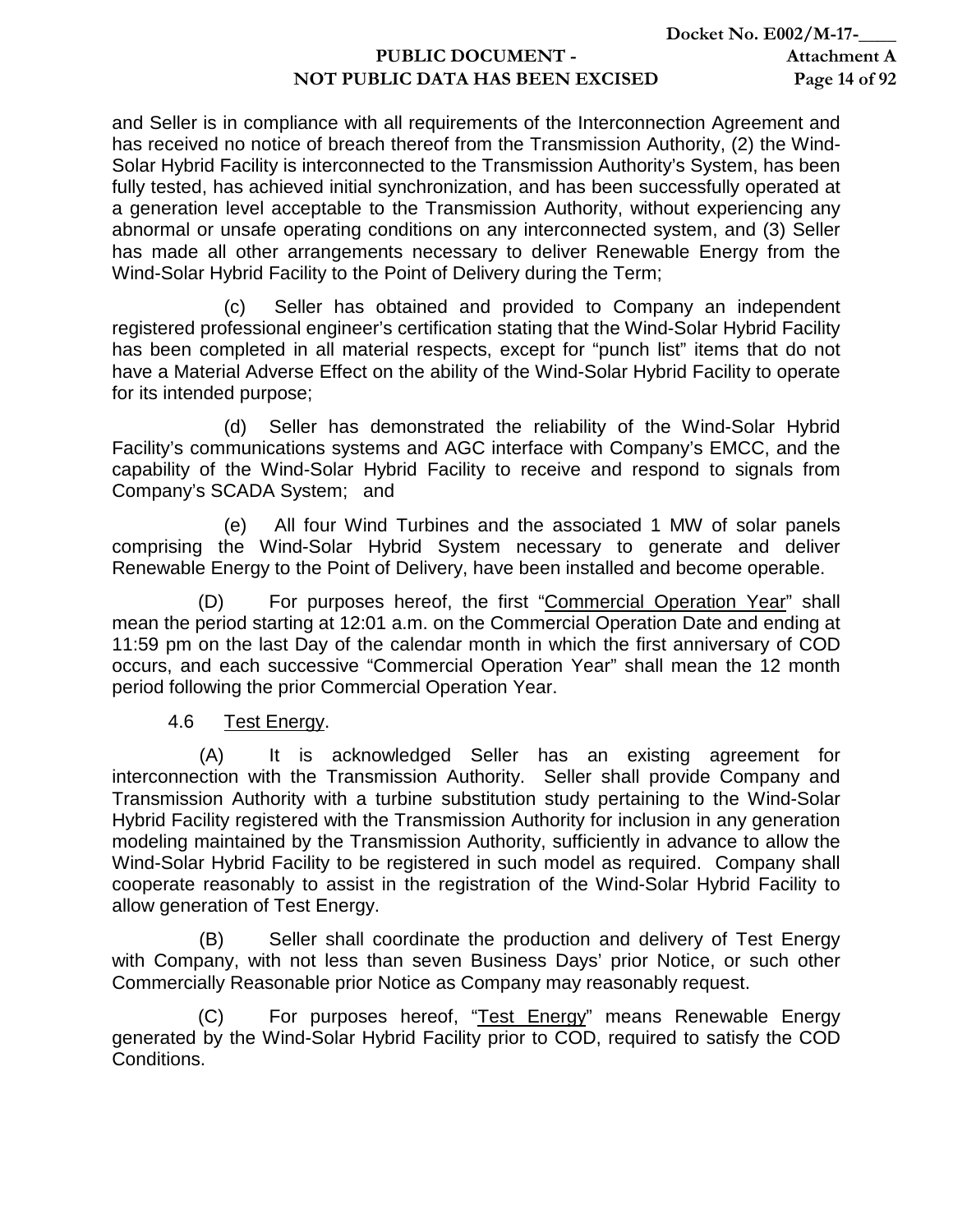#### 4.7 Decommissioning.

(A) Seller shall be responsible for all costs to decommission the Plant and associated facilities owned by Seller as a condition of achieving Commercial Operation of the Wind-Solar Hybrid System. Decommissioning of the Plant shall include removal of all Plant and appurtenant facilities that are not being used in the new facility design from the Site. Appurtenant facilities shall include all roads, equipment, towers, foundations, buildings, transformers and cables or wires that are not being utilized in the new facility design and such removal shall include removal to a depth of four (4) feet below grade. Seller shall also be responsible for any decommissioning requirements imposed by Applicable Law or in any Permit.

(B) Seller shall use its own funds to complete the Decommissioning work. Upon satisfactorily completing Decommissioning of the existing 17 Wind Turbines and all appurtenant equipment not being utilized in the new facility design, the Decommissioning Security Letter shall be discharged. Thereafter, Seller shall not be obligated to restore or maintain the Decommissioning Security Letter.

#### **Article 5 - Delivery**

#### 5.1 Arrangements.

(A) Seller shall be responsible for arranging, maintaining and paying the costs associated with the interconnection of the Wind-Solar Hybrid Facility to the Transmission Authority's System. Seller shall comply with the Transmission Authority's requirements for interconnection and shall comply with all requirements set forth in the applicable Transmission Tariff. Seller's interconnection application shall request that the Transmission Authority study the Wind-Solar Hybrid Facility for Network Resource Interconnection Service (as that term is defined under the Transmission Tariff). The resulting Interconnection Agreement must include Network Resource Interconnection Service.

(B) Seller hereby authorizes Company to contact, discuss and obtain information concerning the Wind-Solar Hybrid Facility and Interconnection Facilities directly with/from the Transmission Authority. Promptly upon request by Company, Seller shall confirm such authorization in writing to the Transmission Authority and any applicable transmission owners in such form as may be requested by Company or the Transmission Authority.

(C) To the extent applicable, Company shall be the market participant for the Wind-Solar Hybrid Facility, as defined by the Transmission Authority.

(D) Seller shall be responsible for all interconnection, electric losses, transmission and ancillary service arrangements and costs required to deliver, on a firm transmission service basis, Renewable Energy from the Wind-Solar Hybrid Facility to the Point of Delivery. Company shall be responsible for all electric losses, transmission and ancillary service arrangements and costs required to transmit and deliver Renewable Energy beyond the Point of Delivery.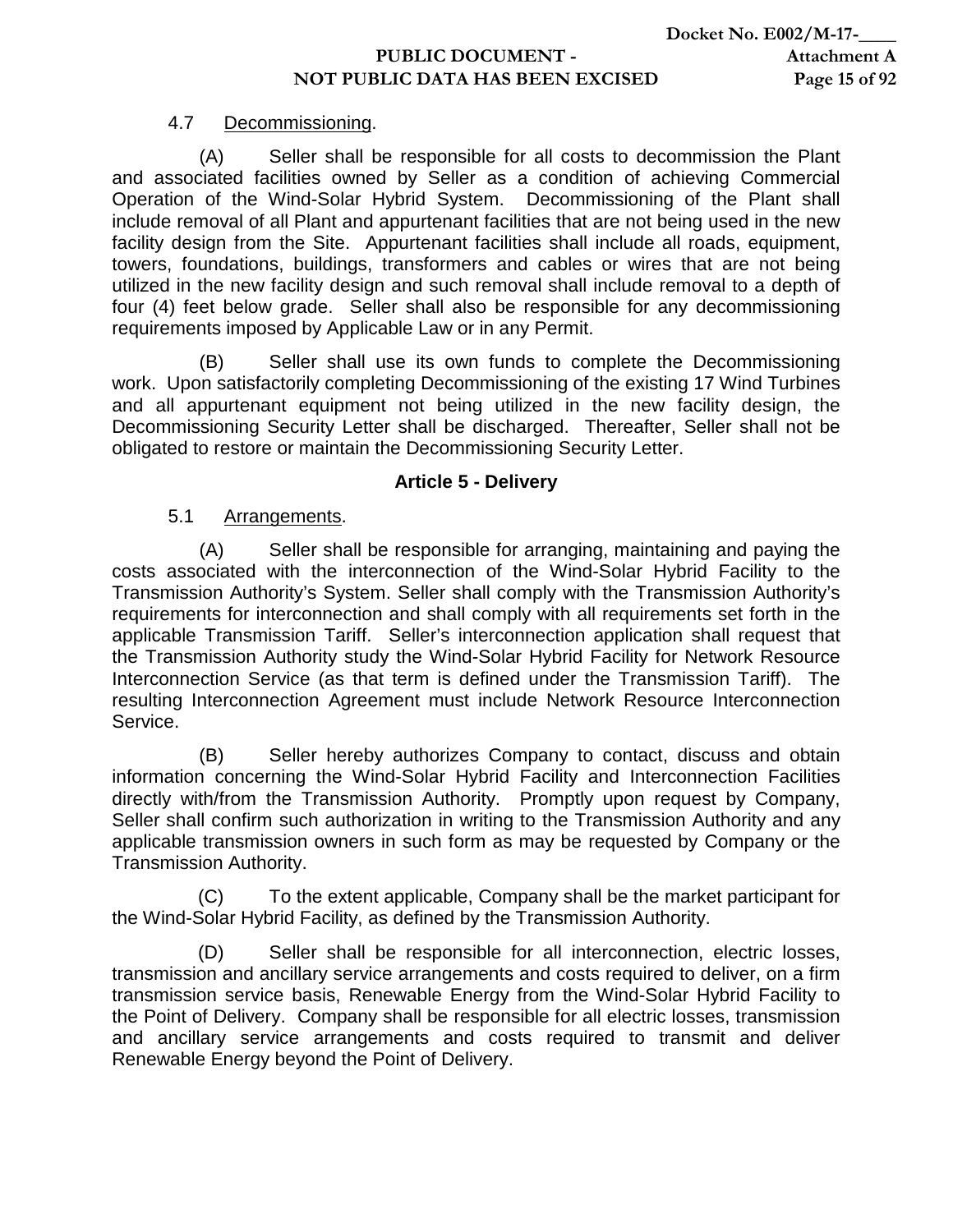#### 5.2 Market Changes.

(A) If at any time during the Term, the Transmission Authority changes or the facilities at the Point of Delivery cease to be subject to the Transmission Tariff, the Parties shall cooperate in good faith to facilitate the delivery of Renewable Energy from the Point of Delivery to Company's load, at the least possible cost to the Parties, consistent with this PPA to the extent possible.

(B) If and to the extent that changes to the rules of the Market Operator require Company to change the manner in which Company schedules and dispatches the Wind-Solar Hybrid Facility, the Parties shall cooperate in good faith to change their protocols for operation of the Wind-Solar Hybrid Facility accordingly, at the least possible cost to the Parties, consistent with this PPA to the extent possible.

> (C) In the event that improvements to the Wind-Solar Hybrid Facility or other expenditures by Seller are necessary to comply with this Section 5.2, which expenditures must be capitalized by Seller under generally accepted accounting principles consistently applied, Company shall reimburse Seller **[TRADE SECRET BEGINS: TRADE SECRET ENDS]** of such expenditures per month, beginning with the first month following substantial completion of such expenditures and ending upon the earlier to occur of (i) the 100<sup>th</sup> month following the start of such reimbursements, and (ii) the end of the Term of this PPA.

5.3 Electric Metering Devices.

(A) All Electric Metering Devices used to measure energy shall be owned, installed, and maintained in accordance with the Interconnection Agreement, at no cost to Company. Seller shall ensure that its Electric Metering Devices are capable of metering the Wind Turbines and Solar PV System components of the Wind-Solar Hybrid Facility separately and accurately distinguish between Renewable Energy production from such components.

1. Meter readings will be adjusted to reflect losses from the Electric Metering Devices to the Point of Delivery in accordance with applicable manufacturers' parameters or as otherwise agreed by the Parties.

2. Seller shall arrange any necessary authorization to provide Company access to all Electric Metering Devices for purposes ancillary to this PPA, and shall provide Company the opportunity to be present at any time when such Electric Metering Devices are to be inspected, tested or adjusted.

(B) Either Party may elect to install and maintain, at its own expense, backup metering devices ("Back-Up Metering"), *provided, however,* that the specifications, installation and testing of any such Back-Up Metering shall be consistent with the requirements for the Electric Metering Devices. Upon written request from the other Party, the installing Party shall test the Back-Up Metering. The actual cost of any such test shall be borne by the Party requesting the test, unless, upon such test, Back-Up Metering is inaccurate by more than one percent, in which case the cost of the retest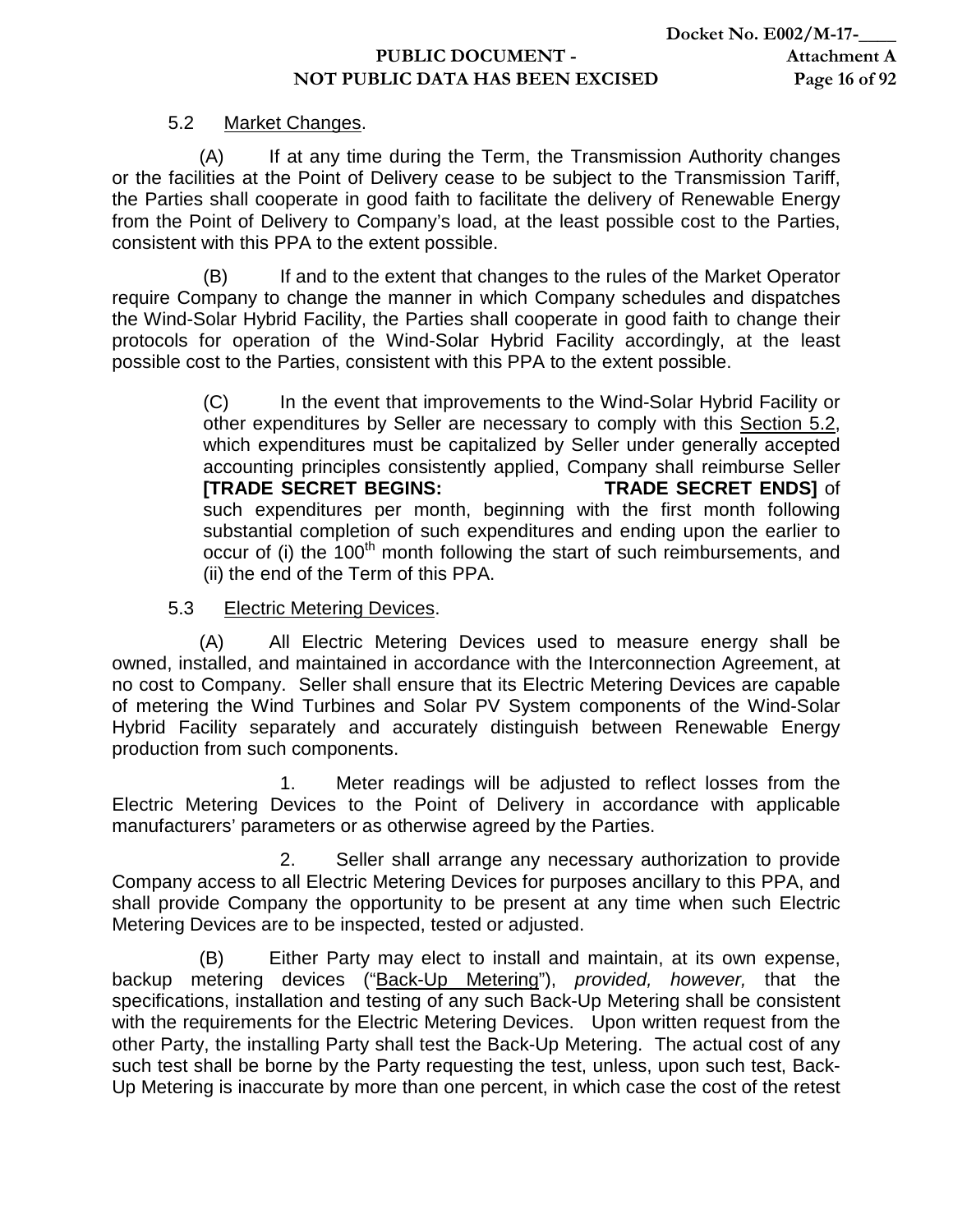shall be borne by the installing Party. If requested in writing, the installing Party shall provide copies of any inspection or testing reports to the requesting Party.

(C) If an Electric Metering Device or Back-Up Metering fails to register, or if the measurement is inaccurate by more than one percent, an adjustment shall be made correcting all measurements as follows:

1. If the Electric Metering Device is found to be defective or inaccurate, the Parties shall use Back-up Metering, if installed, to determine the amount of such inaccuracy, *provided, however,* that Back-Up Metering has been tested and maintained and adjusted for losses on the same basis as the Electric Metering Device. If Back-Up Metering is not installed, or Back-Up Metering is also found to be inaccurate by more than one percent, the Parties shall use the best available information for the period of inaccuracy, adjusted for losses to the Point of Delivery in accordance with applicable manufacturers' parameters or as otherwise agreed by the Parties.

2. If the Parties cannot agree on the actual period during which inaccurate measurements were made, the period shall be the shorter of (i) the last onehalf of the period from the last previous test of the Electric Metering Device to the test that found the Electric Metering Device to be defective or inaccurate, or (ii) 180 Days immediately preceding the test that found the Electric Metering Device to be defective or inaccurate.

3. To the extent that an adjustment period covers a period of deliveries for which payment has already been made by Company, Company shall use the corrected measurements as determined in accordance with this Article 5 to recompute the amount due for the period of the inaccuracy and shall subtract the previous payments made by Company for this period from such re-computed amount. The net difference shall be reflected as an adjustment on the next regular invoice in accordance with Article 9.

#### **Article 6 - Conditions Precedent**

#### 6.1 PUC Approval.

(A) No later than 45 Days after the date of this PPA, Company may apply to the MN PUC and/or ND PSC for PUC Approval. If Company fails to apply for PUC Approval within 45 Days following the date of this PPA, Company shall be deemed to have waived its right to obtain PUC Approval and to terminate this PPA under this Section 6.1, and this PPA shall remain in full force and effect thereafter.

(B) If Company applies for PUC Approval, Company shall use Commercially Reasonable Efforts to obtain PUC Approval as soon as reasonably practicable. Seller shall cooperate with Company's efforts to obtain PUC Approval.

(C) If Company applies for PUC Approval, Company shall have the right to terminate this PPA, without any further financial or other obligation to Seller as a result of such termination, by notice to Seller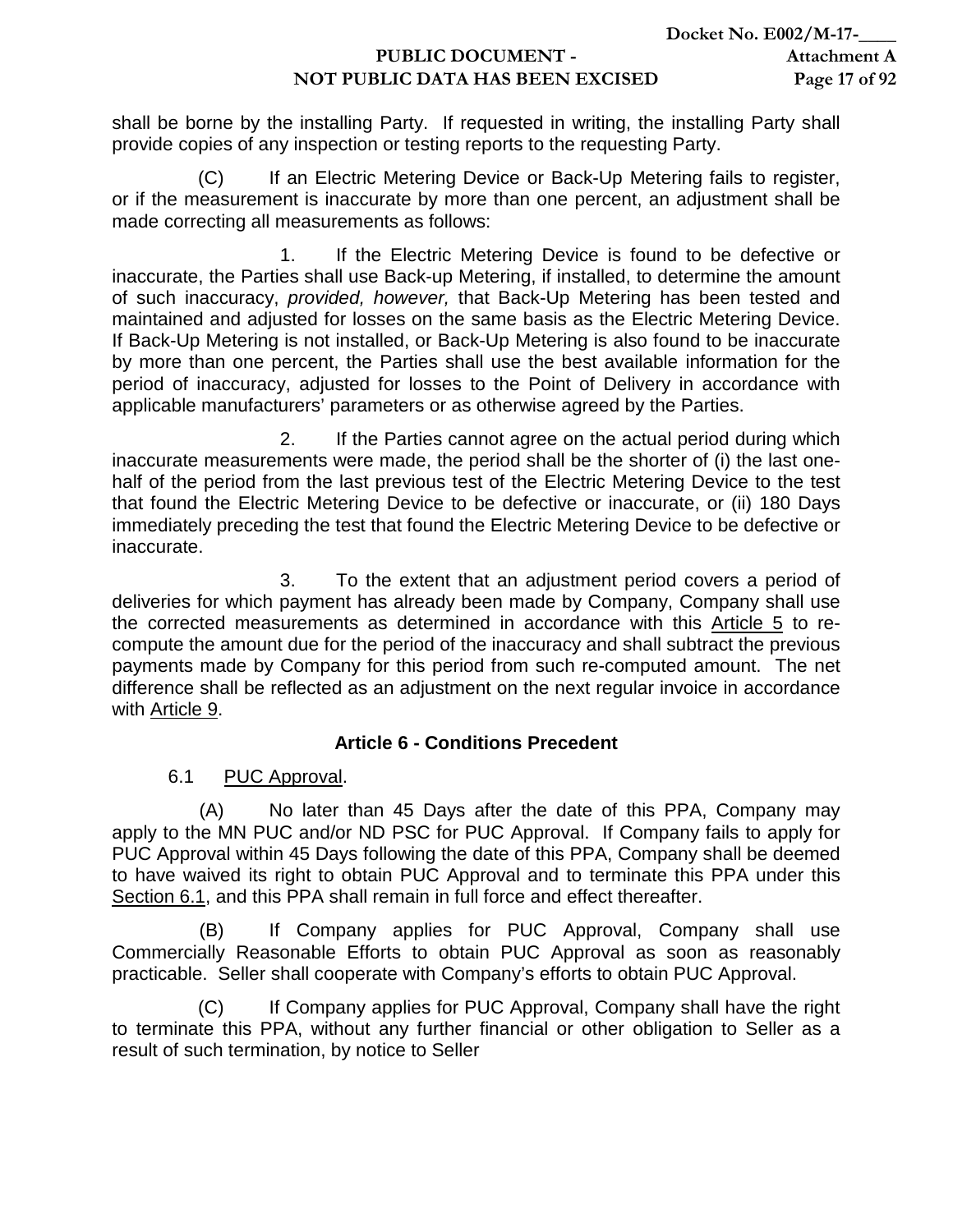1. at any time within 30 Days following issuance of a written order by the PUC rejecting PUC Approval, or granting PUC Approval with conditions unacceptable to Company in its sole discretion;

2. at any time between the  $180<sup>th</sup>$  and 215<sup>th</sup> Day following Company's application for PUC Approval, if prior to the date of such termination the PUC has not issued a written order granting or rejecting PUC Approval;

3. at any time within 30 Days following timely request for reconsideration (in whole or in any material part) by any third party with standing, of a written PUC order granting PUC Approval; and/or

4. at any time within 30 Days following timely appeal by any party with standing, of a written PUC order granting PUC Approval.

> If Company is eligible but fails to terminate this PPA by the applicable date, Company shall be deemed to have waived its right to terminate this PPA under this Section 6.1(C), and this PPA shall remain in full force and effect thereafter.

(D) For purposes of this PPA, "PUC Approval" means a written order of the MN PUC and/or an Advance Determination of Prudency from the ND PSC, which alone or in combination make an affirmative determination that all costs incurred under this PPA are recoverable from Company's retail customers pursuant to Applicable Law, subject only to the requirement that the MN PUC and ND PSC (as applicable) retain ongoing prudency review of Company's performance and administration of this PPA.

### 6.2 Seller CPs.

Seller shall have the right to terminate this PPA, without any further financial or other obligation as a result of such termination, by Notice to Company within 14 Days following the failure of Seller to enter into the Interconnection Agreement on or before March 31, 2017.

#### **Article 7 - Sale and Purchase**

#### 7.1 General Obligation.

(A) Beginning on the Commercial Operation Date, Seller shall generate from the Wind-Solar Hybrid Facility, deliver to the Point of Delivery, and sell to Company, and Company shall receive and purchase at the Point of Delivery, the Renewable Energy and other products and services required by this PPA. Seller shall not curtail or interrupt deliveries of Renewable Energy to Company for economic reasons of any type.

(B) Title and risk of loss of the products and services transacted by this PPA shall transfer from Seller to Company at the Point of Delivery.

7.2 AGC. Beginning on the Commercial Operation Date, Company shall dispatch the Wind-Solar Hybrid Facility through the EMCC AGC system. Seller shall ensure that, throughout the Term: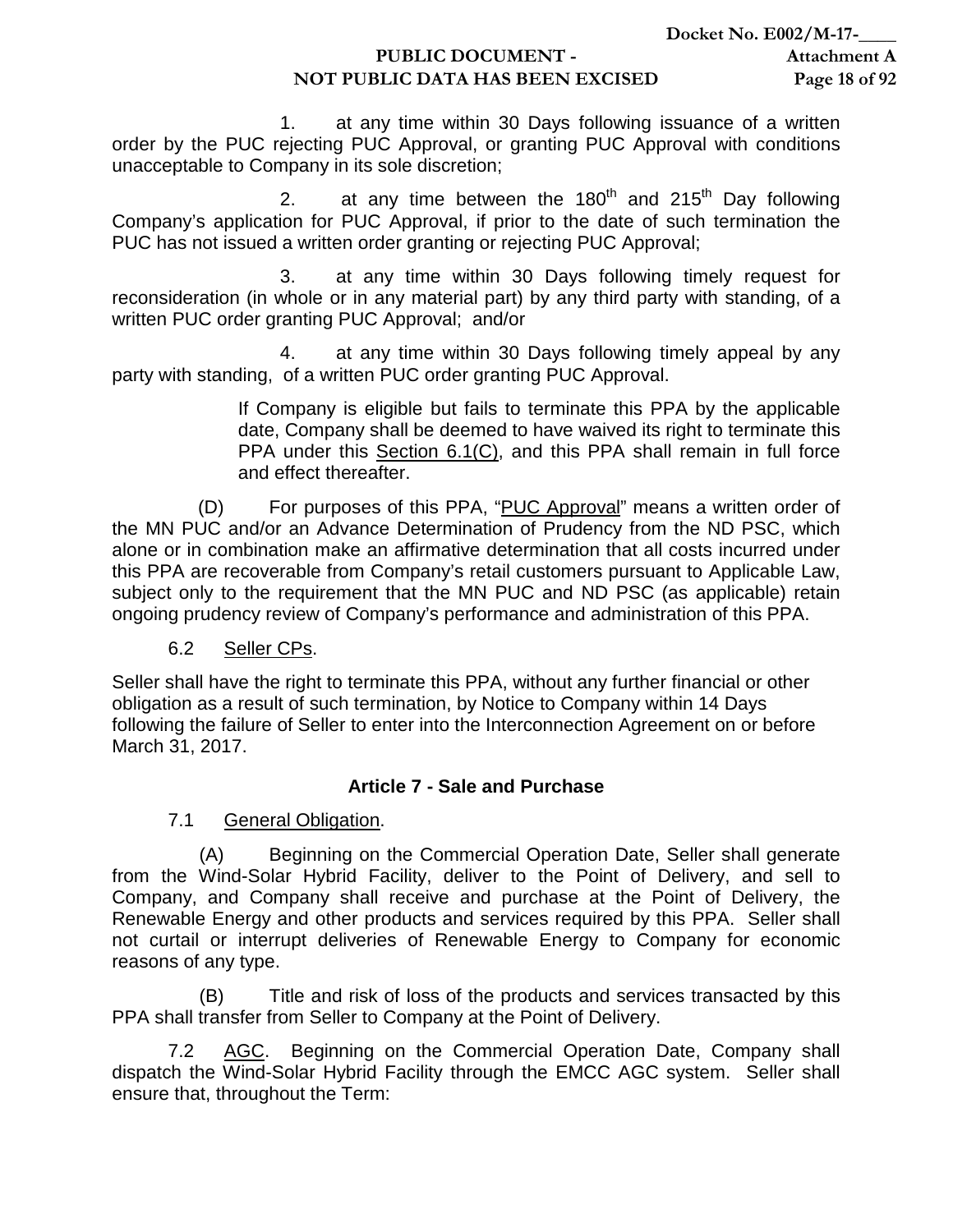(A) the SCADA signal is capable of functioning on all AGC Set Points within the margin of error specified in the manufacturer's energy set point margin of error; and

(B) the Wind-Solar Hybrid Facility AGC Remote/Local status is in "Remote" set-point control during normal operations.

7.3 Green Benefits. The Parties acknowledge that Applicable Laws create significant value in the ownership, use and allocation of Green Benefits. To the full extent allowed by Applicable Law, Seller hereby assigns to Company (and Company shall own and be entitled to claim) all Green Benefits created from and after January 1, 2017 and throughout the Term associated with the Wind-Solar Hybrid Facility and the Renewable Energy purchased by Company hereunder, at no additional charge to Company under this PPA. For the avoidance of doubt, Company shall own and be entitled to claim all Green Benefits arising under the Original PPA from and after January 1, 2017 as well those are created under this PPA. Seller shall hold any such Green Benefits arising under the Original PPA from and after January 1, 2017 for Company's benefit until the Wind-Solar Hybrid Facility achieves Commercial Operation, at which point, Seller shall convey such Green Benefits to Company.

(A) Seller hereby irrevocably assigns to Company all rights, title and authority for Company to register the Wind-Solar Hybrid Facility as an Eligible Energy Resource and own, hold and manage the Green Benefits associated with the Wind-Solar Hybrid Facility in Company's own name and to Company's account, including any rights associated with any renewable energy information or tracking system that exists or may be established (including participation in any applicable REC Registration Program) with regard to monitoring, registering, tracking, certifying, and/or trading such Green Benefits. Seller hereby authorizes Company to act as its agent for the purposes of registering the Wind-Solar Hybrid Facility as an Eligible Energy Resource, and tracking, certifying, registering and reporting such Green Benefits. Seller grants to Company full authority to hold, use, sell and/or trade such Green Benefits for its own account in all applicable renewable energy information or tracking systems. Upon the request of Company, at no cost to Company, (i) Seller shall deliver or cause to be delivered to Company appropriate attestations/certifications of Green Benefits, and (ii) Seller shall cooperate with Company's tracking, registration, reporting and certification of Green Benefits.

(B) Prior to the Commercial Operation Date, Seller shall make all applications and/or filings required by Applicable Law for accreditation of Green Benefits and for the assignment of such Green Benefits to Company. Such applications and/or filings shall include requests for accreditation and assignment for Green Benefits arising out of expected generation from and after January 1, 2017.

(C) For purposes hereof, "Green Benefits" means environmental credits, benefits or attributes, emissions reductions and avoidances (including emission rate credits), offsets, allowances and green tags, attributable to the Wind-Solar Hybrid Facility during the Term and/or Renewable Energy sold to Company under this PPA, recognized by Applicable Law, including any rights to compensation therefor. Green Benefits include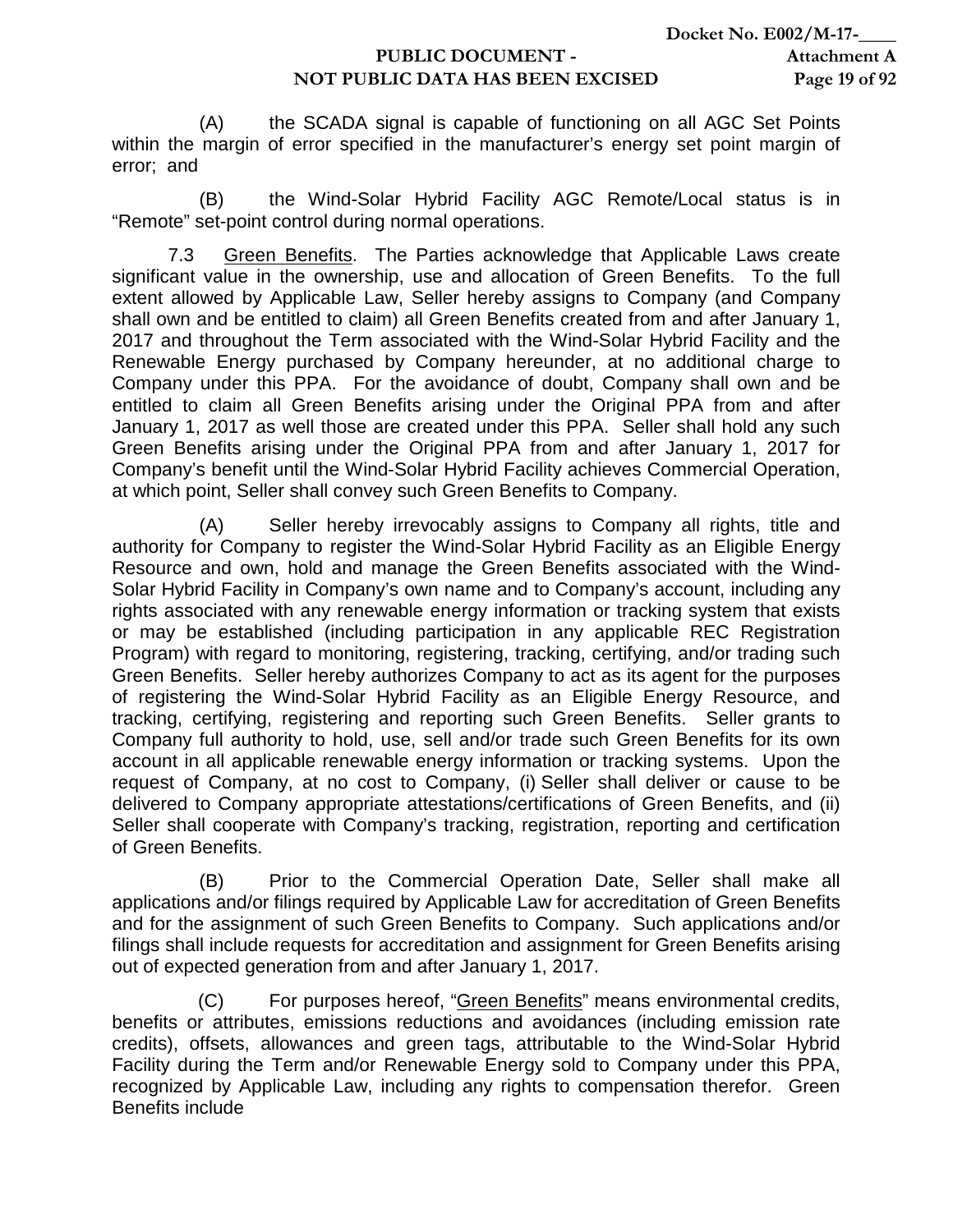1. Renewable Energy Credits;

2. Avoided emissions of pollutants to the air, soils or waters, such as sulfur oxides  $(SO_x)$ , nitrogen oxides  $(NO_x)$  and carbon monoxide  $(CO)$ ;

3. Avoided emissions of greenhouse gases (such as carbon dioxide  $(CO_2)$ , methane  $(CH_4)$ , nitrous oxide  $(N_2O)$ , hydrofluorocarbons (HFCs), perfluorocarbons (PFCs) and sulfur hexafluoride ( $SF<sub>6</sub>$ )) that have been or may in the future be determined by the United Nations Intergovernmental Panel on Climate Change or by Applicable Law to contribute to the threat of climate change; and

4. Reporting rights for avoided emissions, such as Green Tag Reporting Rights.

#### 7.4 Ancillary Services.

(A) Company shall be entitled and Seller shall make available to Company all Ancillary Services associated with the Wind-Solar Hybrid Facility, at no additional charge to Company. Seller shall use Commercially Reasonable Efforts to maximize the Ancillary Services available from the Wind-Solar Hybrid Facility.

(B) Any compensation Seller receives under the Interconnection Agreement or otherwise from third parties for Ancillary Services shall be provided to Company at no additional cost to Company under this PPA. To implement the foregoing, Seller shall credit Company, as a reduction to Seller's monthly invoice or other mutually-agreed mechanism, for any compensation that Seller receives from third parties for Ancillary Services; *provided*, that if a Governmental Authority or Transmission Authority implements new or revised requirements for generators to create, modify, or supply Ancillary Services, requiring Seller to install additional equipment after the date hereof to meet such requirements, then Seller shall be allowed to reduce the amount to be credited to Company for Ancillary Services by an amount sufficient to recover the cost of such additional equipment. Any cost not so recovered by Seller in any billing period shall be carried forward as a reduction of the amount of the credit in subsequent billing periods.

(C) For purposes hereof, "Ancillary Services" means ancillary services addressed under the Transmission Tariff from time to time (if any), which are associated, directly or indirectly, with the capacity of the Wind-Solar Hybrid Facility or the generation and/or transmission of Renewable Energy from the Wind-Solar Hybrid Facility from time to time, including any rights to compensation therefor. By way of example only, "Ancillary Services" may include capacity or reliability attributes, resource adequacy characteristics, locational benefit attributes, and/or VaR generation.

#### **Article 8 - Payment Calculations**

8.1 Payment for Renewable Energy.

(A) Company shall pay Seller a payment rate equal to 70% of the initial Energy Payment Rate for all Test Energy delivered to Company.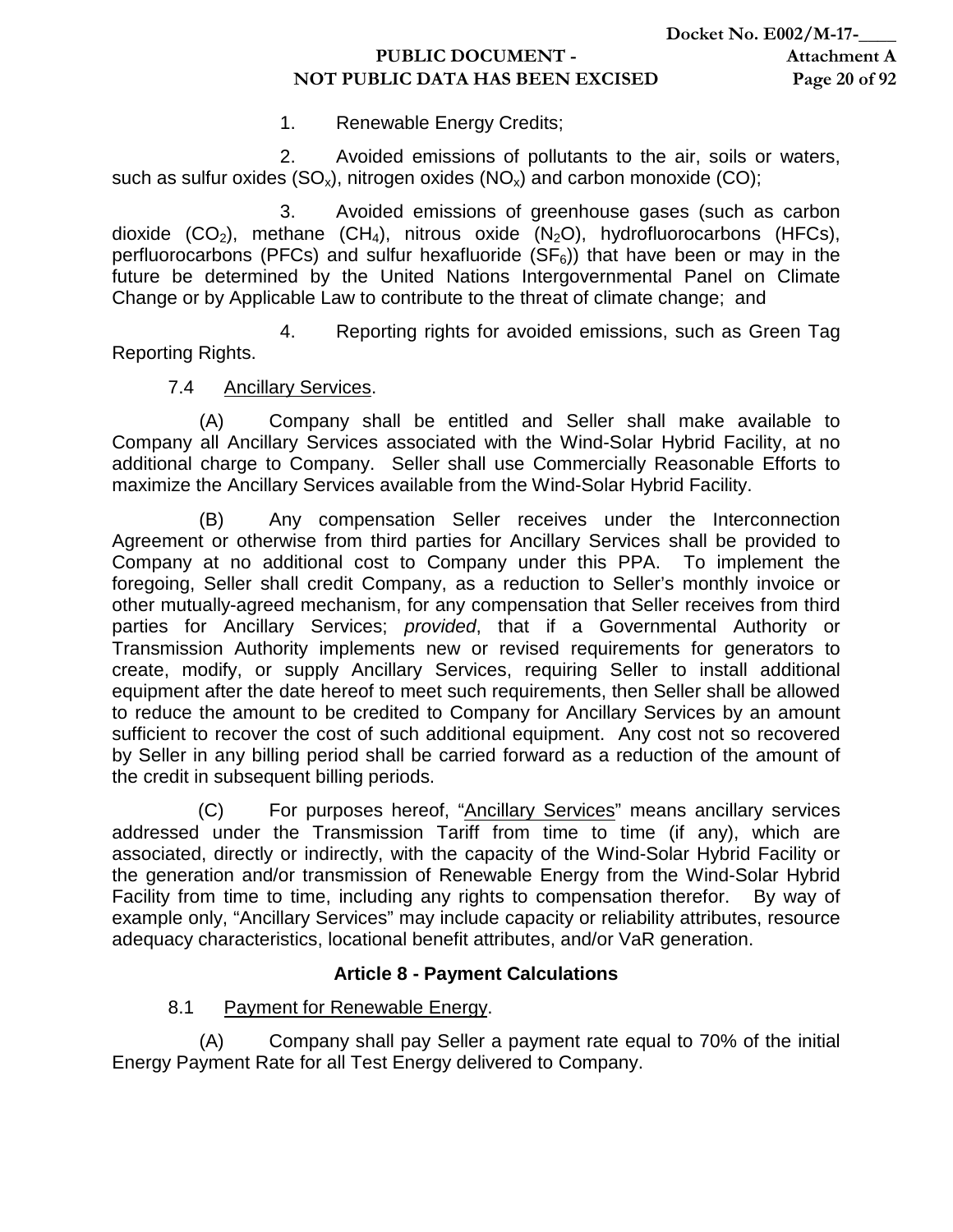(B) Commencing on the Commercial Operation Date, Company shall pay the Energy Payment Rate to Seller for all Renewable Energy, up to 115% of the Committed Energy from each of the Wind Turbines and Solar PV System components of the Wind-Solar Hybrid Facility in each Commercial Operation Year, *provided* that Company shall never be required to pay for net instantaneous output of the Wind-Solar Hybrid Facility (as measured at the Point of Delivery) in excess of the Nameplate Capacity.

(C) The Energy Payment Rate shall be deemed Confidential Information for purposes of Section 20.18 below.

#### 8.2 Excess Energy.

(A) Seller shall notify Company promptly upon Seller's delivery of Renewable Energy hereunder that exceeds 110% of the Committed Energy for a Commercial Operation Year from the Wind Turbines and Solar PV System components of the Wind-Solar Hybrid Facility. Within 10 Business Days of any such notice, Company shall elect by notice to Seller either to accept or to decline any Excess Energy generated by the Wind-Solar Hybrid Facility through the balance of such Commercial Operation Year. Failure by Company to deliver such notice shall be deemed an election by Company to decline any Excess Energy for that Commercial Operation Year.

(B) If Company elects to accept Excess Energy, Company shall pay Seller the **[TRADE SECRET BEGINS: TRADE SECRET ENDS]** for all Excess Energy for the balance of that Commercial Operation Year.

(C) If Company declines Excess Energy, (1) Company's purchases of Renewable Energy with respect to the applicable Commercial Operation Year shall cease when Renewable Energy generated by the Wind Turbines and/or Solar PV System components of the Wind-Solar Hybrid Facility (as the case may be) and delivered to the Point of Delivery reaches 115% of the Committed Energy for such Commercial Operation Year from the Wind Turbines and/or Solar PV System components of the Wind-Solar Hybrid Facility, and (2) Seller shall have the right to sell such Excess Energy (including associated RECs) to one or more third parties until the end of the applicable Commercial Operation Year, after which the Parties' obligations shall resume pursuant to this PPA. Seller shall be solely responsible for all costs and logistics associated with such third-party sales, including arranging transmission service and delivery at no cost to Company.

(D) For purposes hereof, "Excess Energy" means all energy generated by the Wind Turbines and/or Solar PV System components (as the case may be) of the Wind-Solar Hybrid Facility in any Commercial Operation Year (including any Compensable Curtailment Energy) in excess of 115% of the Committed Energy for the Wind Turbines or the Solar PV System components during such Commercial Operation Year.

#### 8.3 Curtailment.

(A) Company may require Seller, by telephonic communication or through use of the AGC Set Point, to curtail the delivery of Renewable Energy to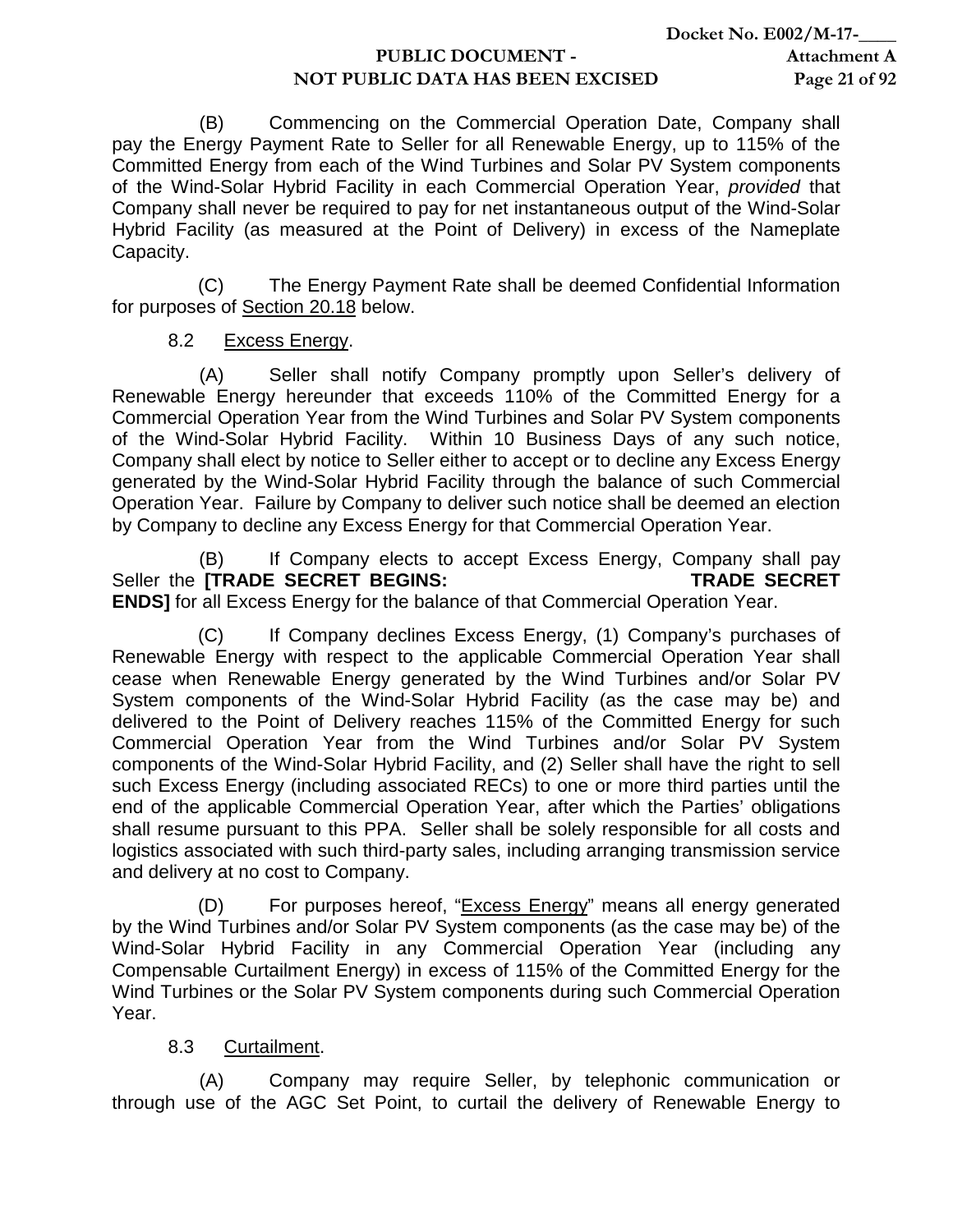#### **PUBLIC DOCUMENT - NOT PUBLIC DATA HAS BEEN EXCISED Docket No. E002/M-17-\_\_\_\_ Attachment A Page 22 of 92**

Company from the Wind-Solar Hybrid Facility, for any reason and in Company's sole discretion. Seller shall promptly comply with each such notification.

(B) For purposes hereof:

1. "Compensable Curtailment" means a curtailment of generation or delivery of Renewable Energy following COD arising out of the following (and only the following):

> i. a curtailment of the Wind-Solar Hybrid Facility by Company under Section 8.3(A) ;

ii. disconnection of the Wind-Solar Hybrid Facility from the Transmission Authority's System pursuant to the Interconnection Agreement (due to an Emergency, event of Force Majeure or other problem beyond the Point of Delivery), provided that the disconnection is not caused by actions of Seller or problems with the Wind-Solar Hybrid Facility;

iii. Company's scheduling and other market participation activities, including any energy offer made by Company with respect to the Wind-Solar Hybrid Facility; and

iv. an election by Company to utilize non-firm transmission service to transmit Renewable Energy from the Point of Delivery to its load, and such non-firm transmission service is restricted or reduced by the applicable transmission service provider, except as provided in paragraph 2(iii) below.

2. "Non-Compensable Curtailment" means any curtailment of the output of the Wind-Solar Hybrid Facility other than a Compensable Curtailment. By way of example only, Non-Compensable Curtailments include curtailments of generation or delivery of Renewable Energy arising out of:

- (i) the restriction or reduction of firm transmission service by the applicable transmission service provider;
- (ii) the restriction or reduction of non-firm transmission service by the applicable transmission service provider to the extent such restriction or reduction would also have been imposed even if firm transmission service had been in place;
- (iii) maintenance outages, whether planned or unplanned, of any part of the transmission system or any testing of the transmission system;
- (iv) the lack of available transmission from the Wind-Solar Hybrid Facility to the Point of Delivery;
- (v) Seller's failure to maintain in full force and effect any Permit to own, operate and/or maintain the Wind-Solar Hybrid Facility;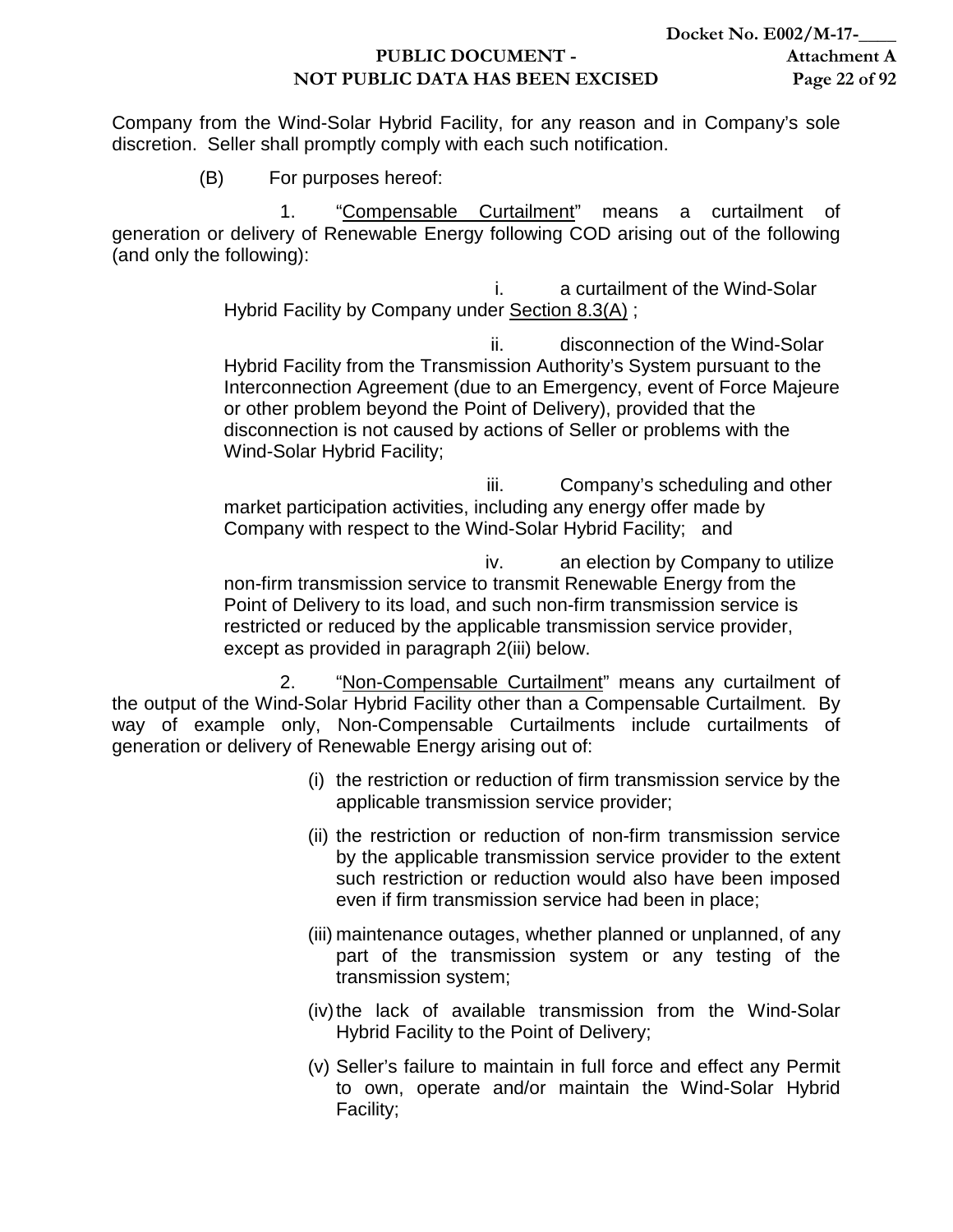- (vi)a civil, regulatory or criminal proceeding for the protection of endangered, migratory or other protected species;
- (vii) Seller's failure to abide by the AGC Protocols, or a failure of the Wind-Solar Hybrid Facility to respond to AGC instructions from the EMCC; and

3. "Compensable Curtailment Energy" for any period of Compensable Curtailment means the MWh represented by the Potential Energy less the Renewable Energy actually generated (if any), during such period. For purposes of determining Compensable Curtailment Energy, the amount of Potential Energy at any given time shall be calculated using the best-available data and methods to determine an accurate representation of the amount of curtailed Renewable Energy:

a. The Potential Energy shall be calculated in a way that segregates energy that is attributable to production from the Wind Turbines and energy that is attributable to production from the Solar PV System.

b. To the extent available, the Parties shall use Seller's real time Park Potential communicated to Company through the SCADA System as the proxy for Potential Energy, except to the extent that Park Potential is demonstrated not to accurately reflect the Potential Energy (plus or minus 2% average error for noncurtailment periods where generation exceeds 50% of Nameplate Capacity during one month).

c. During those periods of time when the Park Potential is unavailable or does not accurately represent Potential Energy, the Parties shall use the best available data obtained through Commercially Reasonable methods to determine the Potential Energy.

4. "Tax Benefits" means an amount equal to (a) the PTCs to which Seller would have been entitled with respect to Renewable Energy from the Wind Turbine component of the Wind-Solar Hybrid Facility that could have been delivered but for a Compensated Curtailment pursuant to Section 8.2 of this PPA, plus (b) a "gross up" amount to take into account the federal, state and local income tax to Seller on such payments in lieu of PTCs so that the net amount retained by Seller, after payment of federal, state and local income taxes, is equal to the amount set forth in clause (A) of this definition. For the avoidance of doubt, Seller acknowledges that it is not entitled to recover Tax Benefits for any Compensable Curtailment Energy attributable to the Solar PV System component of the Wind-Solar Hybrid Facility.

(C) No payment shall be due to Seller from Company for Renewable Energy curtailed as a consequence of any Non-Compensable Curtailment, or for Compensable Curtailment Energy prior to COD.

(D) For all Compensable Curtailments following COD, Company shall pay to Seller (i) all amounts that Seller would have received from Company under this PPA had the resulting Compensable Curtailment Energy actually been delivered, plus (ii) the amount of any associated Tax Benefits associated with energy production from the Wind Turbines only and to which Seller would have been entitled but did not receive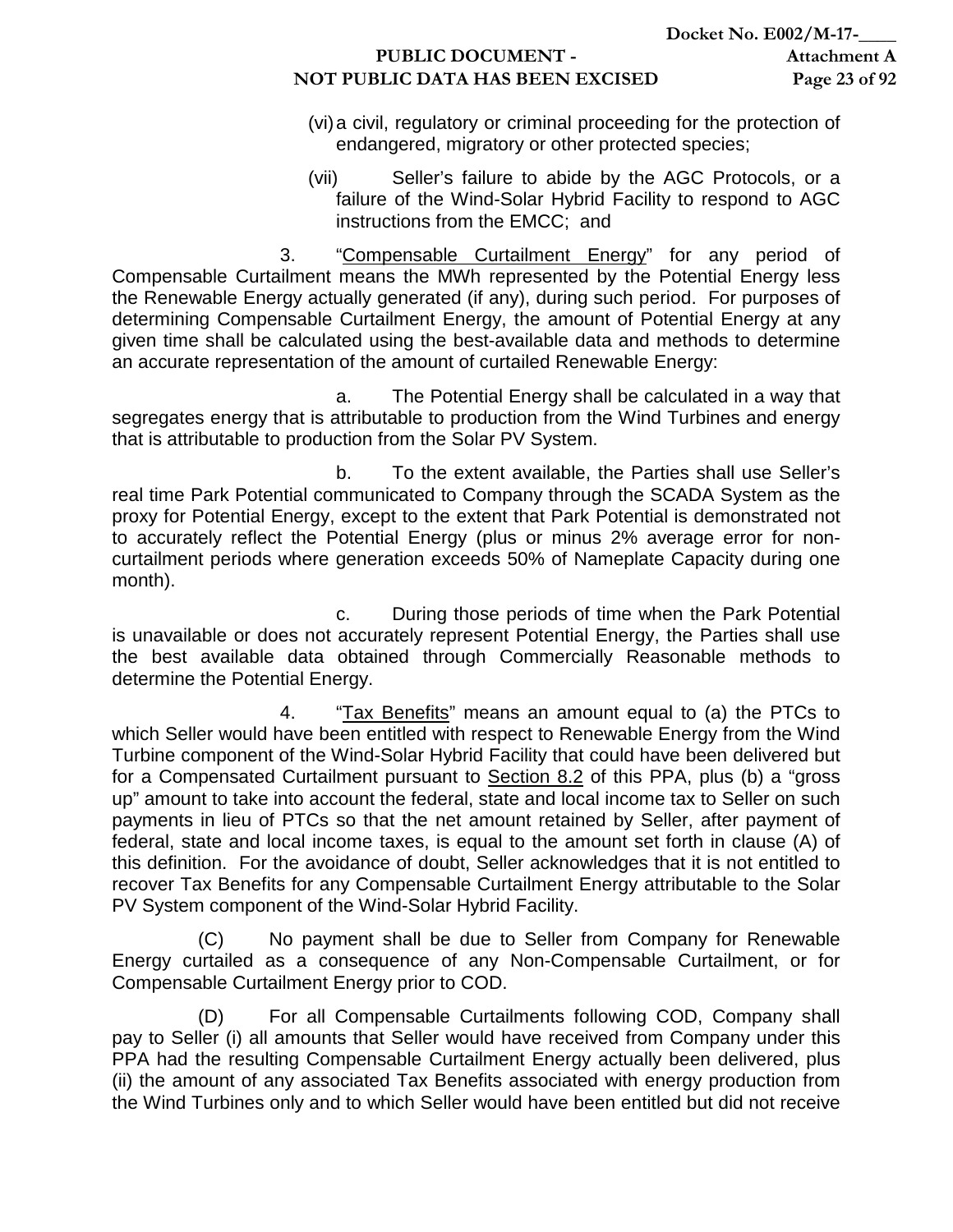#### **PUBLIC DOCUMENT - NOT PUBLIC DATA HAS BEEN EXCISED Docket No. E002/M-17-\_\_\_\_ Attachment A Page 24 of 92**

as a result, on a grossed-up basis, assuming that Seller has elected to receive PTCs. For the avoidance of doubt, Seller shall not be entitled to recover any Tax Benefits to the extent Seller would not have been entitled to receive PTCs had the Compensable Curtailment Energy actually been delivered.

#### **Article 9 - Billing and Payment**

- 9.1 Billing.
	- (A) The billing period under this PPA shall be the calendar month.

(B) As soon as practicable and in any event within 20 Days after the end of each month, Company shall provide to Seller a statement containing Company's calculation of the amount due to Seller for such month, including the applicable billing parameters based upon Company's reading of the Electric Metering Devices consistent with Section 5.2.

(C) No later than 15 Business Days following receipt of Company's billing statement, Seller shall submit an invoice to Company in a form and by a method to be agreed by the Parties, showing the amount due Seller for the relevant month, specifying the products and services provided, all billing parameters, rates and factors, and any other data relevant to the calculation of payments due to Seller. Such invoice shall include an explanation of any items in dispute, as well as all supporting documentation upon which Seller relies.

9.2 Payment. All payments shall be remitted via check or electronic funds transfer, as designated by the owed Party, on or before the 15<sup>th</sup> Business Day following receipt of the invoice. Remittances received by mail will be considered to have been paid when due if the postmark indicates the payment was mailed on or before the 15<sup>th</sup> Business Day following receipt of the billing invoice.

(A) If a payment is late, a late payment charge shall be applied to the unpaid balance for the number of days payment was late and shall be added to the next billing statement. Late payment charges shall include interest calculated using the prime rate of interest as published on the date of the invoice in *The Wall Street Journal* (or, if unavailable, an equivalent publication on or about that date).

(B) Company at any time may offset against amounts owed to Seller, any liquidated amounts, accrued damages and other payments, and undisputed billing errors and adjustments, which are owed by Seller to Company.

(C) Seller and Company may and shall net their obligations to each other under this PPA, and payment of the net amount shall discharge all mutual undisputed obligations between the Parties.

9.3 Billing Disputes. Either Party may dispute invoiced amounts pursuant to Section 13.1, but shall pay to the other Party at least the portion of invoiced amounts that is not disputed, on or before the invoice due date. When the billing dispute is resolved, the owing Party shall pay the amount owed within five (5) Business Days of the date of such resolution, with late payment interest charges calculated on the amount owed in accordance with Section 9.2(A).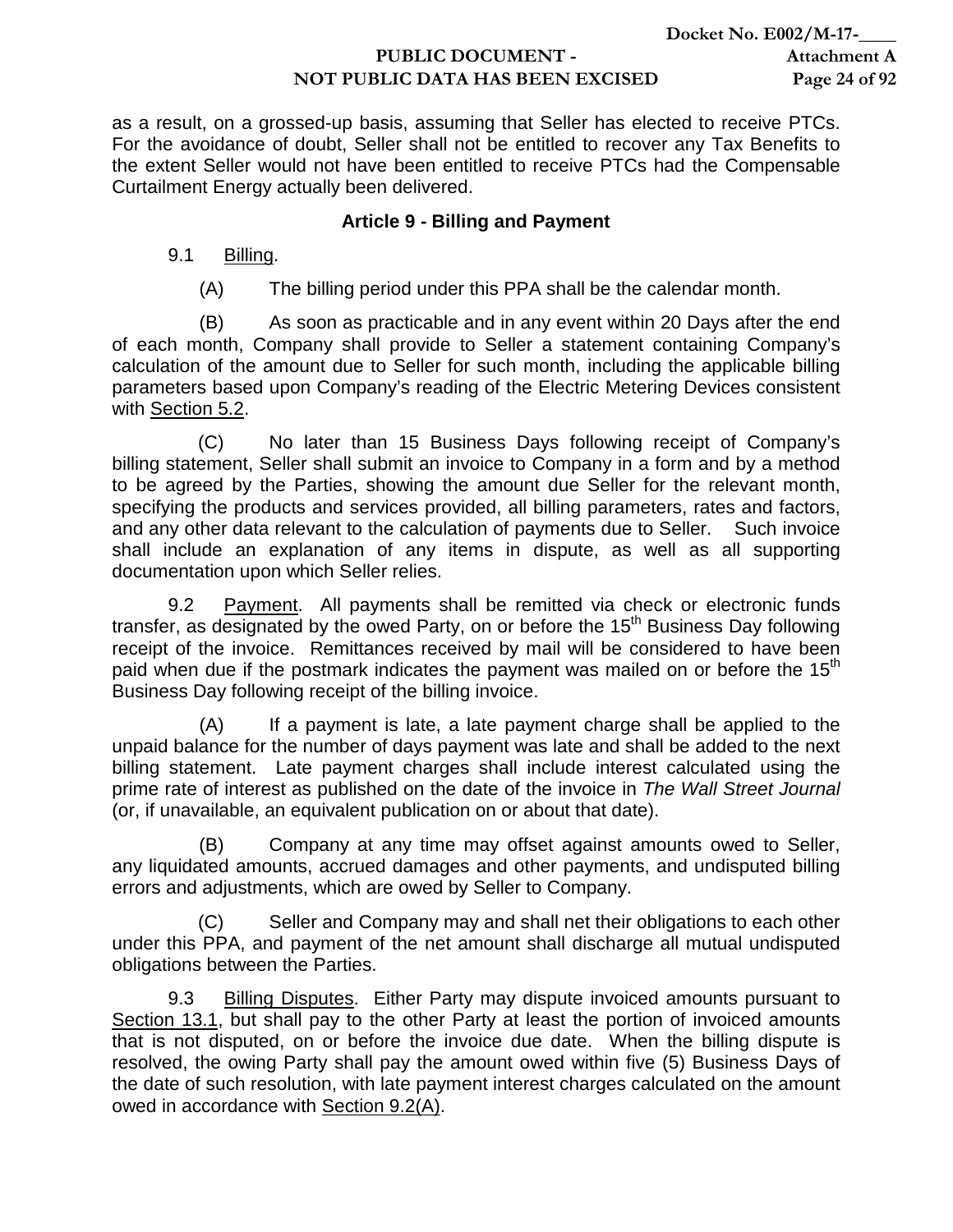#### **Article 10 - Operations and Maintenance**

### 10.1 Operation and Administration.

(A) Seller shall staff, control, and operate the Wind-Solar Hybrid Facility consistent with Good Utility Practices, Exhibit I – AGC Protocols; Data Collection; Technical Specifications and this PPA. Personnel of Seller shall be reasonably available at all times via telephone or other electronic means with (i) the capability of remotely starting, operating and stopping the Wind-Solar Hybrid Facility within 30 minutes, and (ii) the ability to be present at the Site within 60 minutes.

(B) Seller shall comply with Good Utility Practices, the requirements of all Governmental Authorities and all reasonable requirements of Company in the operation of the Wind-Solar Hybrid Facility. By way of example only, Seller shall perform all capacity testing of the Wind-Solar Hybrid Facility and related reporting, as and when required by Governmental Authorities.

(C) Seller shall provide to Company a reasonable availability forecast in accordance with Exhibit I - AGC Protocols; Data Collection; Technical Specifications and any other reporting requirements required for compliance with NERC reliability standards. Company shall forward Seller's forecast to the applicable local reliability coordinator on Seller's behalf, *provided, however,* that Seller shall remain responsible to ensure the timeliness and accuracy of forecasts and any changes to the real-time or forecast availability of the Wind-Solar Hybrid Facility. If and to the extent that the ERO modifies the forecasting or other reporting requirements imposed on Company or the Wind-Solar Hybrid Facility, Seller shall timely provide required data to Company or the ERO, as applicable.

#### 10.2 Wind-Solar Hybrid Facility Maintenance.

(A) Seller shall maintain the Wind-Solar Hybrid Facility in accordance with Good Utility Practice. Seller shall coordinate its regular maintenance requirements for the Wind-Solar Hybrid Facility with Company ("Maintenance Schedules"). Maintenance Schedules shall be provided to Company in writing and sufficiently in advance for Commercially Reasonable review, and shall be subject to Company's Commercially Reasonable approval.

(B) Seller shall minimize the amount of scheduled maintenance during the months of January, February, June, July, August, September and December to the maximum extent consistent with Good Utility Practices. Seller shall coordinate with Company and the Transmission Authority the timing and duration of planned outages.

(C) When Forced Outages occur, Seller shall notify Company's EMCC of the existence, nature, start time, and expected duration of the Forced Outage as soon as practical, but in no event later than one hour after the Forced Outage occurs. Seller shall immediately inform Company's EMCC of changes in the expected duration of the Forced Outage except to the extent relieved of this obligation by Company's EMCC with respect thereto.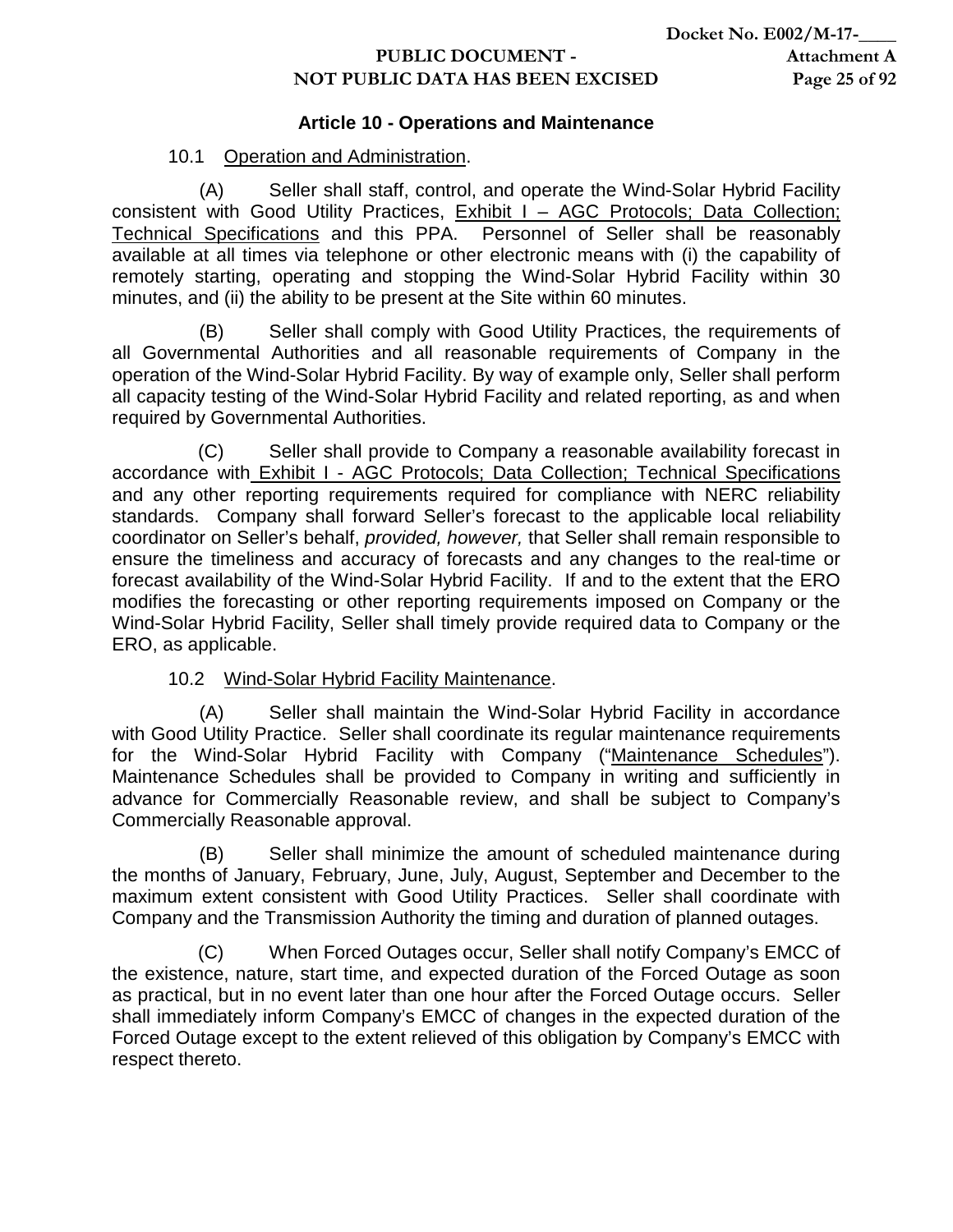#### 10.3 Books and Records.

(A) Seller shall maintain an accurate and up-to-date operating log at the Wind-Solar Hybrid Facility, in electronic format, with records of production for each clock hour; changes in operating status; Forced Outages; information required by Governmental Authorities in the prescribed format; and other information reasonably requested by Company.

(B) Seller and Company shall each keep complete and accurate records and all other data required by each of them for the purposes of proper administration of this PPA, including metering, billing and payment records, and such records as may be required by Governmental Authorities. Originals or copies of all Operating Records shall be maintained at the Wind-Solar Hybrid Facility or such other Minnesota location as may be specified by Seller from time to time. Company may examine and make copies of such Operating Records from time to time upon request, during normal business hours.

10.4 Access to Wind-Solar Hybrid Facility. Representatives of Company shall have access to the Wind-Solar Hybrid Facility from time to time, on Commercially Reasonable prior notice, to read meters, perform inspections and take such other actions as may be appropriate to facilitate Company's performance of this PPA. While at the Wind-Solar Hybrid Facility, such representatives shall observe Seller's standard safety precautions and shall conduct themselves in a manner that will not interfere with operation of the Wind-Solar Hybrid Facility.

### 10.5 Real Time Data.

(A) Seller shall communicate all data necessary for Company to integrate the Wind-Solar Hybrid Facility into Company's EMCC in real time through the Wind-Solar Hybrid Facility's SCADA System in accordance with Exhibit I - AGC Protocols; Data Collection; Technical Specifications. Seller shall maintain the Wind-Solar Hybrid Facility's SCADA System so that it is capable of interfacing with and reacting to Company's AGC Set-Point and responding to signals from the Company's EMCC in accordance with the AGC Protocols.

(B) Seller shall use Commercially Reasonable Efforts to adjust the real time Park Potential of the Wind-Solar Hybrid Facility when Company communicates to Seller a measured difference of plus or minus two percent between the metered Renewable Energy and Park Potential, during periods when generation is not curtailed.

(C) From and after the Commercial Operation Date, Seller shall provide Company, at Seller's expense, real time performance and meteorological data for all aspects of the Wind-Solar Hybrid Facility and meteorological towers at the Site in accordance with Exhibit I - AGC Protocols; Data Collection; Technical Specifications for the Term of this PPA. Seller shall maintain Seller-owned data collection systems that are compatible with Company's PI System. Seller shall ensure that real time communications capabilities are available and maintained for transmission to Company's PI System. Seller shall ensure that all meteorological equipment at a minimum meets the specifications set forth in Exhibit I - AGC Protocols; Data Collection;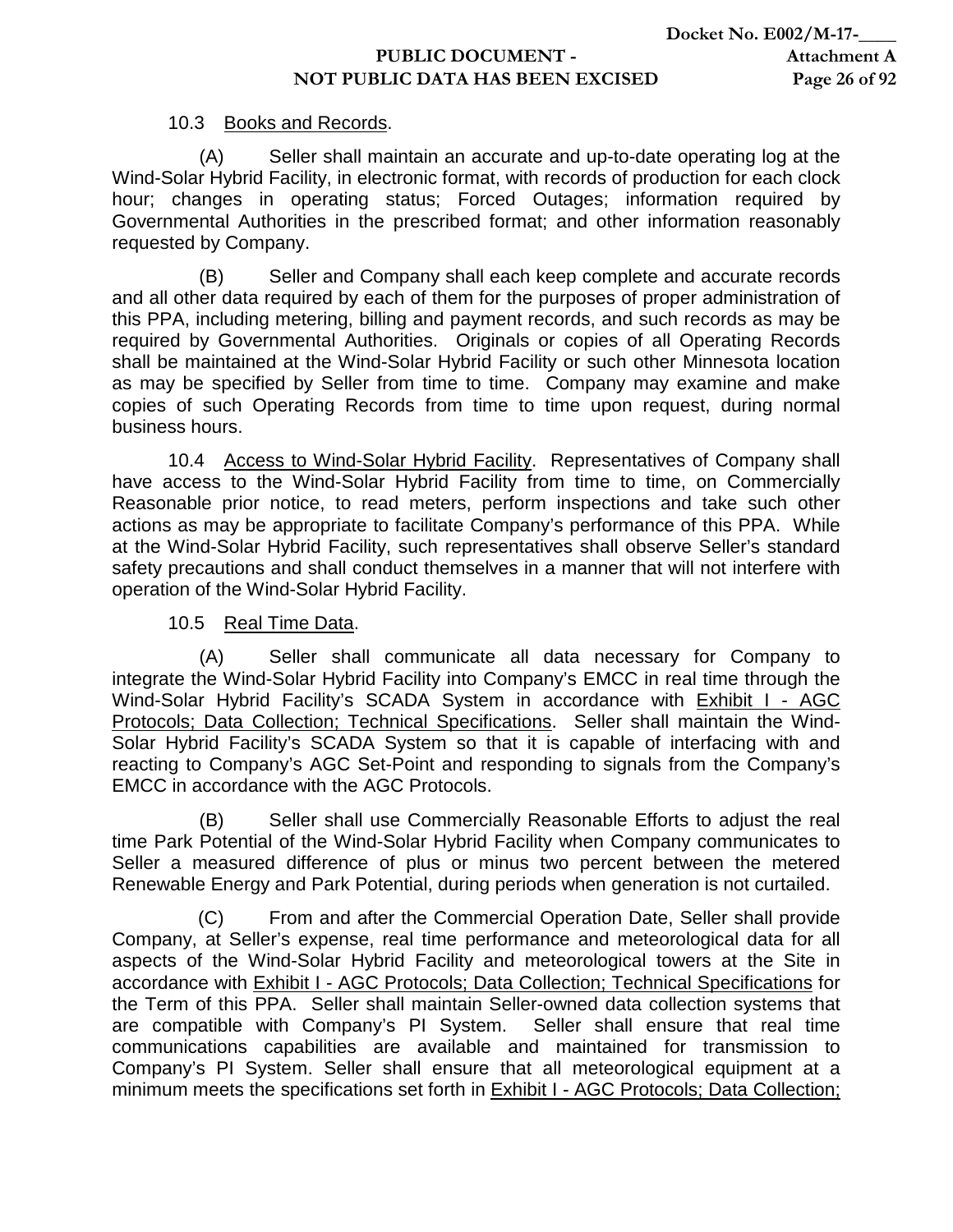Technical Specifications. Company shall have the right to disclose data gathered through the Company's PI System publicly; *provided, however,* that such data is (i) masked to obscure the origin of the data and (ii) aggregated so that the data cannot be correlated and used by competitors of Seller and/or the supplier of the equipment.

10.6 Accreditation. Seller shall perform from time to time, at its expense, any reporting and testing (including capacity testing) of the Wind-Solar Hybrid Facility required by Governmental Authorities.

### 10.7 Operating Committee and Operating Procedures.

(A) Company and Seller shall each appoint one representative and one alternate representative to act as the Operating Committee in matters relating to the Parties' performance obligations under this PPA and to develop operating arrangements for the generation, delivery and receipt of Renewable Energy from the Wind-Solar Hybrid Facility. The Parties' initial representatives on the Operating Committee are set forth in Exhibit D - Notices.

(B) The Operating Committee may develop mutually agreeable written Operating Procedures consistent with the requirements of this PPA, to address matters such as day-to-day communications; key personnel; operations-center interface; metering, telemetering, telecommunications, and data acquisition procedures; operations and maintenance scheduling and reporting; reports; operations log; testing procedures; and such other matters as may be mutually agreed upon by the Operating Committee.

(C) The Operating Committee shall review the requirements for AGC and Data Collection from time to time after the date hereof and may agree on modifications thereto to the extent necessary or convenient for operation of the Wind-Solar Hybrid Facility in accordance with this PPA.

(D) The Operating Committee shall have authority to act in all technical and day-to-day operational matters relating to performance of this PPA and to attempt to resolve potential disputes, *provided, however,* that except as explicitly provided herein, the Operating Committee shall have no authority to amend or waive any provision of this PPA.

## **Article 11 - Security for Performance**

11.1 Security Fund.

(A) During the Term of this PPA, Seller shall fund and maintain security in favor of Company, at Seller's expense, to secure Seller's obligations to Company under this PPA (the "Security Fund"), in accordance with this Article 11.

(B) Seller shall establish and fund the initial Security Fund in the amount of **[TRADE SECRET BEGINS: TRADE SECRET ENDS]** by transfer of such security amount from the existing Plant to the new facility no later than 30 Days following the date on which Company obtains or waives (or is deemed to have waived) PUC Approval under Section 6.1.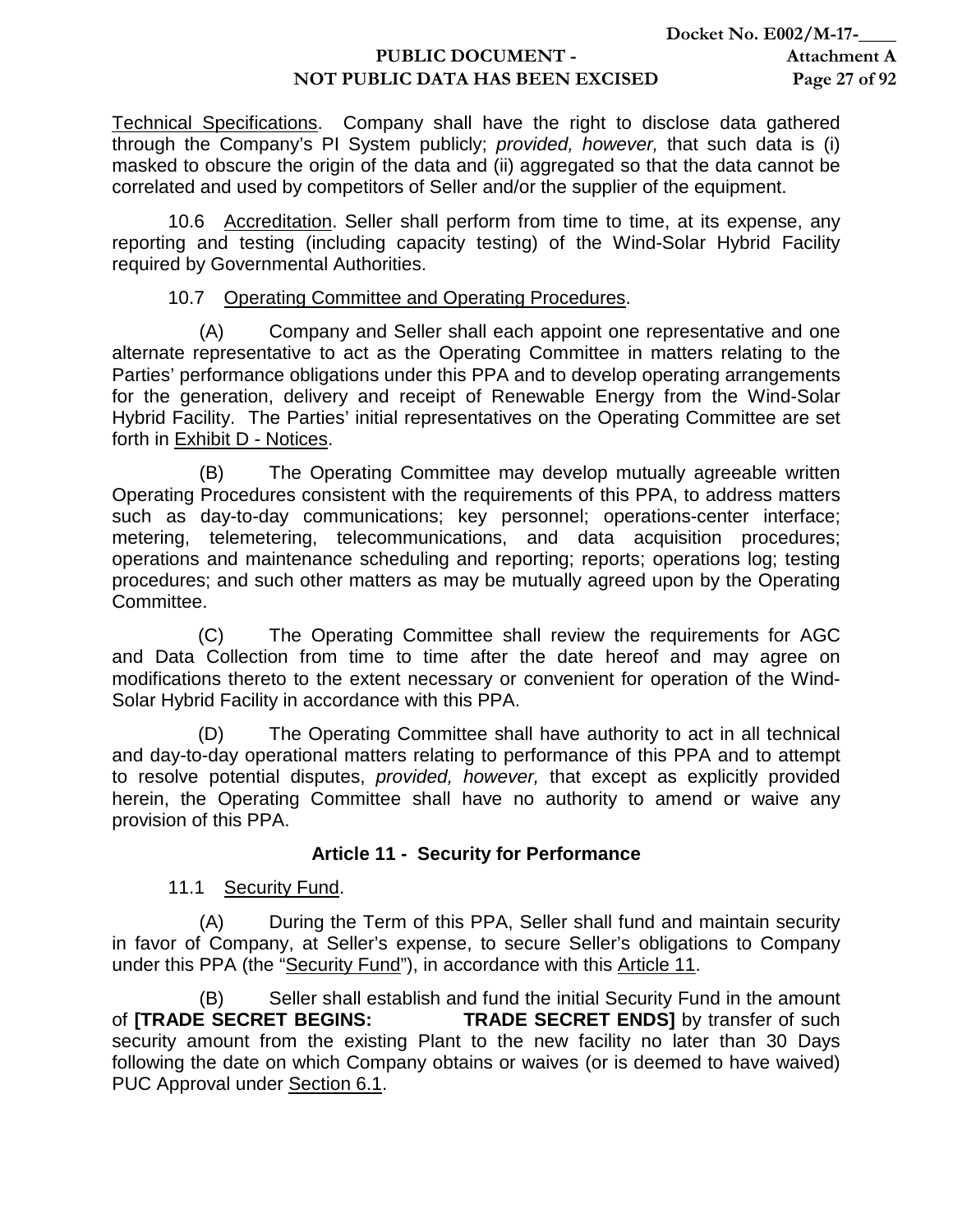(C) Company may draw from the Security Fund such amounts as are necessary to recover amounts owing to Company pursuant to this PPA, including any Liquidated Delay Damages, Actual Damages, liquidated damages for failure to achieve COD, and any amounts for which Company is entitled to indemnification under this PPA. Company may, in its sole discretion, draw all or any part of such amounts from any form of security to the extent available pursuant to this Article 11 and in any sequence Company may select. Company's failure or delay to draw any amount from the Security Fund in any instance shall not prejudice Company's rights to subsequently recover such amount from the Security Fund or in any other manner.

(D) Company shall notify Seller within 5 Business Days following any draw on the Security Fund by Company, including the amount thereof and the basis therefor.

(E) Notwithstanding any other provision of this PPA or of the Original PPA, existing Decommissioning Security Letter under the original PPA shall remain in effect until completion of the removal of the existing 17 Wind Turbines and all appurtenant equipment that is not being utilized in the new facility design and the complete restoration of the affected land that is not being utilized in the new facility design to its prior agricultural use. Upon issuing a certificate to Company that the existing 17 Wind Turbines and all appurtenant equipment that is required to be removed has been removed and all associated real estate that is required to be restored has been restored to its prior agricultural use, the Decommissioning Security Letter shall be discharged and transferred to the security for this PPA.

(F) Notwithstanding any other provision of this PPA or of the Original PPA, the Front Load Security under the existing PPA shall be discharged upon posting of the initial Security Fund hereunder.

11.2 Replenishment.

(A) Within 15 Days following each draw by Company on the Security Fund in respect of damages described in Section 12.4(B), Seller shall replenish the Security Fund by an amount equal to such draw.

(B) Within 15 Days following any other draw by Company on the Security Fund, Seller shall replenish the Security Fund by the amount of such draw, provided that the aggregate amount of replenishments under this Section 11.2(B) shall not exceed the Damage Cap.

## 11.3 Form.

(A) The Security Fund may be in the form of an irrevocable standby letter of credit substantially in the form of Exhibit G – Form of Letter of Credit (a "Letter of Credit") from a financial institution acceptable to Company ("Issuer").

1. The Issuer of the Letter of Credit shall have and maintain a Credit Rating equivalent to A- (or better) by Standard & Poors and A3 (or better) from Moodys. If such Credit Rating is A- or A3, the Issuer must not be on credit watch by any rating agency. Should the Issuer of the Letter of Credit not have such a Credit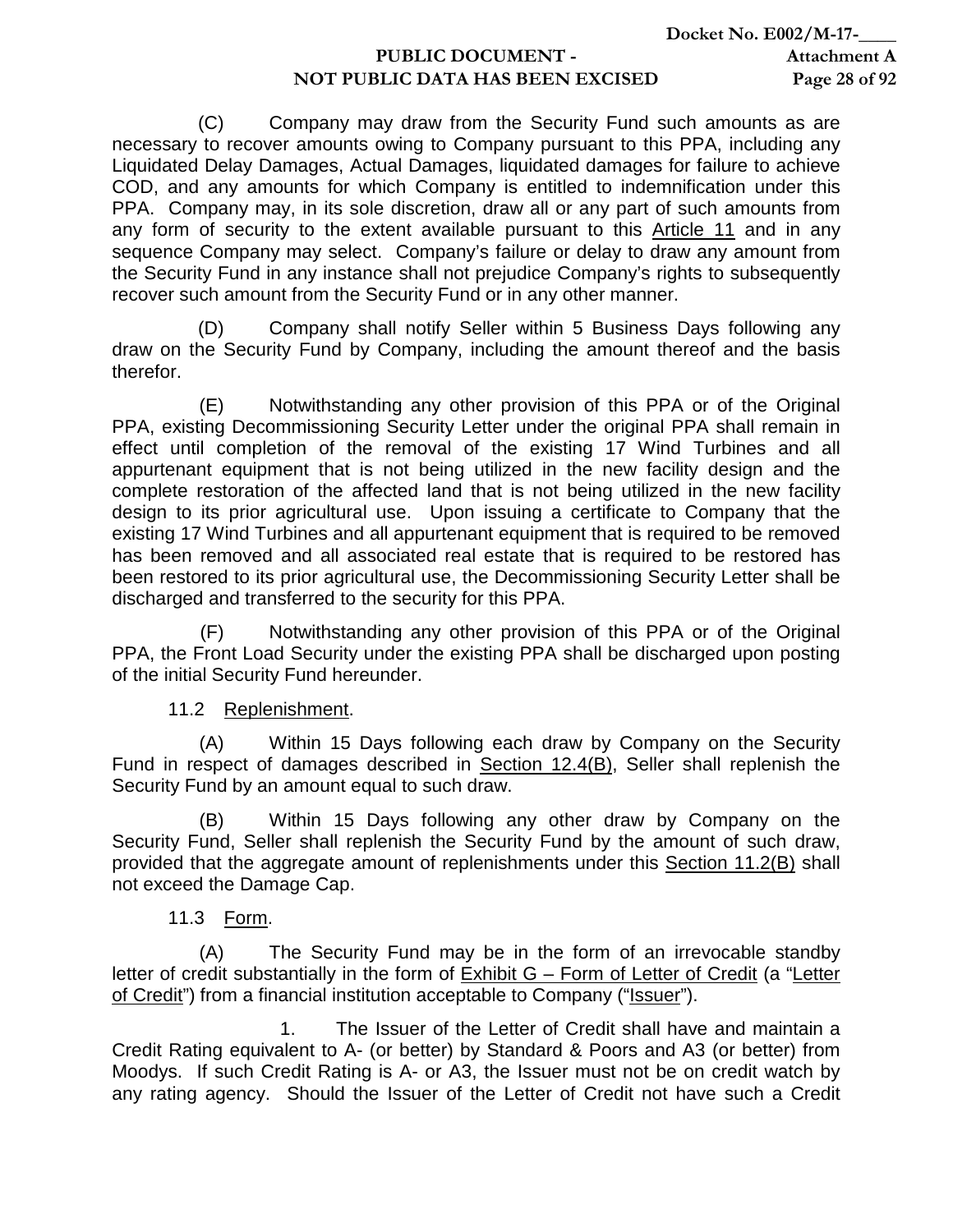Rating, Company, at its option, may approve a financial institution acceptable to the Company in lieu of requiring Seller to obtain an advising or confirming Letter of Credit from an Issuer with such a Credit Rating.

2. The Letter of Credit must be for a minimum term of 360 Days. Seller shall give Company at least 30 Days advance notice prior to any expiration or earlier termination of the Letter of Credit. Seller shall cause the renewal or extension of the Letter of Credit for additional consecutive terms of 360 Days or more (or, if shorter, the remainder of the Term) more than 30 Days prior to each expiration date of the security. If the Letter of Credit is not renewed or extended at least 30 Days prior to its expiration date or otherwise is terminated early, Company shall have the right to draw immediately upon the Letter of Credit and to place the amounts so drawn, at Seller's cost and with Seller's funds, in an Escrow Account in accordance with paragraph (B) below, until and unless Seller provides a substitute form of security meeting the requirements of this Section 11.3.

(B) The Security Fund may be in the form of U.S. currency deposited into an escrow account with a state- or federally-chartered commercial bank with an office in the State of Minnesota, with net assets of at least \$1 billion (the "Escrow Account").

1. The Escrow Account shall be governed by an escrow agreement in form mutually satisfactory to Seller, Company and the escrow agent, provided that (a) Company shall hold a first and exclusive perfected security interest in the funds in the Escrow Account, (b) Company shall be permitted unilaterally to draw down any amount therein, regardless of any protest by Seller or any other party liable thereon (*provided* that nothing in the Escrow Agreement shall preclude any protest against Company by Seller, following any draw, that such draw did not comply with this Agreement), and (c) Seller shall pay all fees and expenses of the escrow agent.

2. Funds held in the Escrow Account may be invested as Seller may direct in any of the following:

- a money-market fund sponsored by the escrow agent;
- U.S. treasury obligations with a maturity of 90 Days or less;
- commercial paper rated "A" or better, with a maturity of 90 days or less; and
- other liquid investment-grade investments with maturities of three months or less, approved by Company in advance (such approval not to be unreasonably withheld or delayed).

3. All investment income on the Escrow Account shall be taxable to, and accrue for the benefit of, Seller. After the Commercial Operation Date, periodic sweeps by Seller for recovery of interest earned by the escrowed funds shall be allowed, and, at any time the balance in the Escrow Account exceeds the required amount of security, the escrow agent may remit any excess to Seller.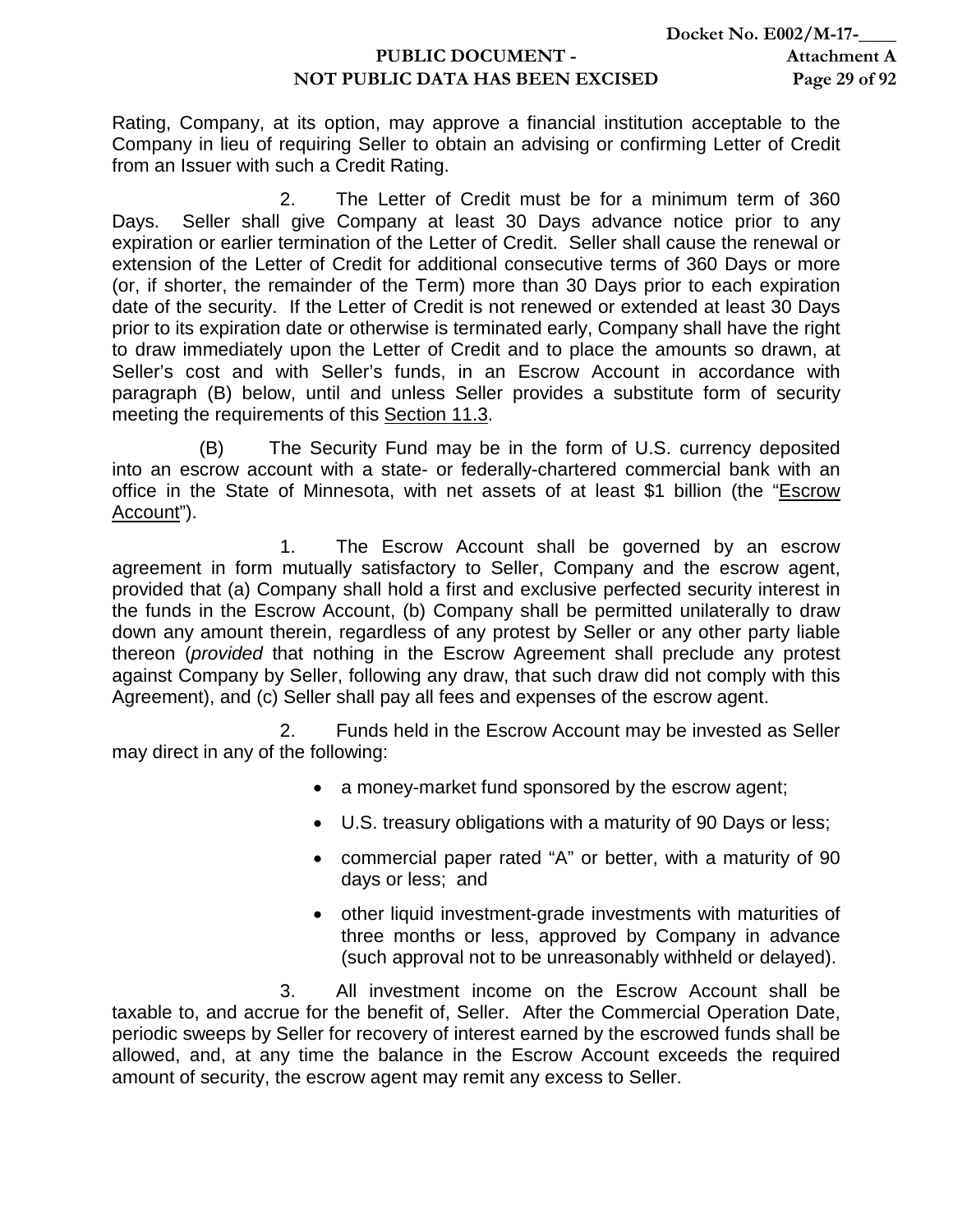(C) Following COD, the Security Fund may consist of a guaranty substantially in the form of  $Exhibit H - Form$  of Guaranty, from a parent or other guarantor ("Guarantor") with a minimum of net worth of at least \$250,000,000 and an Investment Grade Credit Rating (and if such Credit Rating is exactly equivalent to BBB- [S&P] / Baa3 [Moody's], the Guarantor must not be on credit watch by any rating agency). If the Credit Rating of the Guarantor is downgraded below Investment Grade, put on credit watch, or an event occurs that (in the reasonable determination of Company) portends a Material Adverse Effect in the creditworthiness of the Guarantor, then Company may require Seller to convert the guaranty to a Security Fund instrument meeting the criteria set forth in either paragraph (A) or paragraph (B) above no later than 10 Days after notice from Company.

(D) Upon request by Seller, Company shall negotiate in good faith immaterial changes to Exhibit G – Form of Letter of Credit and/or Exhibit H – Form of Guaranty, provided that Seller shall pay or reimburse Company for the incremental direct expenses (including the fees and expenses of counsel) incurred by Company in connection therewith.

(E) Seller may change the form of the Security Fund at any time and from time to time upon Commercially Reasonable prior notice to Company, *provided, however,* that the Security Fund must at all times satisfy the requirements of this Article 11.

11.4 Replacement. In the event that the Security Fund ever fails to comply with the requirements of this Article 11 or Company determines in a commercially reasonable manner that an event has occurred or circumstances have developed that threaten to cause the Security Fund to fail to comply with the requirements of this Article 11 (e.g. a Guarantor is placed on negative credit watch by a rating agency), Seller shall be required to replace the Security Fund with security in compliance with Section 11.3 within 5 Days following notice thereof from Company.

11.5 Survival. The Security Fund shall survive termination of this PPA to be available to pay any amounts owed to Company arising prior to or upon termination. Promptly following (i) the end of the Term and the completion of all of Seller's obligations under this PPA, or (ii) termination of this PPA for any reason prior to the Scheduled Termination Date, Company shall determine the amount, if any, owed by Seller for any obligations or damages arising out of this PPA. Company may draw such amount and shall release the balance of the Security Fund (including any accumulated interest, if applicable) to Seller.

11.6 Expenses. Seller shall reimburse Company for its direct expenses (including the fees and expenses of counsel) incurred by Company in connection with the preparation, negotiation, execution and/or release (including making a draw of funds) of the Security Fund under this Article 11.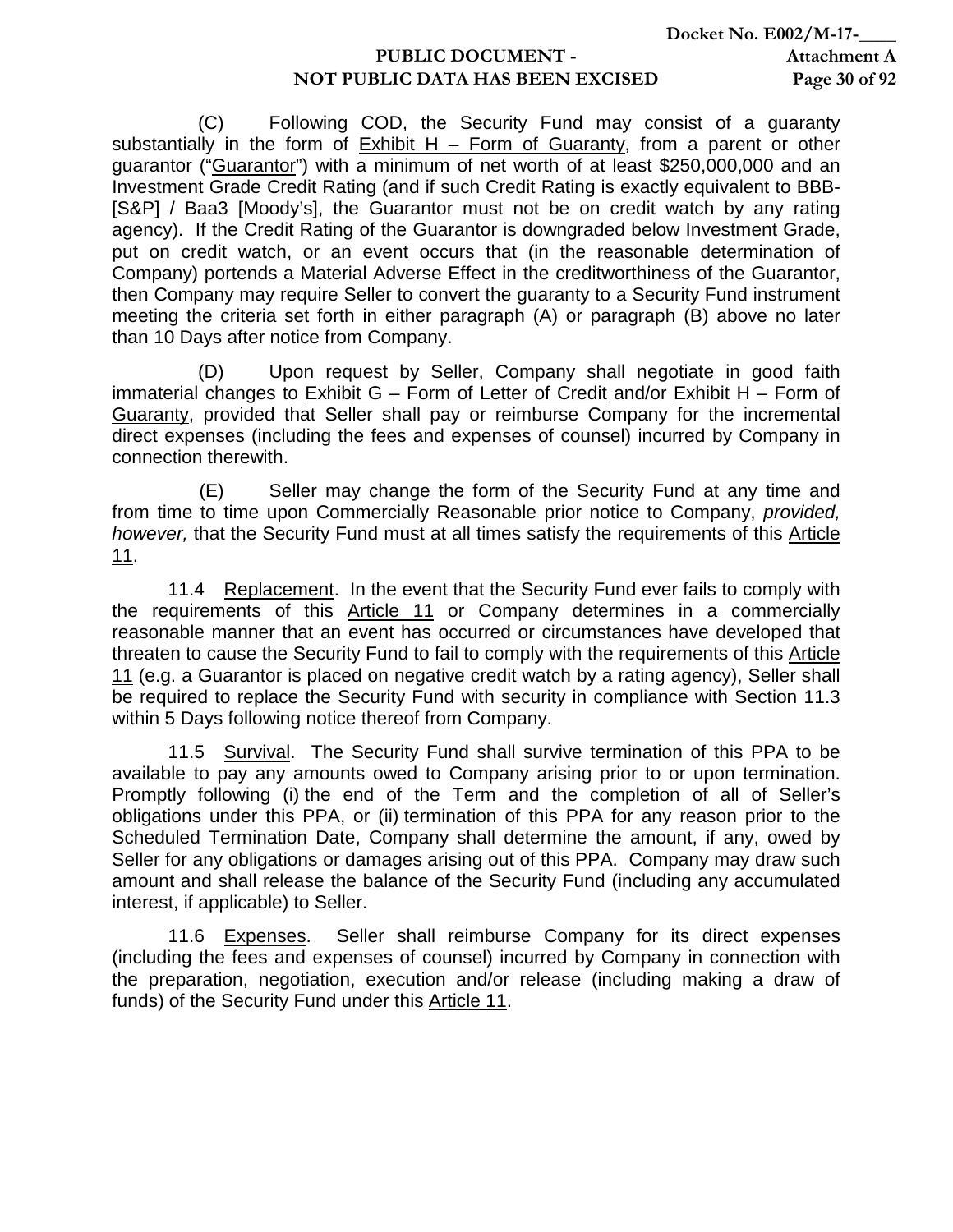#### **Article 12 - Default and Remedies**

#### 12.1 Default by Seller: General.

(A) *Events*. Any of the following events shall constitute a default by Seller under this PPA. If no cure period is provided below, such default shall be deemed an Event of Default by Seller immediately upon its occurrence. If a cure period is provided below, such default shall mature into an Event of Default if not cured within the indicated cure period, subject to Section 13.3 below.

1. Seller's application for, or consent (by admission of material allegations of a petition or otherwise) to, the appointment of a receiver, trustee or liquidator for Seller or for all or substantially all of its assets, or its authorization of such application or consent, or the commencement of any proceedings seeking such appointment without such authorization, consent or application, which proceedings continue undismissed or unstayed for a period of 60 Days from inception.

Cure Period: None.

2. Seller's authorization or filing of a voluntary petition in bankruptcy or application for or consent (by admission of material allegations of a petition or otherwise) to the application of any bankruptcy, reorganization, readjustment of debt, insolvency, dissolution, liquidation or other similar law of any jurisdiction or the institution of such proceedings against Seller without such authorization, application or consent, which proceedings remain undismissed or unstayed for 60 Days from its inception or which result in adjudication of bankruptcy or insolvency within such time.

Cure Period: None.

3. Seller's assignment of this PPA or the Wind-Solar Hybrid Facility, or any Change of Control, not permitted by Section 19.1.

Cure Period: None.

4. Any representation or warranty by Seller in this PPA that has a Material Adverse Effect on Seller's ability to perform this PPA is proven to have been false in any material respect when made.

Cure Period: None.

5. Seller's failure to establish and maintain the Security Fund as and in the amounts required under Article 11.

> *Cure Period*: Five (5) Business Days after Company provides notice of Seller's failure.

6. Seller's failure to obtain and maintain insurance in scope and amounts required under Article 16.

*Cure Period*: Five (5) Business Days after Company provides notice of Seller's failure.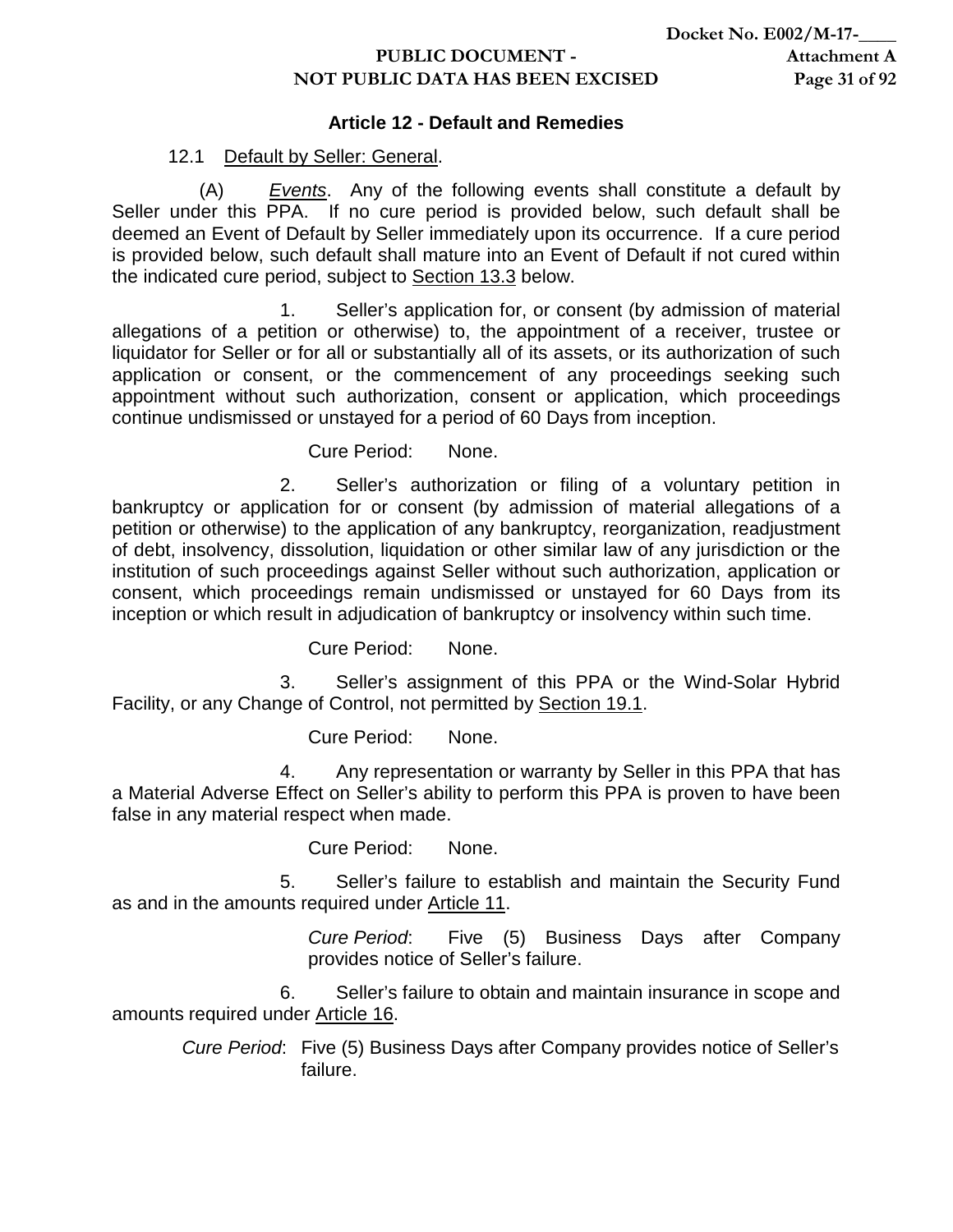7. Seller's failure to make any payment to Company as and when required by this PPA, including Liquidated Delay Damages, Actual Damages, and any required indemnification.

> *Cure Period*: 10 Business Days after the date Seller receives notice from Company that the amount is overdue.

8. Any representation or warranty by Seller in this PPA that has a Material Adverse Effect on Seller's ability to perform this PPA ceases to remain true during the Term, other than due to a change of law.

> *Cure Period*: 30 Days after Company provides notice of such breach.

9. A breach by Seller of the Interconnection Agreement, which breach materially interferes with Seller's delivery of Renewable Energy to the Point of Delivery, Company's ability to accept Renewable Energy at the Point of Delivery, Company's ability to transmit Renewable Energy beyond the Point of Delivery, and/or otherwise has a Material Adverse Effect on Company.

> *Cure Period*: 30 Days from the breach or the cure period allowed by the Interconnection Agreement (whichever is longer).

10. Beginning with the second Commercial Operation Year, the failure of the Wind Turbines to achieve a Mechanical Availability Percentage for any Commercial Operation Year of **[TRADE SECRET BEGINS: TRADE SECRET ENDS]** or more for each of the Wind Turbine and Solar PV System components of the Wind-Solar Hybrid Facility.

> *Cure Period*: Seller shall be deemed to have cured this default if, in the following Commercial Operation Year, the Wind-Solar Hybrid Facility achieves a collective Mechanical Availability Percentage for such Commercial Operation Year of 90% or more.

11. 12. The failure by Seller to perform or observe any other material obligation to Company under this PPA, unexcused by Force Majeure (other than failure to achieve COD, which is addressed in Section 12.2 below).

*Cure Period*: 30 Days after notice thereof shall have been given by Company; *provided*, that if such default is not reasonably capable of cure within such 30-Day period, Seller shall have such additional period of time (not to exceed 90 Days in any event) as is reasonably necessary for cure, so long as Seller initiates cure within such 30-Day period and diligently prosecutes the cure to conclusion thereafter.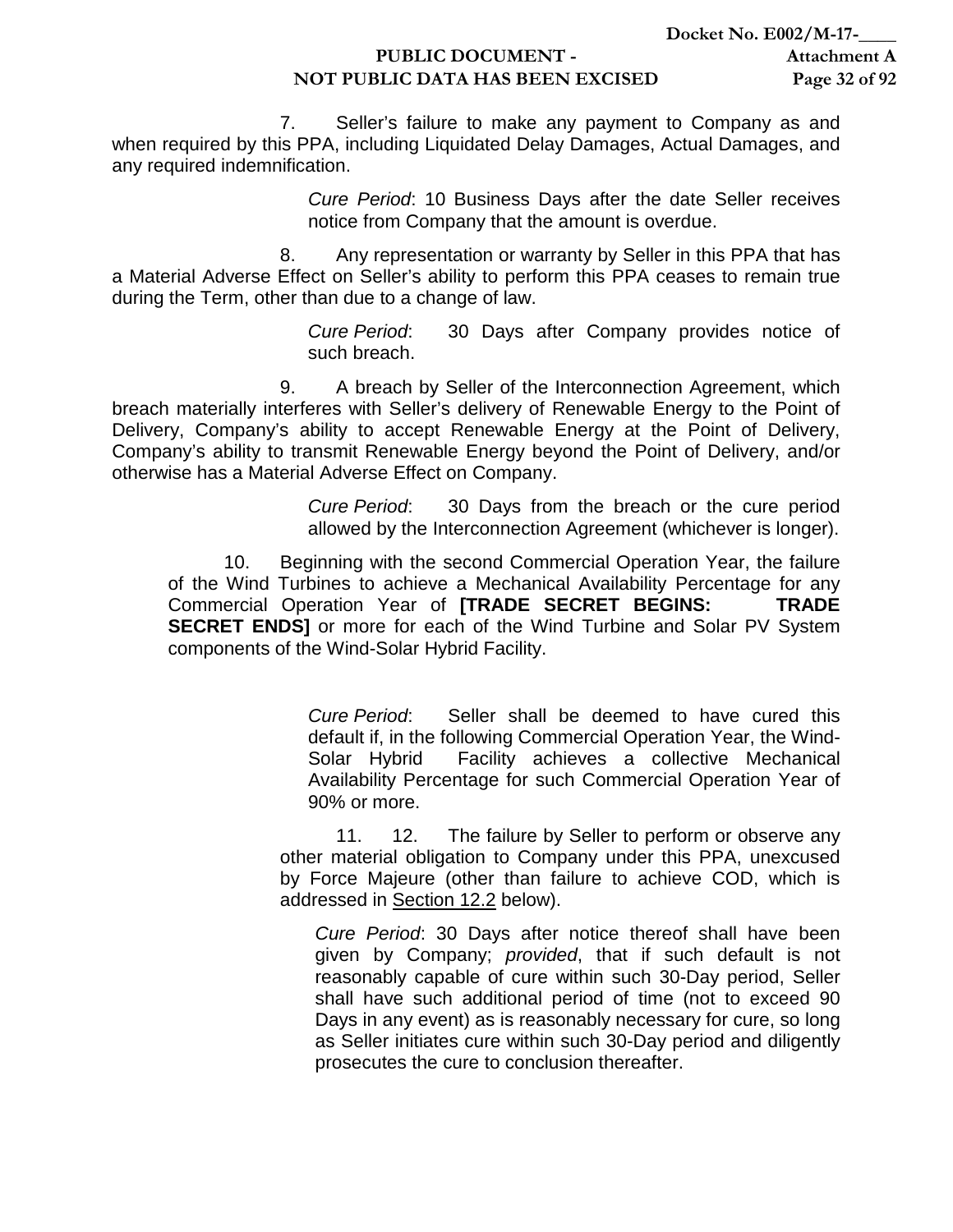(B) *Remedies for Default*. In connection with any default by Seller under this Section 12.1 (whether or not cured by Seller), Company may

1. Seek Actual Damages in such amounts and on such basis for the default as authorized by this PPA;

2. Offset against any payments due to Seller, any Actual Damages and other amounts due from Seller; and/or

3. Draw any Actual Damages and other amounts due from Seller, from the Security Fund.

(C) *Termination for Event of Default*. Upon and at any time following an Event of Default by Seller under this Section 12.1, in addition to its rights under Section 12.1(B) above, Company may terminate this PPA immediately upon notice to Seller, without penalty or further obligation to Seller. In connection with any such termination, Company may collect from Seller (subject to the Damage Cap) all Actual Damages arising from such Event of Default through the Scheduled Termination Date.

(D) *Specific Performance*. In addition to the other remedies specified herein, upon any Event of Default of Seller under this Section 12.1, Company may elect to treat this PPA as being in full force and effect and Company shall have the right to specific performance.

(E) *Option to Acquire Wind-Solar Hybrid Facility upon Termination due to Seller Default*. If Company terminates this PPA under this Section 12.1 following COD, then, at any time within 90 Days following such termination, Company may give notice to Seller of Company's intent to purchase the Wind-Solar Hybrid Facility from Seller (a "Preliminary Exercise Notice").

1. As soon as practicable following delivery of a Preliminary Exercise Notice, the Parties shall appoint an independent appraiser experienced in appraising utility-scale wind power generation facilities to determine the fair market value ("FMV") of the Wind-Solar Hybrid Facility. If the Parties cannot agree on the identity of the appraiser, the appraiser shall be selected by the Arbitration Service. Seller shall provide to the appraiser full access to the Wind-Solar Hybrid Facility and the Site, to Seller's contracts, books and records, and to relevant personnel of Seller, during normal business hours. Such access shall include the right to conduct inspections and tests (including environmental testing of the Site and operating tests on the Wind-Solar Hybrid Facility) necessary or appropriate for the determination of FMV of the Wind-Solar Hybrid Facility. Company shall pay all fees and costs of the appraiser. The Parties shall direct the appraiser to use his/her best efforts to complete and deliver his/her appraisal to the Parties within 45 Days following his/her appointment.

2. Following delivery of a Preliminary Exercise Notice, Seller shall provide to Company full access to the Wind-Solar Hybrid Facility and the Site, to Seller's contracts, books and records, and to relevant personnel of Seller, during normal business hours. Such access shall include the right to conduct lien searches, surveys, inspections and tests (including environmental testing of the Site and operating tests on the Wind-Solar Hybrid Facility) necessary or appropriate for due diligence review of the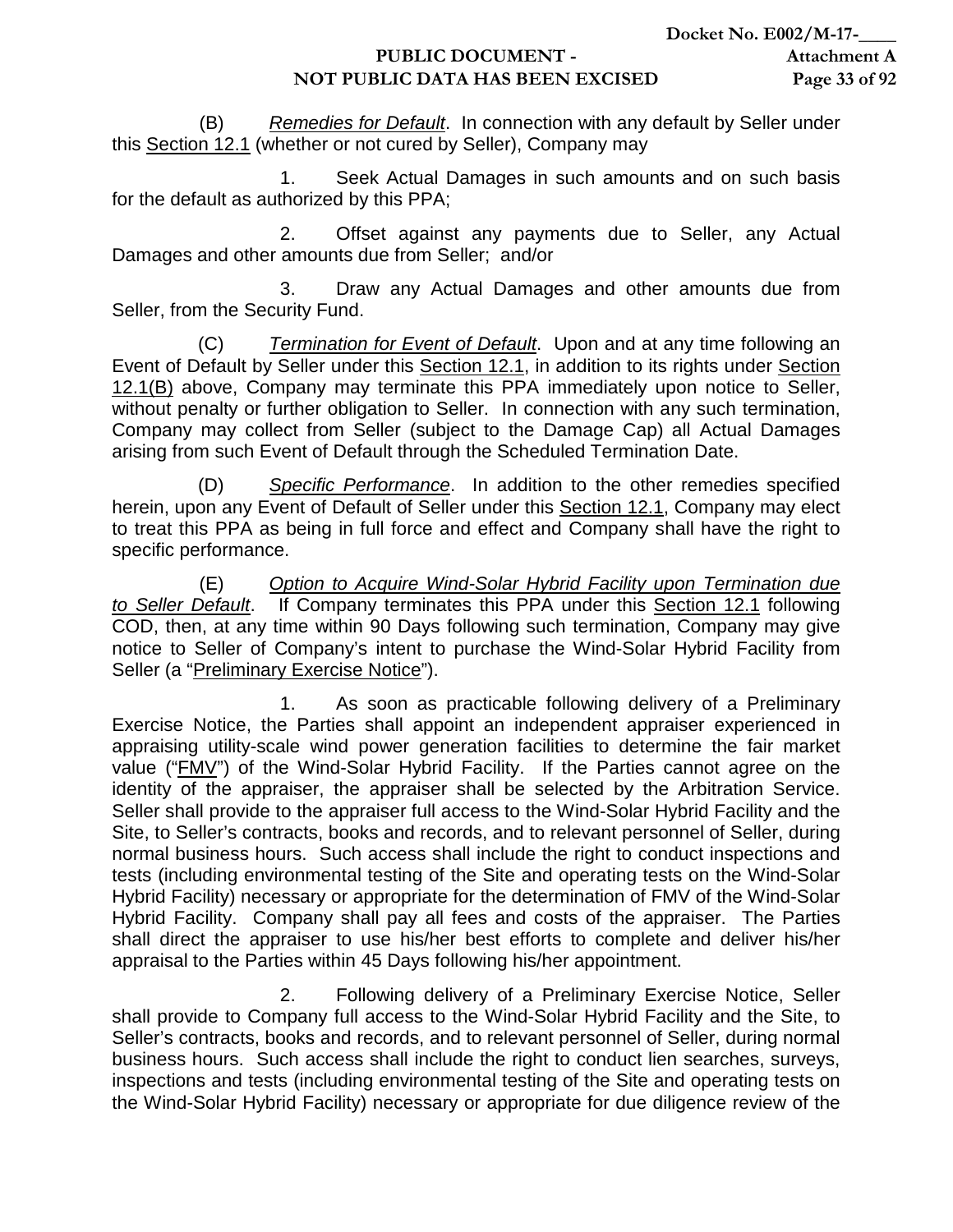Wind-Solar Hybrid Facility. All information obtained by Company from such investigations shall be deemed Confidential Information subject to Section 20.18. All inspections, testing and access to the Wind-Solar Hybrid Facility and the Site by Company and the appraiser shall comport with all of Seller's policies governing the use, operation, and maintenance of the Wind-Solar Hybrid Facility, including health, safety and environmental requirements.

3. Within 60 Days following receipt of an appraisal under this Section 12.1(E), Company may elect to purchase the Wind-Solar Hybrid Facility from Seller (a "Default Option"). If Company fails to notify Seller of Company's election within such 60-Day period, Company shall be deemed to have elected not to exercise the Default Option. If Company exercises the Default Option, the purchase price to be paid by Company for the Wind-Solar Hybrid Facility in connection with any exercise of the Option shall be the FMV of the Wind-Solar Hybrid Facility, as determined by the appraiser. Seller shall cooperate in all respects reasonably necessary for Company to exercise its Default Option rights

4. If Company exercises the Default Option, the Parties shall negotiate and execute a definitive contract for the transaction (the "PSA"), subject to clause (iv) below. The PSA shall include the terms and conditions set forth in Exhibit L – PSA Provisions. In the event that the Parties cannot agree on the final form of PSA, (i) the issue shall be submitted to "baseball" arbitration in Minneapolis, Minnesota before one arbitrator appointed by the Arbitration Service, i.e. each Party shall submit to the arbitrator a form of proposed PSA, and the arbitrator shall be required to select one of the two forms to be used as the PSA in the transaction, without compromise, as the arbitral award, (ii) the period for closing of the transaction shall be extended for the period required to complete arbitration, (iii) the Party whose form PSA is rejected shall pay the fees and costs of the Arbitration Service, and (iv) if Company's form of PSA is rejected, Company shall have 30 Days following such rejection to decide whether to execute and deliver Seller's form of PSA or abandon the transaction.

5. This Section 12.1(E) shall be specifically enforceable by Company, without bond and without the need to prove irreparable harm.

## 12.2 Default by Seller: Failure to Achieve COD.

(A) *COD Delay*. Seller shall be in default under this PPA if the Wind-Solar Hybrid Facility fails to achieve COD by the Target COD due to a reason other than Force Majeure or reasons attributable to or caused by the Company under this PPA ("COD Delay"). Seller shall be liable to pay **[TRADE SECRET BEGINS:**

**TRADE SECRET ENDS]** ("Liquidated Delay Damages") to Company as a liquidated damage and not a penalty, in lieu of Actual Damages, for any COD Delay. Except as provided in Section 12.2(C) below, the payment of Liquidated Delay Damages shall be Company's sole and exclusive remedy for a COD Delay. Liquidated Delay Damages shall begin to accrue on the Day after the Target COD (as it may be extended due to Force Majeure) until the first to occur of COD or termination of this PPA pursuant to Section 12.2(C) below.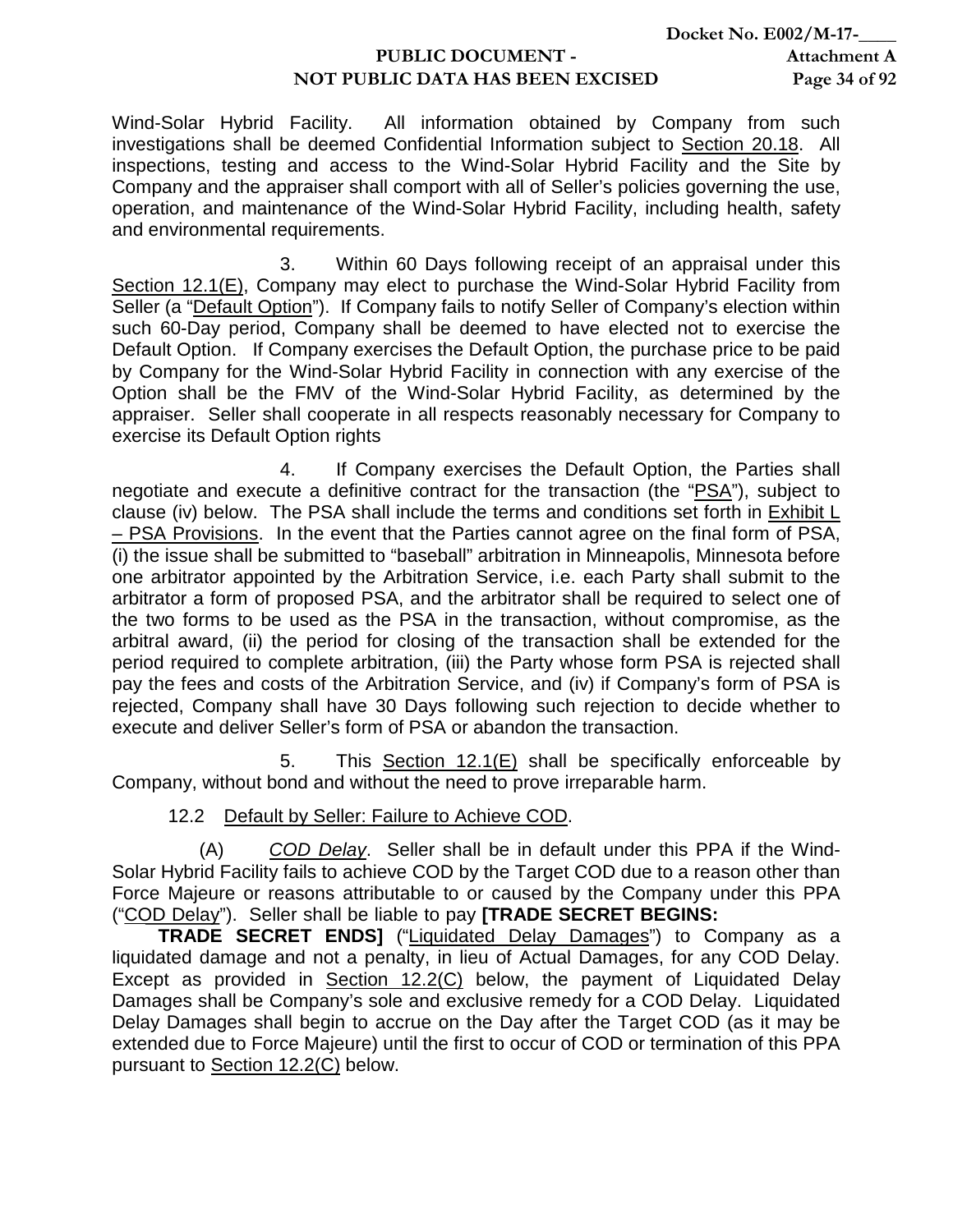(B) *Cure*. Seller shall have a cure period of 90 days for its failure to achieve Commercial Operation by the Target COD, *provided, however,* that if during such period Seller provides a written opinion from a mutually-agreeable independent engineer that COD can reasonably be achieved within an additional 90 Day period, then the cure period shall be 120 Days after the Target COD to achieve Commercial Operation. The payment of accrued Liquidated Delay Damages shall be a condition to any such cure.

(C) *Termination*. Failure to cure a COD Delay within the applicable cure period set forth in Section 12.2(B) shall be an Event of Default by Seller. Upon such an Event of Default, Company may (i) terminate this PPA immediately upon notice to Seller, without penalty or further obligation to Seller except as to costs and balances incurred prior to the effective date of such termination, and (ii) in connection therewith, in addition to accrued Liquidated Delay Damages but in lieu of Actual Damages for the balance of the Term, collect from Seller liquidated damages therefor in the amount of **[TRADE SECRET BEGINS: TRADE SECRET ENDS]***.*

12.3 Default by Company.

(A) *Events*. Any of the following events shall constitute a default by Company under this PPA. If no cure period is provided below, such default shall be deemed an Event of Default by Company immediately upon its occurrence. If a cure period is provided below, such default shall mature into an Event of Default if not cured within the indicated cure period, subject to Section 13.3 below.

1. Company's application for, or consent (by admission of material allegations of a petition or otherwise) to, the appointment of a receiver, trustee or liquidator for Company or for all or substantially all of its assets, or its authorization of such application or consent, or the commencement of any proceedings seeking such appointment without such authorization, consent or application, which proceedings continue undismissed or unstayed for a period of 60 Days from inception.

Cure Period: None.

2. Company's authorization or filing of a voluntary petition in bankruptcy or application for or consent (by admission of material allegations of a petition or otherwise) to the application of any bankruptcy, reorganization, readjustment of debt, insolvency, dissolution, liquidation or other similar law of any jurisdiction or the institution of such proceedings against Company without such authorization, application or consent, which proceedings remain undismissed or unstayed for 60 Days from its inception or which result in adjudication of bankruptcy or insolvency within such time.

Cure Period: None.

3. Company's assignment of this PPA, not permitted by Section

19.2.

Cure Period: None.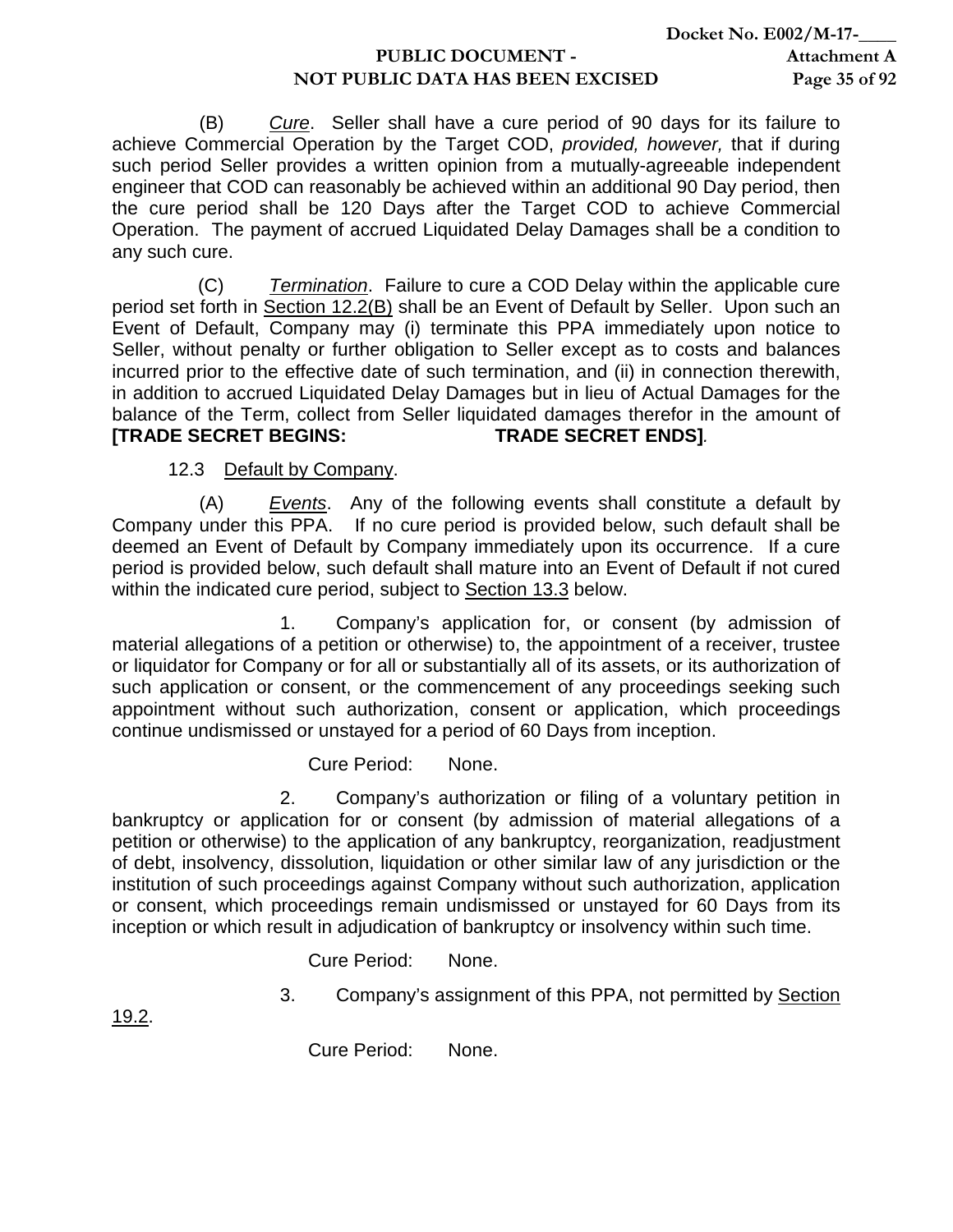#### **PUBLIC DOCUMENT - NOT PUBLIC DATA HAS BEEN EXCISED Docket No. E002/M-17-\_\_\_\_ Attachment A Page 36 of 92**

4. Any representation or warranty by Company in this PPA that has a Material Adverse Effect on Company's ability to perform this PPA is proven to have been false in any material respect when made.

Cure Period: None.

5. Company's failure to make any payment to Company as and when required by this PPA, including invoiced amounts, Actual Damages and any required indemnification.

> *Cure Period*: 10 Business Days after the date Company receives notice from Seller that the amount is overdue.

6. Any representation or warranty by Company in this PPA that has a Material Adverse Effect on Company's ability to perform this PPA ceases to remain true during the Term, other than due to a change of law.

> *Cure Period*: 30 Days after Seller provides notice of such breach.

7. The failure by Company to perform or observe any other material obligation to Seller under this PPA, unexcused by Force Majeure.

> *Cure Period*: 30 Days after notice thereof shall have been given by Seller; *provided*, that if such default is not reasonably capable of cure within such 30-Day period, Company shall have such additional period of time (not to exceed 120 Days in any event) as is reasonably necessary for cure, so long as Company initiates cure within such 30-Day period and diligently prosecutes the cure to conclusion thereafter.

(B) *Remedies for Default*. In connection with any default by Company (whether or not cured by Company), Seller may

1. Seek Actual Damages in such amounts and on such basis for the default as authorized by this PPA; and/or

2. Offset against any payments due to Company, any Actual Damages and other amounts due from Company.

(C) *Termination for Event of Default*. Upon an Event of Default by Company, in addition to its rights under Section 12.3(B) above, Seller may terminate this PPA immediately upon notice to Company, without penalty or further obligation to Company, and in connection therewith, collect from Company all Actual Damages arising from such Event of Default through the Scheduled Termination Date.

12.4 Limitations on Damages.

(A) Except as otherwise provided in Section 12.4(B), Seller's aggregate financial liability to Company for Actual Damages following COD shall not exceed \$765,000 (the "Damage Cap"). If at any time following COD, Company incurs damages in excess of the Damage Cap that Seller does not pay when billed by Company,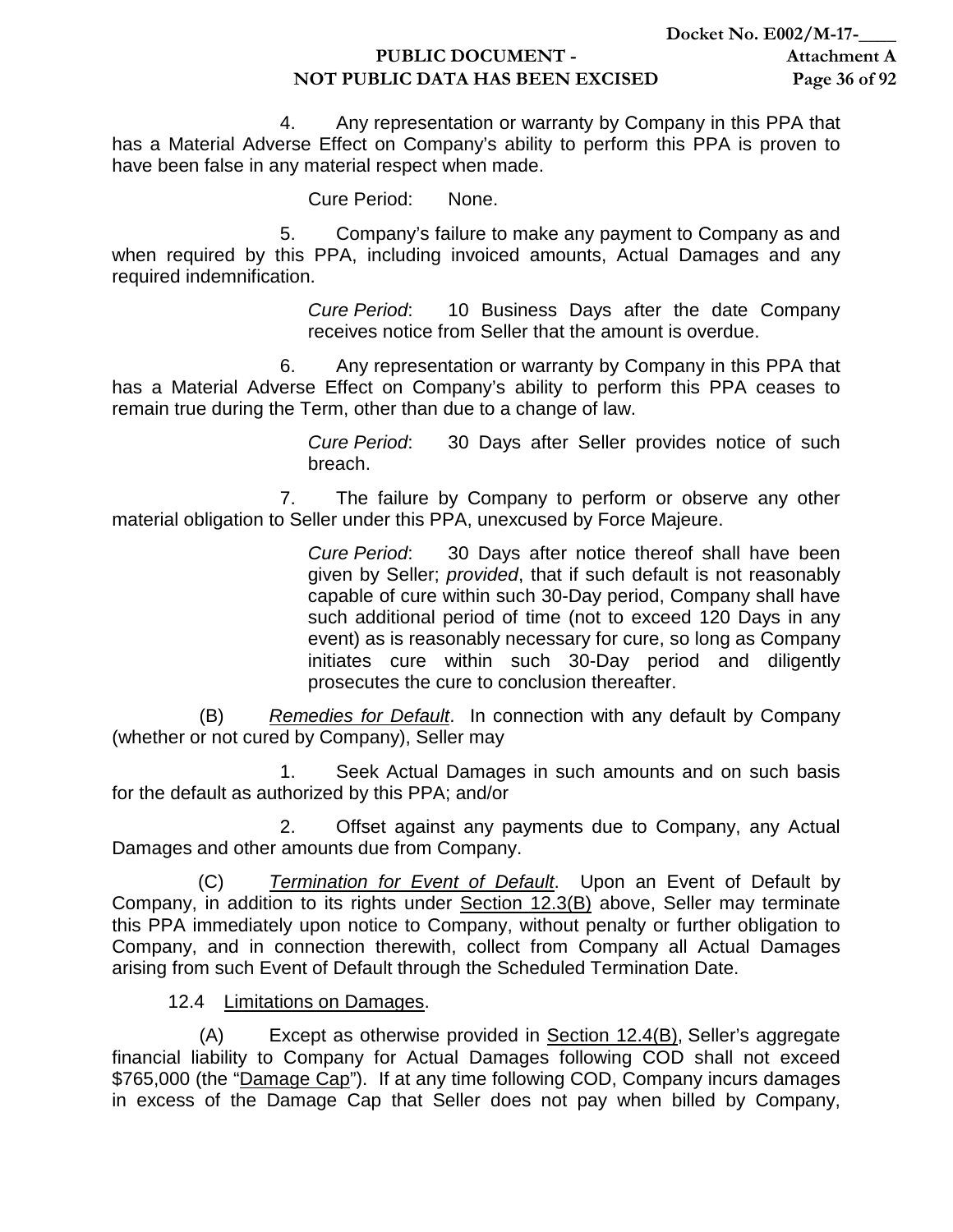#### **PUBLIC DOCUMENT - NOT PUBLIC DATA HAS BEEN EXCISED Docket No. E002/M-17-\_\_\_\_ Attachment A Page 37 of 92**

(B) Actual Damages payable by Seller arising out of any of the following events shall not be subject to the Damage Cap and shall not be credited against the Damage Cap:

date of such termination.

1. damage to Company-owned facilities proximately caused by negligence, breach of this PPA or other misconduct by Seller, its directors, officers, employees and agents;

2. Seller's intentional misrepresentation or intentional misconduct in connection with this PPA or the operation of the Wind-Solar Hybrid Facility;

3. the sale or diversion by Seller to a third party of any capacity or energy from the Wind-Solar Hybrid Facility, excluding sales of Excess Energy under Section 8.2 and any sales in mitigation of damages;

4. Seller's failure (i) to maintain insurance coverages in the types and amounts required by this PPA or (ii) to apply any insurance proceeds as required by Section 16.4;

5. any claim for indemnification under this PPA;

6. any Environmental Contamination caused by Seller; or

7. damages incurred by Company in connection with any bankruptcy or insolvency proceeding involving Seller, including Company's loss of the benefit of its bargain due to rejection or other termination of this PPA in such proceeding.

(C) The Parties confirm that the express remedies and measures of damages provided in this PPA satisfy the essential purposes hereof. If no remedy or measure of damages is expressly herein provided, the obligor's liability shall be limited to all direct damages proximately caused by such default ("Actual Damages") incurred by the non-defaulting Party, provided that if Seller is the defaulting Party, Actual Damages recoverable by Company hereunder may include Replacement Power Costs. **Neither Party shall be liable to the other Party for consequential, incidental, punitive, exemplary, special, treble, equitable or indirect damages, lost profits or other business interruption damages regardless of whether the relevant cause of action arises from statute, in tort or contract** (except to the extent expressly provided herein); *provided, however,* that if either Party is held liable to a third party for such damages and the Party held liable for such damages is entitled to indemnification from the other Party hereto, the indemnifying Party shall be liable for, and obligated to reimburse the indemnified Party for all such damages.

(D) To the extent damages required to be paid hereunder are liquidated, the Parties acknowledge that actual damages would be substantial but difficult or impossible to determine, that otherwise obtaining an adequate remedy is inconvenient,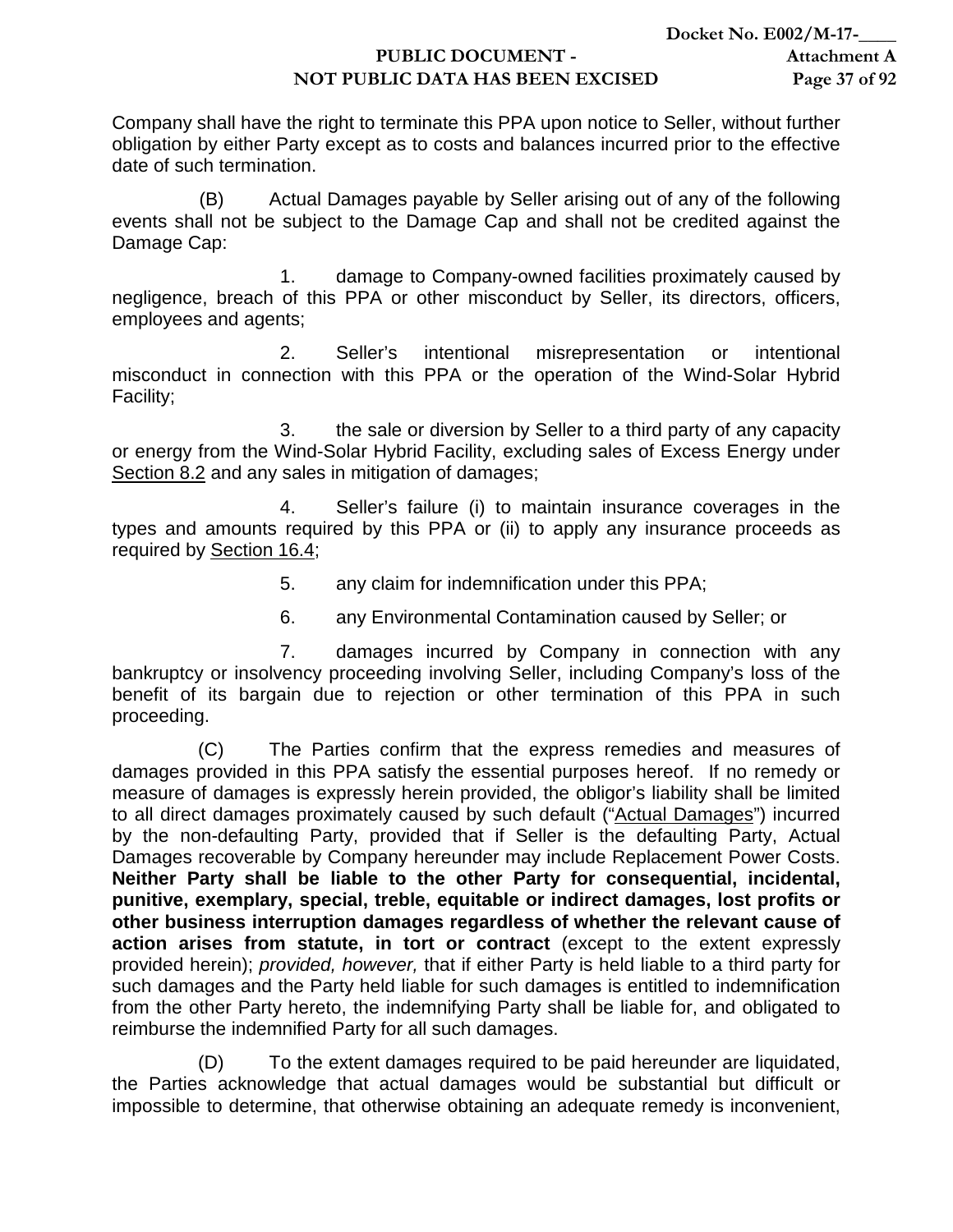and that the liquidated damages constitute a reasonable approximation of the harm or loss.

### 12.5 Step-In Rights.

(A) Upon the occurrence of a default by Seller following COD that could be cured by Company's possession of the Wind-Solar Hybrid Facility, Company shall have the right, but not the obligation, to assume control and operate the Wind-Solar Hybrid Facility as agent for Seller (whether voluntary or involuntary) in accordance with Seller's rights, obligations, and interest under this PPA ("Step-In Rights"). Company shall give Seller and the Wind-Solar Hybrid Facility Lender at least 10 Days' notice in advance of exercising Company's Step-In Rights. Exercise of Step-In Rights *per se* shall not be deemed to cure the associated default, and shall not preclude or limit Company's right to exercise its other remedies against Seller under this PPA.

(B) Seller irrevocably appoints Company as Seller's attorney-in-fact for the exclusive purpose of executing such documents and taking such other actions as Company may reasonably deem necessary, appropriate or prudent to implement its Step-In Rights.

(C) Company acknowledges that Company may be required and shall relinquish or delay exercise of its Step-In Rights in the event that the Wind-Solar Hybrid Facility Lender elects to appoint a receiver, foreclose and/or otherwise obtain possession of the Wind-Solar Hybrid Facility under the Financing Documents. Seller shall not grant any person, other than the Wind-Solar Hybrid Facility Lender, a right to possess, assume control of, or operate the Wind-Solar Hybrid Facility in derogation of Company's Step-In Rights.

(D) Seller shall reimburse Company for its expenses and costs (including the fees and expenses of counsel) incurred by Company in connection with exercising its Step-In Rights ("Step-In Costs").

(E) During the period of Company's exercise of its Step-In Rights:

1. Company shall implement its Step-In Rights and operate the Wind-Solar Hybrid Facility in conformance with Good Utility Practice.

2. Company shall perform Seller's obligations in a manner consistent with Seller's duties under this PPA.

3. Seller shall retain legal title to and ownership of the Wind-Solar Hybrid Facility.

4. Seller shall make available at the Wind-Solar Hybrid Facility all documents, contracts, books, manuals, reports, and records required for Company to construct, operate, and maintain the Wind-Solar Hybrid Facility.

5. Seller shall give Company, its employees and contractors, unrestricted access to the Site and the Wind-Solar Hybrid Facility.

6. Seller shall cooperate in the implementation of Company's Step-In Rights.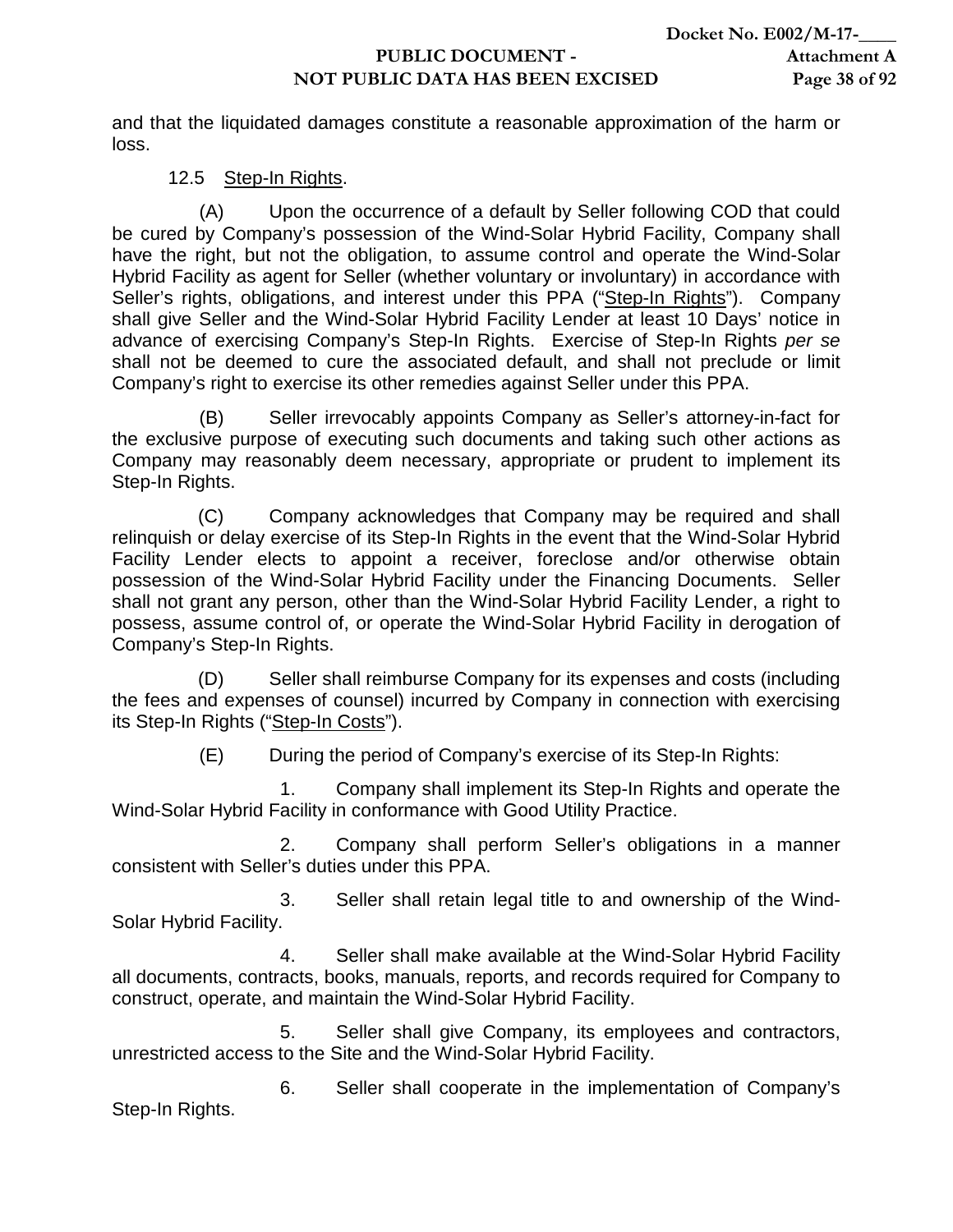7. Company shall devote the Renewable Energy generated and delivered from the Wind-Solar Hybrid Facility during such period towards satisfaction of Seller's obligations hereunder.

(F) During the period of Company's exercise of its Step-In Rights, Company shall purchase the Renewable Energy from the Wind-Solar Hybrid Facility as provided herein; *provided* that Company may withhold its Step-In Costs from payments due to Seller hereunder. In the event that net revenues due to Seller are insufficient to cover such Step-In Costs, Company may draw upon the Security Fund to cover such Step-In Costs.

(G) Company may relinquish its Step-In Rights at any time, on at least 15 Days notice to Seller and the Wind-Solar Hybrid Facility Lender. Company shall relinquish its Step-In Rights on the earliest of (i) termination of this PPA, or (ii) Seller's cure of the default that led to exercise of Company's Step-In Rights within the applicable cure period set forth herein.

(H) This Section 12.5 shall be specifically enforceable by Company, without bond and without the need to prove irreparable harm.

(I) Exercise of its Step-In Rights shall not constitute an assumption by Company of any liability of Seller.

12.6 Bankruptcy. This PPA grants each Party the contractual right to "cause the liquidation, termination or acceleration" of the transactions within the meaning of Sections 556, 560 and 561 of the U.S. Bankruptcy Code, as they may be amended superseded or replaced from time to time. Upon a bankruptcy, a non-defaulting Party shall be entitled to exercise its rights and remedies under this PPA in accordance with the safe harbor provisions of the Bankruptcy Code set forth in, *inter alia*, Sections 362(b)(6), 362(b)(17), 362(b)(27), 362(o), 546(e), 548(d)(2), 556, 560 and 561, as they may be amended, superseded or replaced from time to time.

12.7 Cumulative Remedies. Except as explicitly provided to the contrary in this PPA, each right or remedy of the Parties provided for in this PPA shall be cumulative of and shall be in addition to every other right or remedy provided for in this PPA, and the exercise of one or more or the rights or remedies provided for herein shall not preclude the simultaneous or later exercise by such Party of any other rights or remedies provided for herein

12.8 Duty to Mitigate. Each Party shall use Commercially Reasonable Efforts to mitigate any damages it may incur as a result of a default by the other Party under this PPA.

## **Article 13 - Dispute Resolution**

13.1 Negotiation.

(A) In the event of any dispute arising under or associated with the Parties' performance of this PPA (a "Dispute"), within 10 Business Days following notice by either Party (a "Dispute Notice"), (i) each Party shall appoint a representative, and (ii)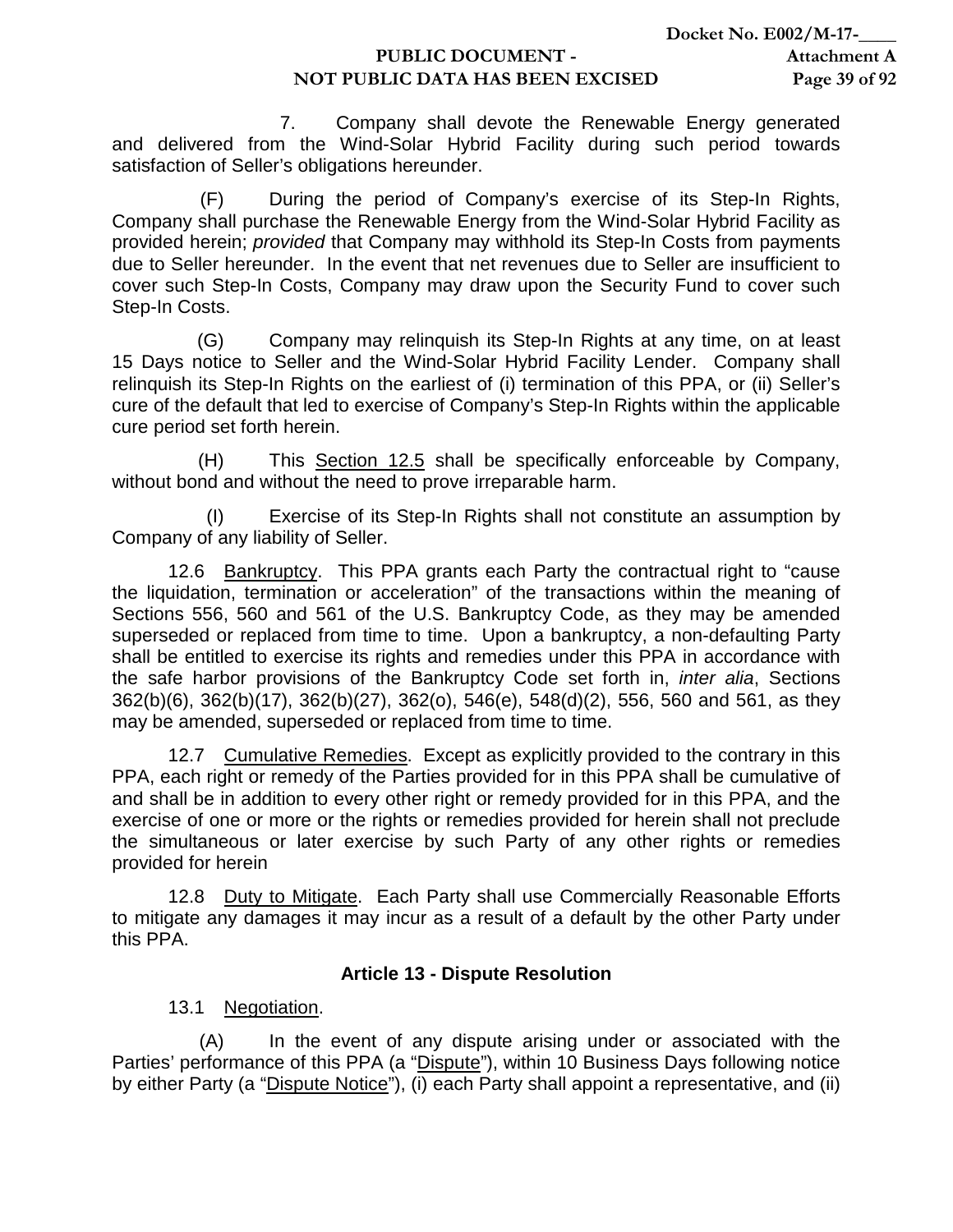the representatives shall meet, negotiate and attempt in good faith to resolve the Dispute quickly, informally and inexpensively.

(B) In the event the Parties' representatives cannot resolve the Dispute within 30 Days after the first meeting, either Party may request that consideration and resolution of the Dispute be transferred to senior management. Within 10 Days following such a request, each Party shall submit a written summary of the Dispute describing the issues and claims to a senior officer of each Party designated to address the Dispute. Within 10 Business Days after receipt of each Party's Dispute summaries, the designated senior managers for both Parties shall negotiate in good faith to resolve the Dispute. If such senior managers are unable to resolve the Dispute thereafter, either Party may seek available legal remedies, subject to Sections 13.3, and 19.3 .

13.2 Time Bar. If no Dispute Notice has been issued within 18 months following the occurrence of events or circumstances giving rise to the Dispute (regardless of the actual knowledge of either Party of such events and circumstances), all claims related to such Dispute (including any allegations of billing errors) shall be deemed waived and the aggrieved Party shall thereafter be barred from proceeding thereon.

13.3 No Termination Pending Dispute Resolution. Notwithstanding Section 12.1 or Section 12.3 to the contrary:

(A) An Event of Default shall not be deemed to have occurred (and hence neither Party may terminate this PPA) for failure by the other Party to pay any amount(s) allegedly due totaling less than **[TRADE SECRET BEGINS: TRADE SECRET ENDS]** if (1) such amount(s) are disputed in good faith, (2) the Party alleged to owe such amount(s) promptly commences and diligently pursues resolution of the Dispute pursuant to Section 13.1, and (3) the owed amount (if any) is paid within 10 Business Days after all dispute resolution mechanisms are completed with respect thereto.

(B) An Event of Default by Seller shall not be deemed to have occurred (and hence Company may not terminate this PPA) for failure by Seller to pay any amount(s) allegedly due totaling **[TRADE SECRET BEGINS: TRADE SECRET ENDS]**, if

1. such amount(s) are disputed by Seller in good faith;

2. Seller promptly commences and diligently pursues resolution of the Dispute pursuant to Section 13.1;

3. Seller either holds an Investment Grade Credit Rating, or posts cash collateral to secure its obligations (if any) with respect to the disputed amount(s), in an amount equal to the amount(s) in dispute, under a mutually agreeable third-party escrow agreement, in addition to the Security Fund; and

4. the owed amount (if any) is paid by Seller within 10 Business Days after all dispute resolution mechanisms are completed with respect thereto.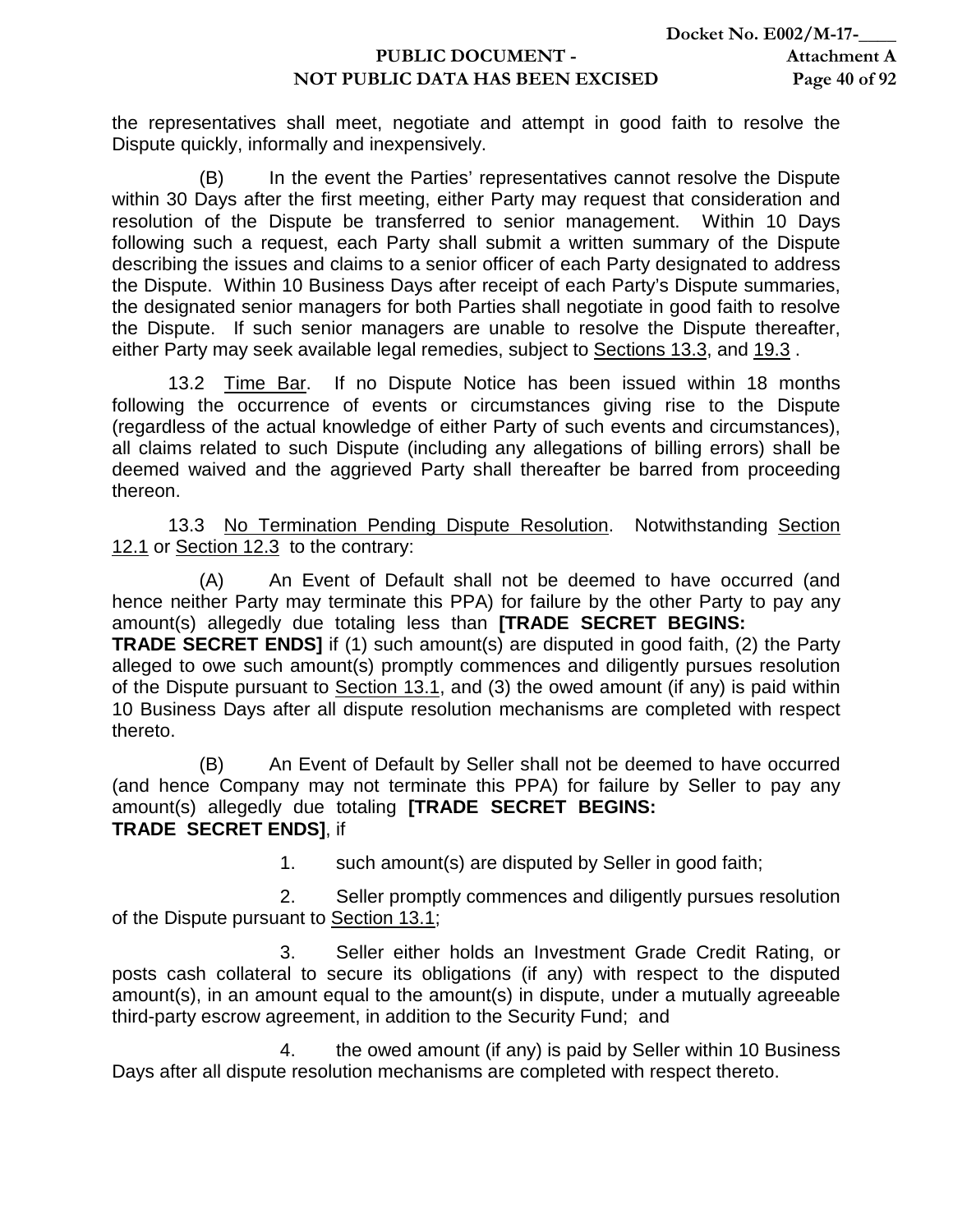(C) An Event of Default by Company shall not be deemed to have occurred (and hence Seller may not terminate this PPA) for failure by Company to pay any amount(s) allegedly due totaling **[TRADE SECRET BEGINS: TRADE SECRET ENDS]**, if

1. such amount(s) are disputed by Company in good faith;

2. Company promptly commences and diligently pursues resolution of the Dispute pursuant to Section 13.1;

3. Company either holds an Investment Grade Credit Rating, or posts cash collateral to secure its obligations (if any) with respect to the disputed amount(s), in an amount equal to the amount(s) in dispute, under a mutually agreeable third-party escrow and account control agreement; and

4. the owed amount (if any) is paid by Company within 10 Business Days after all dispute resolution mechanisms are completed with respect thereto.

13.4 Governing Law. The interpretation and performance of this PPA and all actions related hereto (whether sounding in contract, tort or otherwise), shall be governed and construed in accordance with the laws of the State of Minnesota, exclusive of conflict of laws principles.

13.5 Venue. The Parties submit to the exclusive jurisdiction of the state courts of the State of Minnesota for purposes of resolving any Dispute hereunder, except as provided in Section 19.3. Venue for any court proceedings shall lie exclusively in the Minnesota District Court for the Fourth District or, if jurisdictionally available, the U.S. District Court for the District of Minnesota.

13.6 Waiver of Jury Trial. **Seller and Company each hereby knowingly, voluntarily and intentionally waive any rights they may have to a trial by jury** in respect of any litigation based hereon, or arising out of, under, or in connection with, this PPA or any course of conduct, course of dealing, statements (whether oral or written) or actions of Seller and Company related hereto and expressly agree to have any Disputes be adjudicated by a judge of the court having jurisdiction, without a jury, subject only to Sections 12.1(E), and 19.3.

## **Article 14 - Force Majeure**

14.1 Definition. For purposes hereof, "Force Majeure" means an event or circumstance that prevents a Party from performing its obligations under this PPA, which event or circumstance (i) was not anticipated as of the date of this PPA, (ii) is not within the control of or the result of the fault or negligence of the Party claiming excuse, and (iii) which by exercise of due diligence and foresight could not reasonably have been avoided; *provided, however,* that Force Majeure shall not include:

> a. inability, or excess cost, to procure any equipment necessary to perform this PPA;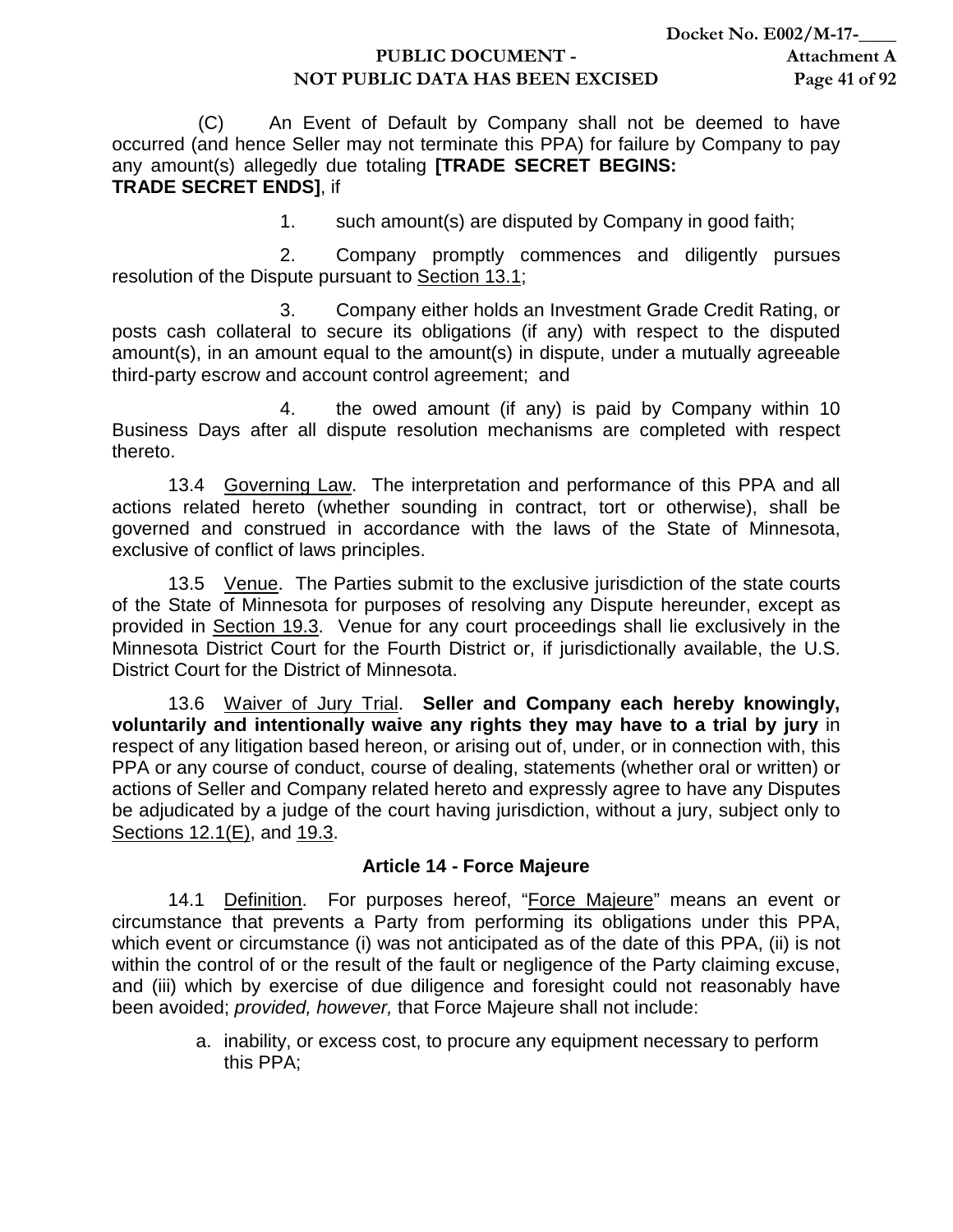#### **PUBLIC DOCUMENT - NOT PUBLIC DATA HAS BEEN EXCISED Docket No. E002/M-17-\_\_\_\_ Attachment A Page 42 of 92**

- b. acts or omissions of a third party (including vendors and contractors to Seller), unless such acts or omissions are themselves excused by reason of Force Majeure;
- c. failure timely to apply for, or diligently pursue, the Permits set forth on Exhibit F – Seller's Needed Permits hereto;
- d. mechanical or equipment breakdown or inability to operate, attributable to circumstances occurring within design criteria and normal operating tolerances of similar equipment;
- e. Environmental Contamination at the Site;
- f. changes in market conditions;
- g. changes of law; or
- h. labor strikes, slowdowns, work stoppages, or other labor disruptions.

By way of example only, "Force Majeure" includes any delay or failure by the Transmission Authority to perform its obligations under the Interconnection Agreement.

14.2 Applicability of Force Majeure. A Party shall be relieved of its obligations to perform this PPA and shall not be considered to be in default with respect to any obligation under this PPA if and to the extent such Party is prevented from fulfilling such obligation by Force Majeure, *provided, however,* that: (i) such Party gives prompt notice describing the circumstances and impact of the Force Majeure; (ii) the relief from its obligations sought by such Party is of no greater scope and of no longer duration than is required by the Force Majeure; (iii) such Party proceeds with due diligence to overcome the Force Majeure and resumes performance of its obligations under this PPA as soon as practicable thereafter; and (iv) such Party provides notice upon conclusion of the Force Majeure.

## 14.3 Limitations on Effect of Force Majeure.

(A) Force Majeure shall only relieve a Party of such obligations as are actually precluded by the Force Majeure.

(B) In no event will the existence of Force Majeure extend this PPA beyond its stated Term.

(C) If Force Majeure affecting Seller continues for a period of 90 consecutive Days or any 150 non-consecutive Days (with respect to Force Majeure occurring prior to COD) or for a period of 180 consecutive Days or any 270 nonconsecutive Days (with respect to Force Majeure occurring after COD), Company may, at any time following the end of such period, terminate this PPA upon notice to Seller, without further obligation by either Party except as to costs and balances incurred prior to the effective date of such termination.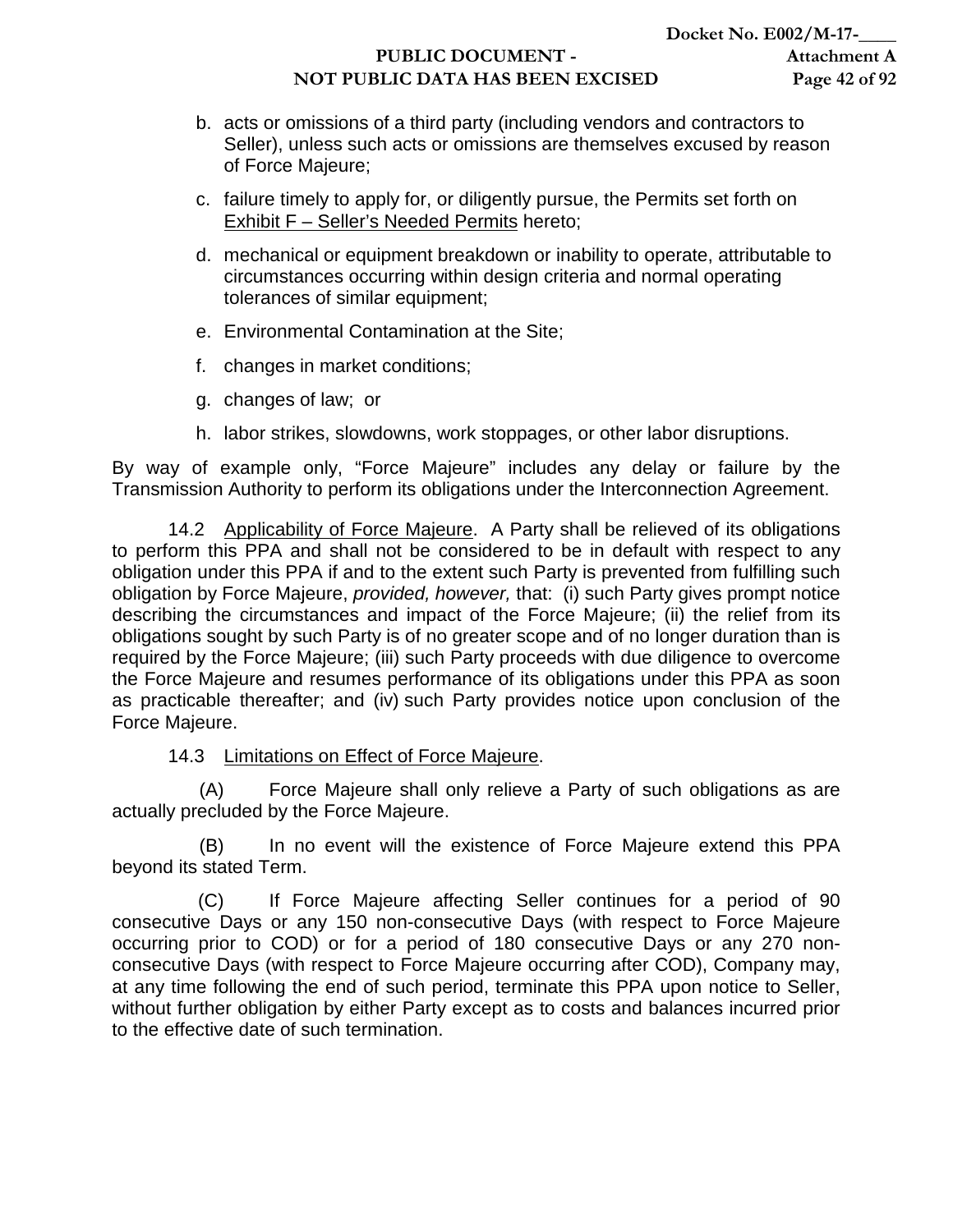#### **Article 15 - Representations and Warranties**

Each Party hereby represents and warrants to the other as follows, which representations and warranties shall be deemed to be repeated, if applicable, by each Party throughout the Term:

(A) Such Party is a valid separate legal entity, duly organized, validly existing and in good standing under Applicable Law. It is qualified to do business in the State in which the Wind-Solar Hybrid Facility is located and each other jurisdiction where the failure to so qualify would have a Material Adverse Effect on the business or financial condition of the other Party. It has all requisite power and authority to conduct its business, to own its properties, and to execute, deliver, and perform its obligations under this PPA.

(B) The Party's execution, delivery, and performance of all of its obligations under this PPA have been duly authorized by all necessary organizational action, and do not and will not:

1. require any consent or approval by any governing corporate or management body, other than that which has been obtained and is in full force and effect (evidence of which shall be delivered to the other Party upon its request);

2. violate any Applicable Law, the violation of which could have a Material Adverse Effect on the representing Party's ability to perform its obligations under this PPA;

3. result in a breach or constitute a default under the representing Party's formation documents, bylaws or equivalent, or under any agreement relating to its management or affairs, any indenture or loan or credit agreement, or any other agreement, lease, or instrument to which it is a party or by which it or its properties or assets may be bound or affected, the breach or default of which could reasonably be expected to have a Material Adverse Effect on the representing Party's ability to perform its obligations under this PPA; or

4. result in, or require the creation or imposition of any mortgage, deed of trust, pledge, lien, security interest, or other charge or encumbrance of any nature (other than as may be contemplated by this PPA) upon or with respect to any of the assets or properties of the representing Party now owned or hereafter acquired, the creation or imposition of which could reasonably be expected to have a Material Adverse Effect on the representing Party's ability to perform its obligations under this PPA.

(C) This PPA is a valid and binding obligation of the representing Party.

(D) The execution and performance of this PPA will not conflict with or constitute a breach or default under any contract or agreement of any kind to which the representing Party is a party or any judgment, order, or Applicable Law, applicable to it or its business.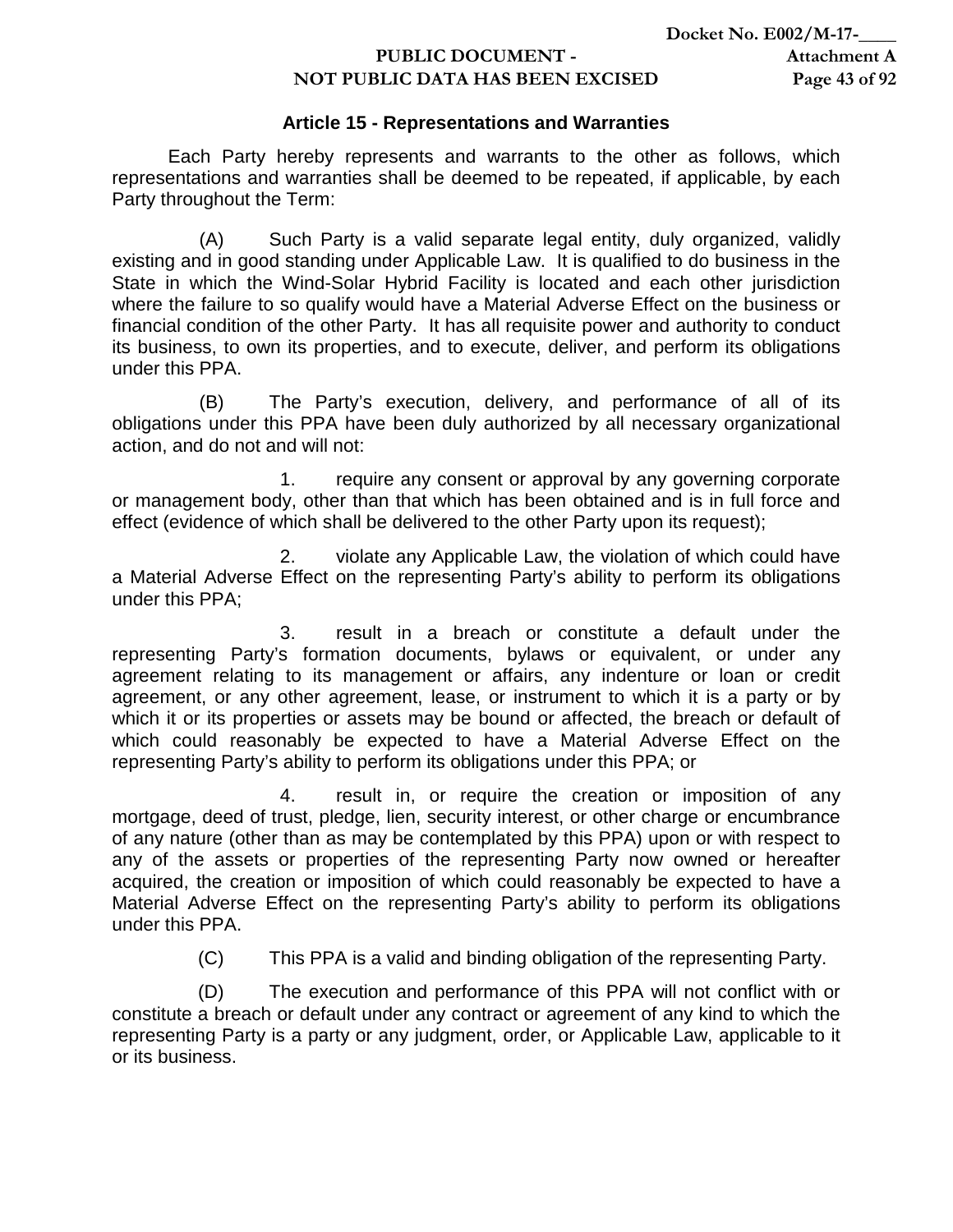(E) Within the meaning of the U.S. Bankruptcy Code, (i) this PPA constitutes a "master netting agreement," (ii) all transactions pursuant to this PPA constitute "forward contracts" or a "swap agreement," (iii) the representing Party is a "forward contract merchant" and "master netting agreement participant," and (iv) all payments made or to be made pursuant to this PPA constitute "settlement payments."

(F) Such Party is (i) an "eligible contract participant" as defined in the Commodity Exchange Act, as amended, 7 U.S.C. §1a(12), (ii) a "market participant" under applicable exchange and market rules; (iii) a producer, processor, or commercial user of, or a merchant handling, the commodity which is the subject of this PPA, or the products or by products thereof; and (iv) entering into this PPA solely for purposes related to its business as such.

### **Article 16 - Insurance**

16.1 Evidence of Insurance. No later than commencement of construction and thereafter at least five Days prior to each applicable expiration date, Seller shall provide Company with two copies of insurance certificates acceptable to Company evidencing that insurance coverages for the Wind-Solar Hybrid Facility are in force and in compliance with the specifications for insurance coverage set forth in  $Exhibit E -$ Insurance to this PPA. Such certificates shall

(A) name Company as an additional insured (except worker's compensation);

(B) provide that Company shall receive 30 Days prior written notice of non-renewal, cancellation of, or significant modification to any of the corresponding policies (except that such notice may be 10 Days for non-payment of premiums);

(C) provide a waiver of any rights of subrogation against Company, its Affiliates and their officers, directors, agents, subcontractors, and employees; and

(D) indicate that the Commercial General Liability policy has been endorsed as described above.

16.2 Policy Requirements. All policies shall be written with insurers with an AM Best rating of at least A-VII or a Standard & Poor's rating of at least A. All policies shall be written on an occurrence basis, except as provided in Section 16.4. All policies shall contain an endorsement that Seller's policy shall be primary in all instances regardless of like coverages, if any, carried by Company. Seller may satisfy its insurance requirements using any reasonable combination of primary and secondary coverage.

16.3 No Implied Limitation. Seller's liability under this PPA is not limited to the amount of insurance coverage required herein.

16.4 Term and Modification of Insurance.

(A) All insurance required under this PPA shall cover occurrences during the Term and for a period of two years after the Term. In the event that any insurance as required herein is commercially available only on a "claims-made" basis, such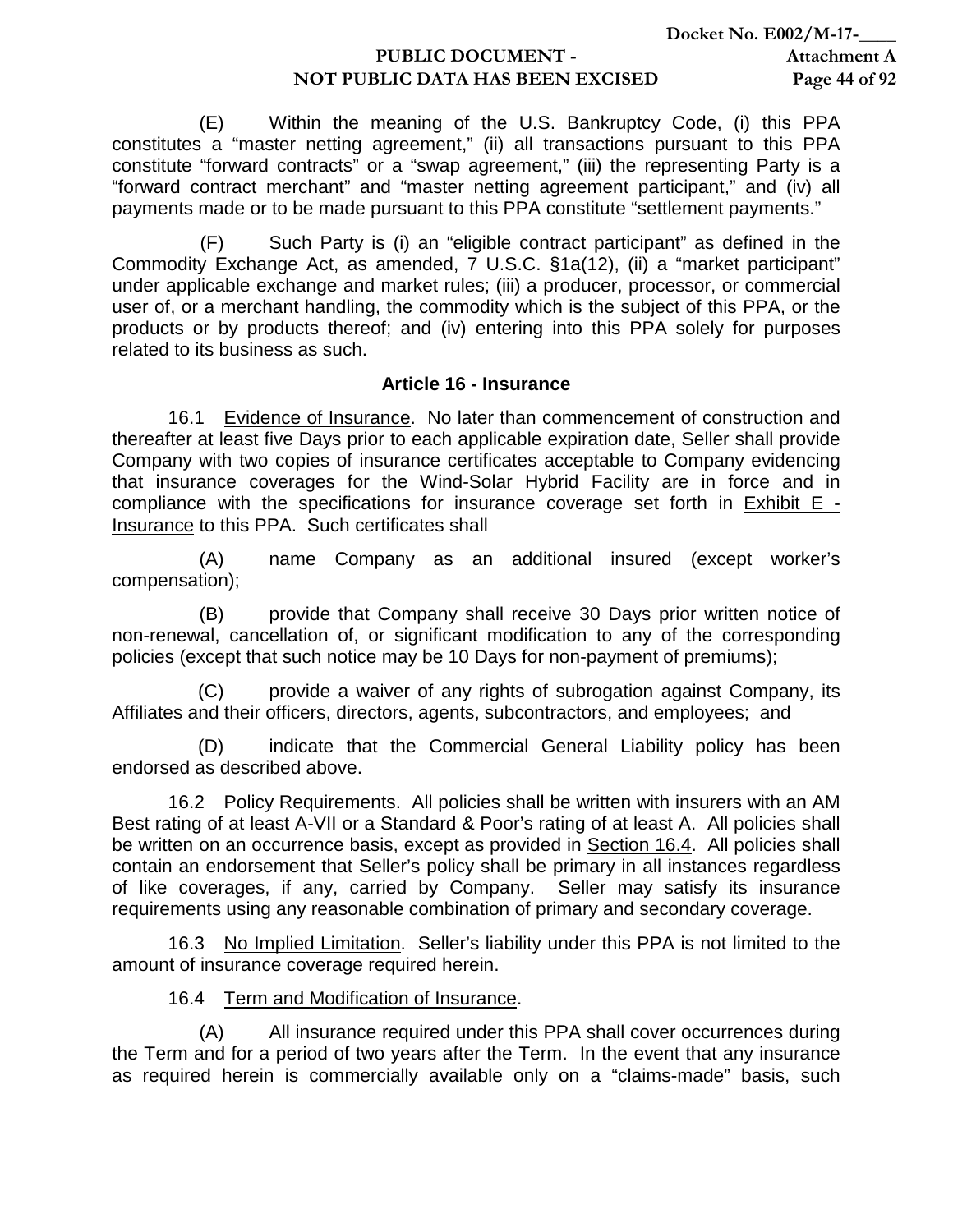insurance shall provide for a retroactive date not later than the date of this PPA and such insurance shall be maintained by Seller for a minimum of six years after the Term.

(B) Company shall have the right, at times deemed appropriate to Company during the Term, to request Seller to modify the insurance minimum limits specified in Exhibit E - Insurance in order to maintain Commercially Reasonable coverage amounts. Seller shall make Commercially Reasonable Efforts to comply with any such request.

(C) If any insurance required to be maintained by Seller hereunder ceases to be reasonably available and commercially feasible in the commercial insurance market, Seller shall provide notice to Company, accompanied by a certificate from an independent insurance advisor of recognized national standing, certifying that such insurance is not reasonably available and commercially feasible in the commercial insurance market for electric generating plants of similar type, geographic location and capacity. Upon receipt of such notice, Seller shall use Commercially Reasonable Efforts to obtain other insurance that would provide comparable protection against the risk to be insured.

16.5 Application of Proceeds. Except to the extent otherwise required by the Financing Documents, Seller shall apply any casualty insurance proceeds to reconstruction of the Wind-Solar Hybrid Facility following any material casualty to the Wind-Solar Hybrid Facility that occurs more than eighteen (18) months prior to the Scheduled Termination Date.

#### **Article 17 - Indemnity**

17.1 Indemnification: General. Each Party (the "Indemnifying Party") shall indemnify, defend and hold the other Party (the "Indemnified Party") harmless from and against all claims, demands, lawsuits (including citizen suits), losses, liabilities, fines, penalties, and expenses (including attorneys' fees) (generally, "Losses"), to the extent caused by

- a default under this PPA by the Indemnifying Party;
- a violation or alleged violation of Applicable Laws by the Indemnifying Party; and
- the negligence, intentional acts and other misconduct of the directors, officers, employees, or agents of the Indemnifying Party.

17.2 Indemnification: Environmental. Seller shall indemnify, defend and hold Company harmless from and against all Losses arising out of any claim by any Governmental Authority or other third party alleging Environmental Contamination at the Site and/or illegal disposal of Hazardous Materials off-Site, regardless of merit and regardless of Seller's responsibility therefor.

17.3 Limitations.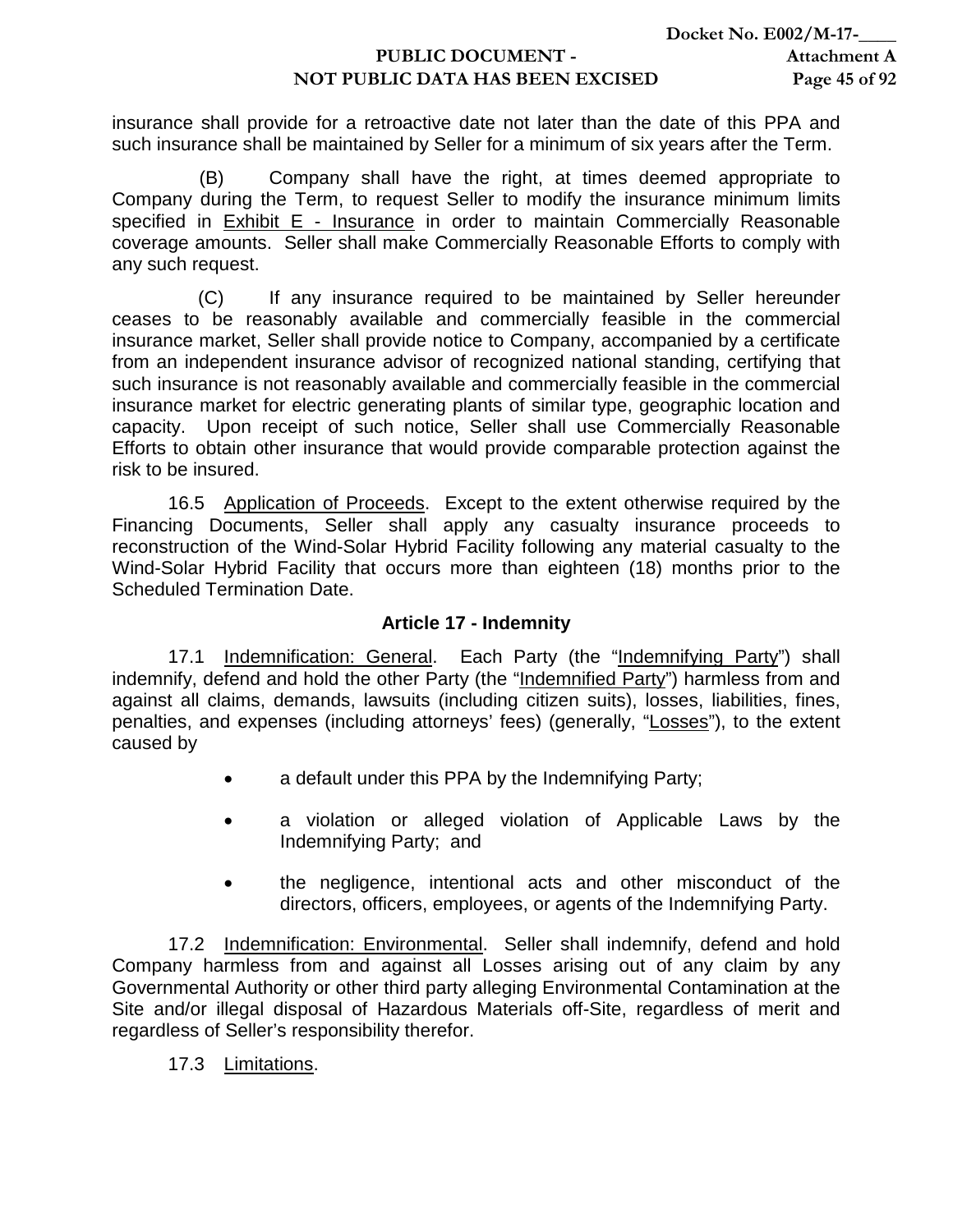(A) The foregoing indemnification obligations shall apply notwithstanding any contributory misconduct of the Indemnified Party, but the Indemnifying Party's liability to indemnify the Indemnified Party shall be reduced in proportion to the percentage by which the Indemnified Party's misconduct caused the damages.

(B) Neither Party shall be indemnified for Losses resulting from the sole negligence or willful misconduct of the directors, officers, employees, or agents of such Party.

(C) These indemnity provisions shall not be construed to relieve any insurer of its obligation to pay claims consistent with the provisions of a valid insurance policy. Nothing in this Article 17 shall enlarge or relieve Seller or Company of any liability to the other for any breach of this PPA.

### 17.4 Procedures.

(A) Promptly after receipt by a Party of any claim or notice of the commencement of any action, administrative, or legal proceeding, or investigation as to which the indemnity provided for in this Article 17 may apply, the Indemnified Party shall provide notice thereof to the Indemnifying Party; *provided* that a delay in providing such notice shall limit the obligations of the Indemnifying Party only to the extent that such delay actually prejudices the ability of the Indemnifying Party to contest the claim or defend the proceeding.

(B) The Indemnifying Party shall assume the defense thereof with counsel designated by such Party and satisfactory to the Indemnified Party, *provided, however,* if the defendants in any such action include both the Indemnified Party and the Indemnifying Party, and the Indemnified Party shall reasonably conclude that there may be legal defenses available to it which are different from or additional to, or inconsistent with, those available to the Indemnifying Party, the Indemnified Party shall have the right to select and be represented by separate counsel, at the Indemnifying Party's expense.

(C) If an Indemnifying Party fails to assume the defense of a claim meriting indemnification, the Indemnified Party may contest, settle, or pay such claim at the expense of the Indemnifying Party, *provided, however, that* settlement or full payment of any such claim may be made only following consent of the Indemnifying Party or, absent such consent, written opinion of the Indemnified Party's counsel that such claim is meritorious or otherwise warrants settlement.

17.5 Amounts Owed. In the event that a Party is obligated for indemnification under this Article 17, the amount owing to the Indemnified Party will be the amount of the Indemnified Party's actual loss net of any insurance proceeds received by the Indemnified Party following a Commercially Reasonable effort by the Indemnified Party to obtain such insurance proceeds.

## **Article 18 - Lender Provisions**

18.1 Accommodation of Wind-Solar Hybrid Facility Lender.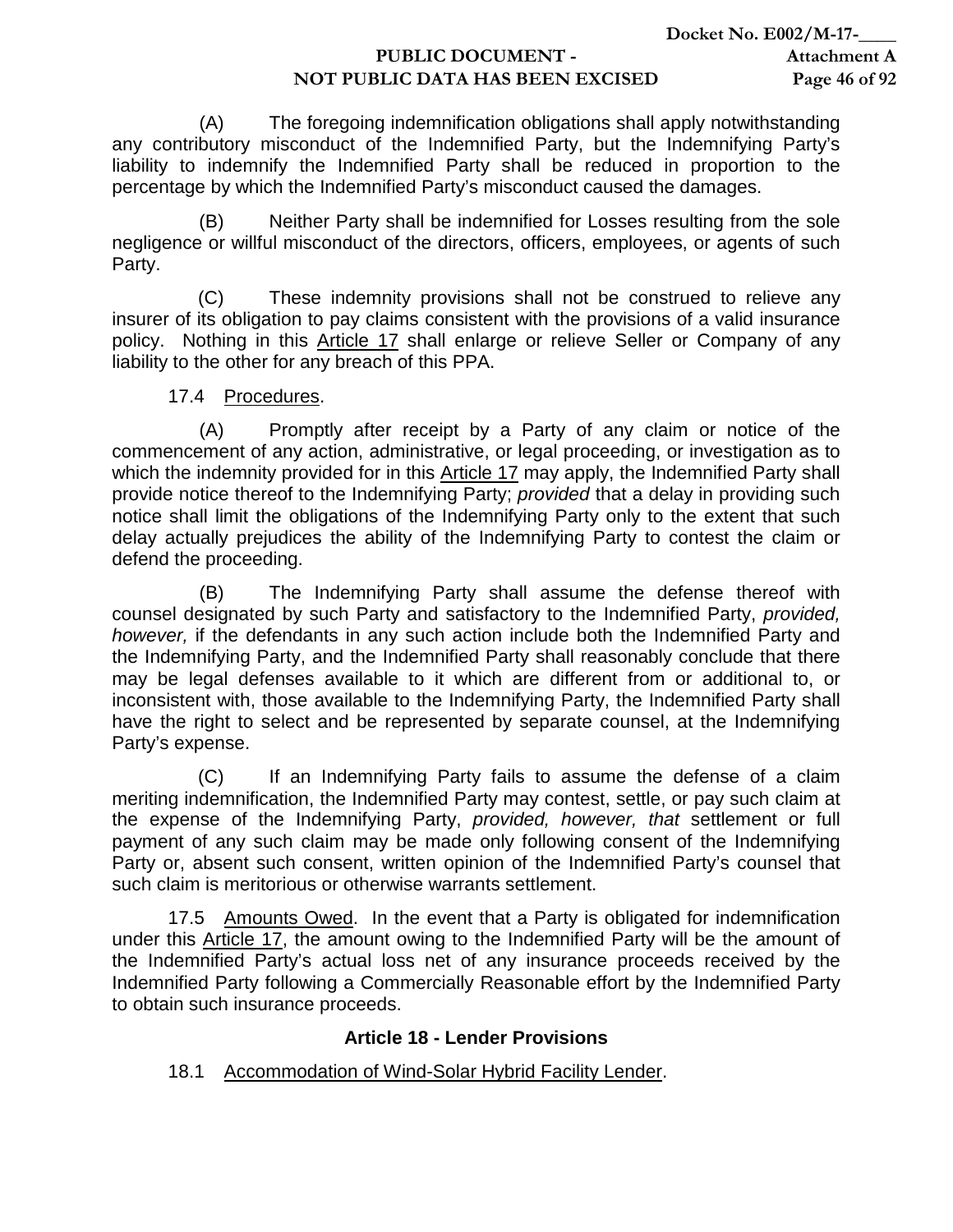(A) Company shall provide such consents to collateral assignment, certifications, representations, estoppels, information or other documents, as may be reasonably requested by Seller in connection with the financing of the Wind-Solar Hybrid Facility consistent with the terms set forth in  $Exhibit K - Lender Constant$ Provisions (generally, a "Lender Consent"), *provided, however,* that in providing a Lender Consent, Company shall have no obligation to

1. modify the terms of this PPA;

2. provide any consent or enter into any agreement that has a Material Adverse Effect on any of Company's rights, benefits, risks, or obligations under this PPA;

3. transfer or release any property or property interests of Company;

4. release or subordinate (or cause the release or subordination) of any lien on any property of Company for the benefit of Seller or the Wind-Solar Hybrid Facility Lender; or

5. permit any lien to be placed on property of Company.

(B) Seller shall reimburse, or shall cause the Wind-Solar Hybrid Facility Lender to reimburse, Company for the direct expenses (including the fees and expenses of counsel) incurred by Company in the preparation, negotiation, execution and/or delivery of each Lender Consent and any documents requested by Seller or the Wind-Solar Hybrid Facility Lender pursuant to this Section 18.1.

## 18.2 Notices.

(A) Seller shall provide Company with a notice identifying the Wind-Solar Hybrid Facility Lender and providing appropriate contact information for the Wind-Solar Hybrid Facility Lender. Following receipt of such notice, Company shall provide to the Wind-Solar Hybrid Facility Lender a copy of each notice of alleged default delivered to Seller under Section 12.1 or Section 12.2, and Company will accept a cure thereof performed by the Wind-Solar Hybrid Facility Lender, so long as the cure is accomplished within the applicable cure period set forth in this PPA or the relevant Lender Consent.

(B) Within 10 Days following Seller's receipt of each notice of default or Wind-Solar Hybrid Facility Lender's intent to exercise any remedies under the Financing Documents, Seller shall deliver a copy of such notice to Company.

## **Article 19 - Assignment**

## 19.1 Assignment by Seller.

(A) Seller shall not sell, exchange or otherwise transfer the Wind-Solar Hybrid Facility or any material portion thereof to any third party, nor shall Seller undergo any Change of Control (whether voluntary or by operation of law), absent the prior written consent of Company, which shall not be unreasonably withheld or delayed. Company shall have no obligation to provide any consent under this Section unless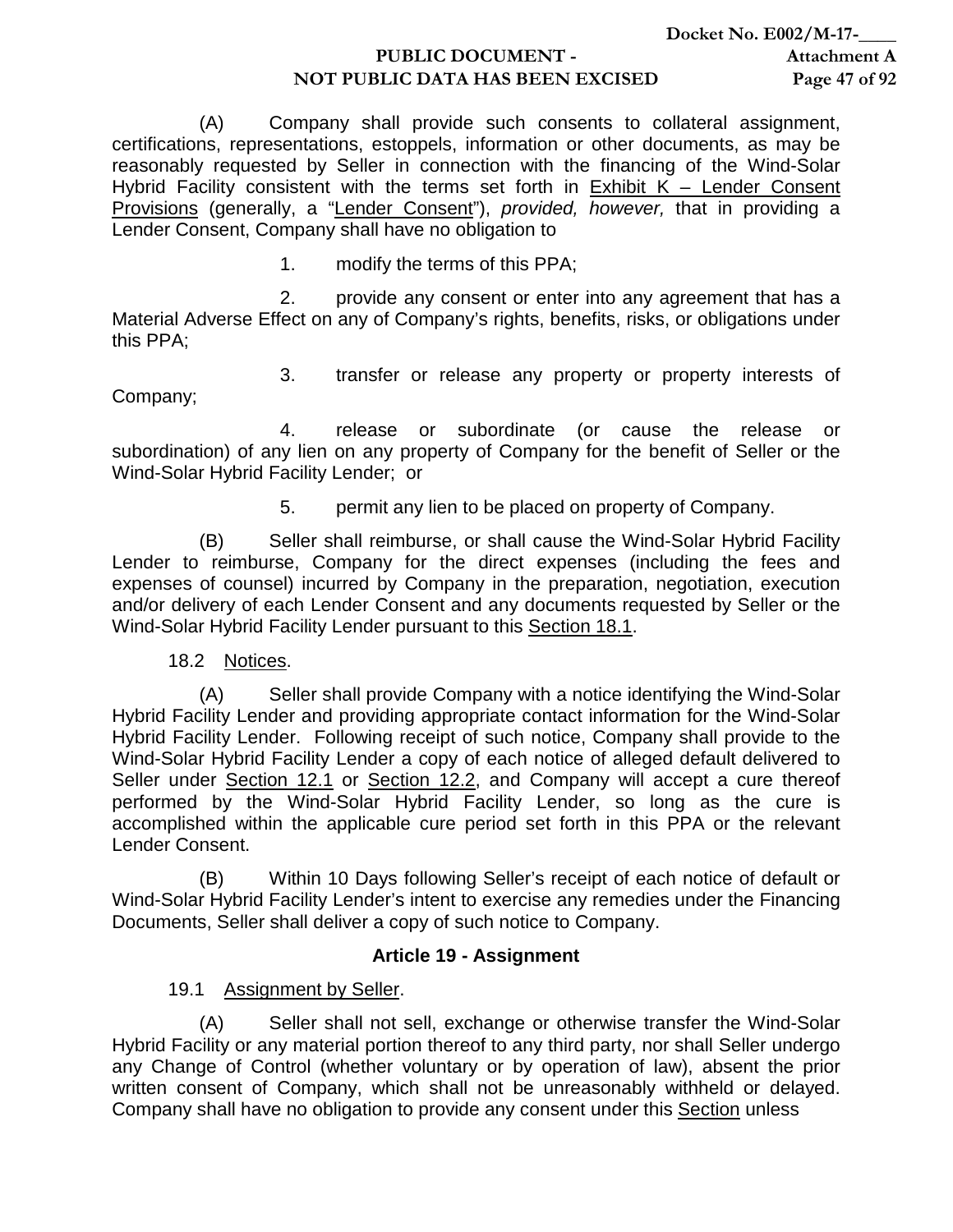1. Seller has complied with Sections 19.3, if and as applicable;

2. Seller has provided to Company such information concerning the transferee's direct and indirect ownership as Company reasonably requests;

3. the transferee has substantial experience in the operation of power generation facilities akin to the Wind-Solar Hybrid Facility, either directly, through its affiliates or through an operator acceptable to Company;

4. the transferee (together with its parents and affiliates) enjoys creditworthiness and experience in operating Renewable Energy projects satisfactory to Company, not to be unreasonably withheld;

5. Seller has provided to Company at least 30 days' prior notice of the transaction; and

6. Seller pays or reimburses Company for the direct expenses (including the fees and expenses of counsel) incurred by Company in connection with the transaction.

(B) Any Change of Control or sale, transfer, or assignment of any interest in the Wind-Solar Hybrid Facility effected without fulfilling the requirements of this PPA shall be null, void and a breach of this PPA.

(C) Seller shall assign this PPA to any successor owner of the Wind-Solar Hybrid Facility, and shall cause such successor to assume all obligations of Seller (accrued and prospective) hereunder via a writing reasonably satisfactory to Company. Seller also may assign this PPA for collateral purposes to any Wind-Solar Hybrid Facility Lender, and may subcontract some or all of its duties under this PPA, upon notice to but without the consent of Company

(D) Except as permitted in this Section 19.1, Seller may not assign this PPA or any portion hereof. No assignment shall relieve Seller of its obligations under this PPA, nor impair any security posted by Seller unless such security is replaced in accordance with Article 11. Before this PPA is assigned by Seller, the assignee must first obtain such approvals as may be required by all applicable Governmental Authorities.

19.2 Assignment by Company.

(A) Company may assign this PPA to any Affiliate, or to any successor that provides retail electric service in all or substantially all of Company's service territory and is subject to rate and quality service regulation under the jurisdiction of the Minnesota PUC. Any other assignment of this PPA by Company shall require the prior written consent of Seller, not to be unreasonably withheld or delayed.

(B) If an assignee of Company enjoys a Credit Rating equal to or better than Investment Grade or Company's Credit Rating as of the date of assignment (whichever is higher), Seller shall release Company from its obligations hereunder if so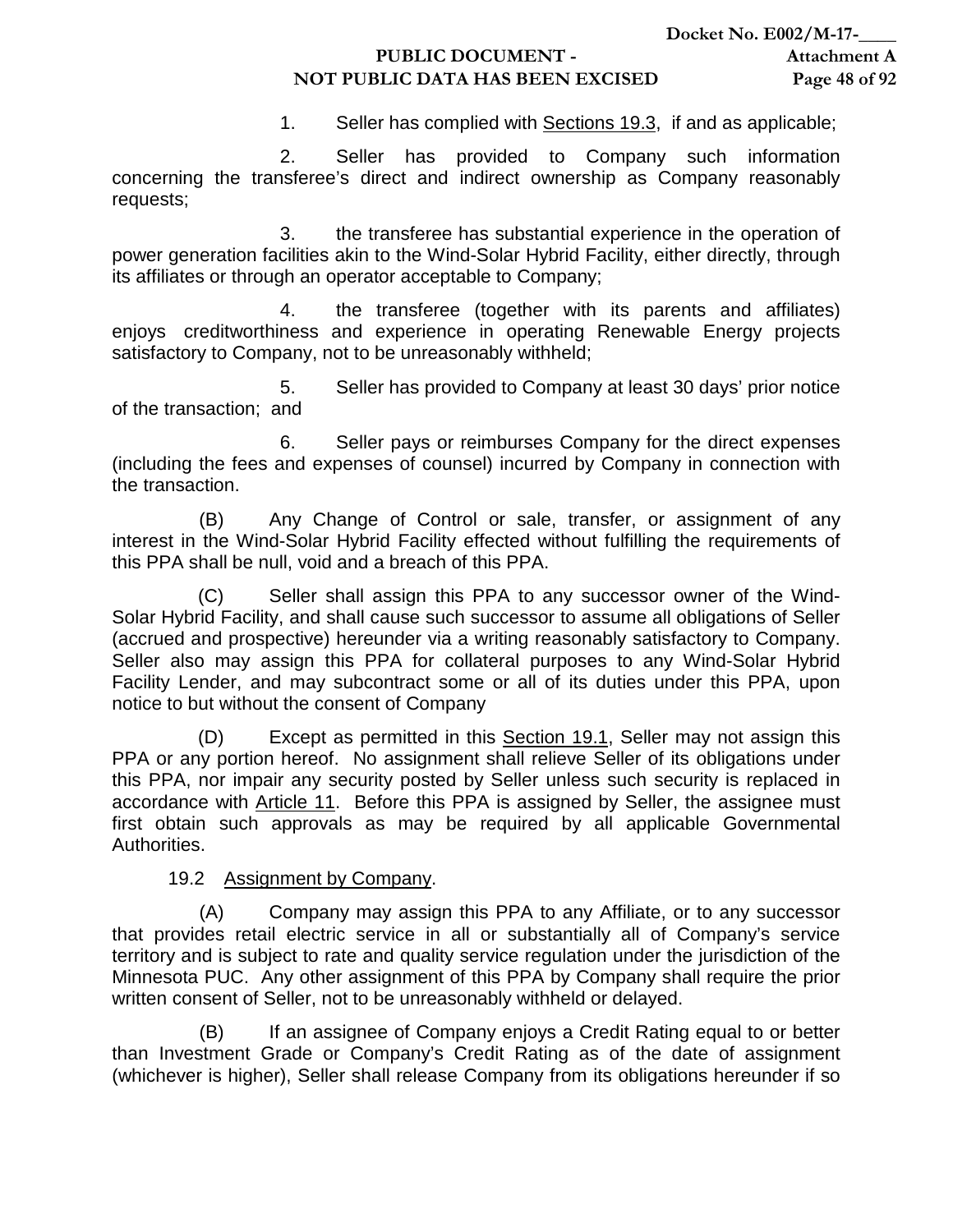#### **PUBLIC DOCUMENT - NOT PUBLIC DATA HAS BEEN EXCISED Docket No. E002/M-17-\_\_\_\_ Attachment A Page 49 of 92**

requested by Company. Except for the foregoing, no assignment shall relieve Company of its obligations under this PPA.

(C) Any assignee of Company shall assume all obligations of Company (accrued and prospective) hereunder via a writing reasonably satisfactory to Seller. Before this PPA is assigned by Company, the assignee must first obtain such approvals as may be required by all applicable Governmental Authorities.

19.3 PFT.

(A) Provided that the Wind-Solar Hybrid Facility has reached Commercial Operation, Seller shall give Company at least 90 Days' prior notice (a "PFT Notice") of any Pending Wind-Solar Hybrid Facility Transaction in order to provide Company with an opportunity to discuss and negotiate with Seller the possible sale of the Wind-Solar Hybrid Facility to Company.

(B) Seller shall have no obligation to sell nor shall Company have any obligation to purchase the Wind-Solar Hybrid Facility, following any PFT Notice. In the event that the transaction giving rise to the PFT Notice has not been completed within twelve months following a PFT Notice, Seller shall be required to resubmit a PFT Notice for such transaction.

(C) Any breach of this Section 19.3 shall entitle Company to liquidated damages from Seller in the amount of **[TRADE SECRET BEGINS TRADE SECRET ENDS]**.

(D) For purposes hereof, a "Pending Wind-Solar Hybrid Facility Transaction" or "PFT" means:

1. any Change of Control of Seller;

2. the issuance by Seller or any of its Affiliates of a request for proposals or the response by Seller or any of its Affiliates to a request for proposal or similar process (e.g., auction) for the purchase or sale to any unaffiliated third party of any equity interests in Seller or the Wind-Solar Hybrid Facility, or any group(s) of assets or equity interests that includes the Wind-Solar Hybrid Facility;

3. the commencement by Seller or any of its Affiliates of substantive negotiations with any unaffiliated third party with respect to the sale of any equity interests in Seller or the Wind-Solar Hybrid Facility, or any group(s) of assets or equity interests that includes the Wind-Solar Hybrid Facility; or

4. the execution by Seller or any of its Affiliates of any letter of intent, memorandum of understanding or similar document, whether or not legally binding, which contemplates the sale or lease to an unaffiliated third party of any equity interests in Seller or the Wind-Solar Hybrid Facility or any group(s) of assets or equity interests that includes the Wind-Solar Hybrid Facility;

*provided, however,* that a PFT does not include (i) any financing or refinancing of the Facility Debt or (ii) any transaction among Affiliates of Seller.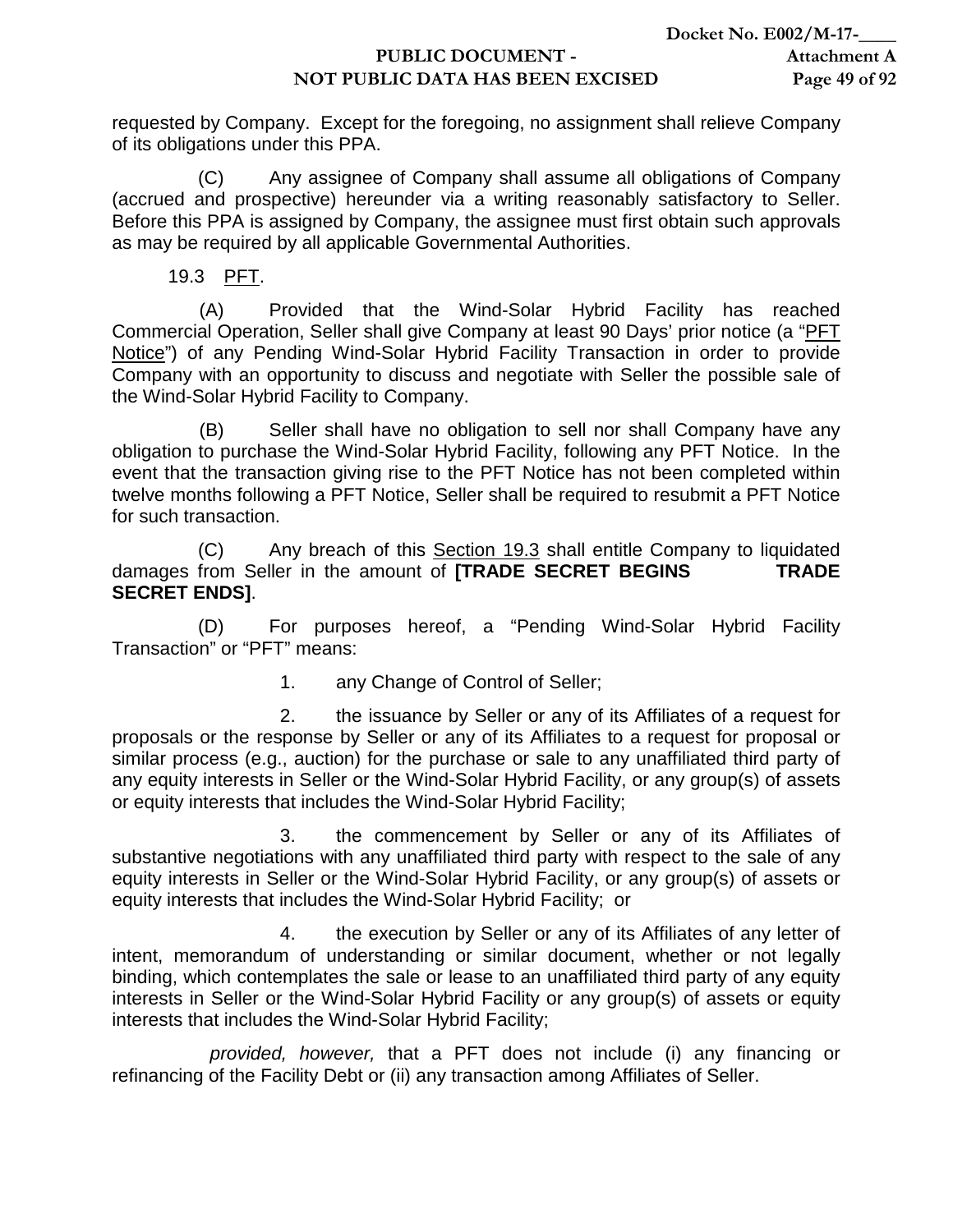#### **Article 20 - Miscellaneous**

#### 20.1 Notices.

(A) Notices required by this PPA shall be in writing and addressed to the other Party at the addresses noted in Exhibit D - Notices, as either Party updates such addresses from time to time by notice to the other Party. Notices shall be deemed effective when receipt is acknowledged in writing by the counterparty (or absent such acknowledgement, when delivered via third-party messenger or via FedEx or other reputable overnight courier service). Any notice shall be deemed to have been received by the close of the Business Day on which it was delivered. Real-time or routine communications concerning Wind-Solar Hybrid Facility operations shall be exempt from this Section 20.1(A).

(B) The Parties recognize the need for accurate communications between them. Each Party consents to the recording of telephone conversations between their employees and representatives, related to the performance and administration of this PPA.

#### 20.2 Taxes.

(A) Company shall purchase all Renewable Energy on a wholesale basis, for resale to Company's wholesale and retail customers. Company shall obtain and provide Seller with any certificates required by any Governmental Authority or otherwise reasonably requested by Seller to evidence that the deliveries of Renewable Energy hereunder are sales for resale.

(B) As between the Parties, Company shall be solely responsible for the payment of (1) any sales, use or equivalent taxes imposed by Governmental Authorities, whether now in existence or hereafter enacted, on the purchase of Renewable Energy hereunder at the Point of Delivery, and (2) any taxes imposed by Governmental Authorities, whether now in existence or hereafter enacted, on the transmission of Renewable Energy beyond the Point of Delivery.

(C) Subject to Section 20.2(B), Seller shall be solely responsible for any and all present and future taxes and other impositions of Governmental Authorities relating to the construction, ownership or leasing, operation or maintenance of the Wind-Solar Hybrid Facility and the Site (including *ad valorem* taxes on the Wind-Solar Hybrid Facility and the Site), and any taxes imposed prior to the Point of Delivery with respect to the products and services to be sold and delivered to Company hereunder, whether calculated based upon cost, value, labor, capital, production, savings, green attributes or other parameters. Seller's prices under Article 8 are inclusive of such taxes and impositions during the Term, and Seller assumes the risk of changes in such taxes after the date hereof.

(D) The Parties shall cooperate to minimize tax exposure, *provided, however,* that neither Party shall be obligated to incur any financial burden to reduce taxes for which the other Party is responsible hereunder.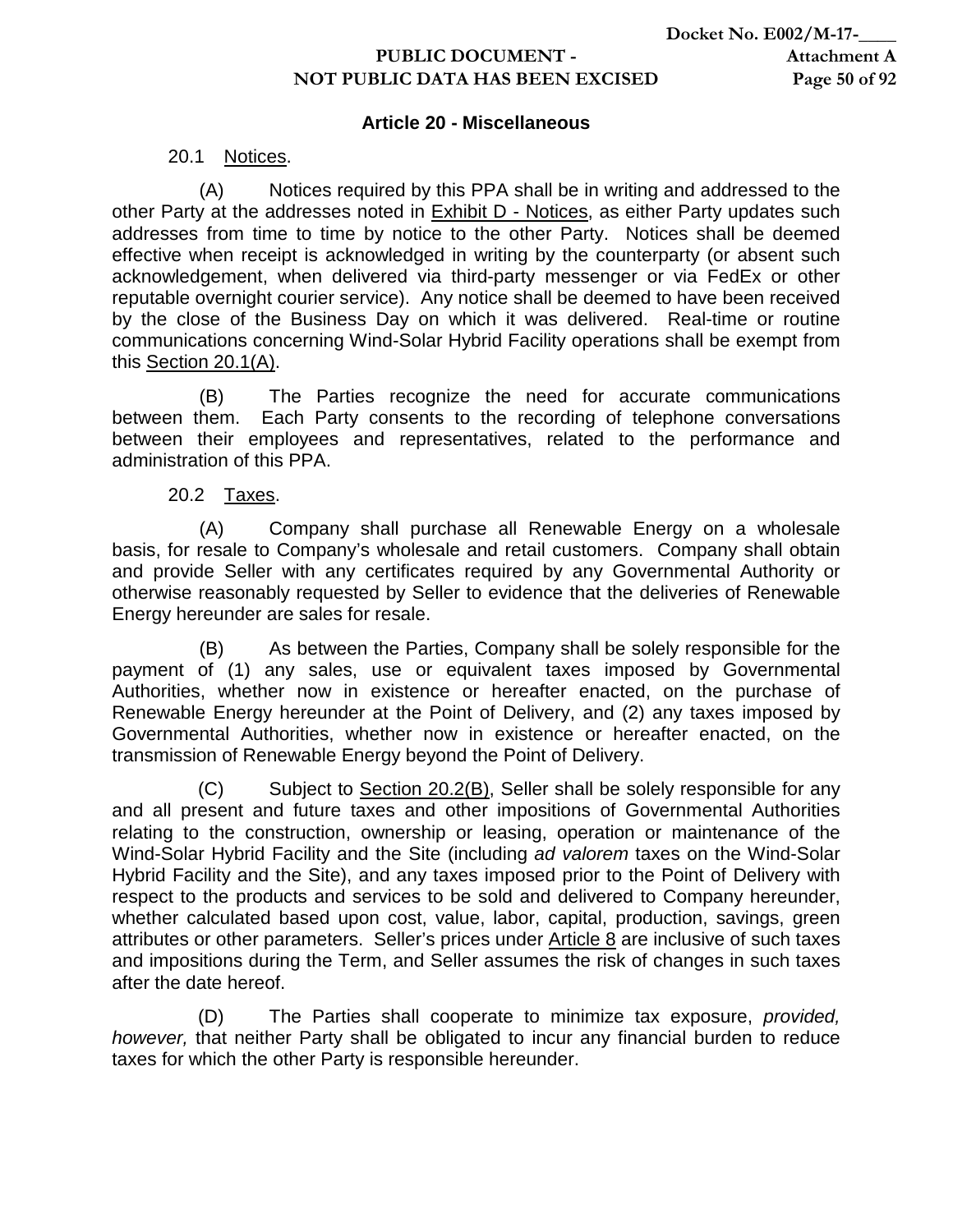20.3 Applicable Laws. Each Party shall comply with all Applicable Laws (including the Transmission Authority Tariff), except for any non-compliance that (individually or in the aggregate) could not reasonably be expected to have a Material Adverse Effect on the other Party or on such Party's ability to perform this PPA.

(A) As applicable, each Party shall give all required notices, shall procure and maintain all Permits necessary for performance of this PPA, and shall pay its respective charges and fees in connection therewith.

(B) Each Party shall promptly disclose to the other Party, any violation of any Applicable Laws arising out of the Wind-Solar Hybrid Facility and/or performance of this PPA.

(C) Upon permanent cessation of generation from the Wind-Solar Hybrid Facility, Seller shall decommission and remove the Wind-Solar Hybrid Facility and remediate the Site as, if and when required by Applicable Laws.

(D) Seller acknowledges that as a government contractor Company is subject to Applicable Laws regarding equal employment opportunity and affirmative action, including 41 C.F.R. §60-1.4(a)(1-7). Such Applicable Laws may also be applicable to Seller as a subcontractor to Company. All such Applicable Laws shall be deemed to be incorporated herein as required by Applicable Law.

(E) Each Party assumes the risk of changes in Applicable Laws following the date hereof, that affect such Party's costs of ownership and operation of its assets, and its performance of this PPA, except as otherwise specifically set forth herein.

20.4 Fines and Penalties. Seller shall pay when due all fees, fines, penalties and costs incurred by Company, Seller and/or their agents, employees or contractors arising from noncompliance by Seller, its employees, or subcontractors with any provision of this PPA, or any contractual obligation, Permit or requirements of Applicable Law, except for such fines, penalties and costs that are being actively contested in good faith and with due diligence by Seller and for which adequate financial reserves have been set aside to pay such fines, penalties or costs in the event of an adverse determination

## 20.5 Rate Changes.

(A) The terms and conditions and the rates for service specified in this PPA shall remain in effect for the Term hereof. Neither Party shall seek (nor support any third party seeking) any prospective or retroactive change to the rates or terms of service under this PPA pursuant to Section 205, 206 or 306 of the Federal Power Act.

(B) The standard of review for changes to this PPA whether proposed by a Party, a non-party, or FERC acting *sua sponte* shall be the "public interest" standard of review set forth in *United Gas Pipe Line v. Mobile Gas Service Corp*., 350 U.S. 332 (1956) and *Federal Power Commission v. Sierra Pacific Power Co*., 350 U.S. 348 (1956) (aka the "Mobile-Sierra doctrine"), as interpreted in *Morgan Stanley Capital Group, Inc. v. Public Util. Dist. No. 1,* 128 S. Ct. 2733 (2008).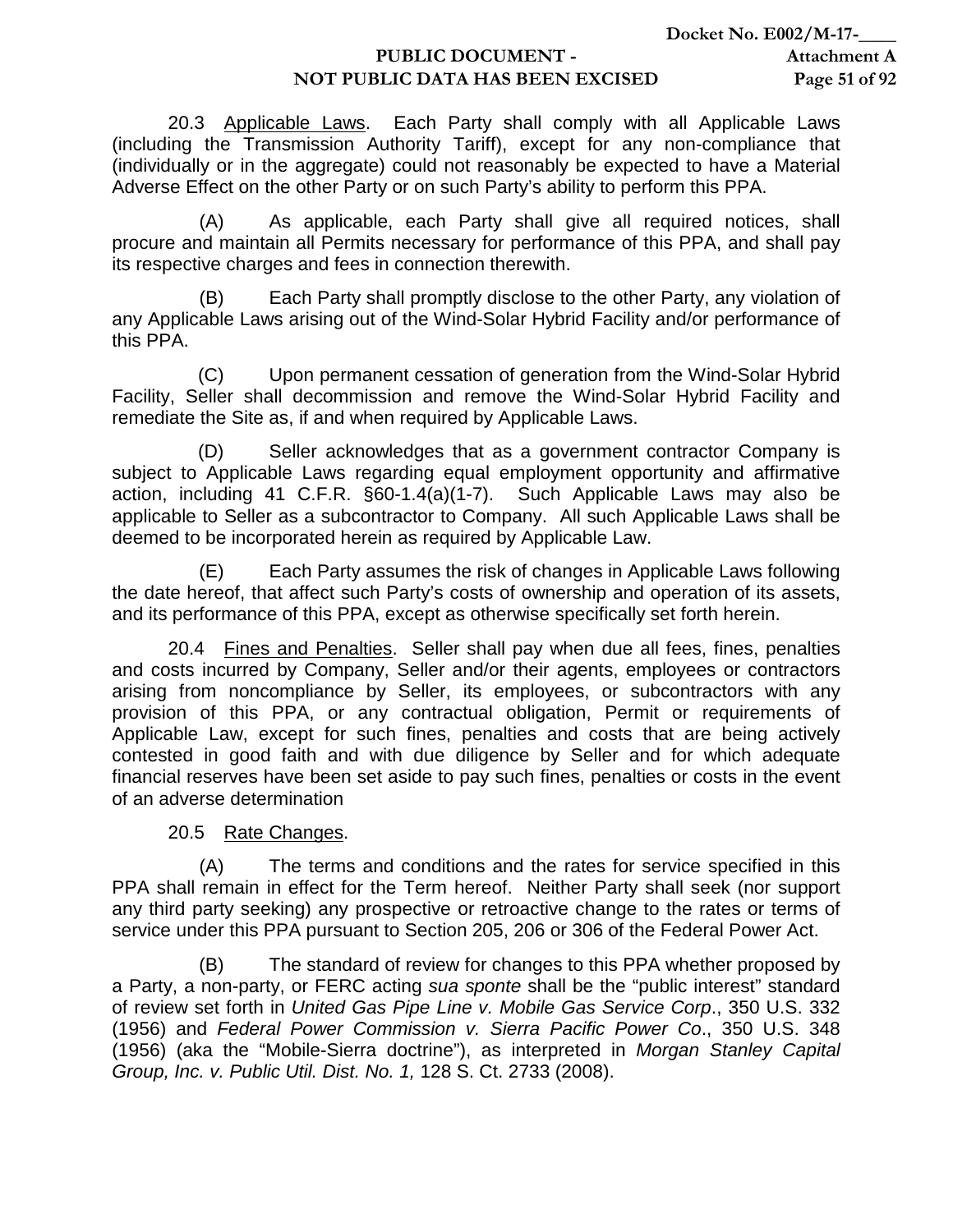20.6 Certifications. Each Party shall deliver or cause to be delivered to the other Party certificates of its officers, accountants, engineers or agents as to matters as may be reasonably requested, and shall make available personnel and records relating to the Wind-Solar Hybrid Facility to the extent that the requesting Party requires the same in order to fulfill any regulatory reporting requirements, or to assist the requesting Party in litigation, including administrative proceedings before the Minnesota PUC and/or the ND PUC.

20.7 Disclaimer of Third Party Beneficiaries. In executing this PPA, Company does not and does not intend to extend its credit or financial support for the benefit of any Wind-Solar Hybrid Facility Lender or any other third party transacting with Seller. Nothing in this PPA shall be construed to create any duty to, or standard of care with reference to, or any liability to, any person not a party to this PPA.

#### 20.8 Relationship of the Parties.

(A) This PPA shall not be interpreted to create an association, joint venture, or partnership between the Parties, nor to impose any partnership obligation or liability upon either Party. Except as specifically provided for in this PPA to the contrary, neither Party shall have any right, power, or authority to enter into any agreement or undertaking for, or act on behalf of, or to act as an agent or representative of, the other Party.

(B) Seller shall be solely liable for the payment of all wages, taxes, and other costs related to the employment of persons to perform such services, including all federal, state, and local income, social security, payroll, and employment taxes and statutorily mandated workers' compensation coverage. None of the persons employed by Seller shall be considered employees of Company for any purpose; nor shall Seller represent to any person that he or she is or shall become a Company employee.

20.9 Survival of Obligations. Cancellation, expiration, or earlier termination of this PPA shall not relieve the Parties of obligations, including warranties, remedies, or indemnities, that by their nature should survive such cancellation, expiration, or termination, which obligations shall survive for the period of the applicable statute(s) of limitation.

20.10 Severability. In the event any of the terms, covenants, or conditions of this PPA, its **Exhibits**, or the application of any such terms, covenants, or conditions, shall be held invalid, illegal, or unenforceable by any court or administrative body having jurisdiction, all other terms, covenants, and conditions of the PPA and their application not adversely affected thereby shall remain in force and effect**;** *provided, however, that*  Company and Seller shall negotiate in good faith to attempt to implement an equitable adjustment in the provisions of this PPA with a view toward effecting the purposes of this PPA by replacing the provision that is held invalid, illegal, or unenforceable with a valid provision the economic effect of which comes as close as possible to that of the provision that has been found to be invalid, illegal or unenforceable.

20.11 Complete Agreement; Amendments. The terms and provisions contained in this PPA constitute the entire agreement between Company and Seller with respect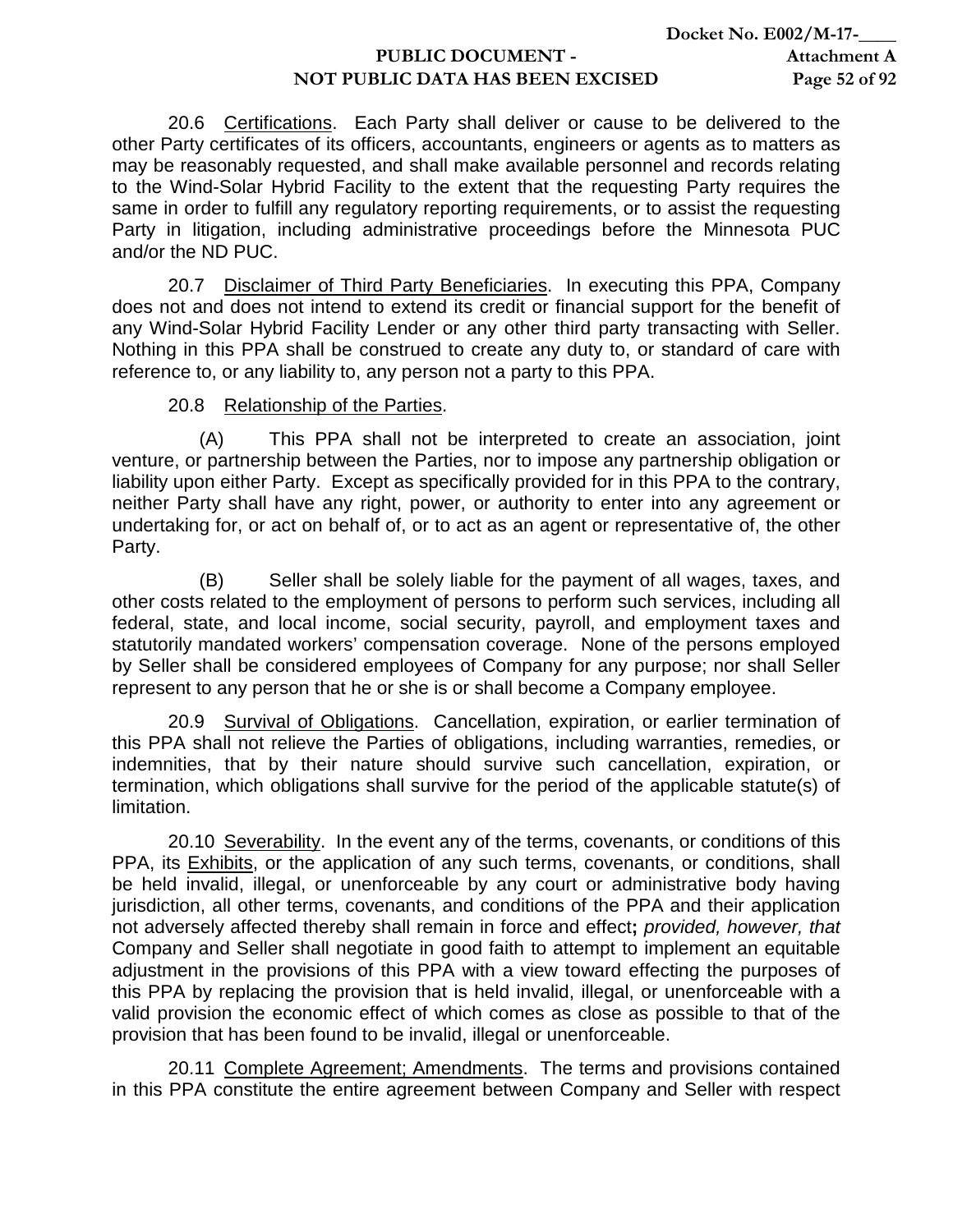to the Wind-Solar Hybrid Facility and shall supersede all previous communications, representations, or agreements, either verbal or written, between Company and Seller with respect to the sale of Renewable Energy from the Wind-Solar Hybrid Facility. Any amendment of this PPA, or any waiver of any provision hereof, shall be evidenced by a writing signed by the Party/ies to be bound thereby.

20.12 Waiver. The failure of either Party to enforce or insist upon compliance with or strict performance of any of the terms or conditions of this PPA, or to take advantage of any of its rights hereunder, shall not constitute a waiver or relinquishment of any such terms, conditions, or rights, but the same shall be and remain at all times in full force and effect.

20.13 Binding Effect. This PPA is binding upon and shall inure to the benefit of the Parties hereto and their respective successors, legal representatives, and assigns.

20.14 Headings. Captions and headings used in this PPA are for ease of reference only and do not constitute a part of this PPA.

20.15 Counterparts. This PPA may be executed in counterparts, and each executed counterpart shall have the same force and effect as an original instrument.

20.16 Press Release. Upon the request of either Party, the Parties shall develop a mutually agreed joint press release to be issued describing the location, size and nature of the Wind-Solar Hybrid Facility, the term of this PPA, and other relevant factual information about the relationship.

20.17 Exhibits. Either Party may change the information in Exhibit D - Notices at any time by notice without the approval of the other Party. All other Exhibits may be changed to the extent allowed by specific provisions of this PPA or with the mutual consent of both Parties.

20.18 Confidentiality.

(A) For purposes hereof, "Confidential Information" means

1. information specifically designated as Confidential Information in this PPA; and

2. written information delivered by one Party to the other from time to time during the Term, which information is labeled prominently as "Confidential," "Proprietary" or the like and specifically references this PPA.

*provided, however*, that "Confidential Information" shall not include information that

- (x) is publicly available as of the date hereof, or becomes publicly available during the Term through no fault of the recipient Party;
- (y) can be documented was independently developed by the recipient Party; and/or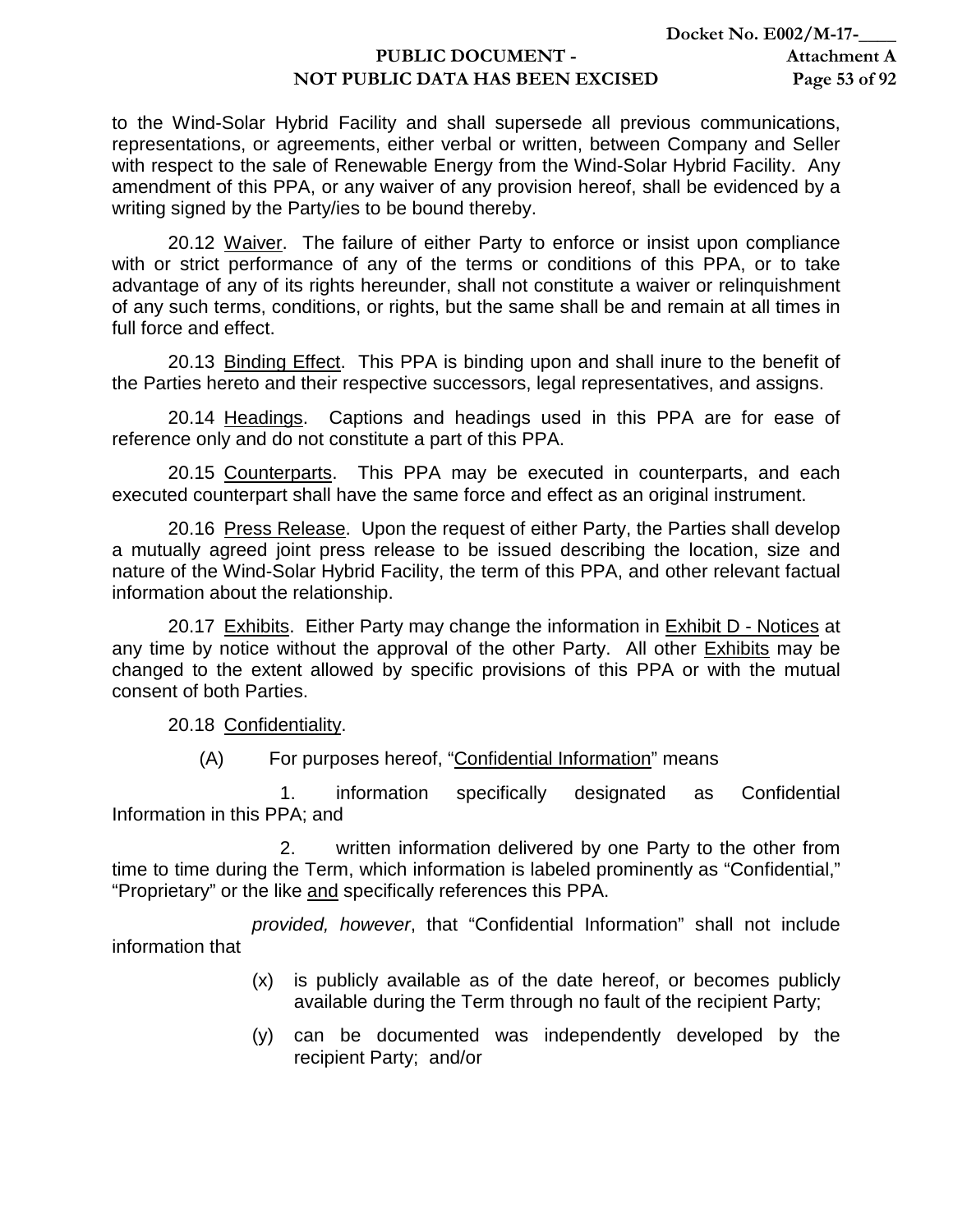(z) is disclosed to the recipient Party from an ultimate source other than the protected Party, without breach of this PPA by the recipient Party.

(B) The recipient Party shall (i) maintain the confidentiality of all Confidential Information of the protected Party, using the same degree of care used by the recipient Party to protect its own Confidential Information (and in any event not less than a reasonable degree of care), and (ii) shall use Confidential Information only in connection with its performance of this PPA. Confidential Information may be disclosed by the recipient Party to its agents, employees, directors, officers, consultants, auditors, lenders and equity investors, subject to their acceptance of the obligations of confidentiality imposed hereby and for whose violations of this Section 20.18 the recipient Party shall be responsible.

 (C) In the event that Confidential Information is disclosed to a PUC, its staff, intervenors or consumer counsel in any regulatory or administrative proceedings before a PUC, the disclosing Party shall submit such Confidential information in accordance with applicable PUC confidentiality rules and procedures. In the event that Confidential Information must otherwise be disclosed by Applicable Law (e.g. pursuant to subpoena or civil discovery), the Party required to make disclosure shall notify the protected Party sufficiently in advance to allow the protected Party a reasonable opportunity to obtain a protective order or seek other remedies, prior to disclosure by the recipient Party.

 *[remainder of this page intentionally left blank]*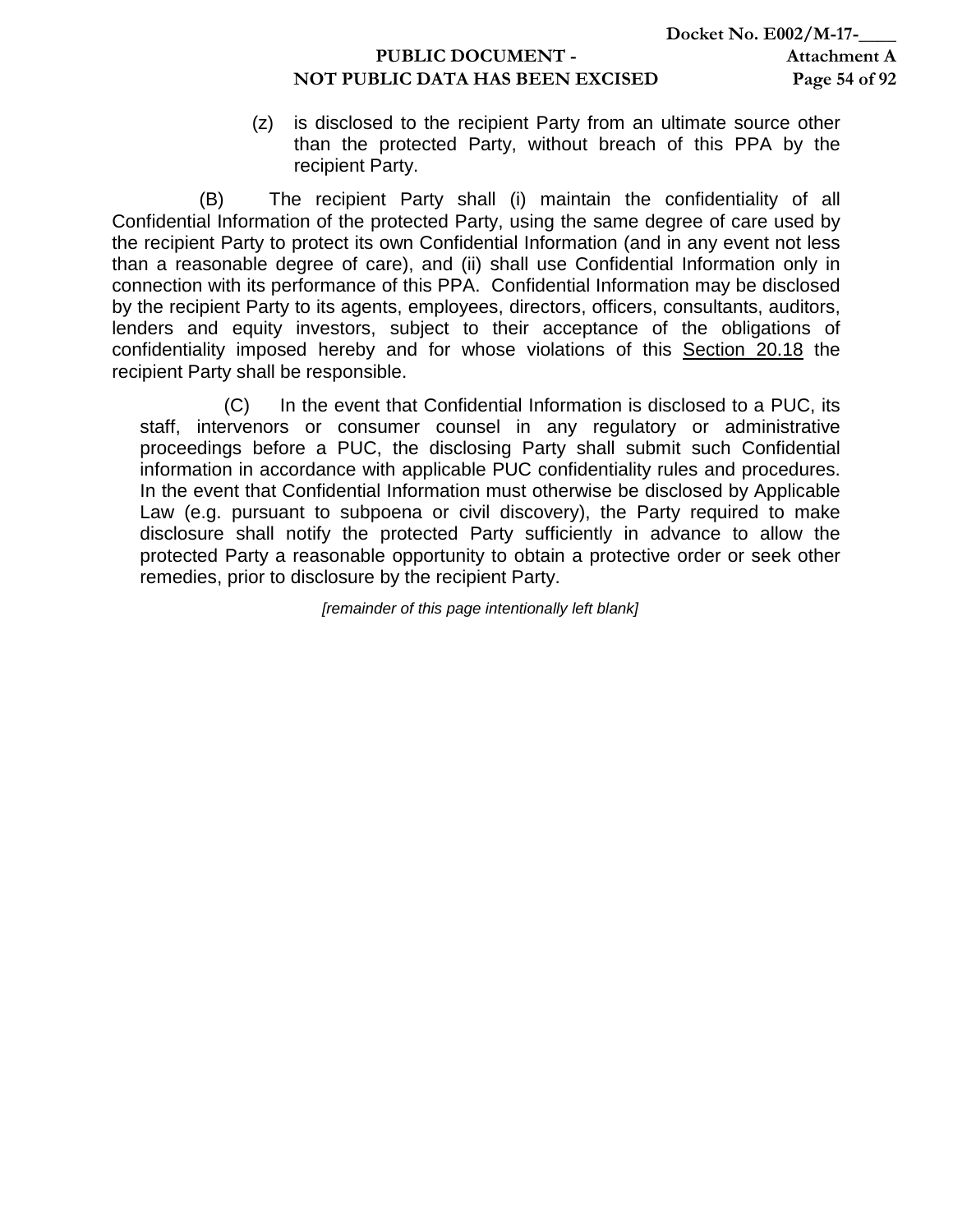#### **PUBLIC DOCUMENT - NOT PUBLIC DATA HAS BEEN EXCISED Docket No. E002/M-17-Attachment A Page 55 of 92**

IN WITNESS WHEREOF, the Parties have executed this PPA as of the date first set forth above.

Seller: **Woodstock Hills, LLC** Bv: Dan Juhl, authorized agent

Company:

By:

Northern States Power Company of Minnesota, a Minnesota corporation

Thomas A. Imbler Vice President Commercial Operations, Xcel Energy Services Inc. as agent for Northern **States Power Company**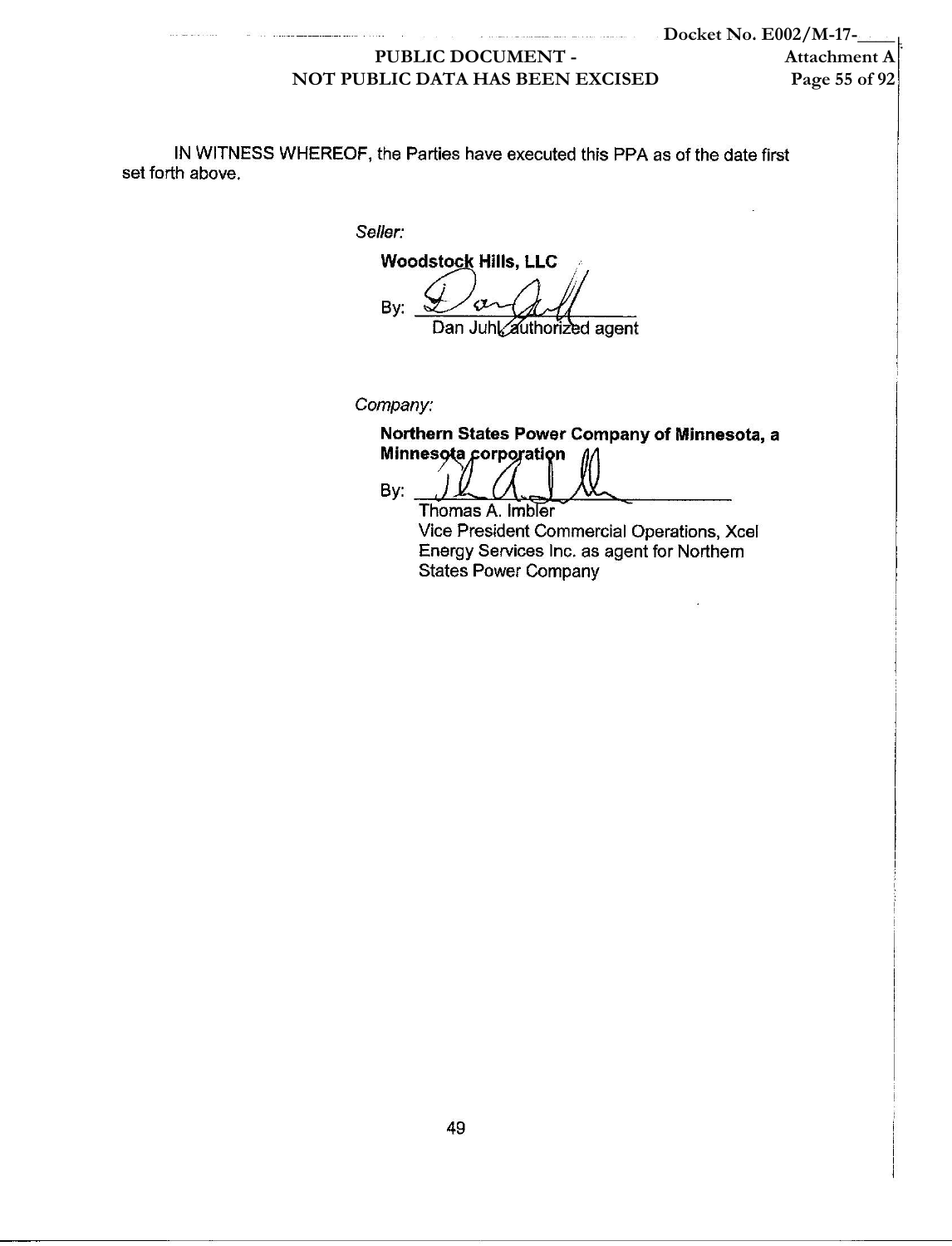### **EXHIBIT A**

#### **DEFINITIONS**

The following terms shall have the meanings set forth herein:

#### "Actual Damages" has the meaning set forth in Section 12.4(C).

"Affiliate" of any designated Person means any person or entity that directly or indirectly controls, is under the control of, or is under common control with, the designated Person by the power to direct or cause the direction of the management of the policies of designated Person, whether through ownership interest, by contract or otherwise.

"AGC" or "Automatic Generation Control" means the equipment and capability of an electric generation facility automatically to adjust the generation quantity within the applicable Balancing Authority with the purpose of interchange balancing and specifically, the Wind-Solar Hybrid Facility's capability of accepting an AGC Set-Point electronically, and the automatic adjustment and regulation of the Wind-Solar Hybrid Facility's energy production via the SCADA System.

"AGC Protocols" means the protocols for AGC included in Exhibit I - AGC Protocols; Data Collection; Technical Specifications, as such protocols may be modified from time to time in accordance with Section 10.7.

"AGC Remote/Local" means a handshake electronic signal sent from the Wind-Solar Hybrid Facility to the EMCC AGC system, and from the EMCC AGC system to the Wind-Solar Hybrid Facility, indicating the Wind-Solar Hybrid Facility is receiving AGC Set-Point locally (from the Wind-Solar Hybrid Facility) or remotely (EMCC AGC system) and is following that AGC Set-Point.

"AGC Set-Point" means the Company-generated analog or digital signal sent by the SCADA System to the Wind-Solar Hybrid Facility, representing the quantity of Renewable Energy to be generated by the Wind-Solar Hybrid Facility. The AGC Set-Point is calculated by the EMCC AGC system and communicated electronically to the Wind-Solar Hybrid Facility via the SCADA System.

"Applicable Law" means all laws, statutes, treaties, codes, ordinances, regulations, certificates, orders, licenses and permits of any Governmental Authority that are applicable to a Party, the business of a Party or the Wind-Solar Hybrid Facility, now in effect or hereafter enacted, including amendments to or interpretations of any of the foregoing by a Governmental Authority having jurisdiction, and all applicable judicial, administrative, arbitration and regulatory decrees, judgments, injunctions, writs, orders, awards and/or like actions.

"Arbitration Service" means Judicial Arbitration and Mediation Services, Inc. (aka JAMS).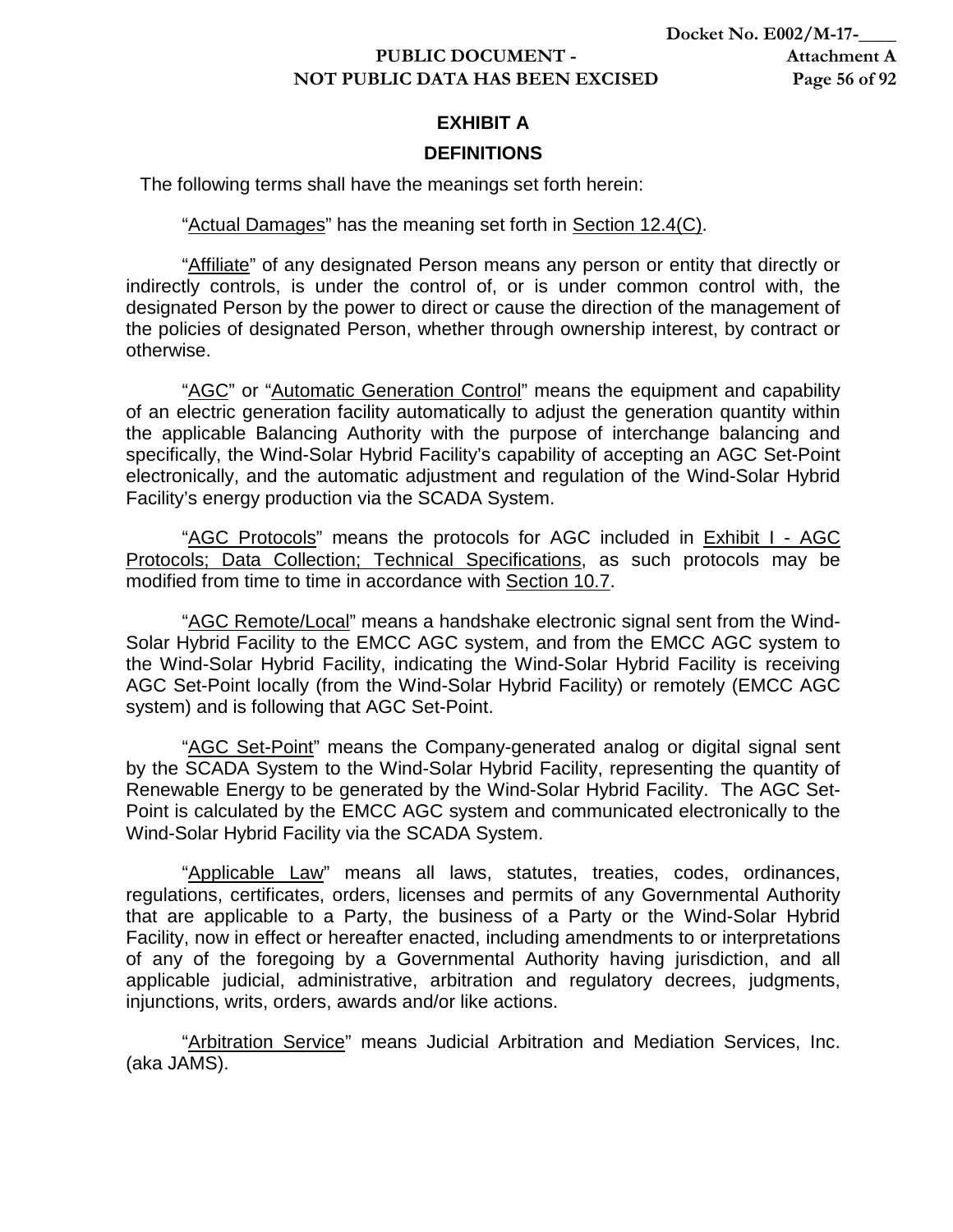"Availability Factor" shall have the meaning set forth in Exhibit M – Availability Factor.

"Back-Up Metering" shall have the meaning set forth in Section 5.2(B).

"Balancing Authority" means the system of electrical generation, distribution and transmission facilities within which generation is regulated in order to maintain interchange schedules with other such systems.

"Business Day" means any Day that is not a Saturday, a Sunday, or a NERC recognized holiday.

"Change of Control" means the occurrence of any one of the following events with respect to Seller or any direct or indirect owner of a majority of the ownership interests in Seller: (a) a transfer of a majority of the ownership interests in Seller or such owner; (b) any consolidation or merger of Seller or such owner in which Seller or such owner, as the case may be, is not the continuing or surviving entity; or (c) a sale or conveyance of any direct or indirect ownership interest in Seller following which Juhl Energy, Inc. "Ultimate Parent") is no longer the direct or indirect owner of at least 50% of the ownership interests of Seller, *provided, however*, that a Change of Control shall not be deemed to have occurred as a result of

- (i) transactions exclusively among Affiliates of Seller,
- (ii) any exercise by the Wind-Solar Hybrid Facility Lender of its rights and remedies under the Financing Documents,
- (iii) a change of control of Ultimate Parent, or
- (iv) any change of economic and/or voting rights triggered in Seller's organizational documents arising from a tax-equity financing of the Wind-Solar Hybrid Facility.

"COD Conditions" means all of the requirements that must be satisfied by Seller as a prerequisite to achieving Commercial Operation. The COD Conditions are set forth in Section 4.5.

"Commercial Operation" means the period beginning on the Commercial Operation Date and continuing through the balance of the Term of this PPA.

"Commercial Operation Date" or "COD" shall have the meaning set forth in Section 4.5.

"Commercial Operation Year" shall have the meaning set forth in Section  $4.5(E)$ .

"Commercially Reasonable" or "Commercially Reasonable Efforts" means, with respect to any action to be taken or attempted by a Party under this PPA, the level of effort in light of the facts known to such Party at the time a decision is made that: (a)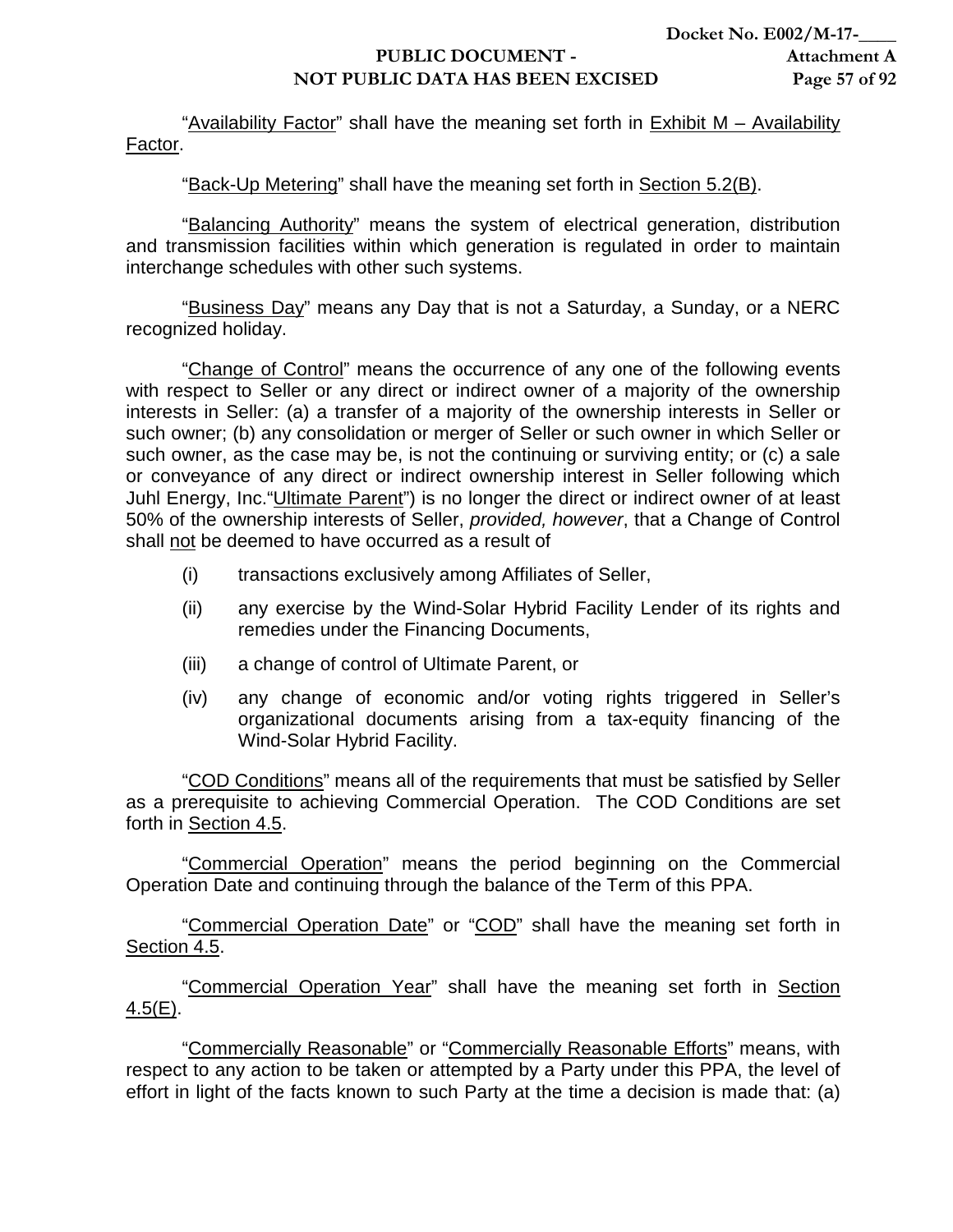can reasonably be expected to accomplish the desired action at a reasonable cost; (b) is consistent with Good Utility Practices; and (c) takes into consideration the amount of advance notice required to take such action, the duration and type of action, and the competitive environment in which such action occurs.

"Committed Energy" from the Wind-Solar Hybrid Facility for each Commercial Operation Year is the sum of the Solar Committed Energy and the Wind Committed Energy as set forth on  $Exhibit J - Committee Energy$  attached hereto. The amount of Committed Energy shall be deemed Confidential Information for purposes of Section 20.18.

"Compensable Curtailment" and "Compensable Curtailment Energy" shall have the meanings set forth in Section 8.3(B).

"Confidential Information" shall have the meaning set forth in Section 20.18(A).

"Construction Contracts" shall have the meaning set forth in Section 4.1.

"Construction Milestones" means the dates set forth in Exhibit B – Construction Milestones.

"Credit Rating" of any Person means the lowest rating assigned to such Person's long-term debt or deposit obligations (unenhanced by third-party support) by Standard & Poors and Moody's. If such Person has no outstanding long-term debt or deposit obligations, or if no rating is assigned to such obligations, "Credit Rating" shall mean the lowest general corporate credit rating or long-term issuer rating assigned to such Person by Standard & Poors or Moody's.

"Damage Cap" shall have the meaning set forth in Section 12.4.

"Day" means a calendar day.

"Default Option" shall have the meaning set forth in Section 12.1(E).

"Dispute" shall have the meaning set forth in Article 13.

"Electric Metering Devices" means revenue quality meters, metering equipment and data processing equipment used to measure, record and transmit data with respect to the output of Renewable Energy from the Wind-Solar Hybrid Facility, including metering current transformers and metering voltage transformers.

"Eligible Energy Resource" means any generation resource eligible to be certified to generate, claim, own or use Renewable Energy Credits and green tags pursuant to the protocols and procedures developed and approved by applicable Government Authorities for the REC Registration Program.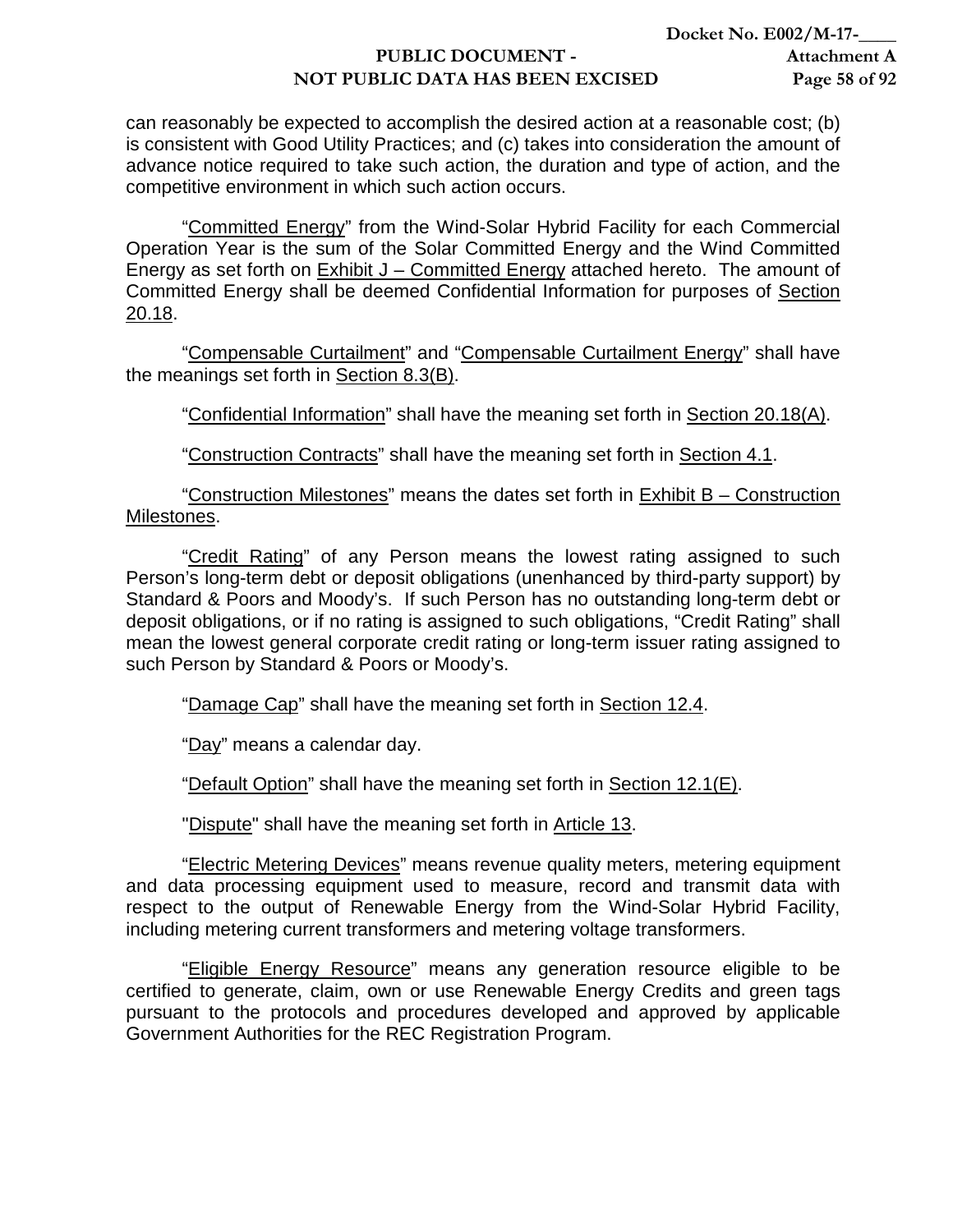"Energy Markets Control Center" or "EMCC" means Company's merchant representatives responsible for dispatch of generating units, including the Wind-Solar Hybrid Facility.

"Energy Payment Rate" shall have the meaning set forth in Exhibit J – Energy Payment Rate.

"Energy Resource Interconnection Service" means the type of interconnection service which allows Seller to connect the Wind-Solar Hybrid Facility to the transmission or distribution system, as applicable, as an "Energy Resource" as defined by the Transmission Tariff, and be eligible to deliver the Wind-Solar Hybrid Facility's output using the existing firm or non-firm capacity on the transmission system on an as-available basis. *if needed*

"Environmental Contamination" shall have the meaning set forth in Section 4.2.

"ERO" means the Electric Reliability Organization certified by FERC pursuant to Section 215 of the Federal Power Act or any successor organization. The certified ERO as of the date of this PPA is the Midcontinent Independent System Operator, Inc. (MISO).

"Event of Default" shall have the meaning set forth in Article 12.

"Excess Energy" shall have the meaning set forth in Section 8.2.

"Facility Debt" means the obligations of Seller or its Affiliates to any lender or tax equity investor pursuant to the Financing Documents, including principal of, premium and interest on indebtedness, fees, expenses or penalties, amounts due upon acceleration, prepayment or restructuring, swap or interest rate hedging breakage costs and any fees or interest due with respect to any of the foregoing.

"Federal Power Act" means the provisions of 16 U.S.C. §791(A) *et seq*. and amendments or supplements thereto.

"FERC" means the Federal Energy Regulatory Commission or any successor agency.

"Financing Documents" means the loan and credit agreements, notes, bonds, indentures, security agreements, lease financing agreements, mortgages, deeds of trust, interest rate exchanges, swap agreements and other documents relating to the development, bridge, construction or permanent debt financing and/or tax equity financing for the Wind-Solar Hybrid Facility, including any credit enhancement, credit support, working capital financing, or refinancing documents, and any and all amendments, modifications, or supplements to the foregoing that may be entered into from time to time at the discretion of Seller in connection with development, construction, ownership, leasing, operation or maintenance of the Wind-Solar Hybrid Facility.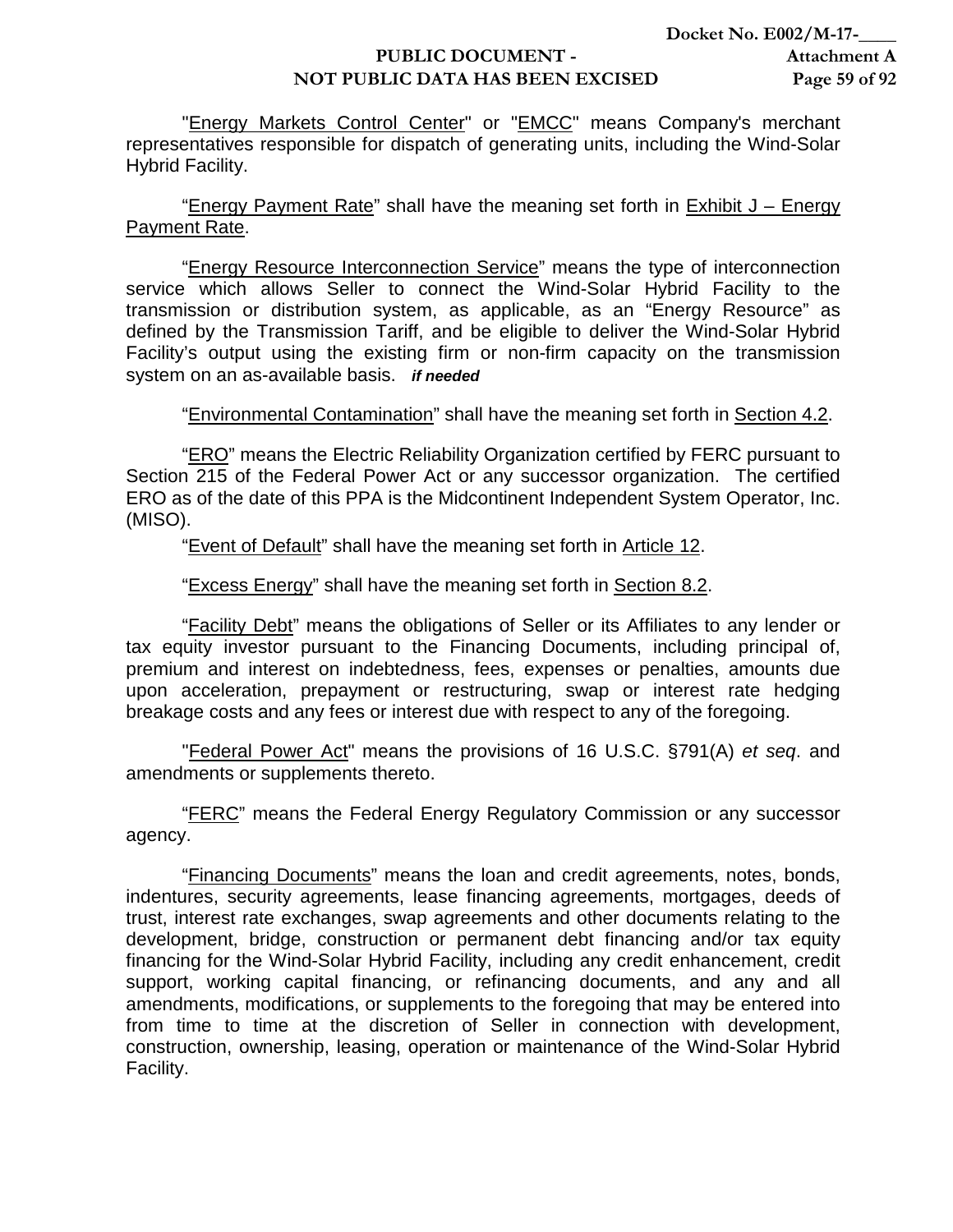**Docket No. E002/M-17-\_\_\_\_ Attachment A Page 60 of 92**

"Forced Outage" means any condition at the Wind-Solar Hybrid Facility that requires the immediate and unplanned removal of the Wind-Solar Hybrid Facility, or at least ten percent thereof, from service, another outage state, or a reserve shutdown state, resulting from immediate mechanical/electrical/hydraulic control system trips and operator-initiated trips in response to abnormal Wind-Solar Hybrid Facility conditions or alarms.

"Good Utility Practices" means the practices, methods, standards and acts engaged in or approved by a significant portion of the applicable segment of the electric power generation industry pertaining to facilities of the type, similar size and location to the Wind-Solar Hybrid Facility that, at a particular time, in the exercise of Commercially Reasonable judgment, in light of the facts that are known (or reasonably should have been known) at the time a decision was made, would have been expected to accomplish the desired result in a manner consistent with Applicable Law, Permits, codes, standards, equipment manufacturer's recommendations, reliability, safety, environmental protection, economy, and expedition. Good Utility Practices is not limited to the optimum practice, method, standard or act to the exclusion of all others, but rather to those practices, methods, standards and acts generally acceptable or approved by a significant portion of the applicable segment of the electric power generation industry in the relevant region, during the relevant period.

"Governmental Authority" means any federal, state, local or municipal governmental body; any governmental, quasi-governmental, regulatory or administrative agency, commission, body or other authority exercising or entitled to exercise any administrative, executive, judicial, legislative, policy, regulatory or taxing authority or power; and/or any court or governmental tribunal. By way of example only, "Governmental Authorities" include NERC, the ERO, the Market Operator (if any), an applicable PUC, the Transmission Authority and FERC, and successor organizations.

"Interconnection Agreement" means the separate contract for interconnection of the Wind-Solar Hybrid Facility to the Transmission Authority's System, as such agreement may be amended from time to time. For purposes of this PPA, the Interconnection Agreement shall be interpreted to include any third party facility construction agreement or other agreement required by the Transmission Authority to interconnect the Wind-Solar Hybrid Facility in accordance with the Transmission Tariff. For the avoidance of doubt, "Interconnection Agreement" excludes any temporary or provisional interconnection agreement or any agreement where the Transmission Provider may limit the operational output of the Wind-Solar Hybrid Facility.

"Interconnection Facilities" means those facilities designated in the Interconnection Agreement for the direct purpose of interconnecting the Wind-Solar Hybrid Facility at the Interconnection Point, along with any easements, rights of way, surface use agreements and other interests or rights in real estate reasonably necessary for the construction, operation and maintenance of such facilities, whether owned by Seller, the Transmission Authority or another entity. This equipment is conceptually depicted in Exhibit C - Wind-Solar Hybrid Facility Description to this PPA.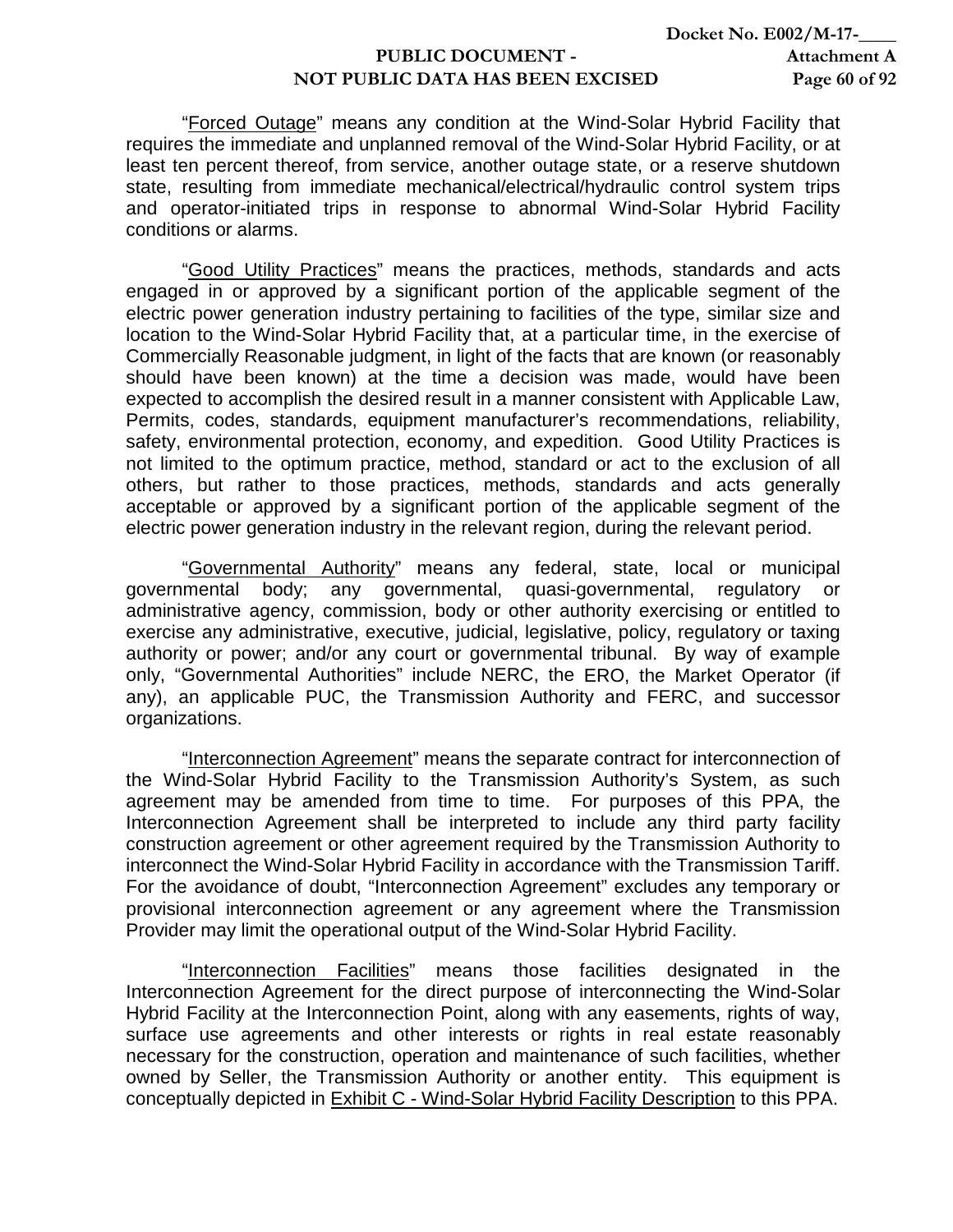"Interconnection Point" means the physical point within the operational authority of the Transmission Authority as specified in the Interconnection Agreement as project *J558* at which electrical interconnection is made between the Wind-Solar Hybrid Facility and the Transmission Authority's System in accordance with the Transmission Tariff and the Interconnection Agreement.

"Investment Grade" means a Credit Rating of both (a) Baa3 or higher by Moody's, and (b) BBB- or higher by Standard & Poors.

"kW" means kilowatt, and "kWh" means kilowatt hour.

"Lender Consent" shall have the meaning set forth in Section 18.1.

"Maintenance Schedule" has the meaning set forth in Section 10.2.

"Market Operator" means the entity that instructs market participants and/or generators to regulate generation assets (including the Wind-Solar Hybrid Facility) within any energy market in which Company participates, based on price-based offer curves for the purpose of matching generation output to system load demand while maintaining bulk electric system reliability. If such entity is the Transmission Authority, then "Market Operator" shall mean such entity acting in its capacity as such.

"Material Adverse Effect" means any effect (or effects taken together) that is materially adverse to the present or future business, operations, assets, liabilities, properties, results in operations or condition (financial or otherwise), prospects, or property of a Party, its business, or this PPA.

"Mechanical Availability Percentage" means the amount of time the applicable component (Wind Turbines or Solar PV System) of the Wind-Solar Hybrid Facility is able to produce energy divided by the amount of time in each Commercial Operation Year. For purposes of this definition, any hours under which Seller is operating during a period of Force Majeure shall be excluded from the calculation of such availability.

"MW" means megawatt or one thousand kW, and "MWh" means megawatt hours.

"Nameplate Capacity" of the Wind-Solar Hybrid Facility means the sum of the designed maximum outputs of the Wind Turbines comprising the Wind-Solar Hybrid Facility, as designated by the Wind Turbine manufacturer.

"Net Energy" shall have the meaning set forth in the original PPA.

"NERC" means the North American Electric Reliability Council or any successor organization.

"Non-Compensable Curtailment" shall have the meaning set forth in Section 8.3(B).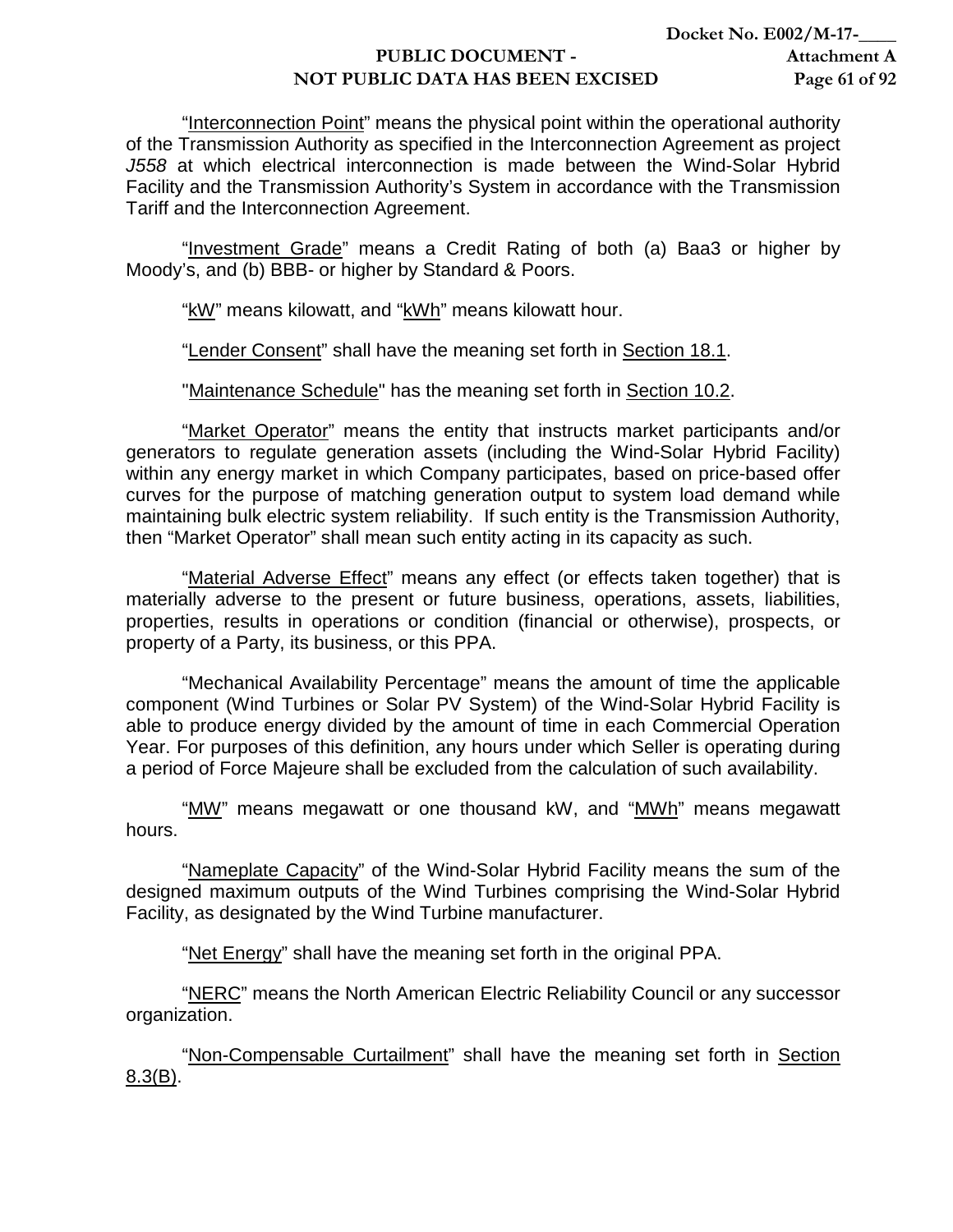"Operating Committee" means one representative each from Company and Seller, pursuant to Section 10.7.

"Operating Procedures" means those procedures developed by the Operating Committee pursuant to Section 10.7, if any.

"Operating Records" means all agreements associated with the Wind-Solar Hybrid Facility, operating logs, blueprints for construction, operating manuals, all warranties on equipment, and all documents, whether in printed or electronic format, that Seller uses or maintains for the operation of the Wind-Solar Hybrid Facility.

"Park Potential" means the number of MW that depicts Seller's real time calculation of the Potential Energy capable of being provided from the Wind-Solar Hybrid Facility to Company at the Point of Delivery. Park Potential shall be calculated using the best-available data obtained through Commercially Reasonable methods; and shall be dependent upon measured wind speeds, power curves, Wind Turbine availability, solar radiance and derate(s) and transmission line losses, and any other adjustment necessary to accurately reflect the Potential Energy at the Point of Delivery. Park Potential must be adjusted to segregate the energy generated by the Solar PV System portion of the Wind-Solar Hybrid Facility from the Wind Turbine portion of the Wind-Solar Hybrid Facility. Park Potential should be provided to the Company in real time through the Company's SCADA System in accordance with the AGC Protocols.

"Party" and "Parties" shall have the meanings set forth in the introductory paragraph.

"Pending Wind-Solar Hybrid Facility Transaction" or "PFT" shall have the meaning set forth in Section 19.3.

"Permit" shall have the meaning set forth in Section 4.3.

"PFT Notice" shall have the meaning set forth in Section 19.3.

"PI System" means the "plant information" system for the Wind-Solar Hybrid Facility, as described and implemented in Exhibit I - AGC Protocols; Data Collection; Technical Specifications.

"Plant" shall have the meaning set forth in the original PPA.

"Point of Delivery" means the physical point within the operational authority of Transmission Authority at which Seller makes available and delivers to Company the Renewable Energy being provided by Seller to Company under this PPA. The Point of Delivery is specified in **Exhibit C - Wind-Solar Hybrid Facility Description** to this PPA.

"Potential Energy" for any period of time means the MWh of energy that the Wind-Solar Hybrid Facility is actually capable of delivering to the Point of Delivery by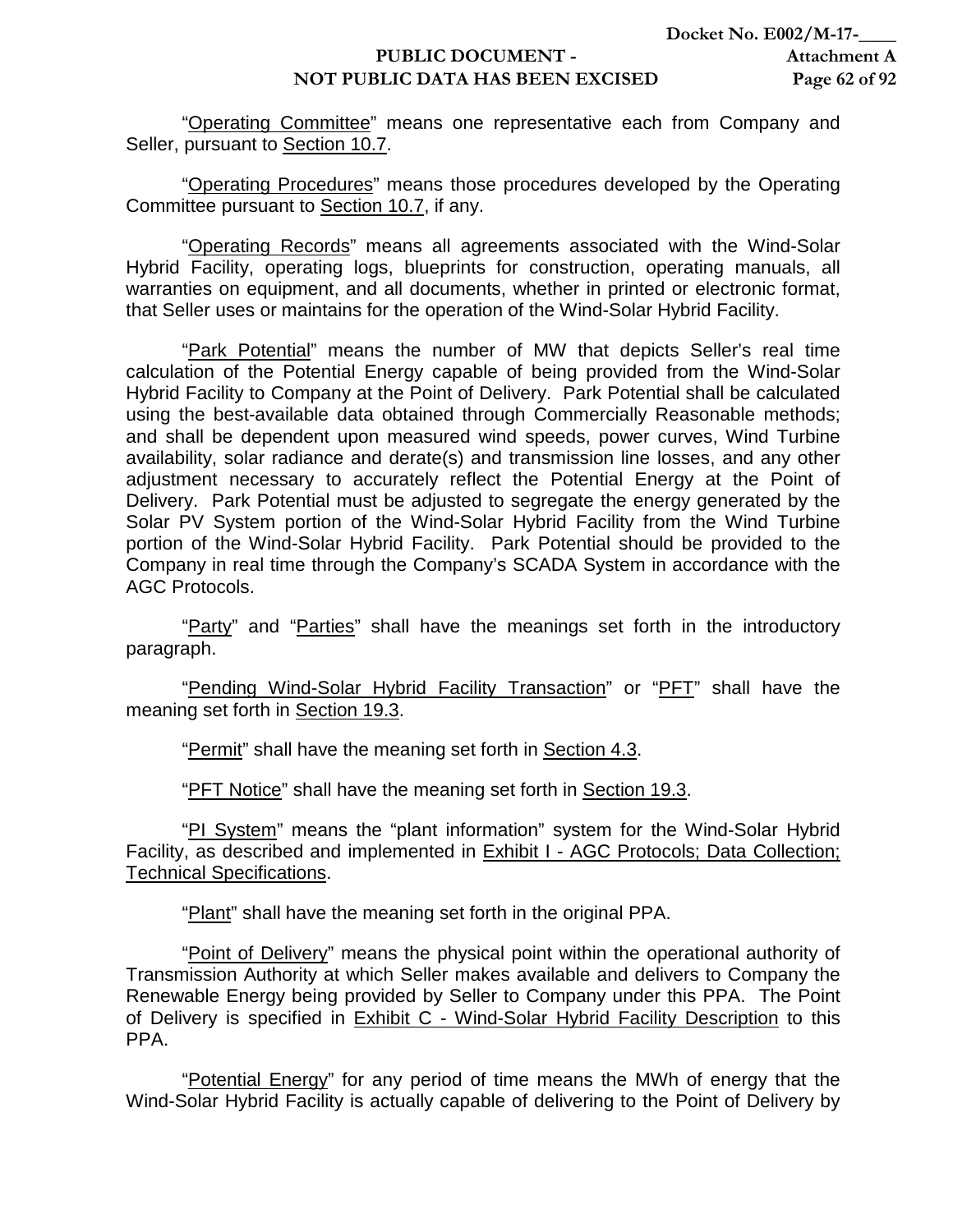virtue of the Park Potential during such period. For the avoidance of doubt, Seller shall ensure that it is able to segregate the Potential Energy into components associated with the Wind Turbines and the Solar PV System.

"PTCs" means Production Tax Credits applicable to electricity produced from certain renewable resources pursuant to 26 U.S.C. §45, or such substantially equivalent tax credit that provides Seller with a tax credit based on energy production from the Wind-Solar Hybrid Facility.

"MN PUC" means the Minnesota Public Utilities Commission.

"ND PSC" means the North Dakota Public Service Commission or any successor agency.

"PUC Approval" shall have the meaning set forth in Section 6.1(D).

"REC Registration Program" means the applicable State, regional, or federal program established to register Eligible Energy Resources such as the Wind-Solar Hybrid Facility, and create and certify RECs arising from energy generated from such Resources, including any rights associated with any renewable energy information or tracking system that exists or may be established by Applicable Law with regard to monitoring, registering, tracking, certifying, or trading such credits. For purposes of this PPA, the REC Registration program shall mean the Midwest Renewable Energy Tracking System (aka M-RETS).

"Renewable Energy" means all electric energy generated by the Wind-Solar Hybrid Facility and delivered to Company at the Point of Delivery during the Term, including all Test Energy and any Excess Energy purchased by Company. "Renewable Energy" shall be deemed to include all RECs associated with such electric energy.

"Renewable Energy Credits" or "RECs" means the right to all non-energy and environmental attributes (including economic, carbon and pollutant-related tags and credits, benefits, avoided or reduced emissions reductions, offsets, emission rate reductions, tags and allowances, howsoever titled) attributable to the capacity available and/or energy generated by the Wind-Solar Hybrid Facility, including environmental air quality credits, tags and allowances created by Applicable Law by virtue of the Wind-Solar Hybrid Facility's environmentally favorable or renewable characteristics or attributes. "RECs" includes but is not necessarily limited to rights eligible for registration, trading and/or use under the REC Registration Program. In Minnesota and Wisconsin, "REC" shall include renewable energy credits (as used in §7835-5950 of the Minnesota Administrative Rules), and renewable energy certificates (as defined in PSC 118.02 of the Wisconsin Administrative Code) with respect to one MWh of Renewable Energy, as applicable.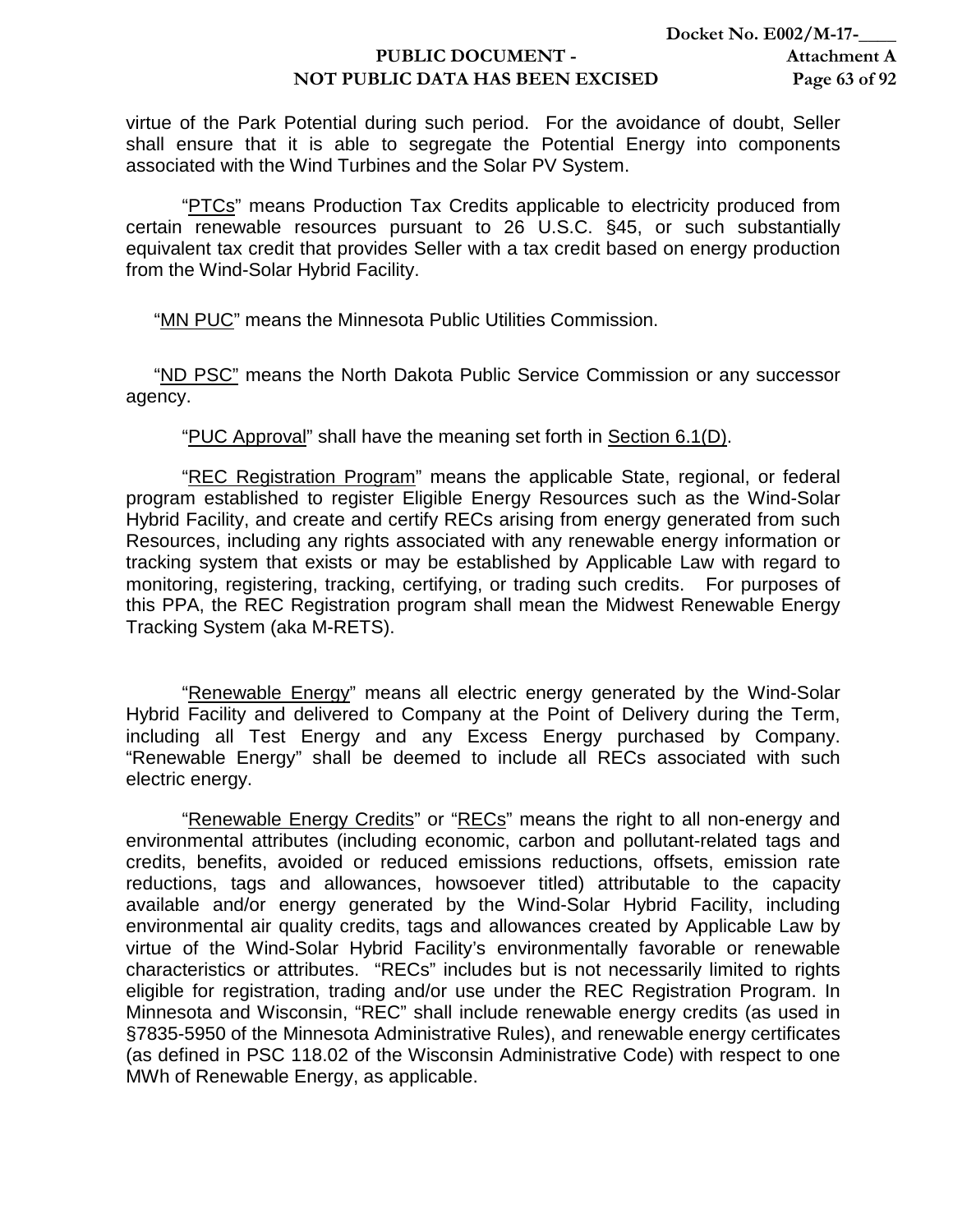For the avoidance of doubt, "RECs" exclude (i) PTCs, ITCs and other local, state or federal tax credits providing a tax benefit to Seller based on ownership of the Wind-Solar Hybrid Facility or energy production therefrom, including the production tax credit or investment tax credit that may be available to Seller with respect to the Wind-Solar Hybrid Facility under IRC [§45] [§48], and (ii) depreciation and other tax benefits arising from ownership or operation of the Wind-Solar Hybrid Facility unrelated to its status as a generator of renewable or environmentally clean energy.

"Replacement Power Costs" for any period mean the costs incurred by Company to replace the products and services which Seller was required to provide under this PPA (but failed to so provide) during such period, less the sum of any payments from Company to Seller under this PPA that were eliminated with respect to such period as a result of such failure. Replacement Power Costs shall be determined on an hourly basis and shall equal the sum of the following for each hour where the following calculation achieves a positive number:

Hourly Replacement Power Costs =  $(A + B + C + D) - E$ , where

- "A" = the product of  $(x)$  the number of MW of lost capacity, derived by subtracting the number of MW of capacity of the Wind-Solar Hybrid Facility that qualifies for capacity credit actually made available to Company from the amount of qualifying capacity associated with the entire Wind-Solar Hybrid Facility, and (y) the applicable market price for capacity made available to Company's system, for such hour;
- "B" = the price paid by Company for the MWh of energy purchased by Company to replace the Renewable Energy that was not delivered under this PPA during such hour;
- " $C$ " = the product of  $(x)$  the number of MWh of energy purchased by Company with respect to such hour, to replace the Committed Energy that was not delivered under this PPA, and (y) the actual cost of registered RECs for that number of MWh, for such hour;
- "D" = the actual cost of transmission, ancillary services, fuel and fuel transportation, other incremental costs, and any related penalties that could not be avoided or mitigated, and transaction charges to deliver reasonably available energy to Company in amounts equal to the number of MWh for which Replacement Power Costs are owed; and
- "E" = the sum of all payments avoided by Company as a result of Seller's breach, for such hour, including avoided payments under Article 8.

"SCADA" means supervisory control and data acquisition.

"Scheduled Termination Date" shall have the meaning set forth in Article 2.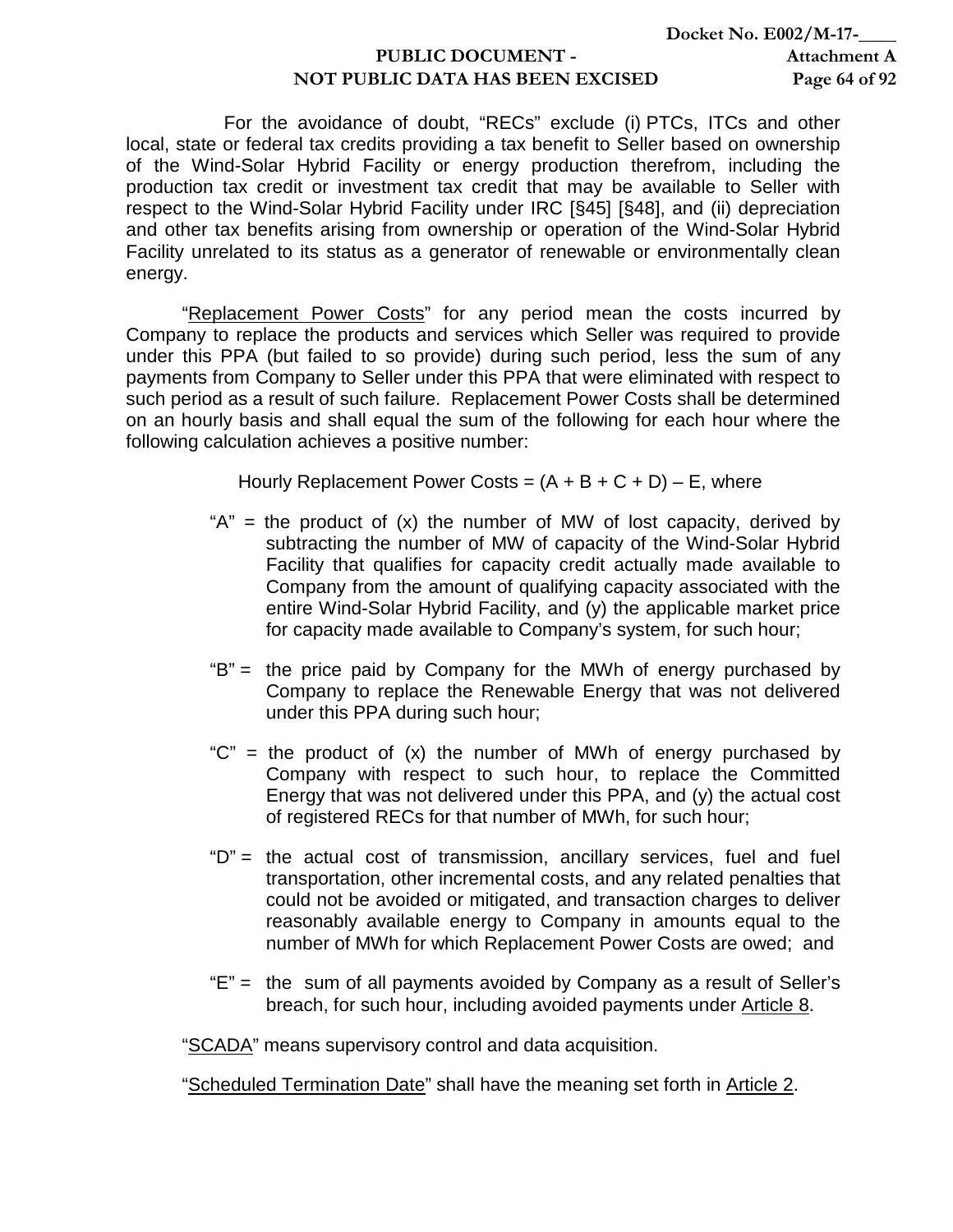### "Security Fund" shall have the meaning set forth in Section 11.1.

"Site" means the parcel of real property on which the Wind-Solar Hybrid Facility will be located, including any easements, rights of way, surface use agreements and other interests or rights in real estate necessary for the construction, operation and maintenance of the Wind-Solar Hybrid Facility. The Site is more specifically described in Exhibit C - Wind-Solar Hybrid Facility Description to this PPA.

"Solar PV System" shall have the meaning set forth in the Recitals.

"Solar Committed Energy" means the amount of energy Seller commits to generate and delivery from the solar component of the Wind-Solar Hybrid Facility as set forth in Exhibit J – Committed Energy.

"Step-In Rights" shall have the meaning set forth in Section 12.5.

"Target COD" shall have the meaning set forth in Section 4.5(A).

"Term" means the period of time during which this PPA remains in full force and effect, as further defined in Article 2.

"Test Energy" shall have the meaning set forth in Section 4.6.

"Transmission Authority" means collectively those entities owning and/or operating the interconnected transmission system applicable to Seller and the Wind-Solar Hybrid Facility pursuant to a Transmission Tariff, including (i) Northern States Power Company of Minnesota operating under and in accordance with its Transmission Tariff, and (ii) all entity(s) responsible under the Interconnection Agreement for providing the transmission lines, any Interconnection Facilities and other equipment and facilities with which the Wind-Solar Hybrid Facility interconnects at the Interconnection Point and transmission system.

"Transmission Authority's System" means the contiguously interconnected electric transmission and sub-transmission facilities, over which the Transmission Authority has rights (by ownership or contract) to provide bulk transmission of capacity and energy from the Interconnection Point.

"Wind Committed Energy" means the amount of energy Seller commits to generate and delivery from the Wind Turbines component of the Wind-Solar Hybrid Facility as set forth in Exhibit  $J -$  Committed Energy. "Transmission Tariff" means the applicable Open Access Transmission Tariff of the Transmission Authority, as amended from time to time.

"Wind Turbine(s)" means the wind-energy generating devices that are included in the Wind-Solar Hybrid Facility. The manufacturer and model number of the Wind Turbines is identified on Exhibit C – Wind-Solar Hybrid Facility Description.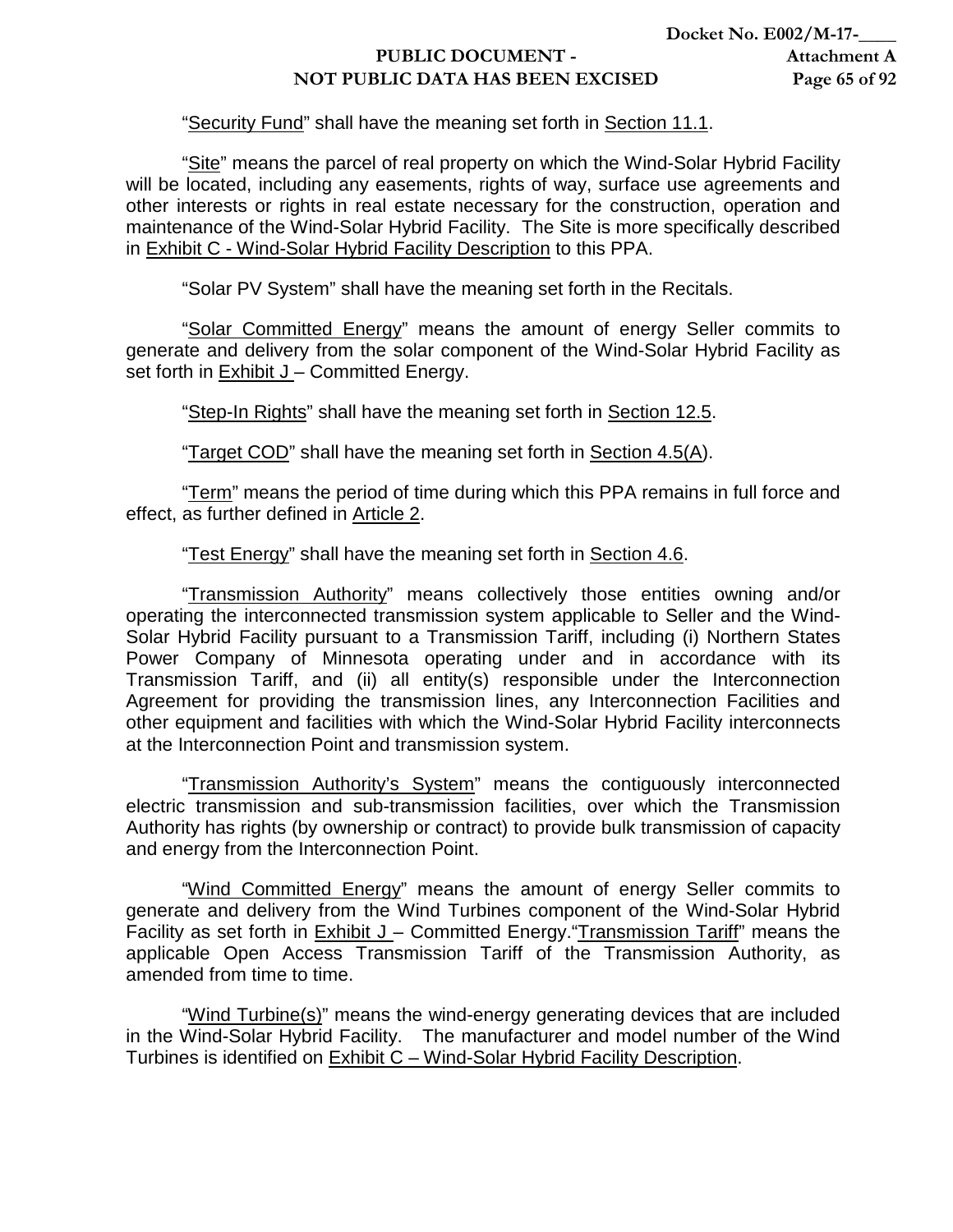**Docket No. E002/M-17-\_\_\_\_ Attachment A Page 66 of 92**

"Wind-Solar Hybrid Facility" means Seller's electric generating facilities, associated balance of plant, parts, fixtures and equipment, and all equipment necessary to interconnect to the Transmission Authority's System, all as further described in Exhibit C - Wind-Solar Hybrid Facility Description, including Seller's rights to the Site and all of the following: buildings, turbines, generators, step-up transformers, output breakers, facilities necessary to connect to the Interconnection Point, protective and associated equipment, improvements, and other tangible and intangible assets, contract rights, Permits, easements, rights of way, surface use agreements and other interests or rights in real estate, owned or used for construction, operation, maintenance, generation and delivery of the capacity and energy subject to this PPA. For purposes of this PPA, the Wind-Solar Hybrid Facility shall constitute 10.2 MW of Committed Nameplate Capacity comprised of (i) four (4) new, large rotor GE 2.3 MW Wind Turbines, (ii) 1 MW of fixed-tilt high performance solar panels connected to the Wind Turbines and injecting energy into the Wind Turbines prior to the Point of Interconnection, (iii) associated connections in which the Wind Turbines are interconnected to the Transmission Facilities, and (iv) associated control equipment that automatically regulates the generation from the Plant to ensure that actual generation not exceed 10.2 MWh per hour.

\* \* \* \* \*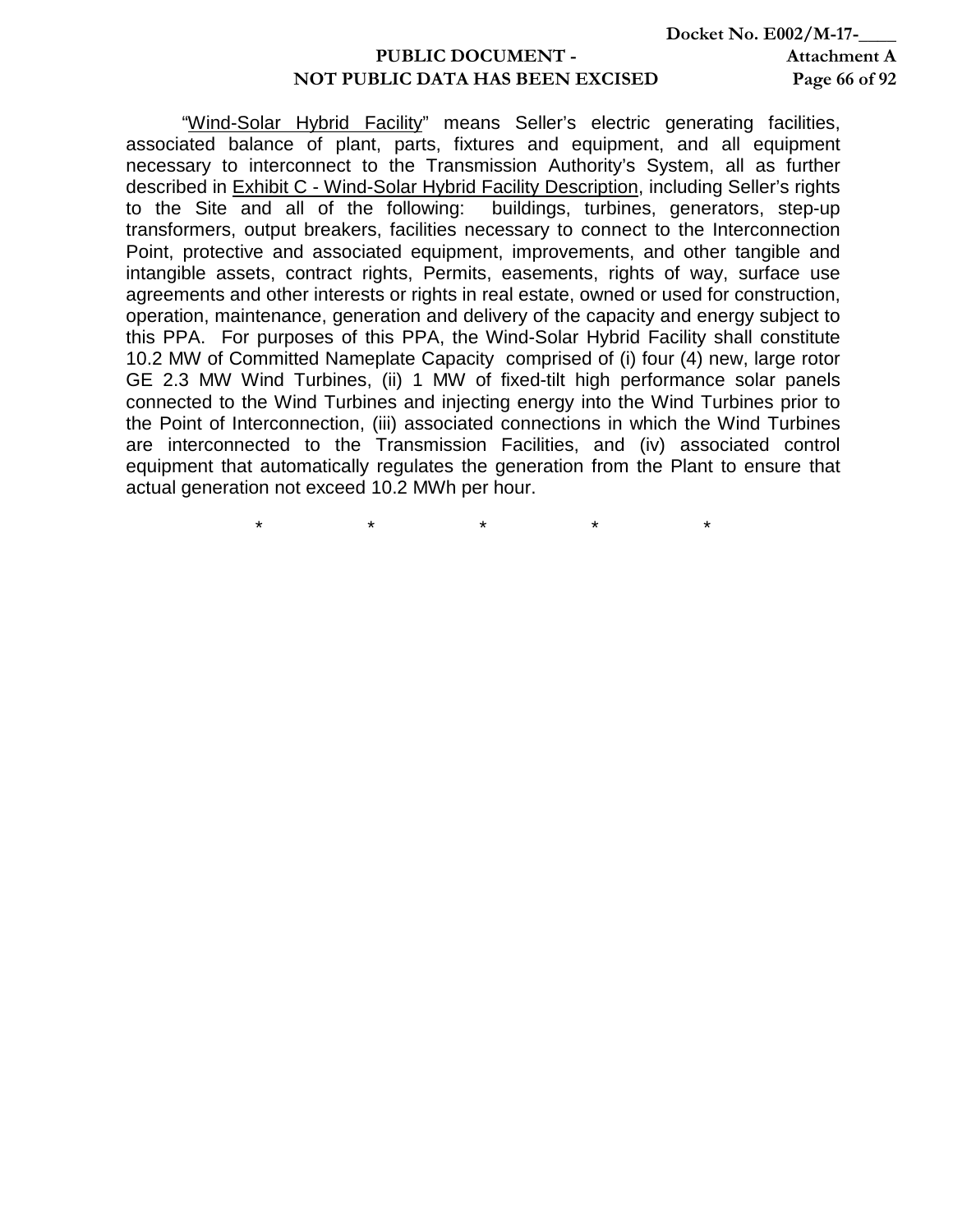**Docket No. E002/M-17-\_\_\_\_ Attachment A Page 67 of 92**

# **EXHIBIT B**

# **CONSTRUCTION MILESTONES**

**Construction**

**Milestone Cutcome Outcome** 

**[TRADE SECRET BEGINS:**

**TRADE SECRET ENDS]** *.*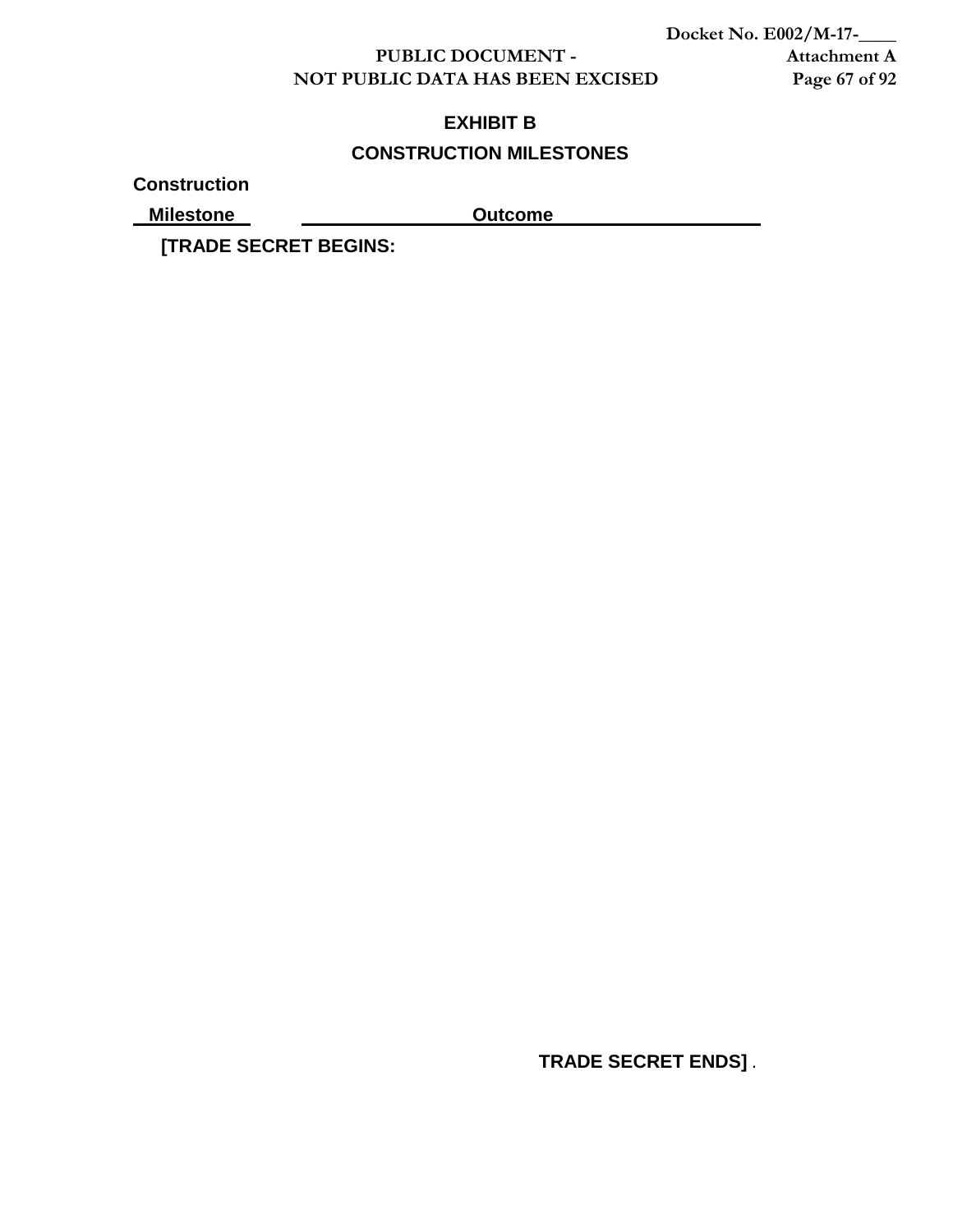**Docket No. E002/M-17-\_\_\_\_ Attachment A Page 68 of 92**

### **EXHIBIT C**

#### **FACILITY DESCRIPTION AND SITE MAPS**

### **FACILITY DESCRIPTION AND SITE MAPS**

#### **Legal Description of the Site**

This generation Facility is located at Southwest and Northwest Quadrants in Section 13 of Burke Township, Pipestone County, MN.

The address of the Facility is 996 190<sup>th</sup> Ave., Woodstock MN 56186

#### **Description of the Facility**

The generation facilities located on the Site shall consist of one (1) MW of fixed tilt high performance solar photovoltaic plant using two General Electric approximately 500kwDC photovoltaic solar plants consisting of crystalline silicone modules, and four (4) GE 2.3 MW Wind Turbines and will deliver Renewable Energy from the Site to the Point of Metering for measurement. It will interconnect, at 69kV to the Transmission Authority's system.

### **Map of Site**

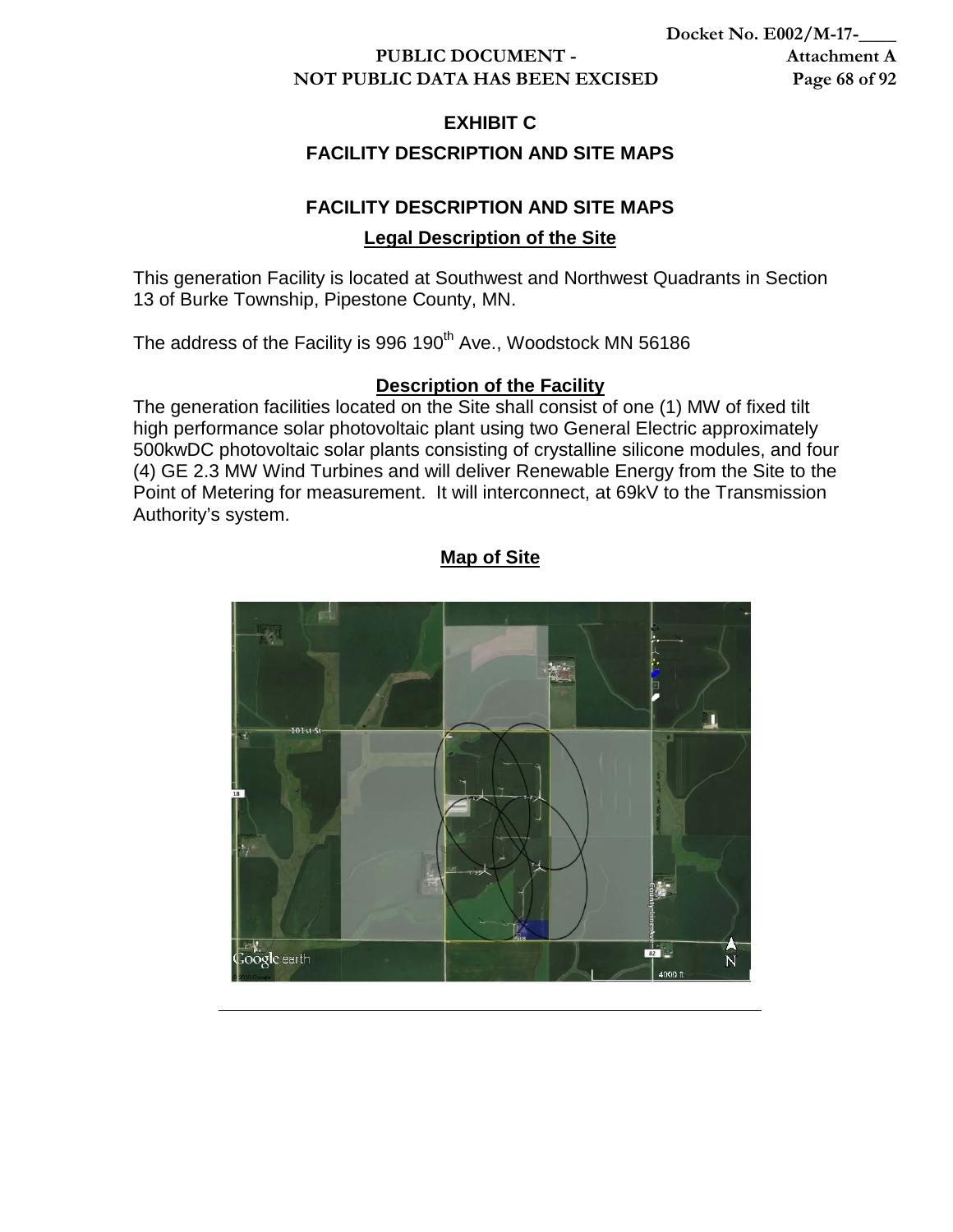#### **PUBLIC DOCUMENT - NOT PUBLIC DATA HAS BEEN EXCISED Docket No. E002/M-17-\_\_\_\_ Attachment A Page 69 of 92**

The Facility shall be located on the Site and shall be identified as Seller's Woodstock Hills RePower Generation Facility. Maps and one-line diagrams of the Facility and associated equipment are included as part of this Exhibit.

The Wind-Solar Hybrid Facility must include the following specific components:

- \* have the panel space and 125VDC battery supplied voltage necessary to accommodate the metering, telemetering and communications equipment required by the PPA;
- \* communication circuits from the Wind-Solar Hybrid Facility to the EMCC for the purpose of telemetering, supervisory control/data acquisition, and voice communications as required by Company;
- \* equipment and software necessary to receive, accept and react to an AGC signal from the Company's SCADA System and to comply with the AGC Protocols as further specified on Exhibit I - AGC Protocols; Data Collection; Technical Specifications;
- \* each Wind Turbine equipped with meteorological measurement equipment (e.g. anemometers), individually linked to Seller's information system; and with the capability of sending real time data via an OPC interface to Company's PI System.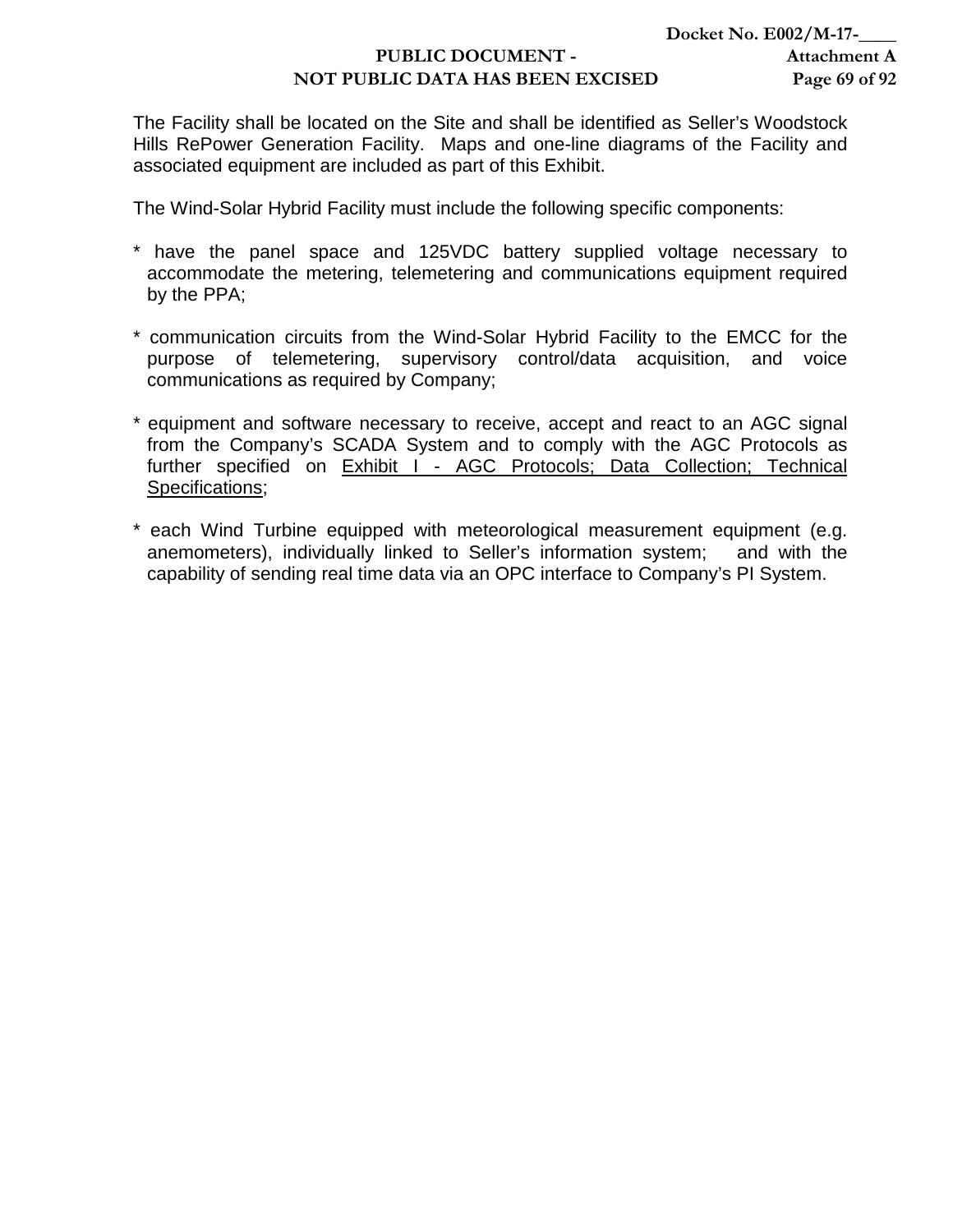**Docket No. E002/M-17-\_\_\_\_ Attachment A Page 70 of 92**

# **EXHIBIT D**

# **NOTICES AND CONTACT INFORMATION**

| Company                                                                                                                                                                                   | <b>Seller</b>                                                                                                                                      |
|-------------------------------------------------------------------------------------------------------------------------------------------------------------------------------------------|----------------------------------------------------------------------------------------------------------------------------------------------------|
| <b>Notices:</b><br>Tom Imbler<br>Vice President, Commercial Operations<br>Xcel Energy Services Inc.<br>1800 Larimer Street, Suite 1000<br>Denver, CO 80202                                | <b>Notices:</b><br>Dan Juhl<br>CEO/Chairman<br>Juhl Energy, Inc.<br>1502 17th St. SE<br>Pipestone, MN 56164                                        |
| <b>Tara Fowler</b><br>Renewable Purchased Power Manager<br>Xcel Energy Services Inc.<br>1800 Larimer Street, Suite 1000<br>Denver, CO 80202                                               | John Brand<br><b>CFO</b><br>Juhl Energy, Inc.<br>1502 17 <sup>th</sup> St. SE<br>Pipestone, MN 56164                                               |
| <b>Operating Committee Representative:</b><br><b>Tara Fowler</b><br>Renewable Purchased Power Manager<br>Xcel Energy Services Inc.<br>1800 Larimer Street, Suite 1000<br>Denver, CO 80202 | <b>Operating Committee Representative:</b><br>Dan Juhl<br>CEO/Chairman<br>Juhl Energy, Inc.<br>1502 17 <sup>th</sup> St. SE<br>Pipestone, MN 56164 |
|                                                                                                                                                                                           | Alternate:<br>Corey Juhl<br>Juhl Energy, Inc.<br>1502 17 <sup>th</sup> St. SE<br>Pipestone, MN 56164                                               |
| <b>Real-Time Contact Information</b>                                                                                                                                                      | <b>Real-Time Contact Information</b><br><b>JESI Operations Command Center</b>                                                                      |
| <b>EMCC</b> (24 hour coverage):<br>Phone: 303-571-6280<br>E-mail:<br>john.bornhofen@xcelenergy.com                                                                                        | Juhl Energy, Inc.<br>1502 17 <sup>th</sup> St. SE<br>Pipestone, MN 56164                                                                           |
| <b>Transmission Ops:</b><br>Phone: 303-571-6490<br>E-mail:<br>john.bornhofen@xcelenergy.com                                                                                               | Phone: 507-562-4310<br>E-mail: drossow@juhlenergy.com                                                                                              |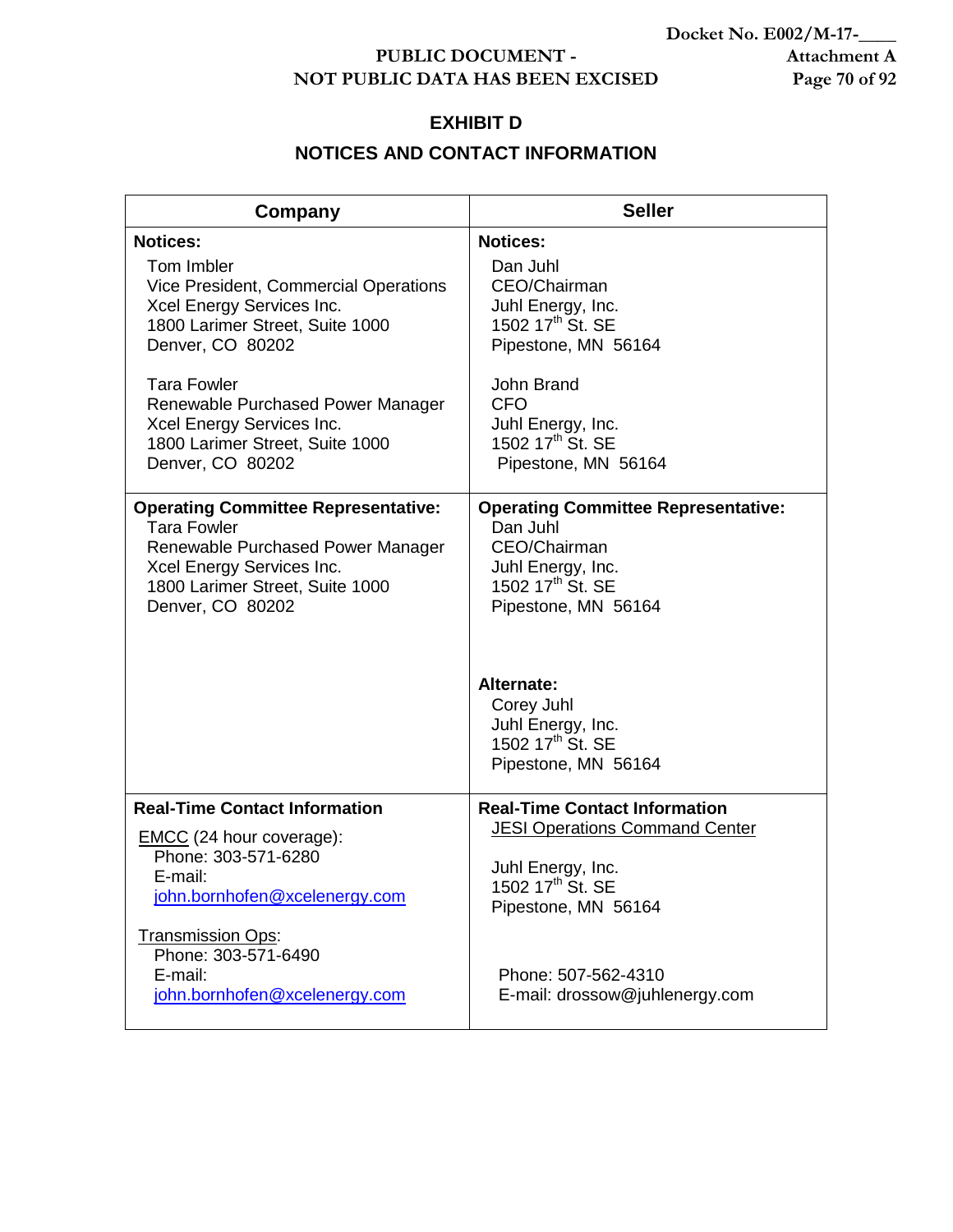**Docket No. E002/M-17-\_\_\_\_ Attachment A Page 71 of 92**

#### **EXHIBIT E**

#### **INSURANCE COVERAGE**

| Type of Insurance                                                    | <b>Minimum Limits of Coverage</b>                                                                                                                                                                                             |  |
|----------------------------------------------------------------------|-------------------------------------------------------------------------------------------------------------------------------------------------------------------------------------------------------------------------------|--|
|                                                                      |                                                                                                                                                                                                                               |  |
| <b>Commercial General Liability</b><br>(CGL) and commercial umbrella | \$5,000,000<br>combined single limit<br>each<br>occurrence and the aggregate,<br>where<br>applicable. If CGL insurance contains a<br>general aggregate limit, it shall apply<br>separately to the Wind-Solar Hybrid Facility. |  |

CGL insurance shall be written on ISO occurrence form CG 00 01 01 96 (or a substitute form providing equivalent coverage) and shall cover liability arising from premises, operations, independent contractors, products/completed operations, contracts, property damage, personal injury and advertising injury, and liability assumed under an insured contract (including the tort liability of another assumed in a business contract), all with limits as specified above. CGL insurance shall include ISO endorsement CG 24 17 (or an equivalent endorsement) which modifies the definition of "Insured contract" to eliminate the exclusion of easement or license agreements in connection with construction or demolition operations on or within 50 feet of a railroad. There shall be no endorsement or modification of the CGL insurance limiting the scope of coverage for liability arising from explosion, collapse, or underground property damage.

Company shall be included as an insured under the CGL policy, using ISO additional insured endorsement CG 20 10 (or a substitute providing equivalent coverage), and under the commercial umbrella insurance. The commercial umbrella insurance shall provide coverage over the top of the CGL insurance, the Business Automobile Liability insurance, and the Employers Liability insurance. The CGL and commercial umbrella insurance to be obtained by or on behalf of Seller shall be endorsed as follows:

Such insurance as afforded by this policy for the benefit of Company shall be primary as respects any claims, losses, damages, expenses, or liabilities arising out of this PPA, and insured hereunder, and any insurance carried by Company shall be excess of and noncontributing with insurance afforded by this policy.

| <b>Business Automobile Liability</b> | \$2,000,000 combined single limit (each    |  |  |  |
|--------------------------------------|--------------------------------------------|--|--|--|
|                                      | accident), including all Owned, Non-Owned, |  |  |  |
|                                      | Hired and Leased Autos.                    |  |  |  |

Business Automobile Liability insurance shall be written on ISO form CA 00 01, CA 00 05, CA 00 12, CA 00 20, or a substitute form providing equivalent liability coverage. If necessary, the policy shall be endorsed to provide contractual liability coverage equivalent to that provided in the 1990 and later editions of CA 00 01.

| <b>Workers Compensation</b> | Statutory Requirements. Seller may comply<br>with these requirements through the use of a |
|-----------------------------|-------------------------------------------------------------------------------------------|
|                             | qualified self-insurance plan.                                                            |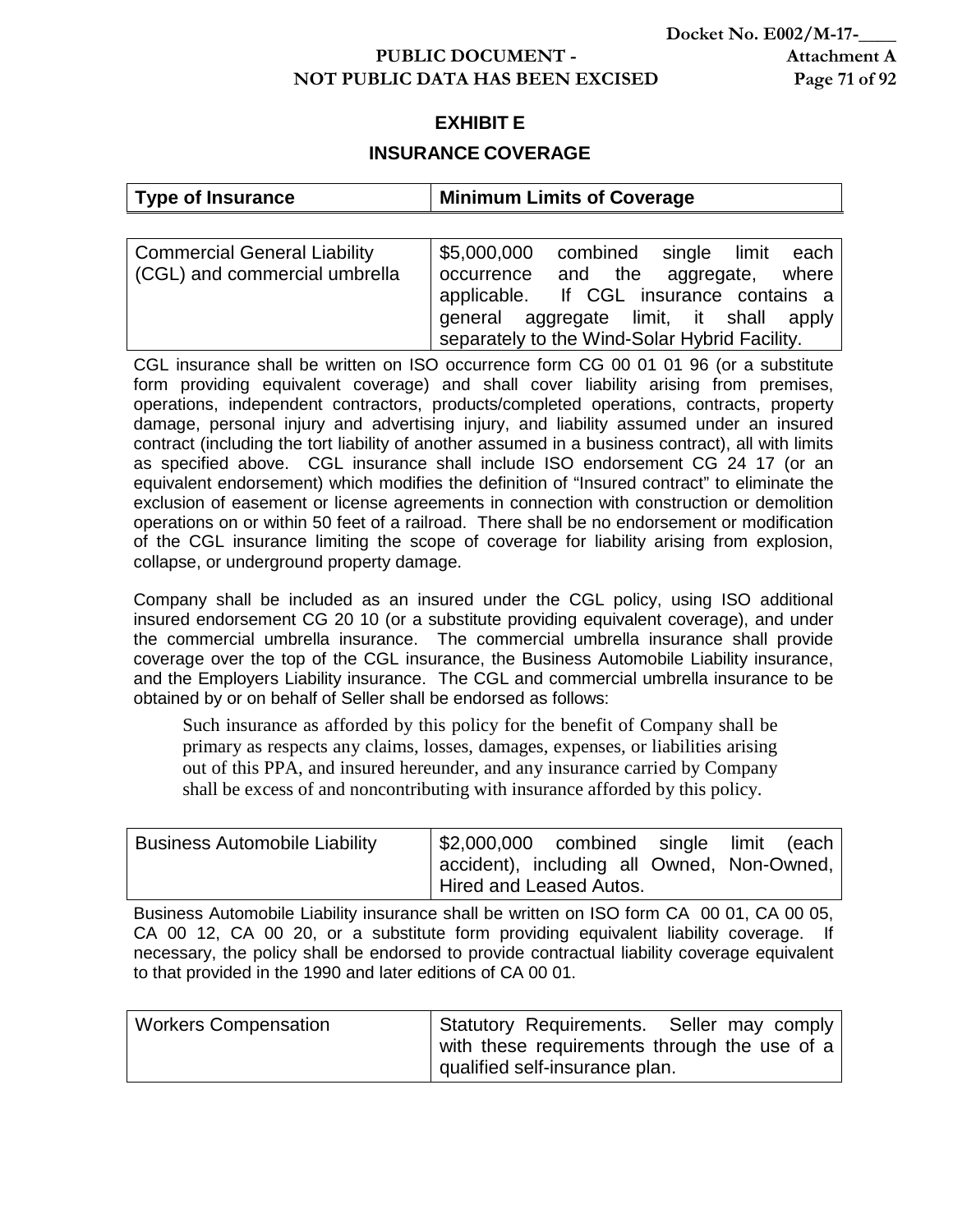[Exhibit E - continued]

| <b>Type of Insurance</b>   | <b>Minimum Limits of Coverage</b>                                                                                         |
|----------------------------|---------------------------------------------------------------------------------------------------------------------------|
| <b>Employers Liability</b> | \$2,000,000 each accident for bodily injury by<br>accident, or \$2,000,000 each employee for<br>bodily injury by disease. |

| Builder's Risk | Replacement value of the Wind-Solar Hybrid |
|----------------|--------------------------------------------|
|                | $\vert$ Facility.                          |

Builder's Risk insurance, or an installation floater, shall include coverage for earthquake and flood, collapse, faulty workmanship, materials and design, testing of machinery or equipment, freezing or changes in temperature, debris removal, and partial occupancy.

| <b>All-Risk Property insurance</b> | Full replacement value of the Wind-Solar     |
|------------------------------------|----------------------------------------------|
| covering physical loss or damage   | Hybrid Facility. A deductible may be carried |
| to the Wind-Solar Hybrid Facility  | which deductible shall be the absolute       |
|                                    | responsibility of Seller.                    |

All-Risk Property insurance shall include: (i) coverage for fire, flood, wind and storm, tornado and earthquake with respect to facilities similar in construction, location and occupancy to the Wind-Solar Hybrid Facility, with sublimits of no less than \$10,000,000 each for flood and earthquake; and (ii) Boiler and Machinery insurance covering all objects customarily subject to such insurance, including boilers and turbines, in an amount equal to their full replacement value.

| <b>Business Interruption insurance</b> | Amount required to cover Seller's continuing or   |  |      |
|----------------------------------------|---------------------------------------------------|--|------|
|                                        | I increased expenses, resulting from              |  | full |
|                                        | interruption, for a period of 12 calendar months. |  |      |

Business Interruption insurance shall cover loss of revenues or the increased expense to resume operations attributable to the Wind-Solar Hybrid Facility by reason of total or partial suspension or delay of, or interruption in, the operation of the Wind-Solar Hybrid Facility as a result of an insured peril covered under Property insurance as set forth above, to the extent available on Commercially Reasonable terms as determined by Company, subject to a Commercially Reasonable deductible that shall be the responsibility of Seller. Notwithstanding any other provision of this PPA, Seller shall not be required to have Business Interruption insurance until the Commercial Operation Date.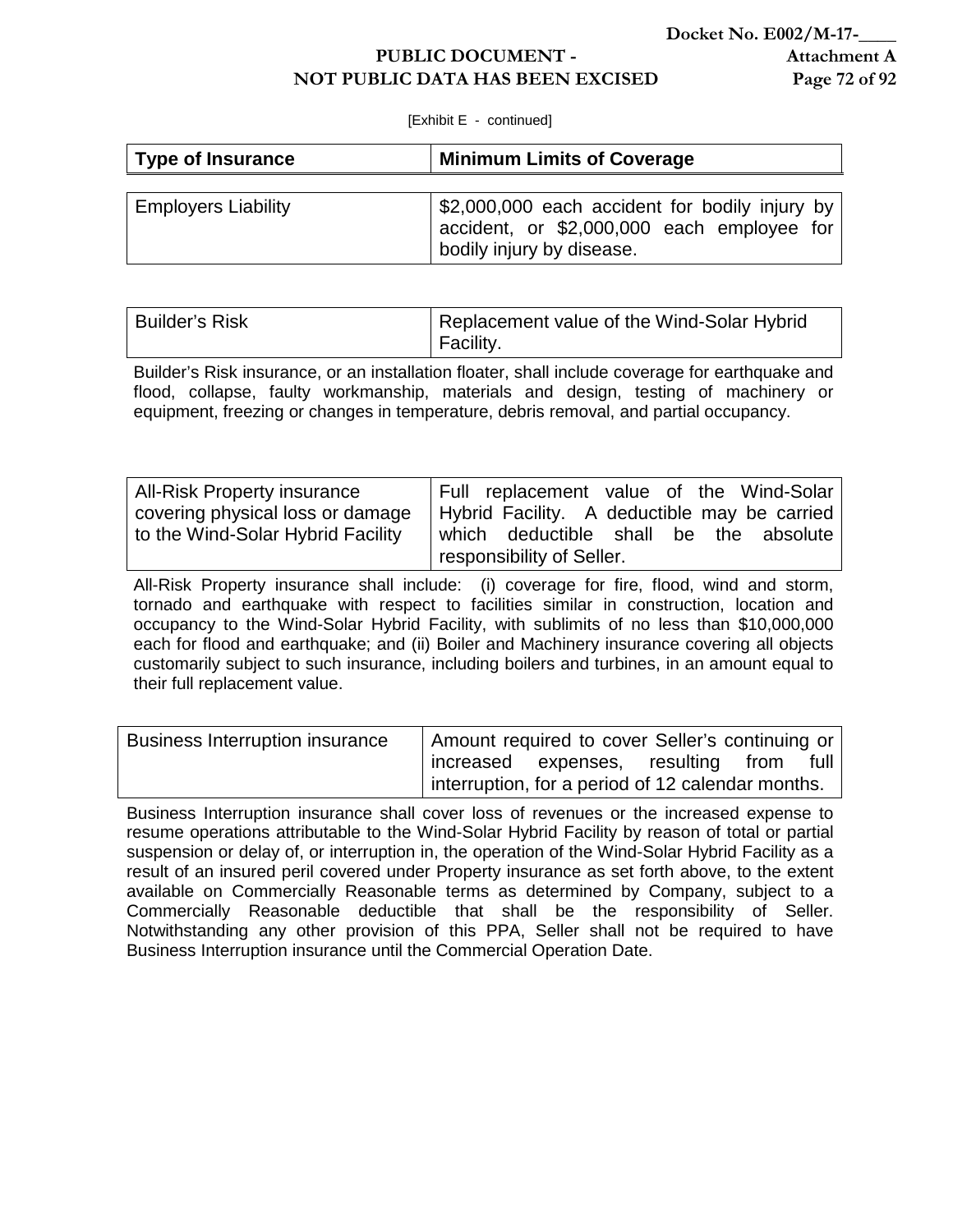**Docket No. E002/M-17-\_\_\_\_ Attachment A Page 73 of 92**

# **EXHIBIT F SELLER'S NEEDED PERMITS**

| Agency                                    | Permit/ Approval                                                   | <b>Comments</b>        |
|-------------------------------------------|--------------------------------------------------------------------|------------------------|
| Federal                                   |                                                                    |                        |
| <b>Federal Aviation Administration</b>    | Form 7460-1 Notice of Proposed                                     |                        |
|                                           | <b>Construction or Alteration</b>                                  |                        |
|                                           | (Determination of No Hazard)                                       |                        |
|                                           | Notice of Actual Construction or                                   |                        |
|                                           | Alteration (Form 7460-2)                                           |                        |
| <b>Federal Communications</b>             | Non-Federally Licensed Microwave                                   |                        |
| Commission                                | Study                                                              |                        |
| <b>FERC</b>                               | Exempt Wholesale Generator Cert.                                   |                        |
|                                           | (EWG)                                                              |                        |
|                                           | Qualifying Facilities (QF) Certification                           |                        |
| Department of Transportation              | <b>Utility Line Crossing License</b>                               |                        |
| (FHWA)                                    |                                                                    |                        |
| <b>State</b>                              |                                                                    |                        |
| Minnesota Department of                   | Size Determination                                                 |                        |
| Commerce                                  |                                                                    |                        |
| Minnesota State Historic                  | <b>Cultural and Historic Resources</b>                             |                        |
| Preservation Office (SHPO)                | Review and Review of State and                                     |                        |
|                                           | National Register of Historic Sites and                            |                        |
|                                           | Archeological Survey                                               |                        |
| Minnesota Pollution Control Agency        | Section 401 Water Quality                                          | As needed              |
| (MPCA)                                    | Certification                                                      |                        |
|                                           | National Pollutant Discharge                                       |                        |
|                                           | Elimination System Permit (NPDES) -                                |                        |
|                                           | <b>MPCA General Storm water Permit</b>                             |                        |
|                                           | for Construction Activity (MN                                      |                        |
|                                           | R100001)                                                           |                        |
|                                           | Aboveground Storage Tank (AST)                                     |                        |
|                                           | <b>Notification Form</b>                                           |                        |
| Minnesota Department of Natural           | License to Cross Public Land and/or                                | As needed              |
| Resources (DNR)                           | Water                                                              |                        |
|                                           | <b>Public Water Works Permit</b>                                   | As needed              |
|                                           | Native Prairie Protection Plan                                     | As needed              |
| Minnesota Department of Labor and         | <b>Electrical Inspections or Permits</b>                           |                        |
| Industry                                  |                                                                    |                        |
| Minnesota Department of<br>Transportation | Utility Agreements and Permits on                                  |                        |
|                                           | Trunk Highway Right of Way<br>Oversize/Overweight Permit for State |                        |
|                                           | <b>Highways</b>                                                    |                        |
| Local                                     |                                                                    |                        |
| Pipestone County                          | <b>Conditional Use Permit</b>                                      |                        |
|                                           | <b>Building Permits</b>                                            |                        |
|                                           |                                                                    |                        |
|                                           | Rural Address (911) Applications<br><b>Utility Permit</b>          | As needed              |
|                                           | <b>Encroachment Permit</b>                                         | As needed              |
|                                           | Oversize/Overweight Permit                                         |                        |
|                                           |                                                                    |                        |
|                                           | Drainage & Ditch Crossing Approval<br>Right-of-Way Permits         | As needed<br>As needed |
|                                           | <b>Driveway Permits for Access Roads</b>                           |                        |
| Townships                                 | Road Agreement                                                     |                        |
|                                           |                                                                    | As needed              |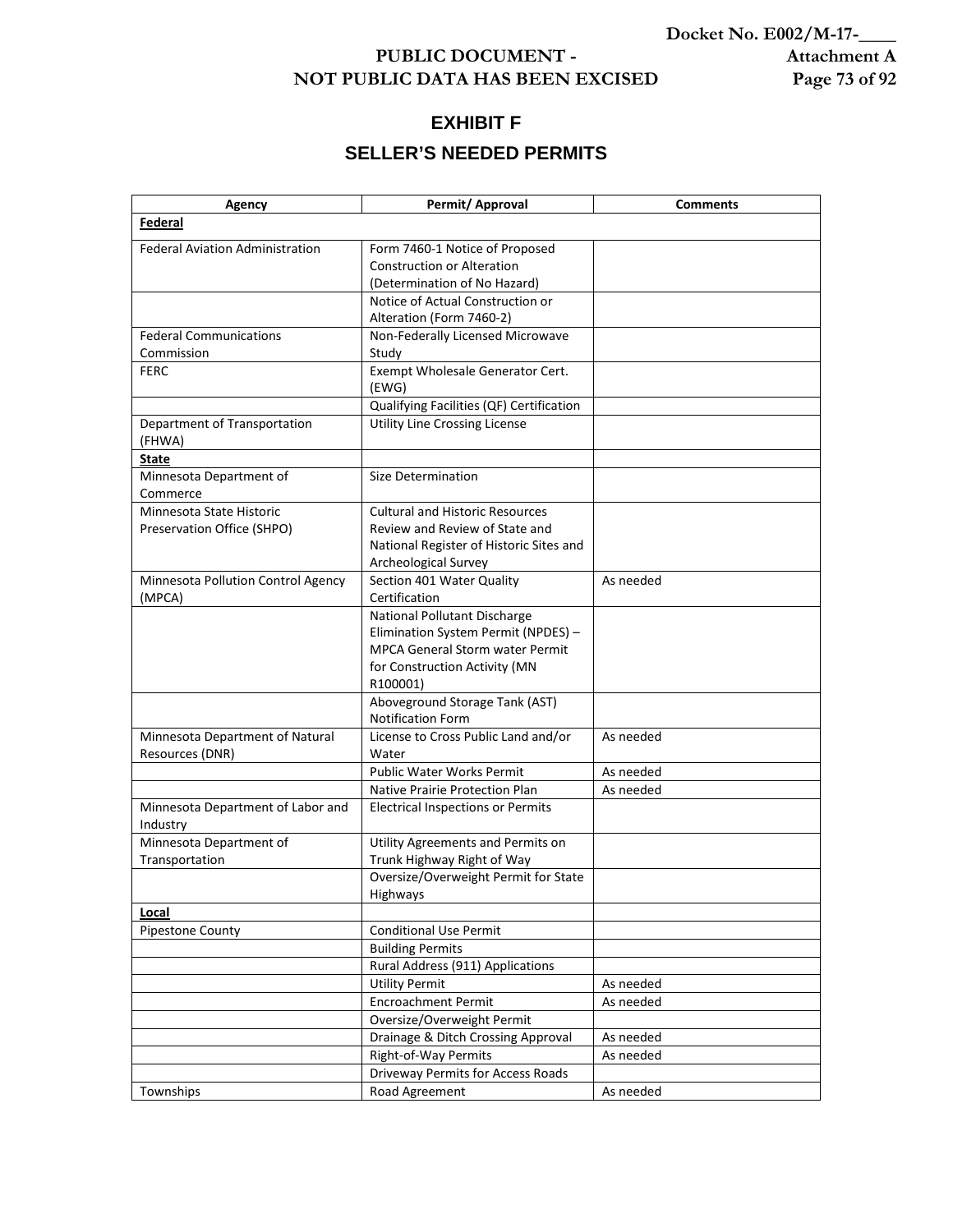**Docket No. E002/M-17-\_\_\_\_ Attachment A Page 74 of 92**

#### **EXHIBIT G**

#### **FORM OF LETTER OF CREDIT**

#### [LETTERHEAD OF ISSUING BANK]

Irrevocable Standby Letter of Credit No:  $\_\_\_\_\_\_\_\_\_\_\_$ 

Date of Issuance:  $\Box$ 

Beneficiary: Northern States Power Company of Minnesota

Initial Expiration Date: [Must be at least one year after date of issuance]

Applicant:

As the Issuing Bank ("Issuer"), we, [Name of Issuing Bank], hereby establish this irrevocable Standby Letter of Credit No. \_\_\_\_\_ (this "Letter of Credit") in favor of the above-named beneficiary ("Beneficiary") for the account of the above-named applicant ("Applicant") in the amount of US\$\_\_\_\_\_\_\_\_\_\_ (\_\_\_\_\_\_\_\_\_\_\_\_\_\_\_\_\_ Million U.S. Dollars).

Beneficiary may draw all or any portion of this Letter of Credit at any time and from time to time, and Issuer will make funds immediately available to Beneficiary upon presentation of Beneficiary's draft(s) at sight in substantially the form attached hereto as Exhibit "A" ("Sight Draft"), drawn on Issuer and accompanied by this Letter of Credit. All Sight Drafts must be signed on behalf of Beneficiary, and the signator must indicate his or her title or other official capacity. No other documents will be required to be presented. Issuer will effect payment under this Letter of Credit within twentyfour (24) hours after presentment of any Sight Draft. Payment shall be made in U.S. Dollars with Issuer's own funds in immediately available funds.

Issuer will honor any Sight Draft presented in substantial compliance with the terms of this Letter of Credit at the Issuer's letterhead office, the office located at **Example 20** or any other full service office of the Issuer on or before the above-stated expiration date, as such expiration date may be extended hereunder. Partial and multiple draws and presentations are permitted on any number of occasions. Following any partial draw, Issuer will endorse this Letter of Credit and return the original to Beneficiary.

This Letter of Credit is issued pursuant to the provisions of that certain Renewable Energy Purchase Agreement between Beneficiary and Applicant dated as of  $\Box$ , 20 (as the same may have been or may be amended from time to time, the "PPA"). Notwithstanding any reference in this Letter of Credit to the PPA or any other documents, instruments or agreements, or references in the PPA or any other documents, instruments or agreements to this Letter of Credit, this Letter of Credit contains the entire agreement between Beneficiary and Issuer relating to the obligations of Issuer hereunder.

This Letter of Credit will be automatically extended each year without amendment for a period of one (1) year from the expiration date hereof, as extended, unless at least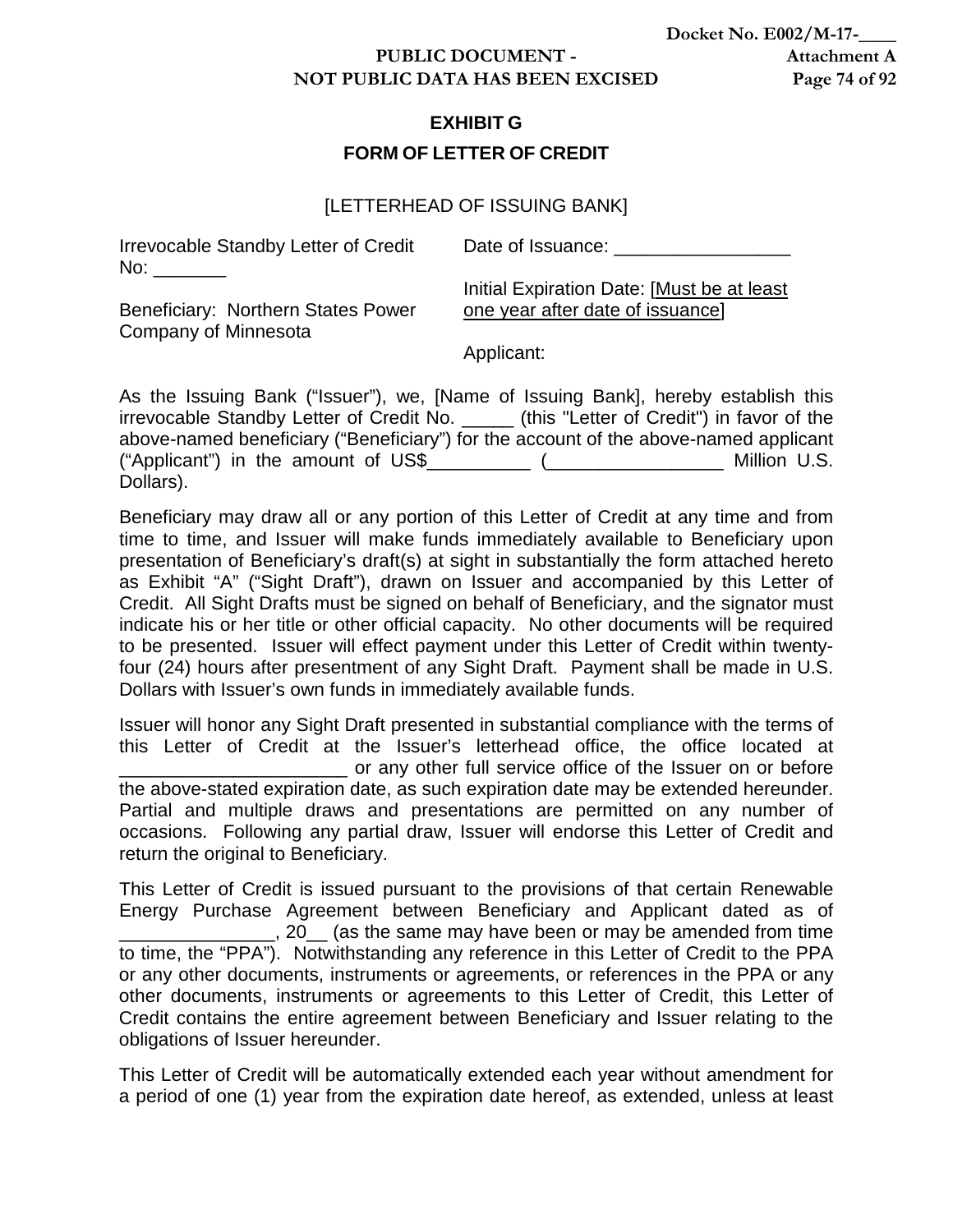thirty (30) days prior to the expiration date, Issuer notifies Beneficiary by registered or certified mail that it elects not to extend this Letter of Credit for such additional period. Notice of non-extension will be given by Issuer to Beneficiary at Beneficiary's address set forth herein or at such other address as Beneficiary may designate to Issuer in writing at Issuer's letterhead address.

This Letter of Credit is freely transferable by Beneficiary in whole or in part, and the number of transfers is unlimited. Issuer shall effect any transfers immediately upon presentation to Issuer of this Letter of Credit and a completed written transfer request substantially in the form attached hereto as Exhibit "B." Such transfer will be effected at no cost to Beneficiary. Any transfer fees assessed by Issuer will be payable solely by Applicant, and the payment of any transfer fees will not be a condition to the validity or effectiveness of the transfer of this Letter of Credit.

Issuer waives any rights it may have, at law or otherwise, to subrogate to any claims which Beneficiary may have against Applicant or Applicant may have against Beneficiary.

This Letter of Credit is subject to the uniform customs and practice for documentary credits (2007 Revision), International Chamber of Commerce publication No. 600 (the "UCP"), except to the extent that the terms hereof are inconsistent with the provisions of the UCP, including but not limited to Articles 14(b) and 36 of the UCP, in which case the terms of this Letter of Credit shall govern. With respect to Article 14(b) of the UCP, Issuer shall have a reasonable amount of time, not to exceed three (3) banking days following the date of Issuer's receipt of documents from Beneficiary (to the extent required herein), to examine the documents and determine whether to take up or refuse the documents and to inform Beneficiary accordingly.

In the event of an act of God, riot, civil commotion, insurrection, war or any other cause beyond Issuer's control that interrupts Issuer's business and causes the place for presentation of this Letter of Credit to be closed for business on the last day for presentation, the expiry date of this Letter of Credit will be automatically extended without amendment to a date thirty (30) calendar days after the place for presentation reopens for business.

ISSUER:

By:  $\_$ 

Authorized Signature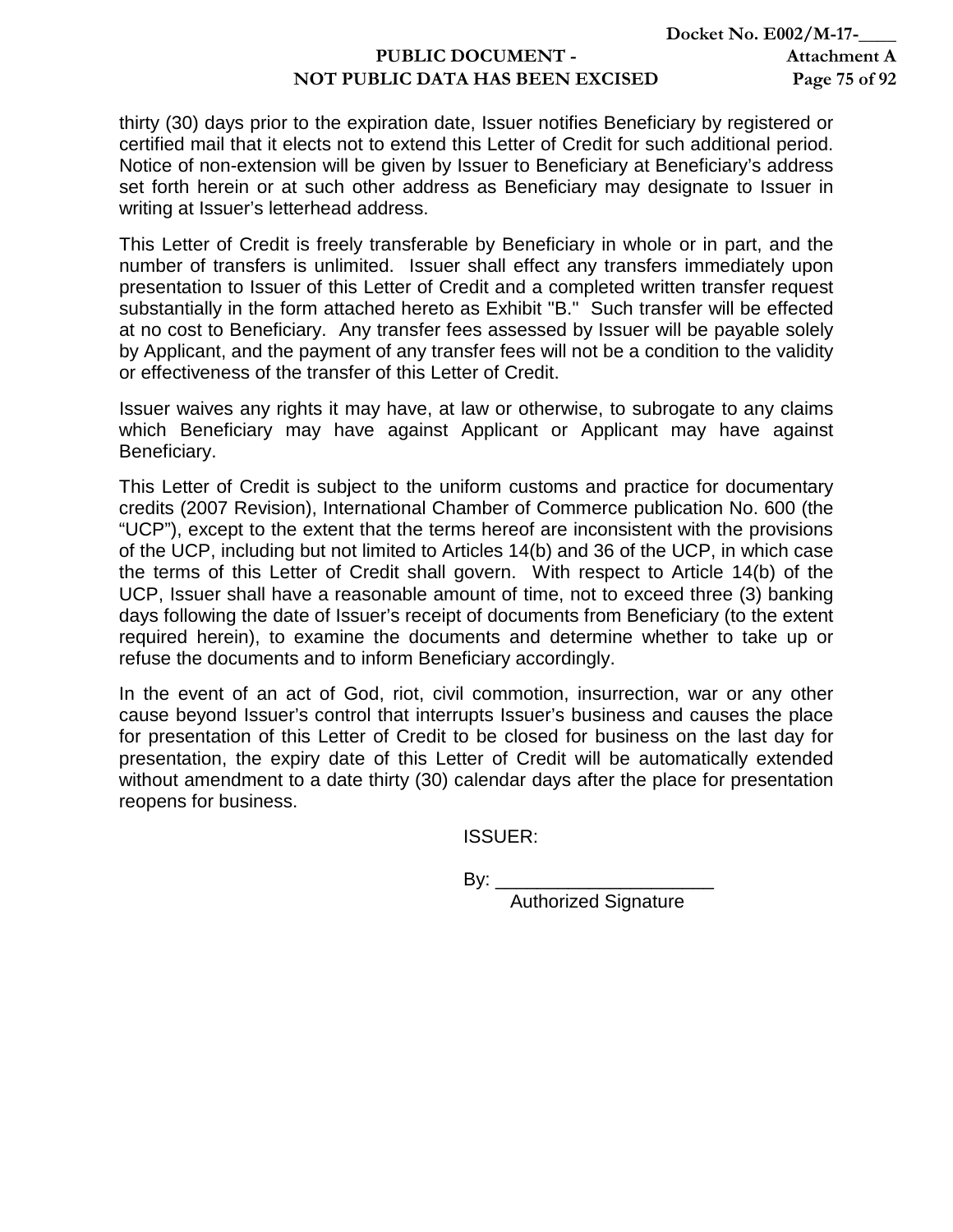**Docket No. E002/M-17-\_\_\_\_ Attachment A Page 76 of 92**

# **EXHIBIT "A"**

TO LETTER OF CREDIT

### **SIGHT DRAFT**

| <b>Draft Number</b> |  |
|---------------------|--|
| ¢                   |  |

At sight, pay to the order of [Name of Beneficiary to be inserted], the amount of USD \$\_\_\_\_\_\_\_\_\_\_\_\_ (\_\_\_\_\_\_\_\_\_\_\_\_\_\_\_\_\_\_ and 00/100ths U.S. Dollars).

Value received and charged to the account of: [Name of Issuer and address]. Drawn under [Name of Issuer to be inserted] Standby Letter of Credit No.

 $\mathcal{L}=\mathcal{L}^{\mathcal{L}}$ 

Dated: **Dated:** Northern States Power Company of Minnesota

By: \_\_\_\_\_\_\_\_\_\_\_\_\_\_\_\_\_\_\_\_\_\_\_\_

[name and title]

Account: [Applicant to be inserted]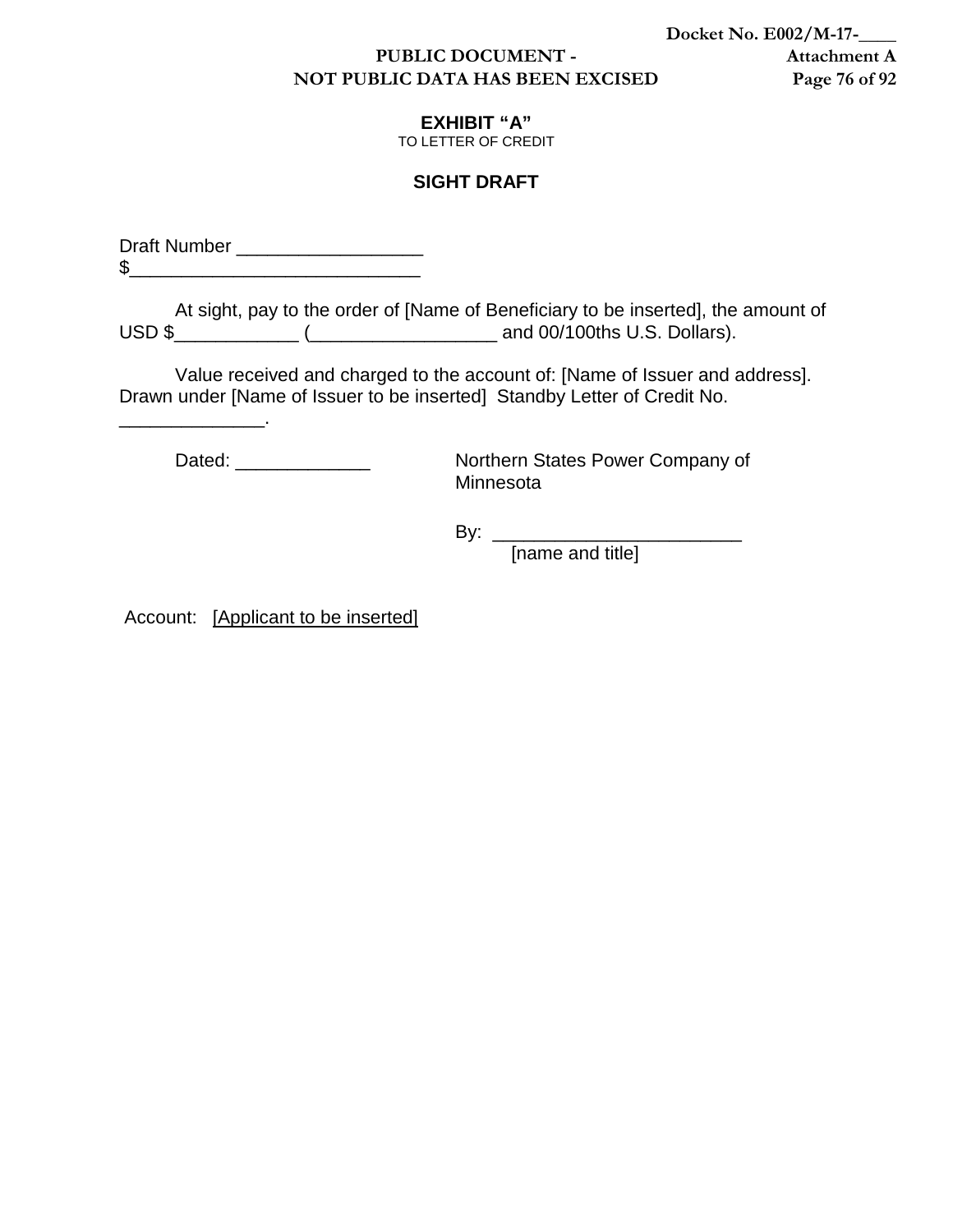**Docket No. E002/M-17-\_\_\_\_ Attachment A Page 77 of 92**

# **EXHIBIT "B"**

TO LETTER OF CREDIT

### **FORM OF TRANSFER REQUEST**

Irrevocable Standby Letter of Credit No. \_\_\_\_\_\_\_\_\_\_\_\_\_\_\_\_\_\_\_\_

\_\_\_\_\_\_\_\_\_\_\_\_\_\_\_\_\_\_\_\_\_\_\_\_\_\_ \_\_\_\_\_\_\_\_\_\_\_\_\_\_\_\_\_\_\_\_\_\_\_\_\_\_\_\_

\_\_\_\_\_\_\_\_\_\_\_\_\_\_\_\_\_\_\_\_\_\_\_\_\_\_ \_\_\_\_\_\_\_\_\_\_\_\_\_\_\_\_\_\_\_\_\_\_\_\_\_\_\_\_

Current Beneficiary: Applicant:

To: [Name of Issuer] ("Issuer")

\_\_\_\_\_\_\_\_\_\_\_\_\_\_\_\_\_\_\_\_\_\_\_\_\_\_ \_\_\_\_\_\_\_\_\_\_\_\_\_\_\_\_\_\_\_\_\_\_\_\_\_\_\_\_

The undersigned, as the current "Beneficiary" of the above-referenced Letter of Credit, hereby requests that you reissue the Letter of Credit in favor of the transferee named below [insert transferee name and address below]:

\_\_\_\_\_\_\_\_\_\_\_\_\_\_\_\_\_\_\_\_\_\_\_\_\_\_\_\_\_  $\mathcal{L}=\{1,2,3,4,5\}$ \_\_\_\_\_\_\_\_\_\_\_\_\_\_\_\_\_\_\_\_\_\_\_\_\_\_\_\_\_

From and after the date this transfer request is delivered to Issuer, the transferee shall be the "Beneficiary" under the Letter of Credit for all purposes and shall be entitled to exercise and enjoy all of the rights, privileges and benefits thereof.

Dated: \_\_\_\_\_\_\_\_\_\_\_\_\_\_\_\_ Northern States Power Company of Minnesota

By: \_\_\_\_\_\_\_\_\_\_\_\_\_\_\_\_\_\_\_\_\_\_

 Name: \_\_\_\_\_\_\_\_\_\_\_\_\_\_ Title: \_\_\_\_\_\_\_\_\_\_\_\_\_\_\_\_\_\_\_

[Notary Acknowledgement]

To be signed by a person purporting to be an authorized representative of Beneficiary and indicating his or her title or other official capacity, and acknowledged by a notary public.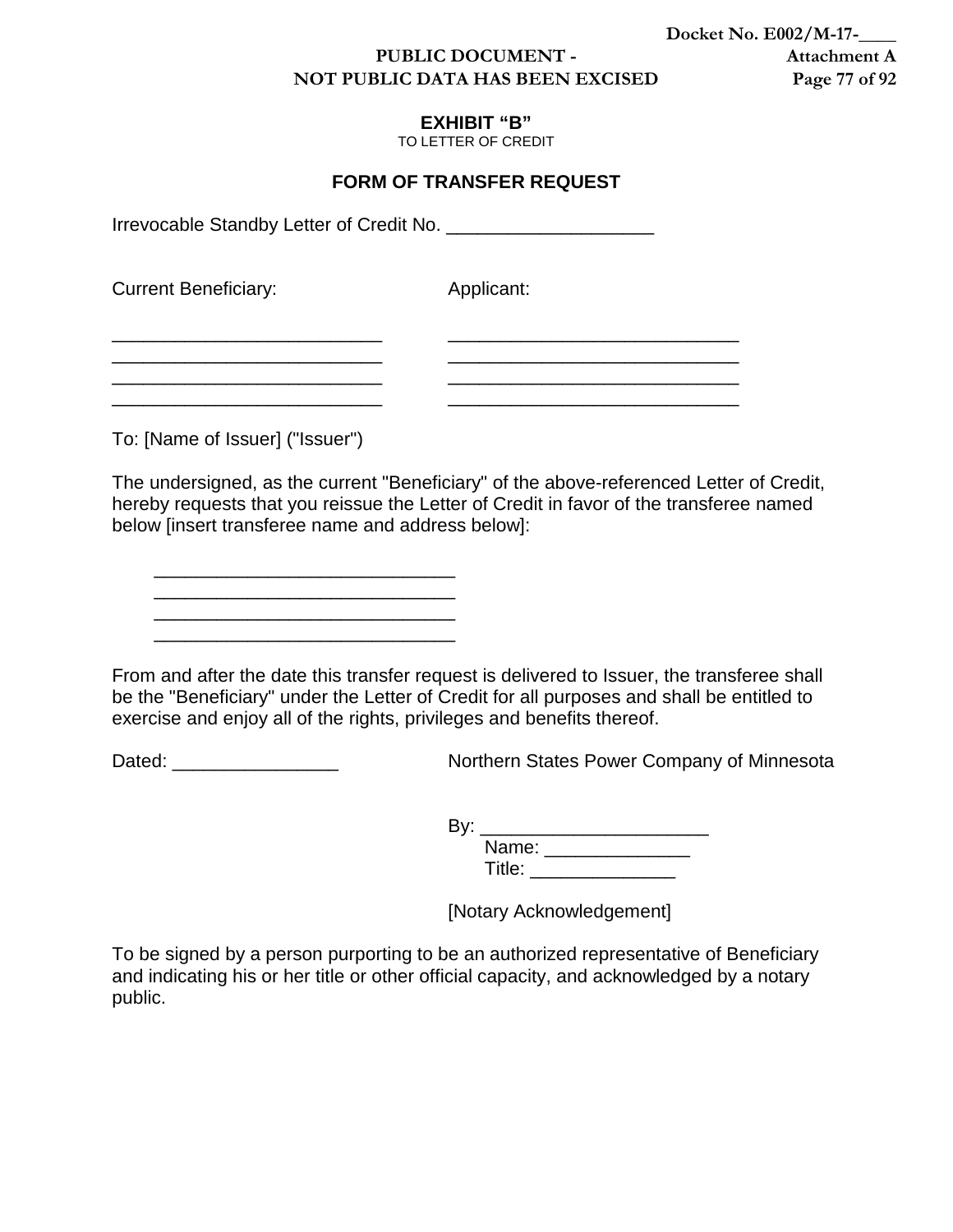### **EXHIBIT H**

### **FORM OF GUARANTY**

#### **GUARANTY**

This Guaranty is executed and delivered as of this \_\_\_\_\_ day of \_\_\_\_\_\_\_\_\_, 20\_\_ by **\_\_\_\_\_\_\_\_\_\_\_\_\_\_\_\_\_\_\_\_\_,** a \_\_\_\_\_\_\_\_\_\_\_\_\_ [corporation] ("Guarantor"), in favor of Northern States Power Company of Minnesota ("<u>Company</u>"), in connection with the performance by **\_\_\_\_\_\_\_\_\_\_\_\_\_\_\_\_\_\_\_\_\_\_\_\_\_\_\_\_\_\_,** a \_\_\_\_\_\_\_\_\_\_\_\_\_\_ [limited liability company] ("Seller") of a Renewable Energy Purchase Agreement dated \_\_\_\_\_\_\_\_\_\_\_\_\_\_\_\_\_\_\_, 20\_\_\_\_ between Seller and Company (the "PPA").

- RECITALS -

A. Seller owns and operates a renewable energy electric generation facility having total nameplate capacity of approximately \_\_\_\_\_ MW located in \_\_\_\_\_\_\_\_\_\_\_ County,  $($ the "Wind-Solar Hybrid Facility").

B. Seller and Company have entered into the PPA for the purchase and sale of capacity and electrical energy from the Wind-Solar Hybrid Facility on the terms and conditions set forth therein.

C. Seller is controlled by Guarantor. Guarantor expects to derive substantial benefits from the performance of the PPA by Seller and Company. To induce Company to enter into and continue the PPA and to consummate the purchase and sale of electrical energy contemplated by the PPA, Guarantor has agreed to guarantee the obligations of Seller as provided in this Guaranty.

NOW, THEREFORE, in consideration of the foregoing, Guarantor agrees as follows:

- AGREEMENT -

1. Guaranty. Subject to the provisions of this Guaranty, Guarantor hereby absolutely, irrevocably, unconditionally, and fully guarantees to Company the due, prompt, and complete observance, performance, and discharge of each and every payment obligation of Seller under the PPA, whether incurred before or after the date of delivery of this Guaranty (the "Obligations"). This is a guaranty of payment, not of collection, and as such, Company shall not be required to institute, pursue, or exhaust any remedies against Seller before instituting suit, obtaining judgment, and executing thereon against Guarantor under this Guaranty. This Guaranty shall survive termination of the PPA to the extent necessary to enforce and complete the rights, duties and obligations of Company and Seller thereunder.

2. Maximum Liability. Notwithstanding anything herein to the contrary, Guarantor's maximum liability under this Guaranty shall be limited to dollars (US\$\_\_\_\_\_\_\_) plus costs of collection under Section 10 below.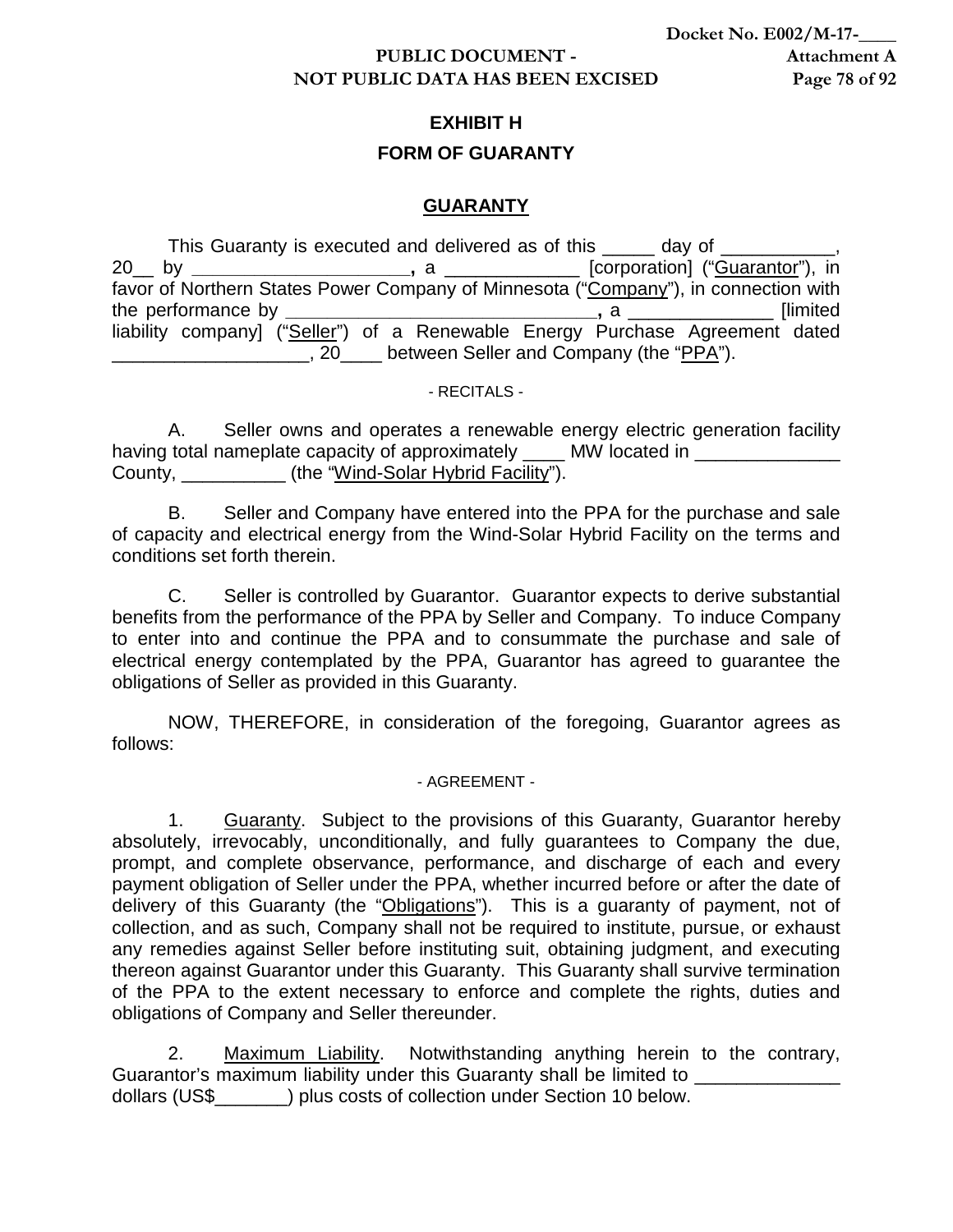3. Rights of Company. Guarantor hereby grants to Company, in Company's discretion and without the need to notify or obtain any consent from Guarantor, and without termination, impairment, or any other effect upon Guarantor's duties hereunder, the power and authority from time to time:

(a) to renew, compromise, extend, accelerate, or otherwise change, substitute, supersede, or terminate the terms of performance of any of the Obligations, in each case in accordance with the PPA;

(b) to grant any indulgences, forbearances, and waivers, on one or more occasions, for any length of time, with respect to Seller's performance of any of the Obligations; and

(c) to accept collateral, further guaranties, and/or other security for the Obligations, and, if so accepted, then to impair, exhaust, exchange, enforce, waive, or release any such security.

4. Performance. If any of the Obligations are not performed according to the tenor thereof, and any applicable notice and cure period provided by the PPA has expired ("Default"), Guarantor shall immediately upon receipt of written demand by Company (a) perform or cause Seller to perform the Obligation in Default, and (b) pay, reimburse, and indemnify Company against any liabilities, damages, and related costs (including attorneys' fees) incurred by Company as a result thereof, all in such manner and at such times as Company may reasonably direct.

5. Satisfaction. Satisfaction by Guarantor of any duty hereunder incident to a particular Default or the occurrence of any other Default shall not discharge Guarantor except with respect to the Default satisfied, it being the intent of Guarantor that this Guaranty be continuing until such time as all of the Obligations have irrevocably been discharged in full, at which time this Guaranty shall automatically terminate. If at any time the performance of any Obligation by Seller or Guarantor is rescinded or voided under the federal Bankruptcy Code or otherwise, then Guarantor's duties hereunder shall continue and be deemed to have been automatically reinstated, restored, and continued with respect to that Obligation, as though the performance of that Obligation had never occurred, regardless of whether this Guaranty otherwise had terminated or would have been terminated following or as a result of that performance.

6. Notice of Acceptance. Guarantor waives and acknowledges notice of acceptance of this Guaranty by Company.

7. Waivers by Guarantor. Guarantor hereby waives and agrees not to assert or take advantage of:

(a) all set-offs, counterclaims, and, subject to Section 4 above, all presentments, demands for performance, notices of non-performance, protests, and notices of every kind that may be required by Applicable Laws;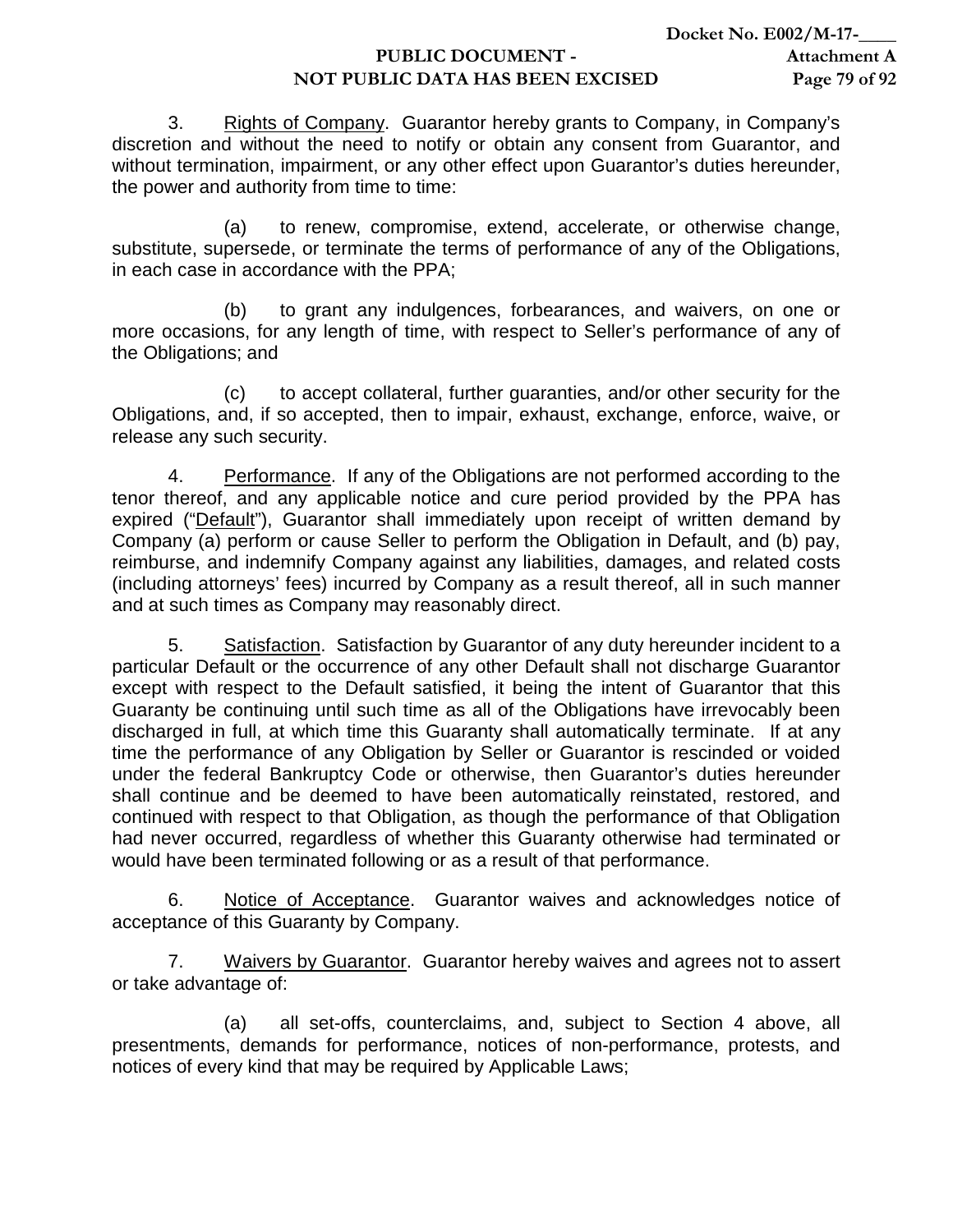(b) any right to require Company to proceed against Seller or any other person, or to require Company first to exhaust any remedies against Seller or any other person, before proceeding against Guarantor hereunder;

(c) any defense based upon an election of remedies by Company;

(d) any duty of Company to protect or not impair any security for the Obligations;

(e) the benefit of any laws limiting the liability of a surety;

(f) any duty of Company to disclose to Guarantor any facts concerning Seller, the PPA or the Wind-Solar Hybrid Facility, or any other circumstances, that would or allegedly would increase the risk to Guarantor under this Guaranty, whether now known or hereafter learned by Company, it being understood that Guarantor is capable of and assumes the responsibility for being and remaining informed as to all such facts and circumstances; and

(g) until all Obligations in Default have been fully paid and/or performed, any rights of subrogation, contribution, reimbursement, indemnification, or other rights of payment or recovery for any payment or performance by it hereunder. For the avoidance of doubt, if any amount is paid to Guarantor in violation of this provision, such amount shall be held by Guarantor for the benefit of, and promptly paid to, Company.

8. Cumulative Remedies. The rights and remedies of Company hereunder shall be cumulative and not alternative to any other rights, powers, and remedies that Company may have at law, in equity, or under the PPA. The obligations of Guarantor hereunder are independent of those of Seller and shall survive unaffected by the bankruptcy of Seller. Company need not join Seller in any action against Guarantor to preserve its rights set forth herein.

9. Representations and Warranties. Guarantor represents and warrants to Company as follows:

(a) Guarantor is a corporation, duly organized, validly existing, and in good standing under the laws of the state of its incorporation. Seller is a direct or indirect wholly-owned subsidiary of Guarantor. Guarantor has all necessary corporate power and authority to execute and deliver this Guaranty and to perform its obligations hereunder.

(b) The execution, delivery and performance of this Guaranty has been duly and validly authorized by all corporate proceedings of Guarantor and is not in violation of any law, judgment of court or government agency . This Guaranty has been duly and validly executed and delivered by Guarantor and constitutes a legal, valid and binding obligation of Guarantor, enforceable against Guarantor in accordance with its terms.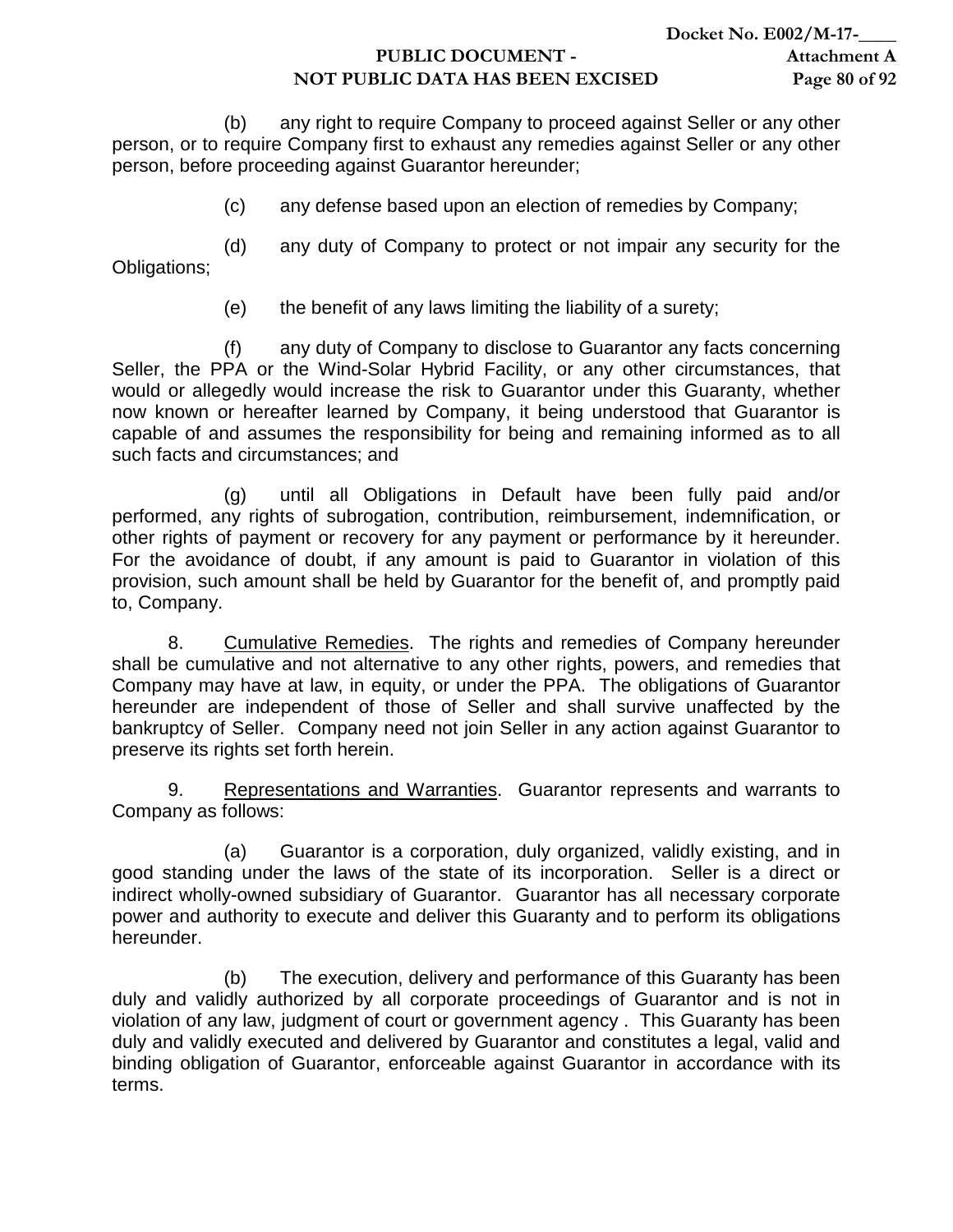10. Collection Costs. Guarantor shall pay to Company, upon demand, and in addition to the maximum liability set forth in Section 3 hereof, all reasonable attorneys' fees and other expenses which Company may expend or incur in enforcing the Obligations against Seller and/or enforcing this Guaranty against Guarantor, whether or not suit is filed, including, without limitation, all attorneys' fees, and other expenses incurred by Company in connection with any insolvency, bankruptcy, reorganization, arrangement, or other similar proceedings involving Seller that in any way affect the exercise by Company of its rights and remedies hereunder.

11. Severability. Should any one or more provisions of this Guaranty be determined to be illegal or unenforceable, all other provisions nevertheless shall be effective.

12. Waiver or Amendment. No provision of this Guaranty or right of Company hereunder can be waived, nor can Guarantor be released from Guarantor's duties hereunder, except by a writing duly executed by Company. This Guaranty may not be modified, amended, revised, revoked, terminated, changed, or varied in any way whatsoever except by the express terms of a writing duly executed by Company.

13. Successors and Assigns. This Guaranty shall inure to the benefit of and bind the successors and assigns of Company and Guarantor.

14. Governing Law. This Guaranty shall be governed by and construed in accordance with the law of the State of [*insert home state of Company*] without regard to the principles of conflicts of law thereof. Venue for any dispute hereunder shall be as set forth in Section 13.5 of the PPA.

15. Notices. All notices, requests, claims, demands, and other communications hereunder shall be in writing and shall be given (and shall be deemed to have been duly given upon receipt) by delivery in the manner contemplated by the PPA, addressed as follows:

| (a)<br><u>if to Company:</u> | as provided in the PPA |
|------------------------------|------------------------|
|------------------------------|------------------------|

| (b) | if to Guarantor. |       |
|-----|------------------|-------|
|     |                  | Attn: |
|     | with a copy to:  |       |
|     |                  | Attn: |

or to such other address(es) as the person to whom notice is given may have previously furnished to the others in writing in the manner set forth above.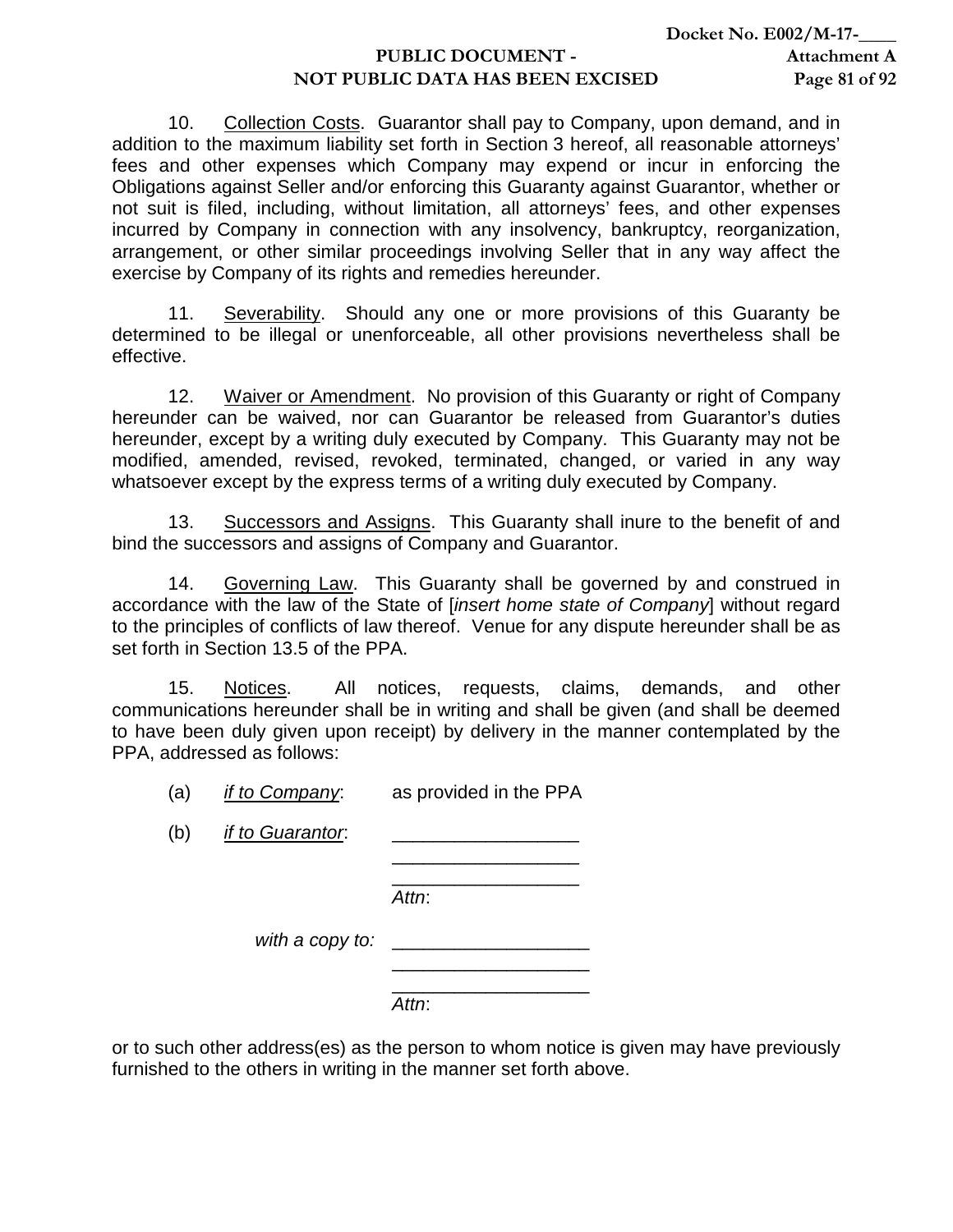#### **PUBLIC DOCUMENT - NOT PUBLIC DATA HAS BEEN EXCISED Docket No. E002/M-17-\_\_\_\_ Attachment A Page 82 of 92**

IN WITNESS WHEREOF, Guarantor has caused this Guaranty to be duly executed and delivered to Company as of the day and year first above written.

|        | [Name of Guarantor]                                                   |
|--------|-----------------------------------------------------------------------|
|        | Name:<br>Title:                                                       |
|        |                                                                       |
|        |                                                                       |
|        | The foregoing instrument was acknowledged before me this _____ day of |
|        |                                                                       |
|        | Witness my hand and official seal.                                    |
|        | My commission expires: My commission expires:                         |
| (SEAL) |                                                                       |
|        | <b>Notary Public</b>                                                  |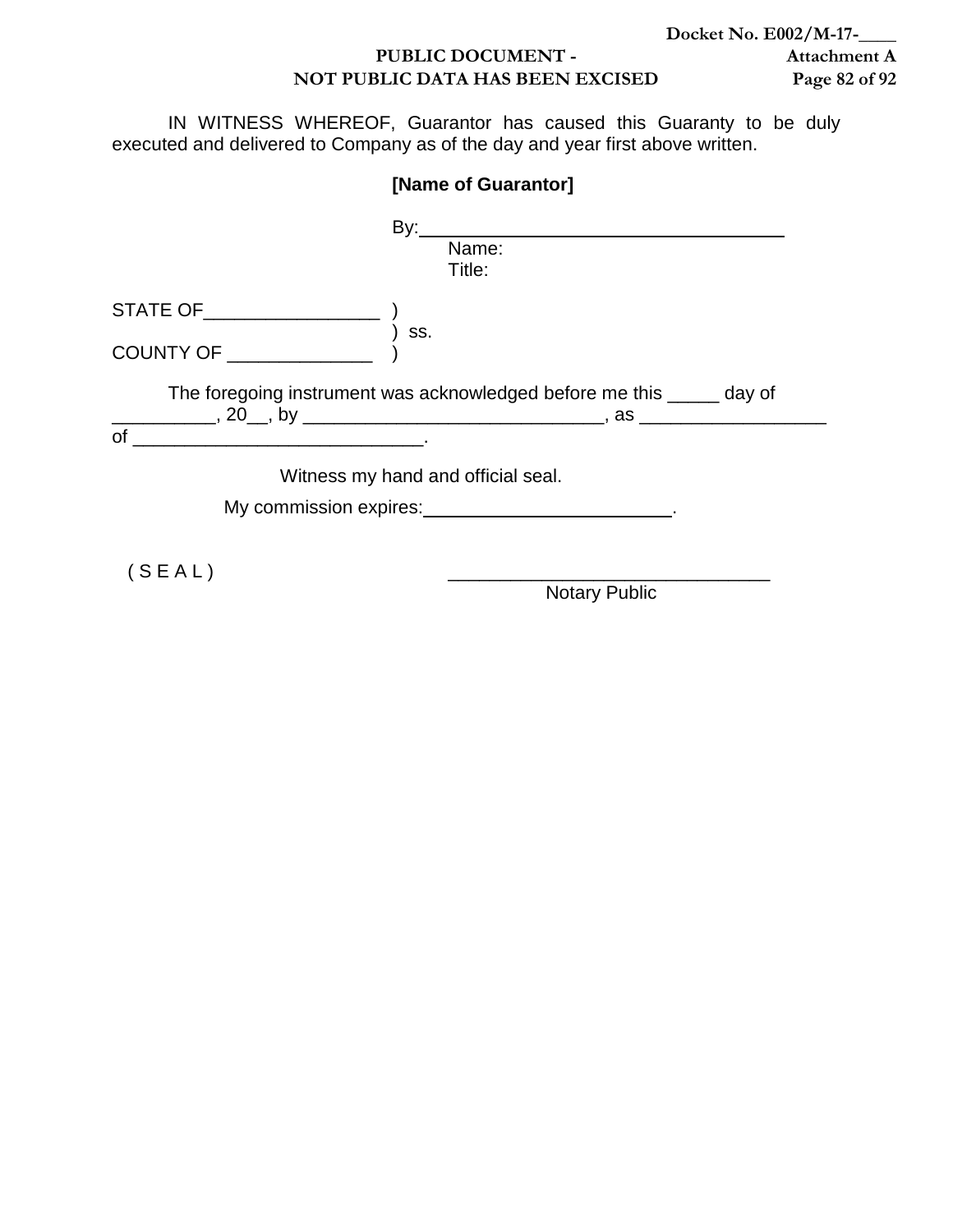### **EXHIBIT I**

### **AGC PROTOCOLS; DATA COLLECTION; TECHNICAL SPECIFICATIONS**

### **AGC**

### **1. AGC Communications between Company and Seller**

Company will receive and send AGC Set-Point and related data over an analog or digital line. The data points covered under this PPA, as described below, may overlap data requirements for the Transmission Authority or Company's applicable forecasting group.

### **2. AGC Data Points to be sent from Seller to Company via SCADA**

The following data points will be transmitted via SCADA from Seller to Company and represent Wind-Solar Hybrid Facility level data:

| Description                           | Units        |
|---------------------------------------|--------------|
| AGC Set-Point (echo)                  | MW           |
| Power demand                          | MW           |
| Actual power                          | МW           |
| Park Potential                        | MW           |
| Actual reactive power                 | <b>Myars</b> |
| Average Voltage                       | kV           |
| Number of turbines online and running | Integer      |
| <b>AGC Status</b>                     | Remote/Local |

### **3. Response times and limitations of Wind-Solar Hybrid Facility in regards to AGC**

The following protocols outline the expectations for responding to the AGC Set-Point. Except in the case of the Frequency of Changes, these protocols will be generally bound by the manufacturers' specifications for the equipment that Seller has chosen for the Wind-Solar Hybrid Facility.

**a.** Allowable Variances in Excess of AGC Set-Point. Once the Wind-Solar Hybrid Facility has reached the AGC Set-Point, there may be variances in excess of such set-point up to 2% on average as measured during a 10-minute period. This is due to changing wind conditions vs. the manufacturer's specifications for responding to those new conditions.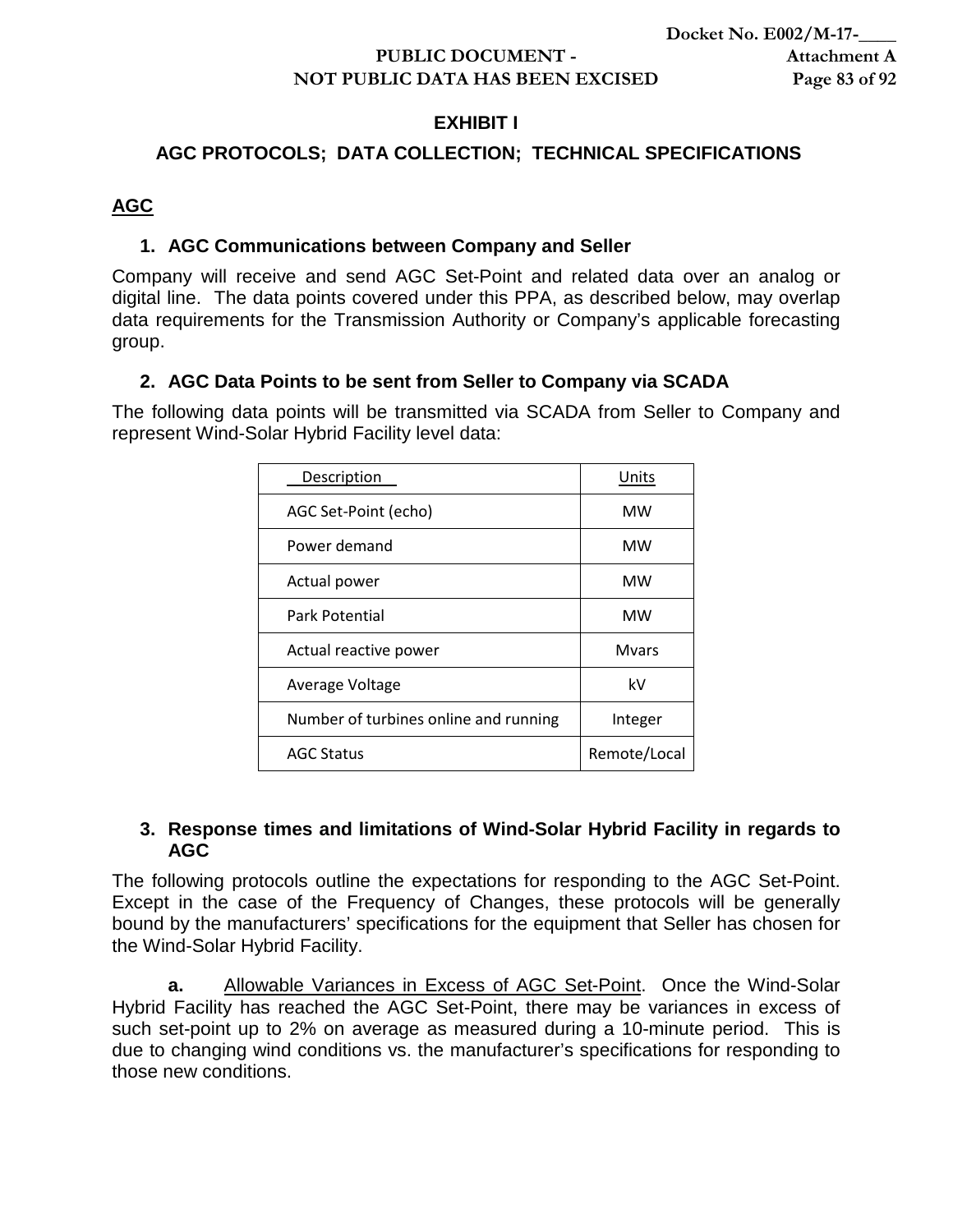b. Frequency of Changes. Company may send a new AGC Set-Point to the Wind-Solar Hybrid Facility as frequently as the Wind Turbine manufacturer specifications allow.

c. Range of AGC Set-Point. The range of set point values can be between 0% and 100% of Park Potential.

### **4. Backup Communications**

In the event of an AGC failure, Company and Seller shall communicate via telephone in order to correct the failure.

### *For solar:*

### **DATA COLLECTION**

At least two months prior to the Commercial Operation Date, Seller shall deliver to Company a report showing (i) manufacturer, model and year of all panels, inverters and meteorological instrumentation, and (ii) the latitude and longitude of the center of the solar panels for every inverter and every meteorological tower. Beginning upon COD, Seller shall transmit and provide to Company the real-time data set forth below, refreshed in approximately four-ten (4-10) second intervals , not to exceed sixty (60) second intervals:

- A. Two (2) data points from each inverter:
	- 1. Inverter generation (kW)
	- 2. Inverter availability
	- 3. Direct normal solar insolation (solar intensity) and global horizontal irradiance plane of array
	- 4. Ambient air temperature (Celsius)

Seller shall provide a map and key for each inverter sufficient to allow Company to correlate the data received through Company's data historian system to each individual inverter.

\* \* \* \* \*

### *For wind:*

### **DATA COLLECTION**

### **1. Data**

At least two months prior to the Commercial Operation Date, Seller will deliver to Company a report showing (i) manufacturer, model, and year of all Wind Turbines and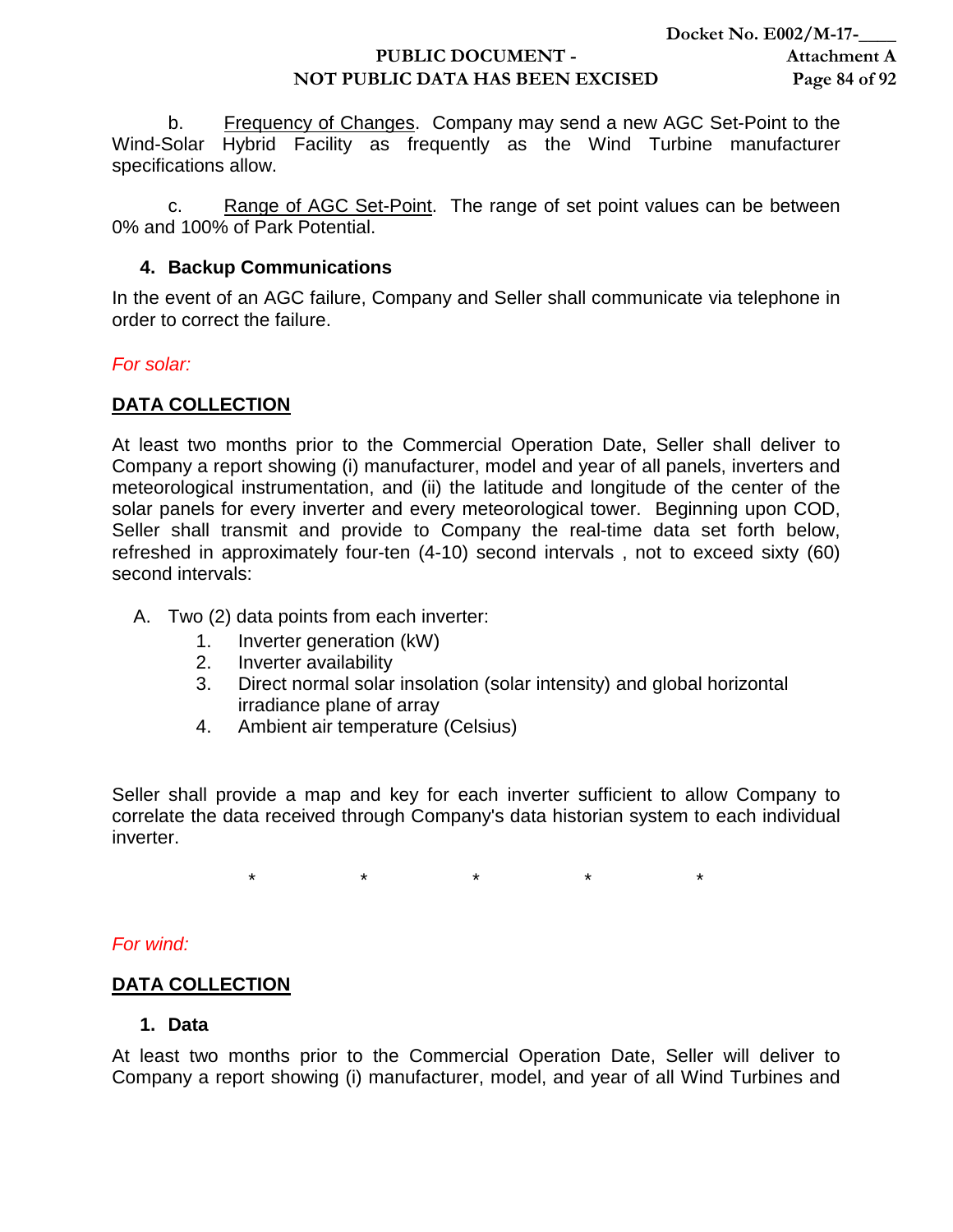preexisting meteorological instrumentation near the Site and (ii) the latitude, longitude and hub height at every Wind Turbine and meteorological tower.

Beginning upon COD, Seller shall transmit and provide to Company the real-time data set forth below, as required with regard to its generation of Renewable Energy at the Wind-Solar Hybrid Facility:

- a. Five data points from each Wind Turbine:
	- 1. Turbine generation (kW)
	- 2. Wind Speed (meters per second MPs)
	- 3. Turbine Availability
	- 4. Wind Direction (in degrees relative to true north)
	- 5. Temperature (Celsius)
		- 1. )
	- 6. Pressure (mb)
	- 7. Air Density (kg/m<sup>3</sup>)
		- \*\* = at all metered heights.

b. In addition to the other requirements for data collection, Seller shall install, maintain and operate at least one meteorological tower that is installed at hub height and is placed upstream of the prevailing wind path. The data stream from this meteorological tower to the Company's PI System must be reliable during periods of transmission-related curtailments and must include battery back-up at the meteorological tower and a local source of electricity to power the PI System and interconnectivity between the Wind-Solar Hybrid Facility and Company during transmission outages.

c. Seller shall provide a map and key for each Wind Turbine sufficient to allow Company to correlate the data received through the PI System to each individual Wind Turbine.

### **2. Forecasting Requirements**

a. Not later than 5:00 am on each Day, Seller shall post an availability and production forecast for the Wind-Solar Hybrid Facility through 11:00 pm on the following Day. The forecast shall be submitted through an availability forecast system specified by Company to Seller. Prior to the Commercial Operation Date, Company shall provide Seller with information necessary for Seller to access the chosen availability forecast system.

b. If any events or circumstances reduce the forecasted availability of the Wind-Solar Hybrid Facility by 5 MW or more, such reduction shall be (1) communicated to the real-time operator via telephone with (2) immediate update to the availability forecast in the availability forecast system. For example:

> i. A disturbance at a 100.5 MW (67 x 1.5 MW Wind Turbines) wind plant causes 26 Wind Turbines (39 MW) to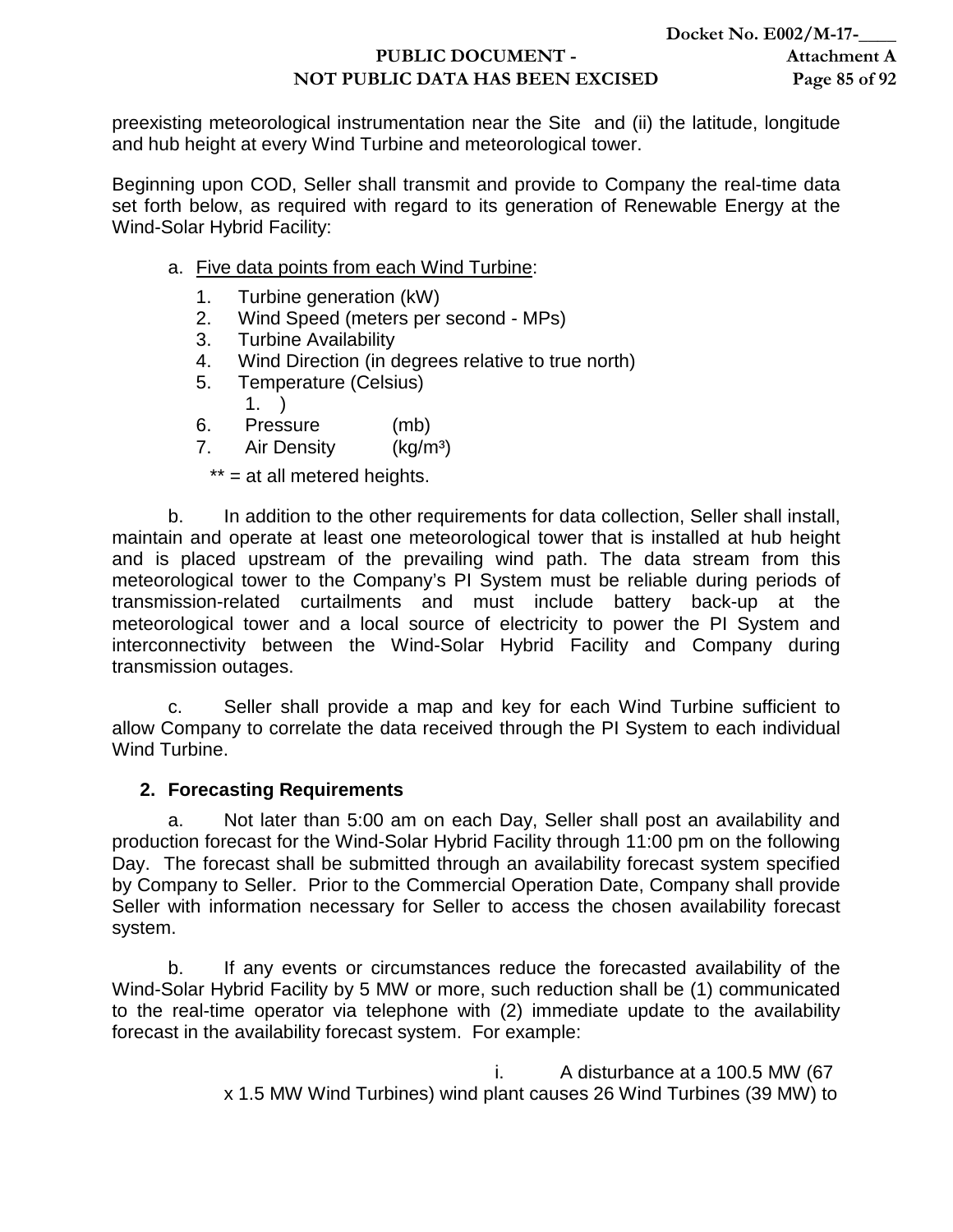**Docket No. E002/M-17-\_\_\_\_ Attachment A Page 86 of 92**

become unavailable. Only two turbines were planned to be down for maintenance (3 MW). The expected reduction in the available capacity is 39 MW; exceeding the 5 MW requirement. A phone call to real-time operations with immediate update of the availability forecast is required. At the time of the outage, the estimated expected duration was thought to be six hours. Three hours into the outage, it became known that the 26 turbines would be available in an hour. A phone call notifying real-time of the change in availability is required with a coincident update in the availability forecast system.

ii. A disturbance at a 10 MW (8 x 1.25 MW turbines) wind plant forces 4 turbines (5 MW) off-line. Because the disturbance equals 5 MW, a phone call to real-time operations with immediate update of the availability forecast is required. If the disturbance had only affected 3 turbines (3.75MW), then no immediate action would be necessary.

iii.  $A 20 MW (20 x 1 MW$  turbines) wind plant is off-line for transmission maintenance. The maintenance work is completed 2 hours ahead of the projected completion. Because the change is greater than 10 MW, prior to coming on-line, a phone call is required coincident with an update to the availability forecast system to indicate the new availability.

\* \* \* \* \*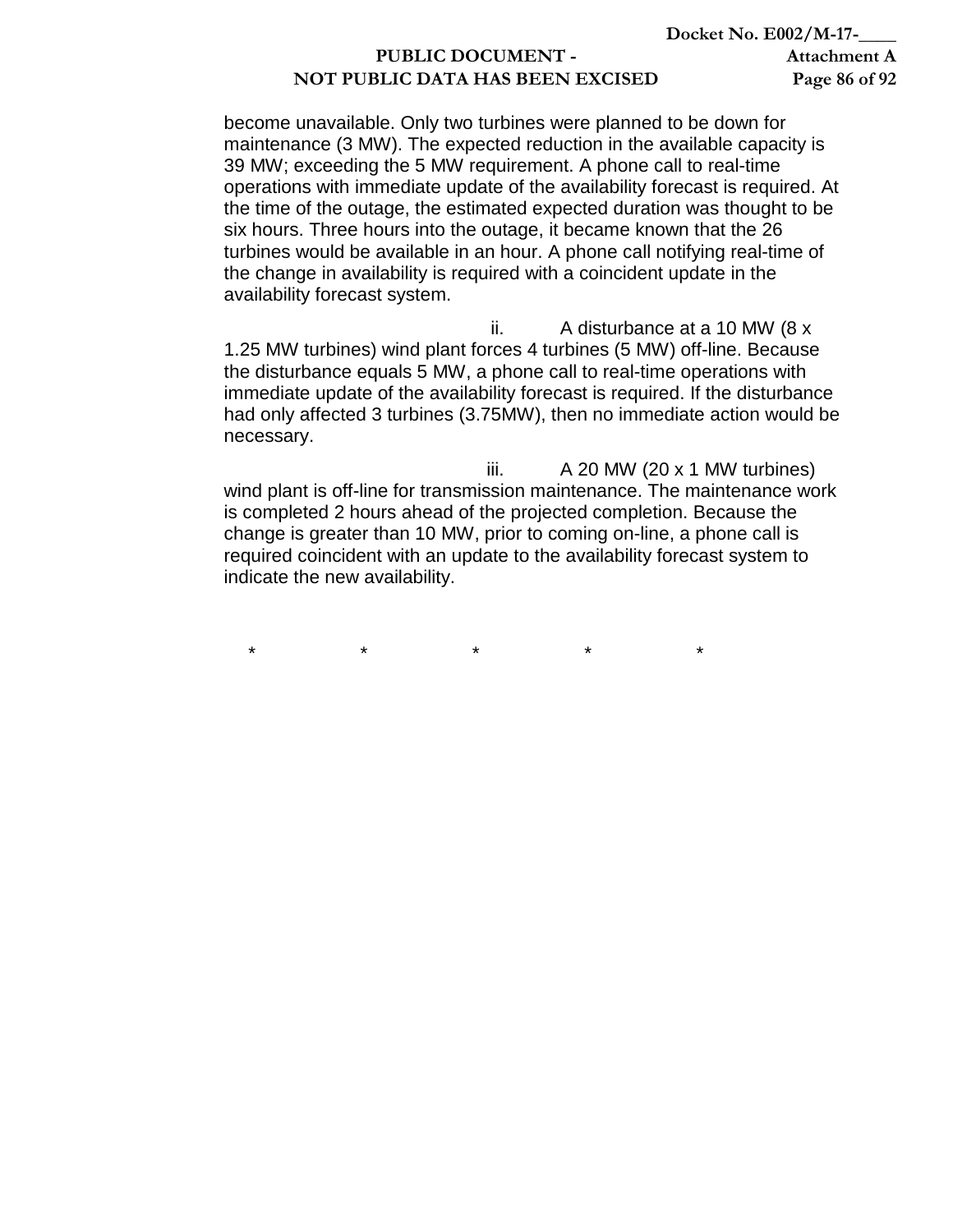**Docket No. E002/M-17-\_\_\_\_ Attachment A Page 87 of 92**

### **EXHIBIT J**

#### GUARANTEED PRICE; COMMITTED ENERGY

*This entire Exhibit shall be deemed Confidential Information subject to Section 20.18.* 

#### GUARANTEED PRICE

From and after the Commercial Operation Date of the Wind-Solar Hybrid Facility, the Guaranteed Price for Net Energy shall be **[TRADE SECRET BEGINS:** 

**TRADE SECRET ENDS]**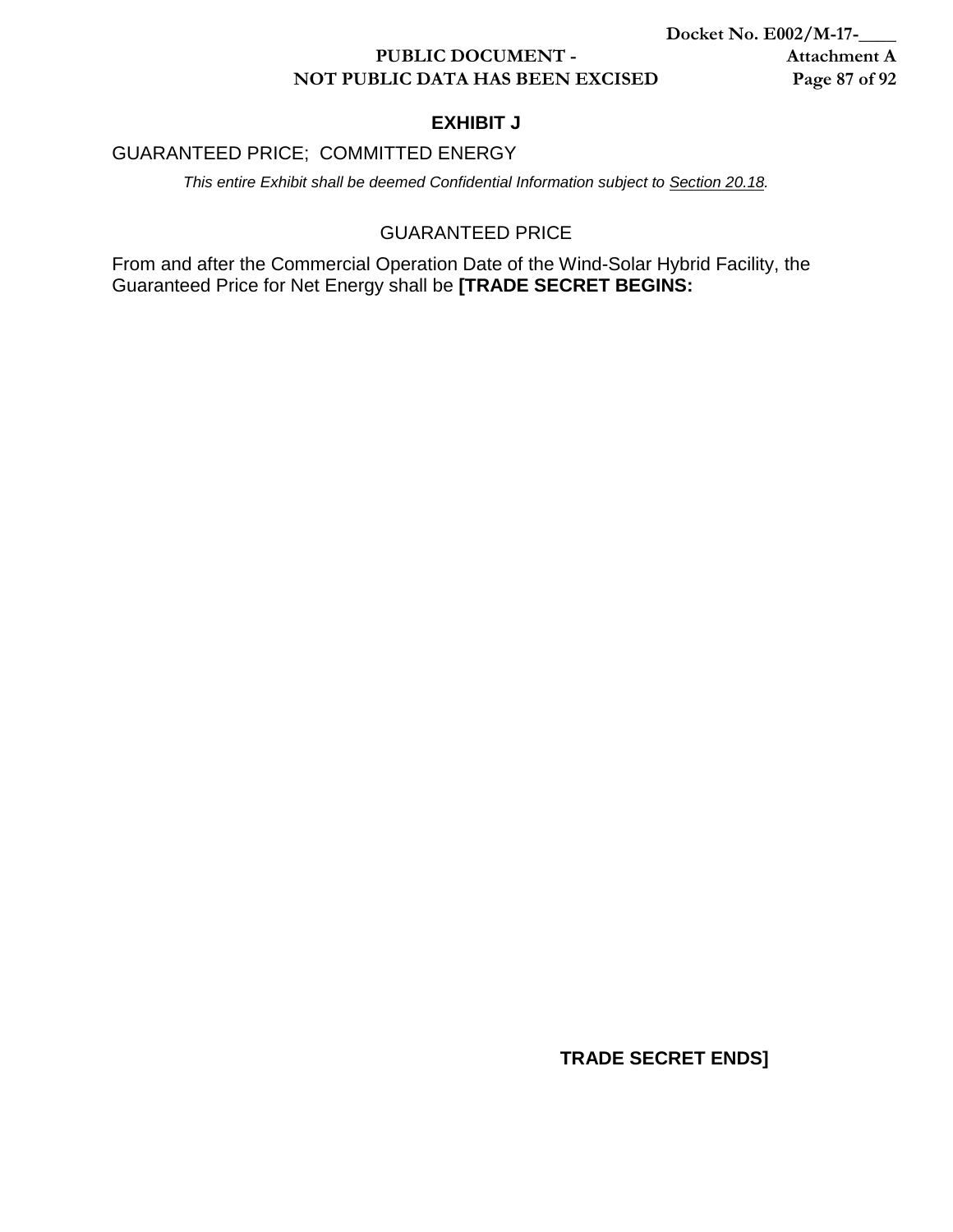**Docket No. E002/M-17-\_\_\_\_ Attachment A Page 88 of 92**

# Committed Energy

For each Commercial Operation Year, the Committed Energy is as follows:

### **[TRADE SECRET BEGINS:**

**TRADE SECRET ENDS]**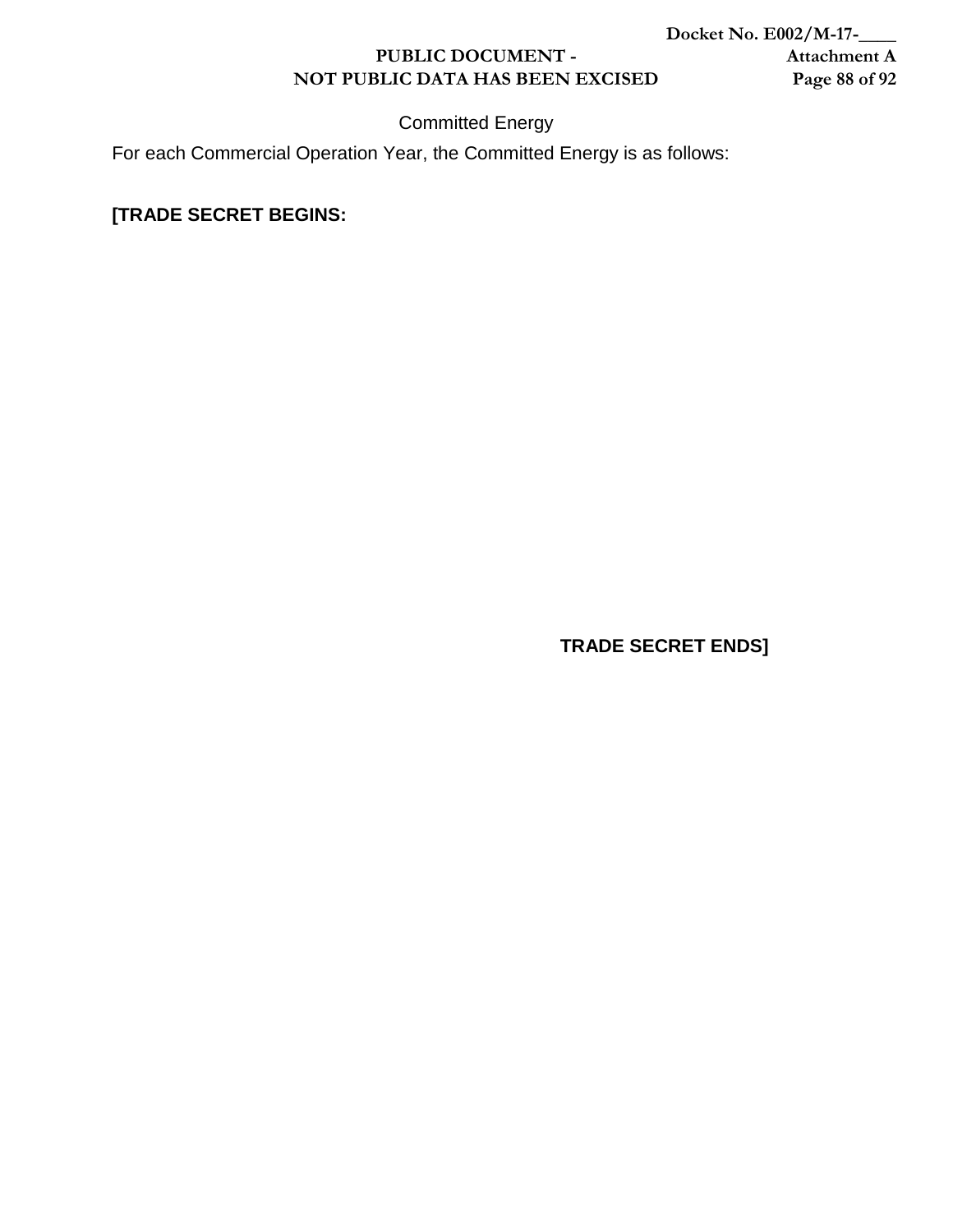#### **EXHIBIT K**

#### **LENDER CONSENT PROVISIONS**

In the event Seller collaterally assigns its rights hereunder to a Wind-Solar Hybrid Facility Lender as security, any related Lender Consent will contain provisions substantially as follows:

- 1. Seller and Company will neither modify nor terminate the PPA in any material respect, without the prior written consent of the Wind-Solar Hybrid Facility Lender.
- 2. The Wind-Solar Hybrid Facility Lender shall have the right, but no obligation, to do any act required to be performed by Seller under the PPA, and any such act performed by the Wind-Solar Hybrid Facility Lender shall be as effective to prevent or cure a default as if done by Seller itself.
- 3. If Company becomes entitled to terminate the PPA due to an Event of Default by Seller, Company shall not terminate the PPA unless it has first given notice of such Event of Default to the Wind-Solar Hybrid Facility Lender and has given the Wind-Solar Hybrid Facility Lender the same cure period afforded to Seller under Article 12 of the PPA, plus an additional 30 Days beyond Seller's cure period to cure such Event of Default; *provided, however*, that if the Wind-Solar Hybrid Facility Lender requires possession of the Wind-Solar Hybrid Facility in order to cure the Event of Default, and if the Wind-Solar Hybrid Facility Lender diligently seeks possession, the Wind-Solar Hybrid Facility Lender's additional 30-Day cure period shall not begin until foreclosure is completed, a receiver is appointed, any bankruptcy stay is removed, or possession is otherwise obtained by or on behalf of the Wind-Solar Hybrid Facility Lender.
- 4. The Wind-Solar Hybrid Facility Lender shall provide to Company a copy of any notices of default and/or intent to exercise remedies delivered to Seller under the Financing Documents.
- 5. Upon any foreclosure, deed-in-lieu or other exercise of the rights and remedies of the Wind-Solar Hybrid Facility Lender that results in a successor owner or operator of the Wind-Solar Hybrid Facility, the Wind-Solar Hybrid Facility Lender shall require and cause the successor (i) to assume all of Seller's prospective obligations under the PPA, (ii) to cure any then-existing defaults by Seller that are capable of cure by performance or the payment of money damages, (iii) to have substantial experience in the operation of power generation facilities akin to the Wind-Solar Hybrid Facility, either directly, through its affiliates or through an operator acceptable to Company, and (iv) to enjoy (together with its parents and affiliates) an Investment Grade Credit Rating or other creditworthiness satisfactory to Company. Except for the foregoing, the Wind-Solar Hybrid Facility Lender shall not be obligated to perform or be liable for any obligation of Seller under the PPA.
- 6. Upon any rejection or other termination of the PPA in connection with any bankruptcy or insolvency of Seller, the Wind-Solar Hybrid Facility Lender (or its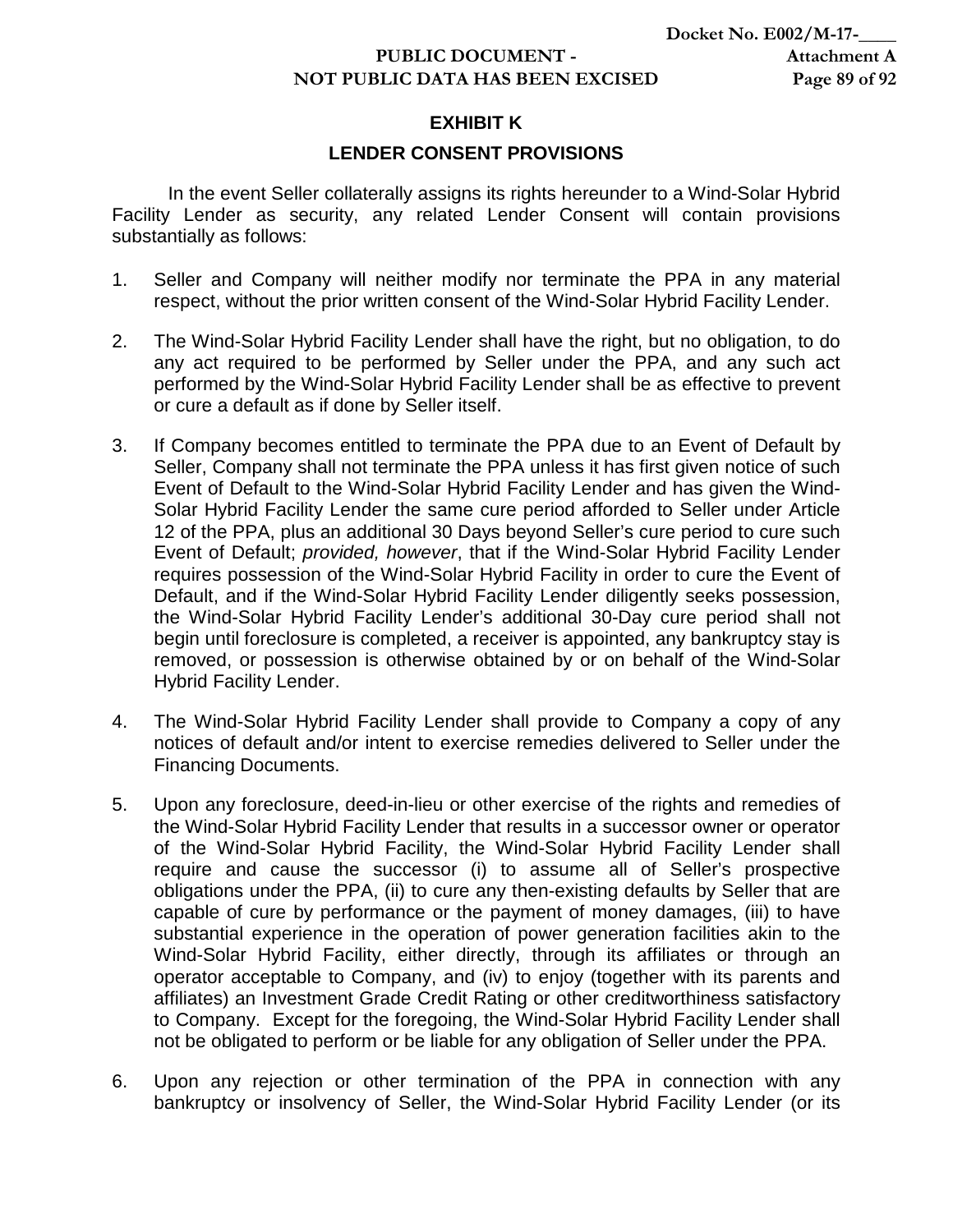successor) and Company shall enter into a new power purchase agreement on the same terms and conditions as the PPA and for the period that would have been remaining under the PPA but for such termination.

\* \* \* \* \*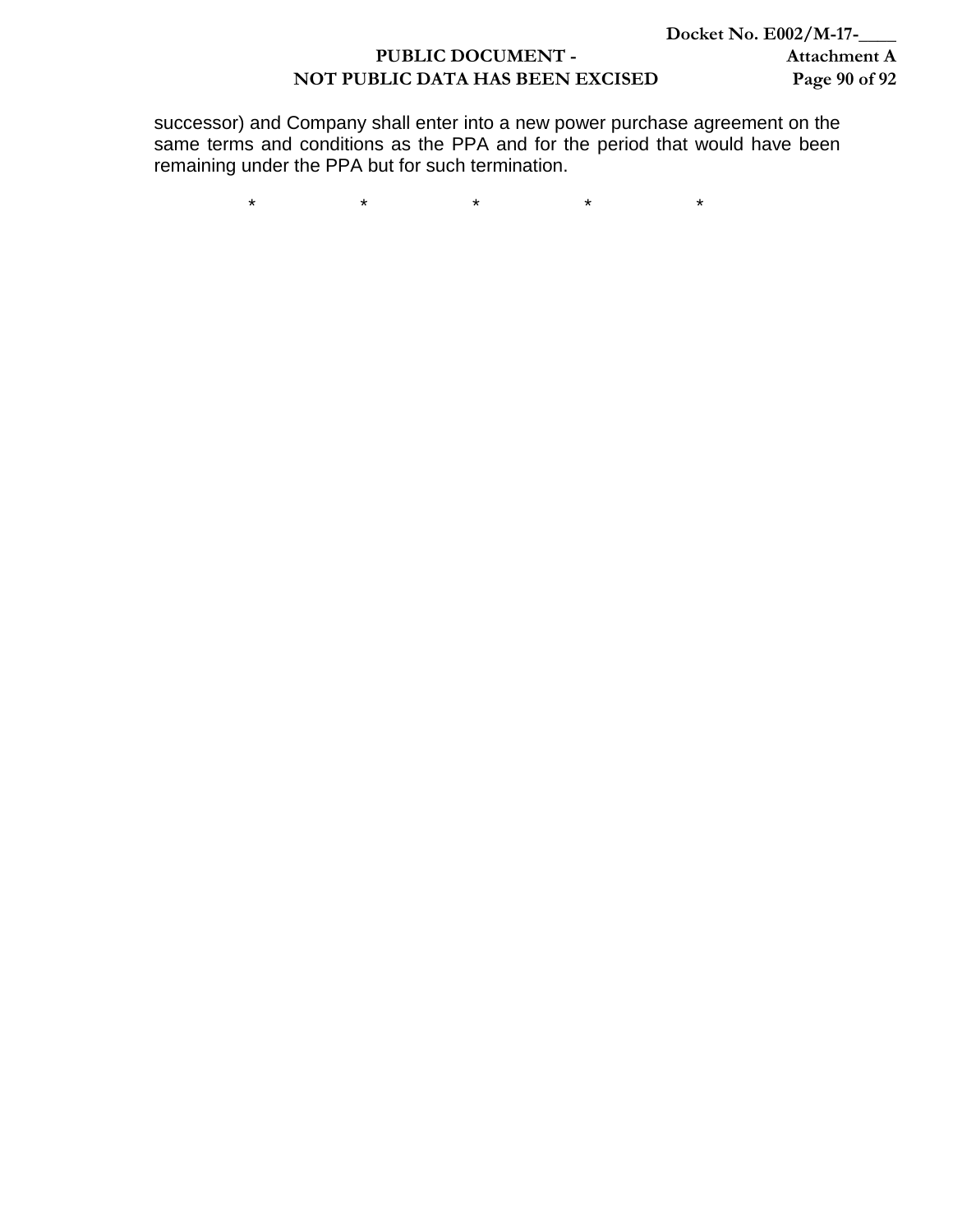### **EXHIBIT L**

#### **PSA PROVISIONS**

Any PSA executed to implement exercise of Company's rights under Section 12.1(E)(4) will include provisions substantially as follows:

1. The PSA shall close on such Business Day as may be specified by Company, not more than 180 Days following execution of the PSA (or such longer period as may be required for the PUC to act thereon).

2. Seller shall operate the Wind-Solar Hybrid Facility, and both Parties shall perform the PPA, in the ordinary course of business pending closing of the PSA.

3. Seller shall convey the Wind-Solar Hybrid Facility to Company via special warranty deed, free and clear of all mortgages, deeds of trust, UCC-1s, and other liens materially adverse to Company's ownership and operation thereof.

4. All revenues and expenses of the Wind-Solar Hybrid Facility shall be prorated as of the date of closing.

5. Seller shall provide customary comprehensive representations, warranties and indemnities to Company regarding its legal right to execute and perform the PSA, and regarding title, physical condition, vendors, employees, operations, finances, contracts, maintenance and other relevant matters pertaining to the Wind-Solar Hybrid Facility, unqualified by its knowledge but subject to such factual exceptions as Seller may disclose. Absent fraud, Seller's liability for breach of such reps and warranties shall not exceed 100% of the purchase price. Seller's post-closing obligations shall be secured by a suitable combination of hold-back escrow, letter of credit and/or guaranty from a creditworthy affiliate.

6. Company shall provide customary representations and warranties to Seller regarding its capacity and legal right to execute and perform the PSA, unqualified by its knowledge.

7. Company shall assume all material contracts of Seller related to the Wind-Solar Hybrid Facility that are reviewed and approved by Company (such approval not to be unreasonably withheld) during the due diligence period.

8. Company's obligation to close shall be conditioned upon (i) approval by the PUC, (ii) counterparty consent under all material contracts requiring such consent, (iii) receipt by Company of all Permits needed to own and operate the Wind-Solar Hybrid Facility, and (iv) no material casualty or condemnation of the Wind-Solar Hybrid Facility prior to closing.

9. Company shall have the right of specific performance, without the need to post bond or prove irreparable harm from Seller's failure to close. Venue for any dispute under the PSA shall be the State District Court for the County in which the Wind-Solar Hybrid Facility is located.

10. Such other terms as may then be standard in the market.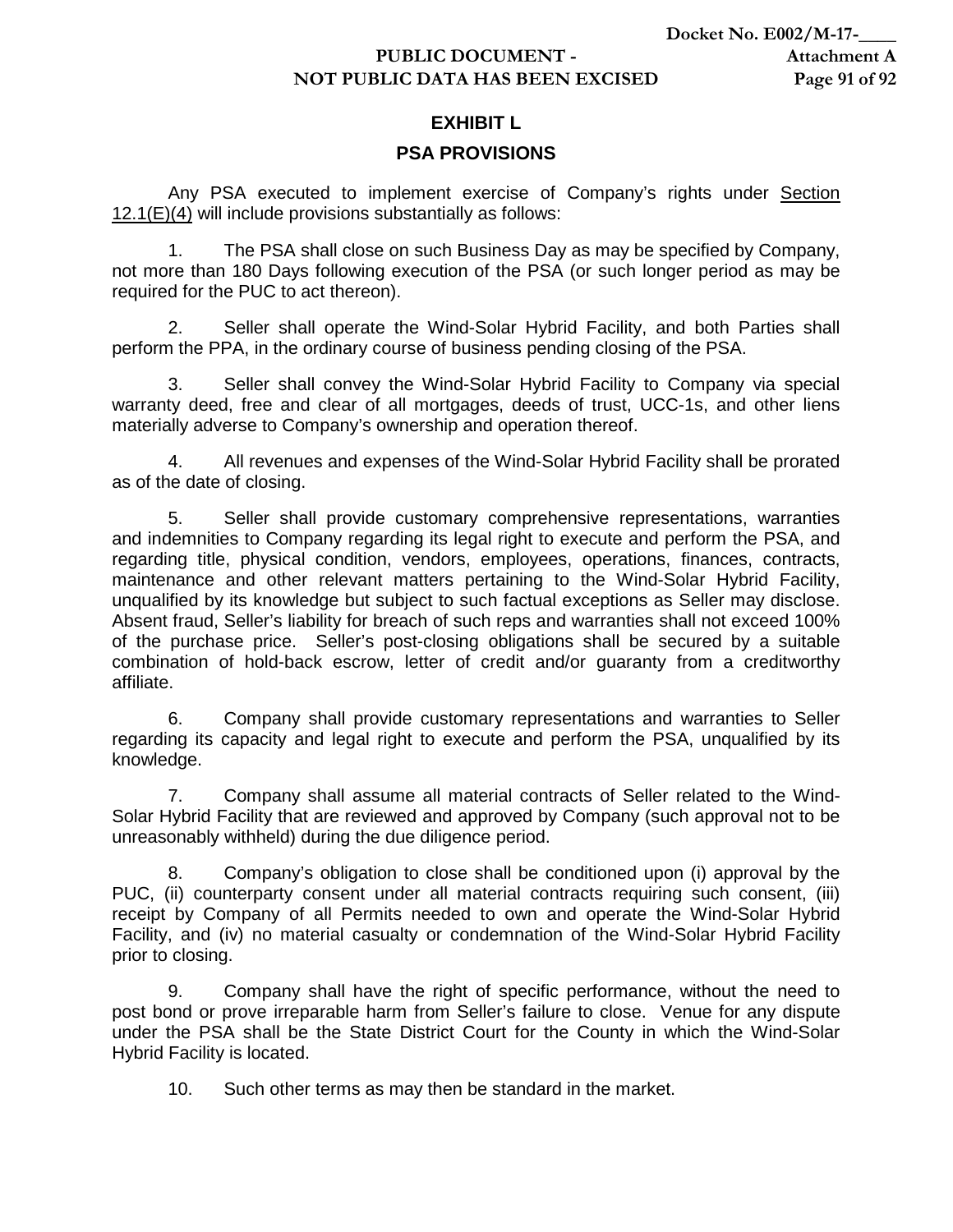**Docket No. E002/M-17-\_\_\_\_ Attachment A Page 92 of 92**

 $\star$  \* \* \* \* \* \* \*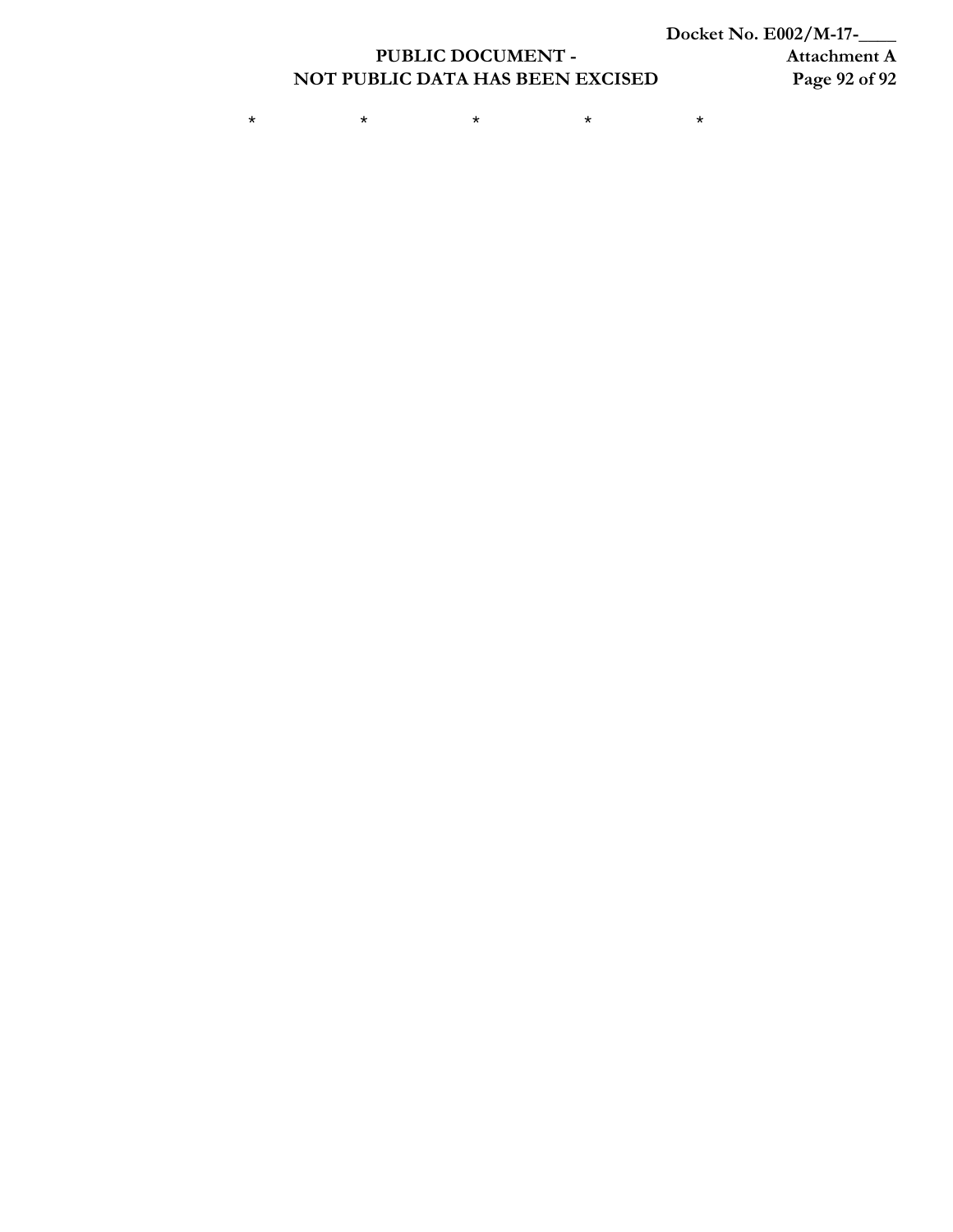# **CERTIFICATE OF SERVICE**

I, Carl Cronin, hereby certify that I have this day served copies of the foregoing document on the attached list of persons.

- xx by depositing a true and correct copy thereof, properly enveloped with postage paid in the United States mail at Minneapolis, Minnesota
- xx electronic filing

# **XCEL ENERGY'S MISCELLANEOUS ELECTRIC SERVICE LIST**

Dated this 6<sup>th</sup> day of January 2017

\_\_\_\_\_\_\_\_\_\_\_\_\_\_\_\_\_\_\_\_\_\_\_\_\_\_\_\_

 $\sqrt{s/}$ 

Carl Cronin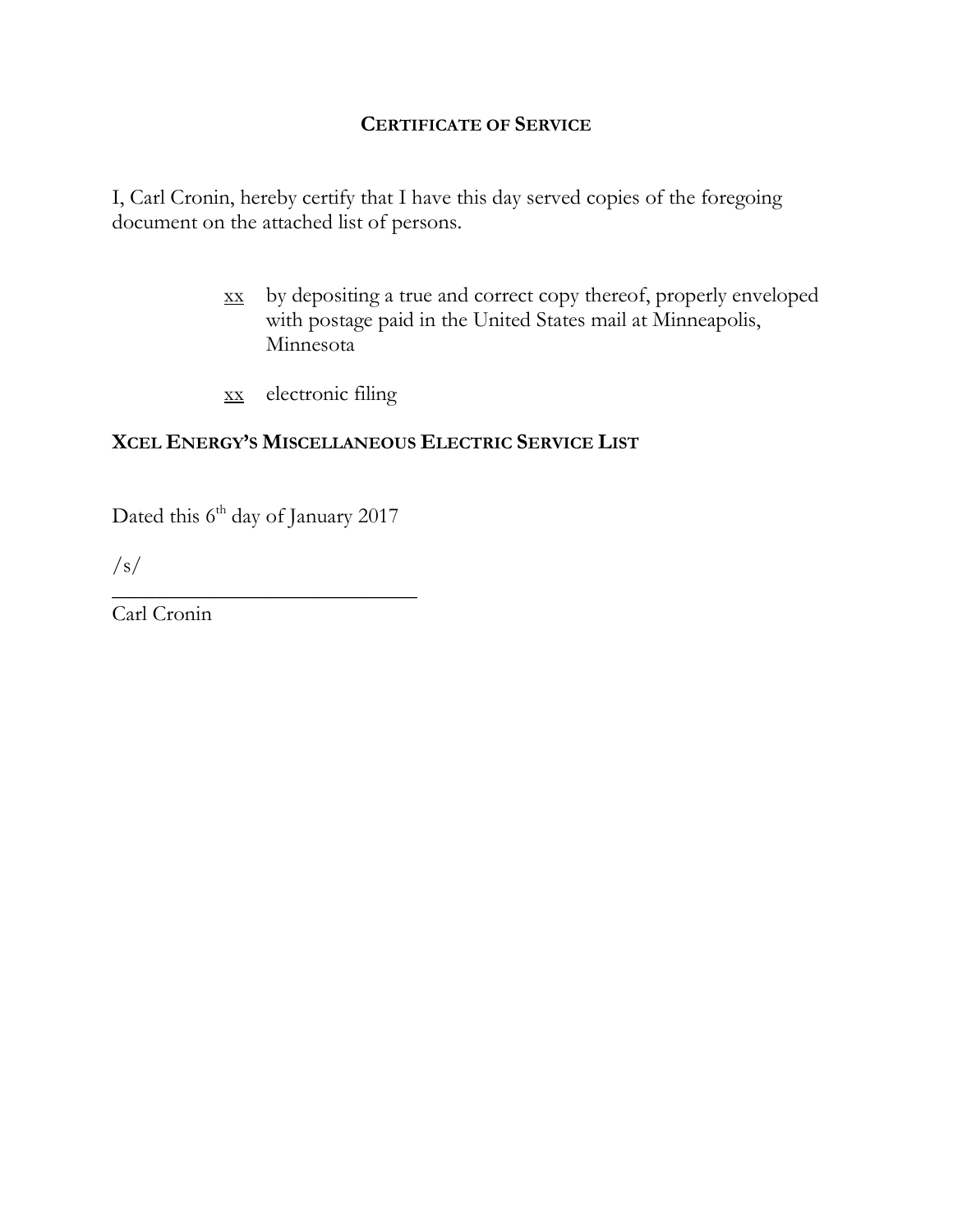| <b>First Name</b> | Last Name | Email                                                  | Company Name                          | <b>Address</b>                                                                                                           | <b>Delivery Method</b>    | <b>View Trade Secret</b> | Service List Name                                                                             |
|-------------------|-----------|--------------------------------------------------------|---------------------------------------|--------------------------------------------------------------------------------------------------------------------------|---------------------------|--------------------------|-----------------------------------------------------------------------------------------------|
| Julia             | Anderson  | Julia.Anderson@ag.state.m<br>n.us                      | Office of the Attorney<br>General-DOC | 1800 BRM Tower<br>445 Minnesota St<br>St. Paul,<br>ΜN<br>551012134                                                       | <b>Electronic Service</b> | No                       | <b>GEN SL Northern States</b><br>Power Company dba Xcel<br>Energy-Elec_Xcel Miscl<br>Electric |
| Christopher       | Anderson  | canderson@allete.com                                   | Minnesota Power                       | 30 W Superior St<br>Duluth,<br><b>MN</b><br>558022191                                                                    | <b>Electronic Service</b> | No                       | GEN_SL_Northern States<br>Power Company dba Xcel<br>Energy-Elec_Xcel Miscl<br>Electric        |
| James J.          | Bertrand  | james.bertrand@stinson.co<br>l m                       | Stinson Leonard Street LLP            | 150 South Fifth Street,<br><b>Suite 2300</b><br>Minneapolis,<br>MN<br>55402                                              | <b>Electronic Service</b> | No                       | GEN_SL_Northern States<br>Power Company dba Xcel<br>Energy-Elec Xcel Miscl<br>Electric        |
| Carl              | Cronin    | Regulatory.records@xcele<br>nergy.com                  | <b>Xcel Energy</b>                    | 414 Nicollet Mall FL 7<br>Minneapolis,<br>MN<br>554011993                                                                | <b>Electronic Service</b> | No                       | <b>GEN SL Northern States</b><br>Power Company dba Xcel<br>Energy-Elec_Xcel Miscl<br>Electric |
| Jeffrey A.        | Daugherty | jeffrey.daugherty@centerp<br>ointenergy.com            | CenterPoint Energy                    | 800 LaSalle Ave<br>Minneapolis,<br>ΜN<br>55402                                                                           | <b>Electronic Service</b> | No                       | <b>GEN SL Northern States</b><br>Power Company dba Xcel<br>Energy-Elec_Xcel Miscl<br>Electric |
| lan               | Dobson    | ian.dobson@ag.state.mn.u                               | Office of the Attorney<br>General-RUD | Antitrust and Utilities<br>Division<br>445 Minnesota Street, 1400<br><b>BRM Tower</b><br>St. Paul,<br><b>MN</b><br>55101 | <b>Electronic Service</b> | No                       | <b>GEN SL Northern States</b><br>Power Company dba Xcel<br>Energy-Elec_Xcel Miscl<br>Electric |
| Emma              | Fazio     | emma.fazio@stoel.com                                   | <b>Stoel Rives LLP</b>                | 33 South Sixth Street<br><b>Suite 4200</b><br>Minneapolis,<br><b>MN</b><br>55402                                         | <b>Electronic Service</b> | <b>No</b>                | <b>GEN SL Northern States</b><br>Power Company dba Xcel<br>Energy-Elec_Xcel Miscl<br>Electric |
| Sharon            | Ferguson  | sharon.ferguson@state.mn Department of Commerce<br>.us |                                       | 85 7th Place E Ste 500<br>Saint Paul.<br><b>MN</b><br>551012198                                                          | Electronic Service        | <b>No</b>                | <b>GEN SL Northern States</b><br>Power Company dba Xcel<br>Energy-Elec_Xcel Miscl<br>Electric |
| Michael           | Hoppe     | il23@mtn.org                                           | Local Union 23, I.B.E.W.              | 932 Payne Avenue<br>St. Paul,<br>ΜN<br>55130                                                                             | <b>Electronic Service</b> | <b>No</b>                | <b>GEN SL Northern States</b><br>Power Company dba Xcel<br>Energy-Elec_Xcel Miscl<br>Electric |
| Alan              | Jenkins   | aj@jenkinsatlaw.com                                    | Jenkins at Law                        | 2265 Roswell Road<br>Suite 100<br>Marietta,<br>GA<br>30062                                                               | <b>Electronic Service</b> | No                       | GEN_SL_Northern States<br>Power Company dba Xcel<br>Energy-Elec_Xcel Miscl<br>Electric        |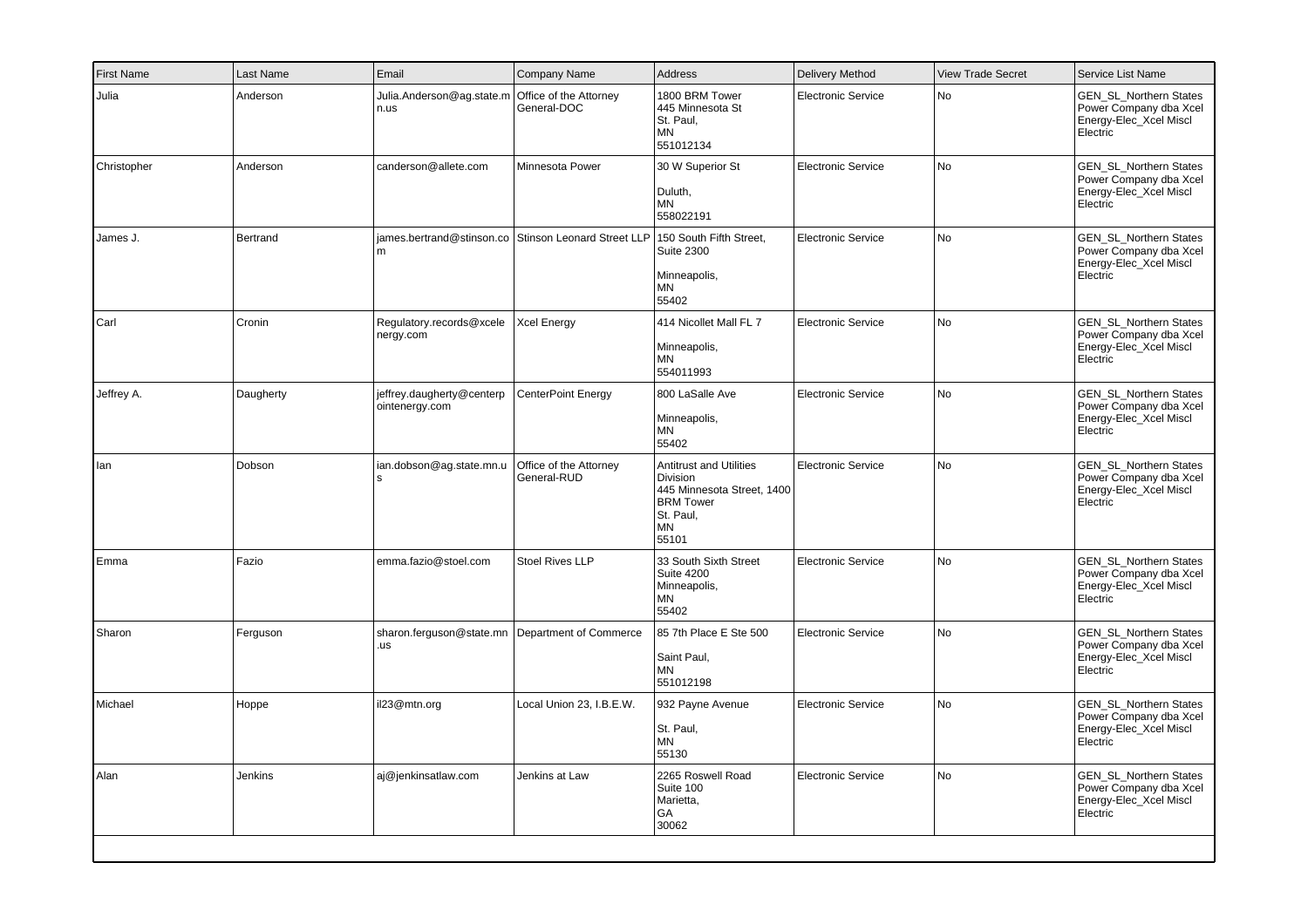| <b>First Name</b> | Last Name    | Email                                                | Company Name                                               | <b>Address</b>                                                            | <b>Delivery Method</b>    | <b>View Trade Secret</b> | Service List Name                                                                             |
|-------------------|--------------|------------------------------------------------------|------------------------------------------------------------|---------------------------------------------------------------------------|---------------------------|--------------------------|-----------------------------------------------------------------------------------------------|
| Richard           | Johnson      | Rick.Johnson@lawmoss.co Moss & Barnett<br>l m        |                                                            | 150 S. 5th Street<br><b>Suite 1200</b><br>Minneapolis,<br>ΜN<br>55402     | <b>Electronic Service</b> | <b>No</b>                | <b>GEN SL Northern States</b><br>Power Company dba Xcel<br>Energy-Elec_Xcel Miscl<br>Electric |
| Mark J.           | Kaufman      | mkaufman@ibewlocal949.o   IBEW Local Union 949<br>rg |                                                            | 12908 Nicollet Avenue<br>South<br>Burnsville,<br><b>MN</b><br>55337       | <b>Electronic Service</b> | <b>No</b>                | GEN_SL_Northern States<br>Power Company dba Xcel<br>Energy-Elec_Xcel Miscl<br>Electric        |
| Thomas            | Koehler      | TGK@IBEW160.org                                      | Local Union #160, IBEW                                     | 2909 Anthony Ln<br>St Anthony Village,<br><b>MN</b><br>55418-3238         | <b>Electronic Service</b> | No                       | GEN_SL_Northern States<br>Power Company dba Xcel<br>Energy-Elec_Xcel Miscl<br>Electric        |
| Michael           | Krikava      | mkrikava@briggs.com                                  | Briggs And Morgan, P.A.                                    | 2200 IDS Center<br>80 S 8th St<br>Minneapolis,<br><b>MN</b><br>55402      | <b>Electronic Service</b> | No                       | GEN_SL_Northern States<br>Power Company dba Xcel<br>Energy-Elec_Xcel Miscl<br>Electric        |
| Douglas           | Larson       | dlarson@dakotaelectric.co<br>m                       | Dakota Electric Association   4300 220th St W              | Farmington,<br>MN<br>55024                                                | <b>Electronic Service</b> | No                       | <b>GEN SL Northern States</b><br>Power Company dba Xcel<br>Energy-Elec_Xcel Miscl<br>Electric |
| John              | Lindell      | john.lindell@ag.state.mn.us                          | Office of the Attorney<br>General-RUD                      | 1400 BRM Tower<br>445 Minnesota St<br>St. Paul,<br><b>MN</b><br>551012130 | <b>Electronic Service</b> | No                       | GEN_SL_Northern States<br>Power Company dba Xcel<br>Energy-Elec_Xcel Miscl<br>Electric        |
| Pam               | Marshall     | pam@energycents.org                                  | <b>Energy CENTS Coalition</b>                              | 823 7th St E<br>St. Paul,<br>MN<br>55106                                  | Electronic Service        | No                       | <b>GEN SL Northern States</b><br>Power Company dba Xcel<br>Energy-Elec_Xcel Miscl<br>Electric |
| Andrew            | Moratzka     | andrew.moratzka@stoel.co Stoel Rives LLP<br>l m      |                                                            | 33 South Sixth St Ste 4200<br>Minneapolis,<br><b>MN</b><br>55402          | <b>Electronic Service</b> | No                       | GEN_SL_Northern States<br>Power Company dba Xcel<br>Energy-Elec_Xcel Miscl<br>Electric        |
| David             | <b>Niles</b> | david.niles@avantenergy.c<br>l om                    | Minnesota Municipal Power 220 South Sixth Street<br>Agency | <b>Suite 1300</b><br>Minneapolis,<br>Minnesota<br>55402                   | Electronic Service        | N <sub>o</sub>           | <b>GEN SL Northern States</b><br>Power Company dba Xcel<br>Energy-Elec_Xcel Miscl<br>Electric |
|                   |              |                                                      |                                                            |                                                                           |                           |                          |                                                                                               |